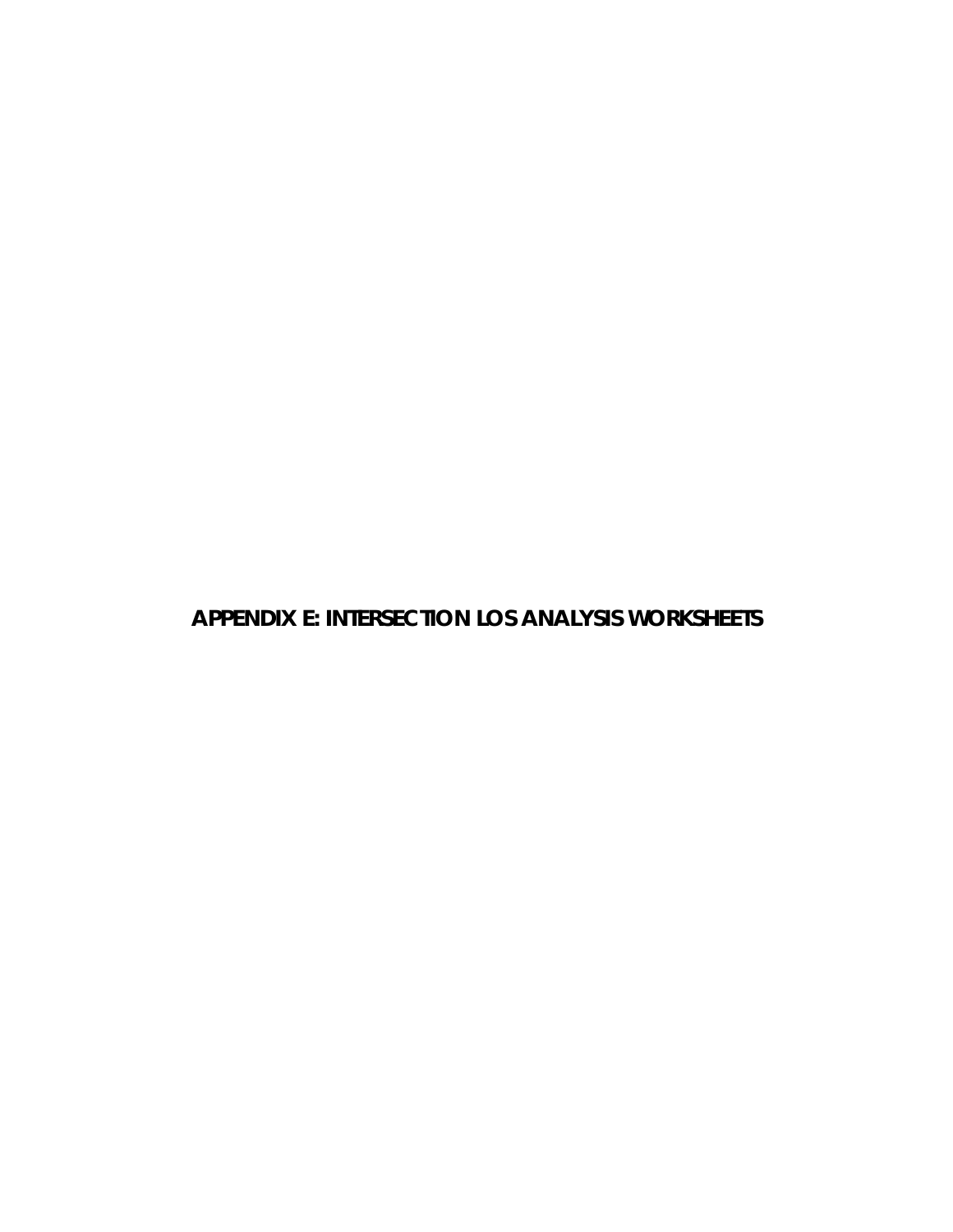| NO.            | <b>CROSS STREET(S)</b>     | <b>INTID</b> |
|----------------|----------------------------|--------------|
| 1              | 16th St                    | N/A          |
| $\overline{2}$ | W Grand Ave                | 79           |
| 3              | 25th St/West St            | 78           |
| 4              | 27th St                    | 77           |
|                |                            | 576          |
| 5              | Market St/ 30th St         | 520          |
|                |                            | 76           |
| 6              | Adeline St                 | 73           |
| $\overline{7}$ | 40th St                    | 72           |
| 8              | <b>Stanford Ave</b>        | 67           |
| 9              | Ashby Ave                  | 64           |
| 10             | Dwight Way                 | 62           |
| 11             | <b>University Ave</b>      | 59           |
| 12             | Delaware St                | 58           |
| 13             | Gilman St                  | 56           |
| 14             | Marin Ave                  | 54           |
| 15             | Solano Ave                 | 52           |
| 16             | <b>Carlson Ave</b>         | 48           |
| 17             | <b>Fairmount Ave</b>       | 47           |
| 18             | <b>Central Ave</b>         | 46           |
| 19             | Potrero Ave                | 41           |
| 20             | <b>Cutting Blvd</b>        | 39           |
| 21             | Macdonald Ave              | 37           |
| 22             | <b>Barrett Ave</b>         | 36           |
| 23             | Solano Ave                 | 33           |
| 24             | McBryde Ave                | 30           |
| 25             | San Pablo Dam Rd           | 27           |
| 26             | Church Ln                  | 25           |
| 27             | Rd 20/23rd St              | 23           |
| 28             | Broadway Ave/ El Portal Dr | 21           |
| 29             | Robert Miller Dr           | 18           |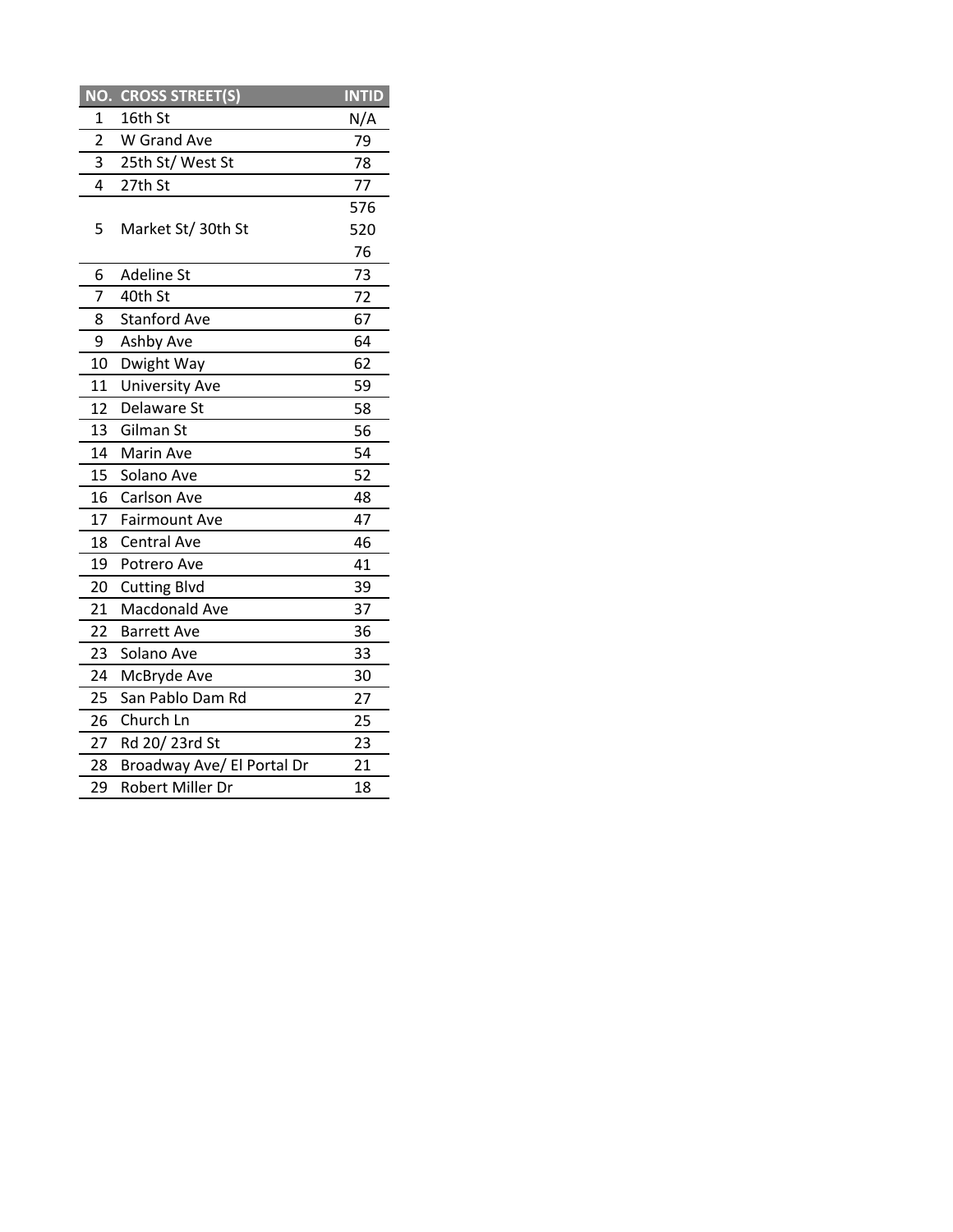| Movement                                 | <b>WBL</b> | <b>WBR</b>       | <b>NBT</b>  | <b>NBR</b>       | <b>SBL</b>           | <b>SBT</b>                |      |             |
|------------------------------------------|------------|------------------|-------------|------------------|----------------------|---------------------------|------|-------------|
| Lane Configurations                      | ۲Υ         |                  | ቶኈ          |                  | ۲                    |                           |      |             |
| Traffic Volume (vph)                     | 615        | 37               | 467         | 511              | 76                   | $\theta$                  |      |             |
| Future Volume (vph)                      | 615        | 37               | 467         | 511              | 76                   | 0                         |      |             |
| Ideal Flow (vphpl)                       | 1900       | 1900             | 1900        | 1900             | 1900                 | 1900                      |      |             |
| Total Lost time (s)                      | 5.0        |                  | 5.3         |                  | 3.5                  |                           |      |             |
| Lane Util. Factor                        | 0.97       |                  | 0.95        |                  | 1.00                 |                           |      |             |
| Frpb, ped/bikes                          | 1.00       |                  | 0.99        |                  | 1.00                 |                           |      |             |
| Flpb, ped/bikes                          | 1.00       |                  | 1.00        |                  | 1.00                 |                           |      |             |
| Frt                                      | 0.99       |                  | 0.92        |                  | 1.00                 |                           |      |             |
| <b>Flt Protected</b>                     | 0.95       |                  | 1.00        |                  | 0.95                 |                           |      |             |
| Satd. Flow (prot)                        | 3417       |                  | 3240        |                  | 1770                 |                           |      |             |
| <b>Flt Permitted</b>                     | 0.95       |                  | 1.00        |                  | 0.95                 |                           |      |             |
| Satd. Flow (perm)                        | 3417       |                  | 3240        |                  | 1770                 |                           |      |             |
| Peak-hour factor, PHF                    | 0.86       | 0.86             | 0.91        | 0.91             | 0.80                 | 0.80                      |      |             |
| Adj. Flow (vph)                          | 715        | 43               | 513         | 562              | 95                   | $\mathbf 0$               |      |             |
| RTOR Reduction (vph)                     | 9          | $\boldsymbol{0}$ | 313         | $\theta$         | $\theta$             | $\boldsymbol{0}$          |      |             |
| Lane Group Flow (vph)                    | 749        | 0                | 762         | $\boldsymbol{0}$ | 95                   | $\boldsymbol{0}$          |      |             |
| Confl. Peds. (#/hr)                      |            |                  |             | $\mathbf{1}$     | $\mathbf{1}$         |                           |      |             |
| Confl. Bikes (#/hr)                      |            | $\overline{2}$   |             |                  |                      |                           |      |             |
| <b>Turn Type</b>                         | Prot       |                  | <b>NA</b>   |                  | Prot                 |                           |      |             |
| <b>Protected Phases</b>                  | 3          |                  | 2           |                  | 1                    |                           |      |             |
| <b>Permitted Phases</b>                  |            |                  |             |                  |                      |                           |      |             |
| Actuated Green, G (s)                    | 9.0        |                  | 22.6        |                  | 5.6                  |                           |      |             |
| Effective Green, g (s)                   | 9.0        |                  | 22.6        |                  | 5.6                  |                           |      |             |
| Actuated g/C Ratio                       | 0.18       |                  | 0.44        |                  | 0.11                 |                           |      |             |
| Clearance Time (s)                       | 5.0        |                  | 5.3         |                  | 3.5                  |                           |      |             |
| Vehicle Extension (s)                    | 3.0        |                  | 5.0         |                  | 3.0                  |                           |      |             |
| Lane Grp Cap (vph)                       | 603        |                  | 1435        |                  | 194                  |                           |      |             |
| v/s Ratio Prot                           | c0.22      |                  | c0.24       |                  | c0.05                |                           |      |             |
| v/s Ratio Perm                           |            |                  |             |                  |                      |                           |      |             |
| v/c Ratio                                | 1.24       |                  | 0.53        |                  | 0.49                 |                           |      |             |
| Uniform Delay, d1                        | 21.0       |                  | 10.3        |                  | 21.4                 |                           |      |             |
| Progression Factor                       | 1.00       |                  | 1.28        |                  | 1.00                 |                           |      |             |
| Incremental Delay, d2                    | 122.5      |                  | 1.1         |                  | 1.9                  |                           |      |             |
| Delay (s)                                | 143.5      |                  | 14.4        |                  | 23.3                 |                           |      |             |
| Level of Service                         | F          |                  | $\mathsf B$ |                  | $\mathsf C$          |                           |      |             |
| Approach Delay (s)                       | 143.5      |                  | 14.4        |                  |                      | 23.3                      |      |             |
| Approach LOS                             | F          |                  | B           |                  |                      | $\mathsf C$               |      |             |
| <b>Intersection Summary</b>              |            |                  |             |                  |                      |                           |      |             |
| <b>HCM 2000 Control Delay</b>            |            |                  | 65.6        |                  |                      | HCM 2000 Level of Service |      | E           |
| HCM 2000 Volume to Capacity ratio        |            |                  | 0.70        |                  |                      |                           |      |             |
| Actuated Cycle Length (s)                |            |                  | 51.0        |                  | Sum of lost time (s) |                           | 13.8 |             |
| <b>Intersection Capacity Utilization</b> |            |                  | 64.2%       |                  | ICU Level of Service |                           |      | $\mathsf C$ |
| Analysis Period (min)                    |            |                  | 15          |                  |                      |                           |      |             |

c Critical Lane Group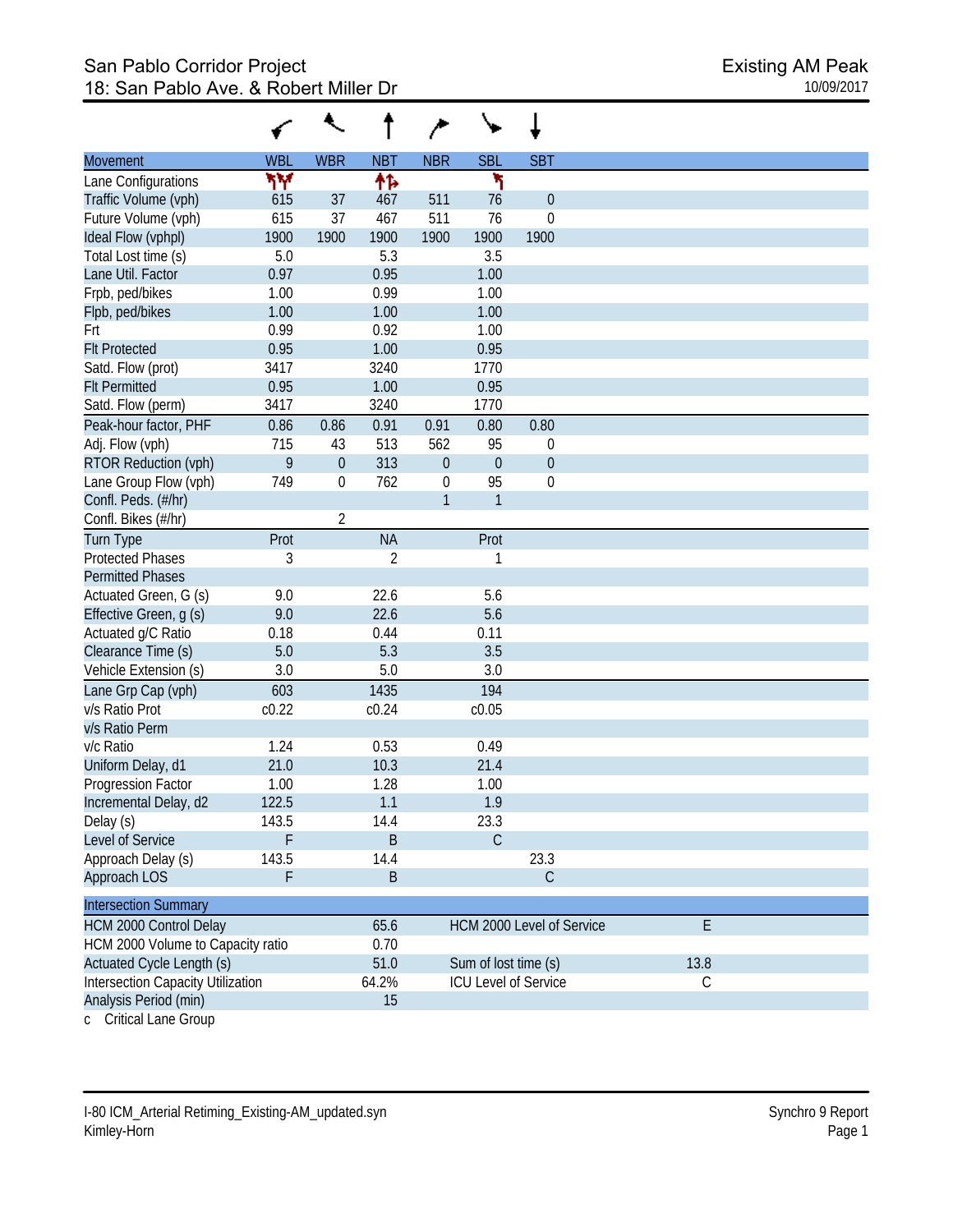# San Pablo Corridor Project Existing AM Peak 21: San Pablo Ave. & Broadway Ave./El Portal Dr.

|                                   | ◢                |                |                      |                |               |                             |                  |                |                |                  |                  |            |
|-----------------------------------|------------------|----------------|----------------------|----------------|---------------|-----------------------------|------------------|----------------|----------------|------------------|------------------|------------|
| <b>Movement</b>                   | EBL              | <b>EBT</b>     | <b>EBR</b>           | <b>WBL</b>     | <b>WBT</b>    | <b>WBR</b>                  | <b>NBL</b>       | <b>NBT</b>     | <b>NBR</b>     | <b>SBL</b>       | <b>SBT</b>       | <b>SBR</b> |
| Lane Configurations               | ۲                | 怍              |                      | ۲              | ቶቶ            | ۴                           | ۲                | ↟↟             | ۴              | ۲                | ₩                | ۴          |
| Traffic Volume (vph)              | 21               | 530            | 110                  | 78             | 285           | 79                          | 140              | 352            | 104            | 206              | 673              | 18         |
| Future Volume (vph)               | 21               | 530            | 110                  | 78             | 285           | 79                          | 140              | 352            | 104            | 206              | 673              | 18         |
| Ideal Flow (vphpl)                | 1900             | 1900           | 1900                 | 1900           | 1900          | 1900                        | 1900             | 1900           | 1900           | 1900             | 1900             | 1900       |
| Total Lost time (s)               | 4.0              | 4.0            |                      | 4.5            | 4.0           | 4.0                         | 4.5              | 6.0            | 4.5            | 4.5              | 6.0              | 6.0        |
| Lane Util. Factor                 | 1.00             | 0.95           |                      | 1.00           | 0.95          | 1.00                        | 1.00             | 0.95           | 1.00           | 1.00             | 0.95             | 1.00       |
| Frpb, ped/bikes                   | 1.00             | 1.00           |                      | 1.00           | 1.00          | 0.98                        | 1.00             | 1.00           | 0.99           | 1.00             | 1.00             | 0.98       |
| Flpb, ped/bikes                   | 0.99             | 1.00           |                      | 1.00           | 1.00          | 1.00                        | 1.00             | 1.00           | 1.00           | 1.00             | 1.00             | 1.00       |
| Frt                               | 1.00             | 0.97           |                      | 1.00           | 1.00          | 0.85                        | 1.00             | 1.00           | 0.85           | 1.00             | 1.00             | 0.85       |
| <b>Flt Protected</b>              | 0.95             | 1.00           |                      | 0.95           | 1.00          | 1.00                        | 0.95             | 1.00           | 1.00           | 0.95             | 1.00             | 1.00       |
| Satd. Flow (prot)                 | 1757             | 3436           |                      | 1770           | 3539          | 1545                        | 1770             | 3539           | 1561           | 1770             | 3539             | 1545       |
| <b>Flt Permitted</b>              | 0.51             | 1.00           |                      | 0.95           | 1.00          | 1.00                        | 0.95             | 1.00           | 1.00           | 0.95             | 1.00             | 1.00       |
| Satd. Flow (perm)                 | 938              | 3436           |                      | 1770           | 3539          | 1545                        | 1770             | 3539           | 1561           | 1770             | 3539             | 1545       |
| Peak-hour factor, PHF             | 0.81             | 0.81           | 0.81                 | 0.68           | 0.68          | 0.68                        | 0.91             | 0.91           | 0.91           | 0.79             | 0.79             | 0.79       |
| Adj. Flow (vph)                   | 26               | 654            | 136                  | 115            | 419           | 116                         | 154              | 387            | 114            | 261              | 852              | 23         |
| RTOR Reduction (vph)              | $\boldsymbol{0}$ | 18             | $\mathbf 0$          | $\mathbf{0}$   | $\mathbf{0}$  | 70                          | $\boldsymbol{0}$ | $\mathbf 0$    | 43             | $\boldsymbol{0}$ | $\boldsymbol{0}$ | 15         |
| Lane Group Flow (vph)             | 26               | 772            | $\mathbf 0$          | 115            | 419           | 46                          | 154              | 387            | 71             | 261              | 852              | 8          |
| Confl. Peds. (#/hr)               | 9                |                | 8                    | 8              |               | 9                           | 11               |                | 5              | 5                |                  | 11         |
| Turn Type                         | Perm             | <b>NA</b>      |                      | Prot           | <b>NA</b>     | Perm                        | Prot             | ΝA             | pm+ov          | Prot             | <b>NA</b>        | Perm       |
| <b>Protected Phases</b>           |                  | $\overline{4}$ |                      | $\mathfrak{Z}$ | 8             |                             | 5                | $\overline{2}$ | $\mathfrak{Z}$ | 1                | $\boldsymbol{6}$ |            |
| <b>Permitted Phases</b>           | 4                |                |                      |                |               | 8                           |                  |                | $\overline{2}$ |                  |                  | 6          |
| Actuated Green, G (s)             | 26.6             | 26.6           |                      | 9.2            | 40.3          | 40.3                        | 12.7             | 30.5           | 39.7           | 16.7             | 34.5             | 34.5       |
| Effective Green, g (s)            | 26.6             | 26.6           |                      | 9.2            | 40.3          | 40.3                        | 12.7             | 30.5           | 39.7           | 16.7             | 34.5             | 34.5       |
| Actuated g/C Ratio                | 0.26             | 0.26           |                      | 0.09           | 0.40          | 0.40                        | 0.12             | 0.30           | 0.39           | 0.16             | 0.34             | 0.34       |
| Clearance Time (s)                | 4.0              | 4.0            |                      | 4.5            | 4.0           | 4.0                         | 4.5              | 6.0            | 4.5            | 4.5              | 6.0              | 6.0        |
| Vehicle Extension (s)             | 2.5              | 2.5            |                      | 2.0            | 2.5           | 2.5                         | 2.0              | 6.0            | 2.0            | 2.0              | 6.0              | 6.0        |
| Lane Grp Cap (vph)                | 244              | 896            |                      | 159            | 1398          | 610                         | 220              | 1058           | 607            | 289              | 1197             | 522        |
| v/s Ratio Prot                    |                  | c0.22          |                      | c0.06          | 0.12          |                             | 0.09             | 0.11           | 0.01           | c0.15            | c0.24            |            |
| v/s Ratio Perm                    | 0.03             |                |                      |                |               | 0.03                        |                  |                | 0.03           |                  |                  | 0.01       |
| v/c Ratio                         | 0.11             | 0.86           |                      | 0.72           | 0.30          | 0.08                        | 0.70             | 0.37           | 0.12           | 0.90             | 0.71             | 0.01       |
| Uniform Delay, d1                 | 28.7             | 35.9           |                      | 45.2           | 21.2          | 19.2                        | 42.8             | 28.1           | 19.9           | 41.9             | 29.4             | 22.4       |
| Progression Factor                | 1.00             | 1.00           |                      | 1.00           | 1.00          | 1.00                        | 1.25             | 1.45           | 0.96           | 1.49             | 0.67             | 1.00       |
| Incremental Delay, d2             | 0.1              | 8.5            |                      | 12.9           | 0.1           | 0.0                         | 7.2              | 0.9            | 0.0            | 26.3             | 3.2              | 0.0        |
| Delay (s)                         | 28.8             | 44.4           |                      | 58.0           | 21.3          | 19.3                        | 60.8             | 41.6           | 19.2           | 88.6             | 22.8             | 22.5       |
| Level of Service                  | $\mathsf C$      | D              |                      | E              | $\mathcal{C}$ | B                           | E                | D              | B              | F                | $\mathsf C$      | С          |
| Approach Delay (s)                |                  | 43.9           |                      |                | 27.4          |                             |                  | 42.2           |                |                  | 37.9             |            |
| Approach LOS                      |                  | D              |                      |                | C             |                             |                  | D              |                |                  | D                |            |
| <b>Intersection Summary</b>       |                  |                |                      |                |               |                             |                  |                |                |                  |                  |            |
| HCM 2000 Control Delay            |                  |                | 38.2                 |                |               | HCM 2000 Level of Service   |                  |                | D              |                  |                  |            |
| HCM 2000 Volume to Capacity ratio |                  | 0.81           |                      |                |               |                             |                  |                |                |                  |                  |            |
| Actuated Cycle Length (s)         |                  | 102.0          | Sum of lost time (s) |                |               |                             |                  | 19.0           |                |                  |                  |            |
| Intersection Capacity Utilization |                  |                | 71.9%                |                |               | <b>ICU Level of Service</b> |                  |                | $\mathsf C$    |                  |                  |            |
| Analysis Period (min)             |                  |                | 15                   |                |               |                             |                  |                |                |                  |                  |            |
| Critical Lang Crour               |                  |                |                      |                |               |                             |                  |                |                |                  |                  |            |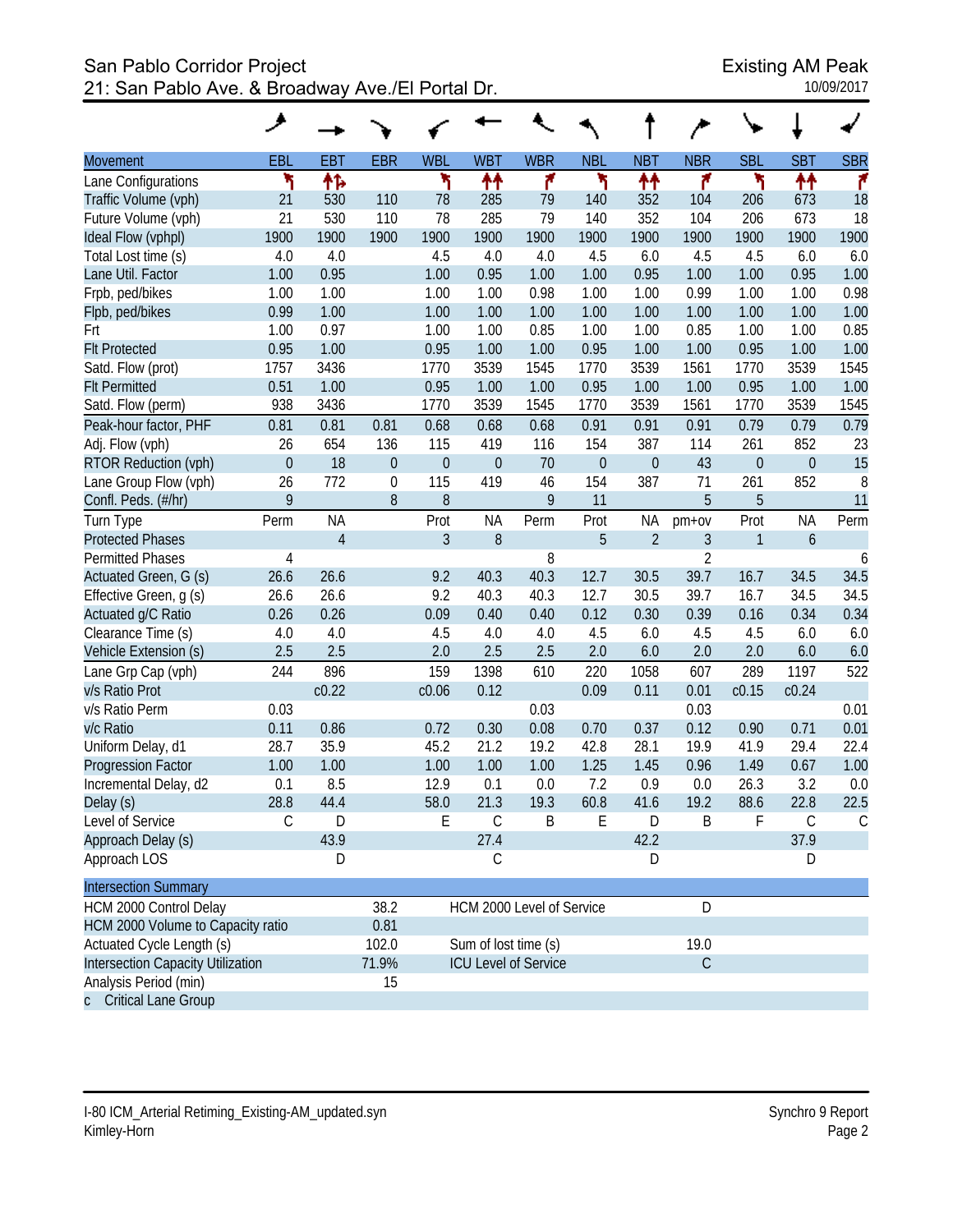# San Pablo Corridor Project<br>23: San Pablo Ave. & 23rd St./Road 20<br>23: San Pablo Ave. & 23rd St./Road 20 23: San Pablo Ave. & 23rd St./Road 20

|                                   | حر       |             |                |                           |                      |                             |                  |                |             |                  |             |                  |
|-----------------------------------|----------|-------------|----------------|---------------------------|----------------------|-----------------------------|------------------|----------------|-------------|------------------|-------------|------------------|
| Movement                          | EBL      | EBT         | <b>EBR</b>     | <b>WBL</b>                | <b>WBT</b>           | <b>WBR</b>                  | <b>NBL</b>       | <b>NBT</b>     | <b>NBR</b>  | <b>SBL</b>       | <b>SBT</b>  | <b>SBR</b>       |
| Lane Configurations               | ۲        | बी          | ۴              |                           | ৰ                    | ۴                           | ۲                | ተኈ             |             | ۲                | ↟↟          | ۴                |
| Traffic Volume (vph)              | 339      | 242         | 64             | 35                        | 231                  | 71                          | 80               | 236            | 66          | 57               | 540         | 447              |
| Future Volume (vph)               | 339      | 242         | 64             | 35                        | 231                  | 71                          | 80               | 236            | 66          | 57               | 540         | 447              |
| Ideal Flow (vphpl)                | 1900     | 1900        | 1900           | 1900                      | 1900                 | 1900                        | 1900             | 1900           | 1900        | 1900             | 1900        | 1900             |
| Total Lost time (s)               | 6.0      | 6.0         | 6.0            |                           | 6.0                  | 6.0                         | 6.0              | 6.0            |             | 6.0              | 6.0         | 6.0              |
| Lane Util. Factor                 | 0.95     | 0.95        | 1.00           |                           | 1.00                 | 1.00                        | 1.00             | 0.95           |             | 1.00             | 0.95        | 1.00             |
| Frpb, ped/bikes                   | 1.00     | 1.00        | 0.82           |                           | 1.00                 | 0.99                        | 1.00             | 0.99           |             | 1.00             | 1.00        | 0.93             |
| Flpb, ped/bikes                   | 1.00     | 1.00        | 1.00           |                           | 1.00                 | 1.00                        | 1.00             | 1.00           |             | 1.00             | 1.00        | 1.00             |
| Frt                               | 1.00     | 1.00        | 0.85           |                           | 1.00                 | 0.85                        | 1.00             | 0.97           |             | 1.00             | 1.00        | 0.85             |
| <b>Flt Protected</b>              | 0.95     | 0.99        | 1.00           |                           | 0.99                 | 1.00                        | 0.95             | 1.00           |             | 0.95             | 1.00        | 1.00             |
| Satd. Flow (prot)                 | 1681     | 1756        | 1291           |                           | 1850                 | 1562                        | 1770             | 3393           |             | 1770             | 3539        | 1466             |
| <b>Flt Permitted</b>              | 0.95     | 0.99        | 1.00           |                           | 0.99                 | 1.00                        | 0.95             | 1.00           |             | 0.95             | 1.00        | 1.00             |
| Satd. Flow (perm)                 | 1681     | 1756        | 1291           |                           | 1850                 | 1562                        | 1770             | 3393           |             | 1770             | 3539        | 1466             |
| Peak-hour factor, PHF             | 0.87     | 0.87        | 0.87           | 0.75                      | 0.75                 | 0.75                        | 0.75             | 0.75           | 0.75        | 0.82             | 0.82        | 0.82             |
| Adj. Flow (vph)                   | 390      | 278         | 74             | 47                        | 308                  | 95                          | 107              | 315            | 88          | 70               | 659         | 545              |
| <b>RTOR Reduction (vph)</b>       | $\theta$ | $\mathbf 0$ | 48             | $\theta$                  | $\theta$             | 71                          | $\boldsymbol{0}$ | 12             | $\theta$    | $\boldsymbol{0}$ | $\mathbf 0$ | 210              |
| Lane Group Flow (vph)             | 339      | 329         | 26             | $\mathbf 0$               | 355                  | 24                          | 107              | 391            | $\mathbf 0$ | 70               | 659         | 335              |
| Confl. Peds. (#/hr)               |          |             | 79             | 79                        |                      |                             | 45               |                | 5           | 5                |             | 45               |
| Confl. Bikes (#/hr)               |          |             |                |                           |                      | $\overline{2}$              |                  |                |             |                  |             |                  |
| <b>Turn Type</b>                  | Split    | <b>NA</b>   | $pm+ov$        | Split                     | <b>NA</b>            | Perm                        | Prot             | <b>NA</b>      |             | Prot             | <b>NA</b>   | $pm+ov$          |
| <b>Protected Phases</b>           | 4        | 4           | 5              | 8                         | 8                    |                             | 5                | $\overline{2}$ |             | 1                | 6           | 4                |
| <b>Permitted Phases</b>           |          |             | $\overline{4}$ |                           |                      | 8                           |                  |                |             |                  |             | $\boldsymbol{6}$ |
| Actuated Green, G (s)             | 41.2     | 41.2        | 55.8           |                           | 40.6                 | 40.6                        | 14.6             | 44.6           |             | 9.9              | 39.9        | 81.1             |
| Effective Green, g (s)            | 41.2     | 41.2        | 55.8           |                           | 40.6                 | 40.6                        | 14.6             | 44.6           |             | 9.9              | 39.9        | 81.1             |
| Actuated g/C Ratio                | 0.26     | 0.26        | 0.35           |                           | 0.25                 | 0.25                        | 0.09             | 0.28           |             | 0.06             | 0.25        | 0.51             |
| Clearance Time (s)                | 6.0      | 6.0         | 6.0            |                           | 6.0                  | 6.0                         | 6.0              | 6.0            |             | 6.0              | 6.0         | 6.0              |
| Vehicle Extension (s)             | 2.0      | 2.0         | 2.0            |                           | 3.0                  | 3.0                         | 2.0              | 6.0            |             | 2.0              | 6.0         | 2.0              |
| Lane Grp Cap (vph)                | 432      | 451         | 449            |                           | 468                  | 395                         | 161              | 944            |             | 109              | 880         | 796              |
| v/s Ratio Prot                    | c0.20    | 0.19        | 0.01           |                           | c0.19                |                             | c0.06            | c0.12          |             | 0.04             | c0.19       | 0.11             |
| v/s Ratio Perm                    |          |             | 0.02           |                           |                      | 0.02                        |                  |                |             |                  |             | 0.12             |
| v/c Ratio                         | 0.78     | 0.73        | 0.06           |                           | 0.76                 | 0.06                        | 0.66             | 0.41           |             | 0.64             | 0.75        | 0.42             |
| Uniform Delay, d1                 | 55.4     | 54.5        | 34.8           |                           | 55.3                 | 45.4                        | 70.5             | 47.2           |             | 73.5             | 55.6        | 24.9             |
| Progression Factor                | 1.00     | 1.00        | 1.00           |                           | 1.00                 | 1.00                        | 1.00             | 1.00           |             | 1.00             | 1.00        | 1.00             |
| Incremental Delay, d2             | 8.4      | 5.0         | 0.0            |                           | 6.9                  | 0.1                         | 7.8              | 0.8            |             | 9.3              | 4.7         | 0.1              |
| Delay (s)                         | 63.8     | 59.4        | 34.8           |                           | 62.2                 | 45.5                        | 78.2             | 48.0           |             | 82.8             | 60.3        | 25.0             |
| Level of Service                  | E.       | E           | $\mathsf C$    |                           | E                    | $\mathsf D$                 | E                | D              |             | F                | E           | $\mathsf{C}$     |
| Approach Delay (s)                |          | 59.0        |                |                           | 58.7                 |                             |                  | 54.4           |             |                  | 46.4        |                  |
| Approach LOS                      |          | Е           |                |                           | E                    |                             |                  | D              |             |                  | D           |                  |
|                                   |          |             |                |                           |                      |                             |                  |                |             |                  |             |                  |
| <b>Intersection Summary</b>       |          |             |                |                           |                      |                             |                  |                |             |                  |             |                  |
| 52.8<br>HCM 2000 Control Delay    |          |             |                | HCM 2000 Level of Service |                      |                             | D                |                |             |                  |             |                  |
| HCM 2000 Volume to Capacity ratio |          |             | 0.79           |                           |                      |                             |                  |                |             |                  |             |                  |
| Actuated Cycle Length (s)         |          |             | 160.3          |                           | Sum of lost time (s) |                             |                  |                | 30.0        |                  |             |                  |
| Intersection Capacity Utilization |          |             | 76.2%          |                           |                      | <b>ICU Level of Service</b> |                  |                | D           |                  |             |                  |
| Analysis Period (min)             |          |             | 15             |                           |                      |                             |                  |                |             |                  |             |                  |

c Critical Lane Group

I-80 ICM\_Arterial Retiming\_Existing-AM\_updated.syn Synchro 9 Report<br>1 Synchro 9 Report<br>1 Page 3 Kimley-Horn Page 3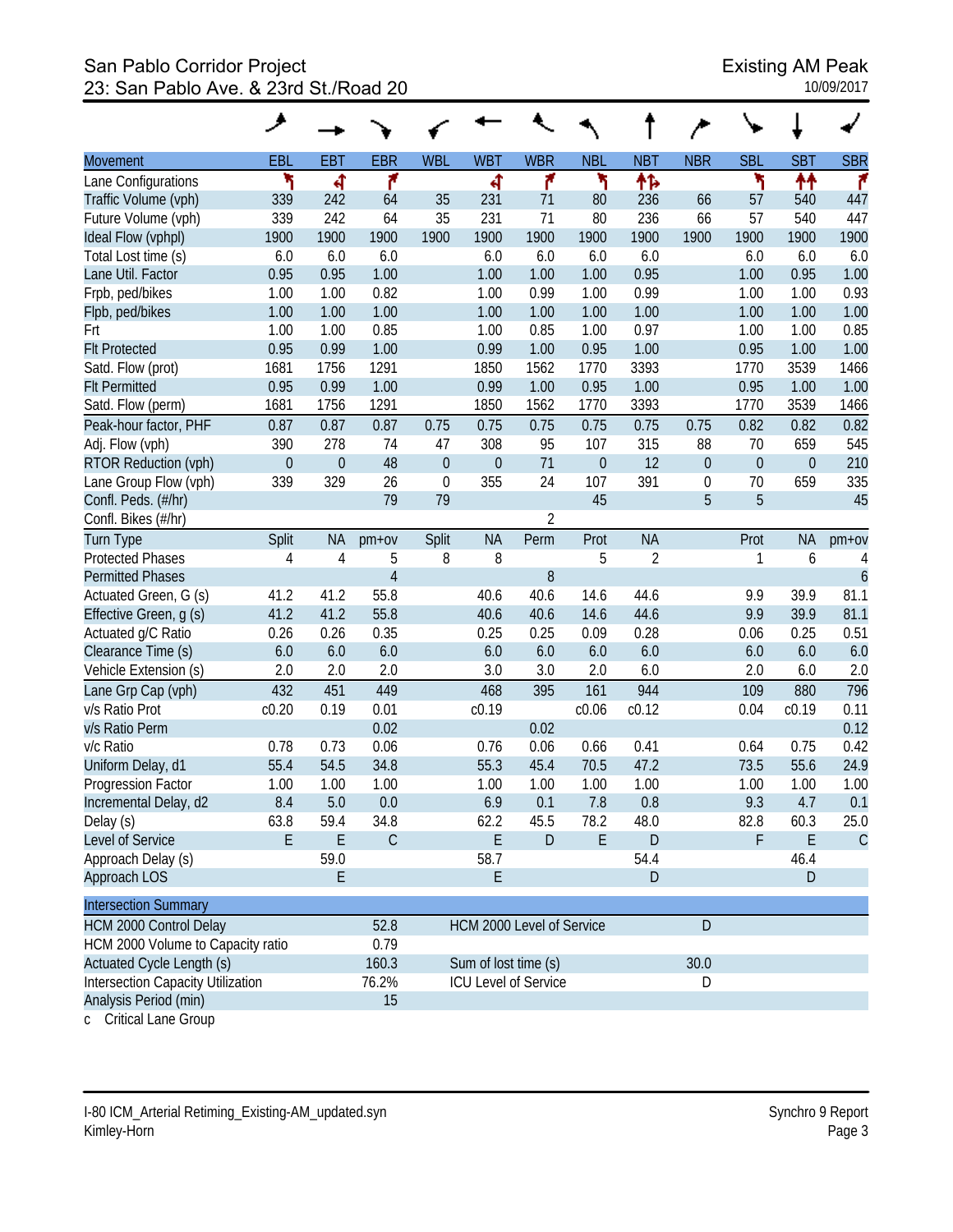# San Pablo Corridor Project<br>
25: San Pablo Ave. & Church Ln.<br>
25: San Pablo Ave. & Church Ln. 25: San Pablo Ave. & Church Ln.

|                                           | عر          |                  |                |                  |                             |                  |                  |                |                  |                  |                |                  |
|-------------------------------------------|-------------|------------------|----------------|------------------|-----------------------------|------------------|------------------|----------------|------------------|------------------|----------------|------------------|
| <b>Movement</b>                           | EBL         | <b>EBT</b>       | <b>EBR</b>     | <b>WBL</b>       | <b>WBT</b>                  | <b>WBR</b>       | <b>NBL</b>       | <b>NBT</b>     | <b>NBR</b>       | <b>SBL</b>       | <b>SBT</b>     | <b>SBR</b>       |
| Lane Configurations                       | ኻ           | ↟                | ۴              | ۲                | Ъ                           |                  | ۲                | 怍              |                  | ۲                | 怍              |                  |
| Traffic Volume (vph)                      | 17          | 316              | 271            | 226              | 333                         | 60               | 152              | 356            | 177              | 56               | 592            | 42               |
| Future Volume (vph)                       | 17          | 316              | 271            | 226              | 333                         | 60               | 152              | 356            | 177              | 56               | 592            | 42               |
| Ideal Flow (vphpl)                        | 1900        | 1900             | 1900           | 1900             | 1900                        | 1900             | 1900             | 1900           | 1900             | 1900             | 1900           | 1900             |
| Total Lost time (s)                       | 4.0         | 4.0              | 4.0            | 4.0              | 4.0                         |                  | 4.0              | 4.1            |                  | 4.0              | 4.1            |                  |
| Lane Util. Factor                         | 1.00        | 1.00             | 1.00           | 1.00             | 1.00                        |                  | 1.00             | 0.95           |                  | 1.00             | 0.95           |                  |
| Frpb, ped/bikes                           | 1.00        | 1.00             | 0.97           | 1.00             | 0.99                        |                  | 1.00             | 0.98           |                  | 1.00             | 1.00           |                  |
| Flpb, ped/bikes                           | 1.00        | 1.00             | 1.00           | 1.00             | 1.00                        |                  | 1.00             | 1.00           |                  | 1.00             | 1.00           |                  |
| Frt                                       | 1.00        | 1.00             | 0.85           | 1.00             | 0.98                        |                  | 1.00             | 0.95           |                  | 1.00             | 0.99           |                  |
| <b>Flt Protected</b>                      | 0.95        | 1.00             | 1.00           | 0.95             | 1.00                        |                  | 0.95             | 1.00           |                  | 0.95             | 1.00           |                  |
| Satd. Flow (prot)                         | 1770        | 1863             | 1529           | 1770             | 1809                        |                  | 1770             | 3303           |                  | 1770             | 3497           |                  |
| <b>Flt Permitted</b>                      | 0.95        | 1.00             | 1.00           | 0.95             | 1.00                        |                  | 0.95             | 1.00           |                  | 0.95             | 1.00           |                  |
| Satd. Flow (perm)                         | 1770        | 1863             | 1529           | 1770             | 1809                        |                  | 1770             | 3303           |                  | 1770             | 3497           |                  |
| Peak-hour factor, PHF                     | 0.92        | 0.92             | 0.92           | 0.83             | 0.83                        | 0.83             | 0.83             | 0.83           | 0.83             | 0.81             | 0.81           | 0.81             |
| Adj. Flow (vph)                           | 18          | 343              | 295            | 272              | 401                         | 72               | 183              | 429            | 213              | 69               | 731            | 52               |
| RTOR Reduction (vph)                      | $\mathbf 0$ | $\boldsymbol{0}$ | 54             | $\boldsymbol{0}$ | 5                           | $\boldsymbol{0}$ | $\boldsymbol{0}$ | 48             | $\boldsymbol{0}$ | $\boldsymbol{0}$ | $\overline{4}$ | $\theta$         |
| Lane Group Flow (vph)                     | 18          | 343              | 241            | 272              | 468                         | $\mathbf 0$      | 183              | 594            | $\mathbf 0$      | 69               | 779            | $\boldsymbol{0}$ |
| Confl. Peds. (#/hr)                       | 23          |                  | 17             | 17               |                             | 23               | 5                |                | 13               | 13               |                | 5                |
| Confl. Bikes (#/hr)                       |             |                  |                |                  |                             | $\overline{2}$   |                  |                | 1                |                  |                |                  |
| <b>Turn Type</b>                          | Prot        | <b>NA</b>        | $pm+ov$        | Prot             | <b>NA</b>                   |                  | Prot             | <b>NA</b>      |                  | Prot             | <b>NA</b>      |                  |
| <b>Protected Phases</b>                   | 7           | $\overline{4}$   | 5              | 3                | 8                           |                  | 5                | $\overline{2}$ |                  | 1                | 6              |                  |
| <b>Permitted Phases</b>                   |             |                  | $\overline{4}$ |                  |                             |                  |                  |                |                  |                  |                |                  |
| Actuated Green, G (s)                     | 3.2         | 27.3             | 43.0           | 20.1             | 44.2                        |                  | 15.7             | 43.6           |                  | 7.9              | 35.8           |                  |
| Effective Green, g (s)                    | 3.2         | 27.3             | 43.0           | 20.1             | 44.2                        |                  | 15.7             | 43.6           |                  | 7.9              | 35.8           |                  |
| Actuated g/C Ratio                        | 0.03        | 0.24             | 0.37           | 0.17             | 0.38                        |                  | 0.14             | 0.38           |                  | 0.07             | 0.31           |                  |
| Clearance Time (s)                        | 4.0         | 4.0              | 4.0            | 4.0              | 4.0                         |                  | 4.0              | 4.1            |                  | 4.0              | 4.1            |                  |
| Vehicle Extension (s)                     | 3.0         | 3.0              | 2.0            | 3.0              | 2.0                         |                  | 2.0              | 5.0            |                  | 2.0              | 5.0            |                  |
| Lane Grp Cap (vph)                        | 49          | 442              | 624            | 309              | 695                         |                  | 241              | 1252           |                  | 121              | 1088           |                  |
| v/s Ratio Prot                            | 0.01        | c0.18            | 0.05           | c0.15            | 0.26                        |                  | c0.10            | 0.18           |                  | 0.04             | c0.22          |                  |
| v/s Ratio Perm                            |             |                  | 0.11           |                  |                             |                  |                  |                |                  |                  |                |                  |
| v/c Ratio                                 | 0.37        | 0.78             | 0.39           | 0.88             | 0.67                        |                  | 0.76             | 0.47           |                  | 0.57             | 0.72           |                  |
| Uniform Delay, d1                         | 54.9        | 41.0             | 26.3           | 46.3             | 29.4                        |                  | 47.8             | 27.0           |                  | 51.9             | 35.1           |                  |
| <b>Progression Factor</b>                 | 1.00        | 1.00             | 1.00           | 1.00             | 1.00                        |                  | 1.00             | 1.00           |                  | 1.26             | 0.94           |                  |
| Incremental Delay, d2                     | 4.6         | 8.3              | 0.1            | 24.0             | 2.0                         |                  | $11.5$           | 1.3            |                  | 3.8              | 3.9            |                  |
| Delay (s)                                 | 59.5        | 49.3             | 26.5           | 70.2             | 31.4                        |                  | 59.3             | 28.3           |                  | 69.0             | 36.8           |                  |
| Level of Service                          | E.          | $\mathsf D$      | $\mathsf C$    | E                | $\mathsf C$                 |                  | E                | $\mathsf C$    |                  | E                | D              |                  |
| Approach Delay (s)                        |             | 39.3             |                |                  | 45.6                        |                  |                  | 35.2           |                  |                  | 39.4           |                  |
| Approach LOS                              |             | $\mathsf D$      |                |                  | D                           |                  |                  | D              |                  |                  | D              |                  |
|                                           |             |                  |                |                  |                             |                  |                  |                |                  |                  |                |                  |
| <b>Intersection Summary</b>               |             |                  |                |                  |                             |                  |                  |                |                  |                  |                |                  |
| HCM 2000 Control Delay<br>39.8            |             |                  |                |                  | HCM 2000 Level of Service   |                  |                  |                | D                |                  |                |                  |
| HCM 2000 Volume to Capacity ratio<br>0.77 |             |                  |                |                  |                             |                  |                  |                |                  |                  |                |                  |
| 115.0<br>Actuated Cycle Length (s)        |             |                  |                |                  | Sum of lost time (s)        |                  |                  |                | 16.1             |                  |                |                  |
| Intersection Capacity Utilization         |             |                  | 73.9%          |                  | <b>ICU Level of Service</b> |                  |                  |                | D                |                  |                |                  |
| Analysis Period (min)                     |             |                  | 15             |                  |                             |                  |                  |                |                  |                  |                |                  |

c Critical Lane Group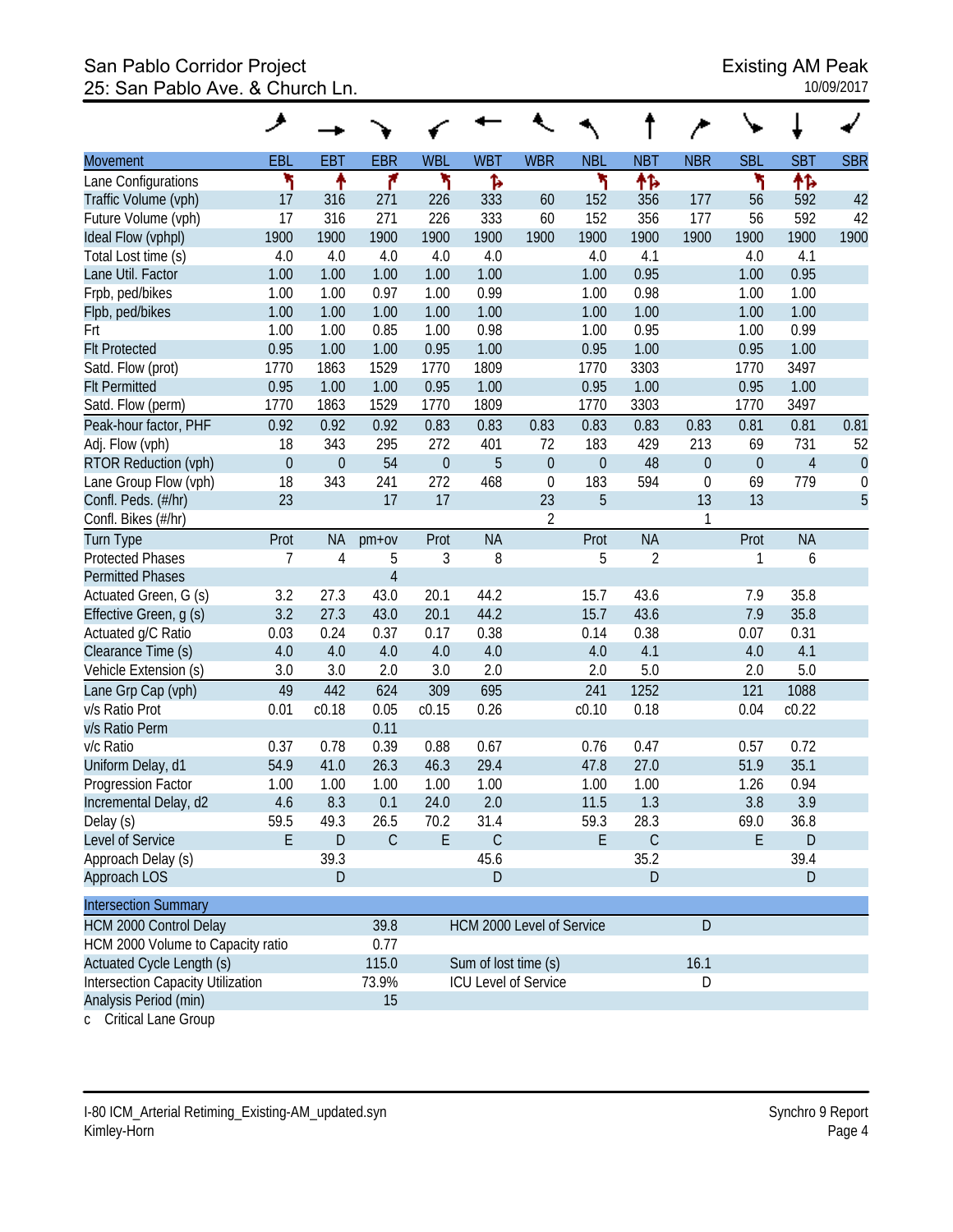# San Pablo Corridor Project<br>27: San Pablo Ave. & Casino/San Pablo Dam Rd. 27: San Pablo Ave. & Casino/San Pablo Dam Rd. 27: San Pablo Ave. & Casino/San Pablo Dam Rd.

|                                                             | ◢                |                 |                  |                      |            |                             |                  |                  |                |                  |                  |                  |
|-------------------------------------------------------------|------------------|-----------------|------------------|----------------------|------------|-----------------------------|------------------|------------------|----------------|------------------|------------------|------------------|
| Movement                                                    | EBL              | EB <sub>1</sub> | <b>EBR</b>       | <b>WBL</b>           | <b>WBT</b> | <b>WBR</b>                  | <b>NBL</b>       | <b>NBT</b>       | <b>NBR</b>     | <b>SBL</b>       | <b>SBT</b>       | <b>SBR</b>       |
| Lane Configurations                                         |                  | 41              |                  | ۲                    | बीर्क      |                             | ۲                | ↟↟               | ۴              | ۲                | 怍                |                  |
| Traffic Volume (vph)                                        | $\mathfrak{Z}$   | 8               | 1                | 571                  | 60         | 263                         | 15               | 317              | 270            | 265              | 742              | $\boldsymbol{8}$ |
| Future Volume (vph)                                         | $\mathfrak{Z}$   | 8               | $\mathbf{1}$     | 571                  | 60         | 263                         | 15               | 317              | 270            | 265              | 742              | 8                |
| Ideal Flow (vphpl)                                          | 1900             | 1900            | 1900             | 1900                 | 1900       | 1900                        | 1900             | 1900             | 1900           | 1900             | 1900             | 1900             |
| Total Lost time (s)                                         |                  | 4.0             |                  | 5.0                  | 5.0        |                             | 5.0              | 5.0              | 5.0            | 4.5              | 5.0              |                  |
| Lane Util. Factor                                           |                  | 0.95            |                  | 0.91                 | 0.91       |                             | 1.00             | 0.95             | 1.00           | 1.00             | 0.95             |                  |
| Frpb, ped/bikes                                             |                  | 1.00            |                  | 1.00                 | 1.00       |                             | 1.00             | 1.00             | 0.98           | 1.00             | 1.00             |                  |
| Flpb, ped/bikes                                             |                  | 1.00            |                  | 1.00                 | 1.00       |                             | 1.00             | 1.00             | 1.00           | 1.00             | 1.00             |                  |
| Frt                                                         |                  | 0.98            |                  | 1.00                 | 0.93       |                             | 1.00             | 1.00             | 0.85           | 1.00             | 1.00             |                  |
| <b>Flt Protected</b>                                        |                  | 0.99            |                  | 0.95                 | 0.98       |                             | 0.95             | 1.00             | 1.00           | 0.95             | 1.00             |                  |
| Satd. Flow (prot)                                           |                  | 3433            |                  | 1610                 | 3092       |                             | 1770             | 3539             | 1550           | 1770             | 3532             |                  |
| <b>Flt Permitted</b>                                        |                  | 0.99            |                  | 0.95                 | 0.98       |                             | 0.95             | 1.00             | 1.00           | 0.95             | 1.00             |                  |
| Satd. Flow (perm)                                           |                  | 3433            |                  | 1610                 | 3092       |                             | 1770             | 3539             | 1550           | 1770             | 3532             |                  |
| Peak-hour factor, PHF                                       | 0.60             | 0.60            | 0.60             | 0.92                 | 0.92       | 0.92                        | 0.86             | 0.86             | 0.86           | 0.93             | 0.93             | 0.93             |
| Adj. Flow (vph)                                             | 5                | 13              | $\overline{2}$   | 621                  | 65         | 286                         | 17               | 369              | 314            | 285              | 798              | 9                |
| RTOR Reduction (vph)                                        | $\boldsymbol{0}$ | $\overline{2}$  | $\boldsymbol{0}$ | $\boldsymbol{0}$     | 125        | $\boldsymbol{0}$            | $\boldsymbol{0}$ | $\boldsymbol{0}$ | 126            | $\boldsymbol{0}$ | $\boldsymbol{0}$ | $\overline{0}$   |
| Lane Group Flow (vph)                                       | $\boldsymbol{0}$ | 18              | $\boldsymbol{0}$ | 335                  | 512        | $\boldsymbol{0}$            | 17               | 369              | 188            | 285              | 807              | $\mathbf 0$      |
| Confl. Peds. (#/hr)                                         |                  |                 | 9                | 9                    |            |                             | 16               |                  | 12             | 12               |                  | 16               |
| Confl. Bikes (#/hr)                                         |                  |                 |                  |                      |            |                             |                  |                  | 6              |                  |                  |                  |
| Turn Type                                                   | Split            | <b>NA</b>       |                  | Split                | <b>NA</b>  |                             | Prot             | <b>NA</b>        | $pm+ov$        | Prot             | <b>NA</b>        |                  |
| <b>Protected Phases</b>                                     | 4                | $\overline{4}$  |                  | 8                    | 8          |                             | 5                | $\overline{2}$   | 8              | 1                | 6                |                  |
| <b>Permitted Phases</b>                                     |                  |                 |                  |                      |            |                             |                  |                  | $\overline{2}$ |                  |                  |                  |
| Actuated Green, G (s)                                       |                  | 5.3             |                  | 28.6                 | 28.6       |                             | 2.8              | 40.4             | 69.0           | 22.2             | 59.3             |                  |
| Effective Green, g (s)                                      |                  | 5.3             |                  | 28.6                 | 28.6       |                             | 2.8              | 40.4             | 69.0           | 22.2             | 59.3             |                  |
| Actuated g/C Ratio                                          |                  | 0.05            |                  | 0.25                 | 0.25       |                             | 0.02             | 0.35             | 0.60           | 0.19             | 0.52             |                  |
| Clearance Time (s)                                          |                  | 4.0             |                  | 5.0                  | 5.0        |                             | 5.0              | 5.0              | 5.0            | 4.5              | 5.0              |                  |
| Vehicle Extension (s)                                       |                  | 2.0             |                  | 2.0                  | 2.0        |                             | 2.0              | 5.0              | 2.0            | 2.0              | 5.0              |                  |
| Lane Grp Cap (vph)                                          |                  | 158             |                  | 400                  | 768        |                             | 43               | 1243             | 930            | 341              | 1821             |                  |
| v/s Ratio Prot                                              |                  | c0.01           |                  | c0.21                | 0.17       |                             | 0.01             | c0.10            | 0.05           | c0.16            | c0.23            |                  |
| v/s Ratio Perm                                              |                  |                 |                  |                      |            |                             |                  |                  | 0.07           |                  |                  |                  |
| v/c Ratio                                                   |                  | 0.11            |                  | 0.84                 | 0.67       |                             | 0.40             | 0.30             | 0.20           | 0.84             | 0.44             |                  |
| Uniform Delay, d1                                           |                  | 52.6            |                  | 41.0                 | 38.9       |                             | 55.3             | 27.0             | 10.5           | 44.6             | 17.5             |                  |
| Progression Factor                                          |                  | 1.00            |                  | 0.87                 | 0.87       |                             | 0.84             | 0.78             | 4.90           | 0.60             | 0.54             |                  |
| Incremental Delay, d2                                       |                  | 0.1             |                  | 12.7                 | 1.6        |                             | 2.1              | 0.6              | 0.0            | 7.1              | 0.3              |                  |
| Delay (s)                                                   |                  | 52.7            |                  | 48.4                 | 35.5       |                             | 48.6             | 21.7             | 51.4           | 34.0             | 9.7              |                  |
| Level of Service                                            |                  | D               |                  | D                    | D          |                             | D                | $\mathsf C$      | D              | $\mathsf C$      | $\mathsf{A}$     |                  |
| Approach Delay (s)                                          |                  | 52.7            |                  |                      | 39.9       |                             |                  | 35.6             |                |                  | 16.1             |                  |
| Approach LOS                                                |                  | D               |                  |                      | D          |                             |                  | D                |                |                  | B                |                  |
| <b>Intersection Summary</b>                                 |                  |                 |                  |                      |            |                             |                  |                  |                |                  |                  |                  |
|                                                             |                  |                 | 29.6             |                      |            | HCM 2000 Level of Service   |                  |                  | $\mathsf C$    |                  |                  |                  |
| HCM 2000 Control Delay<br>HCM 2000 Volume to Capacity ratio |                  |                 | 0.63             |                      |            |                             |                  |                  |                |                  |                  |                  |
| Actuated Cycle Length (s)                                   |                  |                 | 115.0            | Sum of lost time (s) |            |                             |                  |                  | 19.0           |                  |                  |                  |
| <b>Intersection Capacity Utilization</b>                    |                  |                 | 65.1%            |                      |            | <b>ICU Level of Service</b> |                  |                  | $\mathsf C$    |                  |                  |                  |
| Analysis Period (min)                                       |                  |                 | 15               |                      |            |                             |                  |                  |                |                  |                  |                  |
|                                                             |                  |                 |                  |                      |            |                             |                  |                  |                |                  |                  |                  |

c Critical Lane Group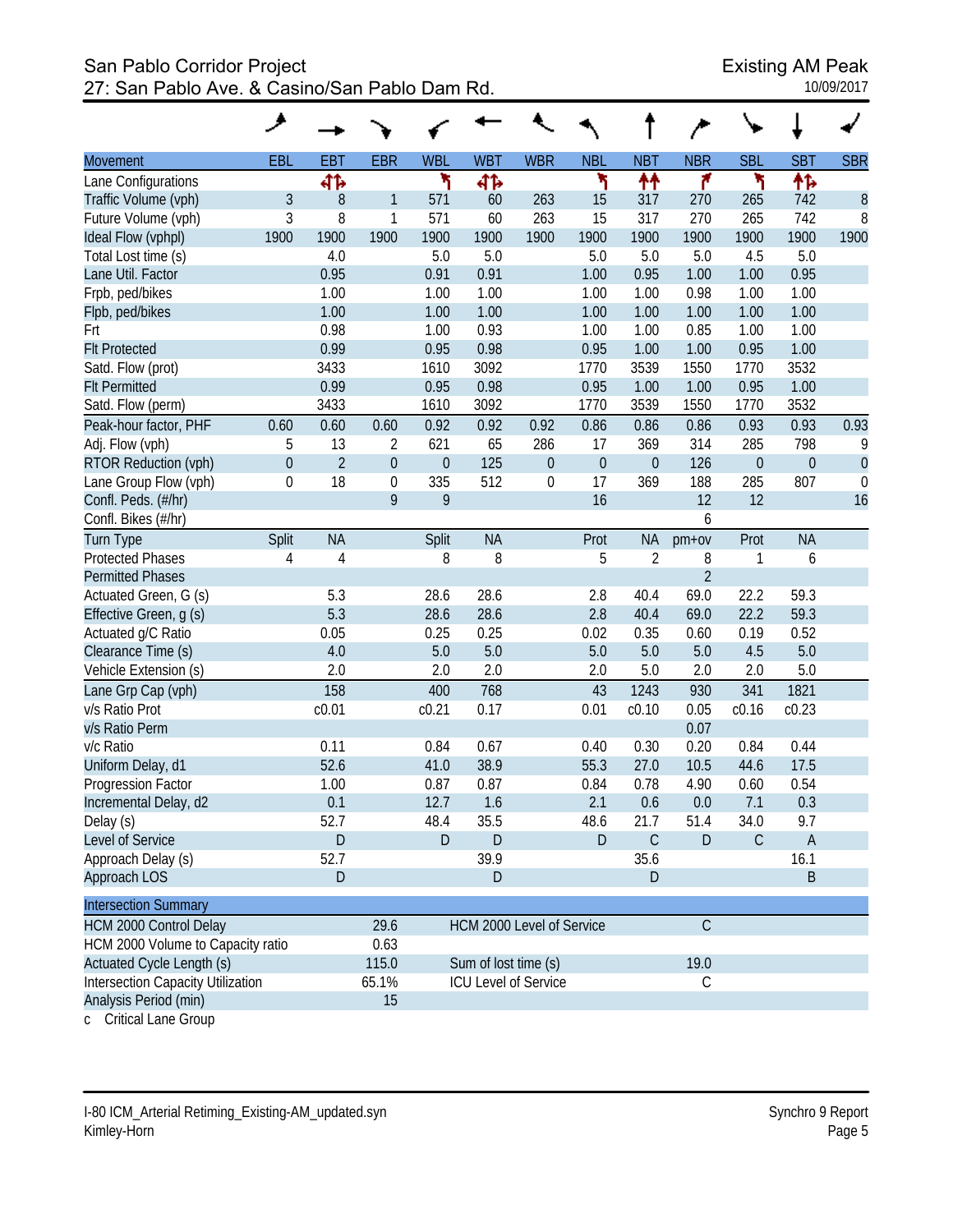# San Pablo Corridor Project<br>30: San Pablo Ave. & McBryde Ave.<br>10/09/2017 30: San Pablo Ave. & McBryde Ave.

|                                          | ◢                |                |                  |            |                      |                             |                  |                |                  |                  |                  |            |
|------------------------------------------|------------------|----------------|------------------|------------|----------------------|-----------------------------|------------------|----------------|------------------|------------------|------------------|------------|
| Movement                                 | EBL              | <b>EBT</b>     | <b>EBR</b>       | <b>WBL</b> | <b>WBT</b>           | <b>WBR</b>                  | <b>NBL</b>       | <b>NBT</b>     | <b>NBR</b>       | <b>SBL</b>       | <b>SBT</b>       | <b>SBR</b> |
| Lane Configurations                      |                  | 412            |                  | ۲          | 4                    | ۴                           | ۲                | 怍              |                  | ۲                | 怍                |            |
| Traffic Volume (vph)                     | 44               | 95             | 73               | 123        | 94                   | 165                         | 26               | 356            | 62               | 127              | 1017             | 59         |
| Future Volume (vph)                      | 44               | 95             | 73               | 123        | 94                   | 165                         | 26               | 356            | 62               | 127              | 1017             | 59         |
| Ideal Flow (vphpl)                       | 1900             | 1900           | 1900             | 1900       | 1900                 | 1900                        | 1900             | 1900           | 1900             | 1900             | 1900             | 1900       |
| Total Lost time (s)                      |                  | 4.0            |                  | 4.0        | 4.0                  | 4.0                         | 3.5              | 4.0            |                  | 3.5              | 4.0              |            |
| Lane Util. Factor                        |                  | 0.95           |                  | 0.95       | 0.95                 | 1.00                        | 1.00             | 0.95           |                  | 1.00             | 0.95             |            |
| Frpb, ped/bikes                          |                  | 0.99           |                  | 1.00       | 1.00                 | 0.97                        | 1.00             | 0.99           |                  | 1.00             | 1.00             |            |
| Flpb, ped/bikes                          |                  | 1.00           |                  | 1.00       | 1.00                 | 1.00                        | 1.00             | 1.00           |                  | 1.00             | 1.00             |            |
| Frt                                      |                  | 0.95           |                  | 1.00       | 1.00                 | 0.85                        | 1.00             | 0.98           |                  | 1.00             | 0.99             |            |
| <b>Flt Protected</b>                     |                  | 0.99           |                  | 0.95       | 0.99                 | 1.00                        | 0.95             | 1.00           |                  | 0.95             | 1.00             |            |
| Satd. Flow (prot)                        |                  | 3280           |                  | 1681       | 1757                 | 1543                        | 1770             | 3440           |                  | 1770             | 3510             |            |
| <b>Flt Permitted</b>                     |                  | 0.99           |                  | 0.95       | 0.99                 | 1.00                        | 0.95             | 1.00           |                  | 0.95             | 1.00             |            |
| Satd. Flow (perm)                        |                  | 3280           |                  | 1681       | 1757                 | 1543                        | 1770             | 3440           |                  | 1770             | 3510             |            |
| Peak-hour factor, PHF                    | 0.82             | 0.82           | 0.82             | 0.82       | 0.82                 | 0.82                        | 0.92             | 0.92           | 0.92             | 0.93             | 0.93             | 0.93       |
| Adj. Flow (vph)                          | 54               | 116            | 89               | 150        | 115                  | 201                         | 28               | 387            | 67               | 137              | 1094             | 63         |
| <b>RTOR Reduction (vph)</b>              | $\boldsymbol{0}$ | 64             | $\boldsymbol{0}$ | $\theta$   | $\boldsymbol{0}$     | 173                         | $\boldsymbol{0}$ | 9              | $\mathbf 0$      | $\boldsymbol{0}$ | 3                | $\theta$   |
| Lane Group Flow (vph)                    | $\mathbf 0$      | 195            | $\overline{0}$   | 130        | 135                  | 28                          | 28               | 445            | $\boldsymbol{0}$ | 137              | 1154             | 0          |
| Confl. Peds. (#/hr)                      | 10               |                | 18               | 18         |                      | 10                          |                  |                | 23               | 23               |                  |            |
| Turn Type                                | Split            | <b>NA</b>      |                  | Split      | NA                   | Perm                        | Prot             | <b>NA</b>      |                  | Prot             | <b>NA</b>        |            |
| <b>Protected Phases</b>                  | $\overline{7}$   | $\overline{7}$ |                  | 8          | $\boldsymbol{8}$     |                             | 5                | $\overline{2}$ |                  | $\mathbf{1}$     | $\boldsymbol{6}$ |            |
| <b>Permitted Phases</b>                  |                  |                |                  |            |                      | 8                           |                  |                |                  |                  |                  |            |
| Actuated Green, G (s)                    |                  | 16.2           |                  | 16.0       | 16.0                 | 16.0                        | 5.0              | 53.4           |                  | 13.9             | 62.3             |            |
| Effective Green, g (s)                   |                  | 16.2           |                  | 16.0       | 16.0                 | 16.0                        | 5.0              | 53.4           |                  | 13.9             | 62.3             |            |
| Actuated g/C Ratio                       |                  | 0.14           |                  | 0.14       | 0.14                 | 0.14                        | 0.04             | 0.46           |                  | 0.12             | 0.54             |            |
| Clearance Time (s)                       |                  | 4.0            |                  | 4.0        | 4.0                  | 4.0                         | 3.5              | 4.0            |                  | 3.5              | 4.0              |            |
| Vehicle Extension (s)                    |                  | 4.0            |                  | 4.0        | 4.0                  | 4.0                         | 3.0              | 5.0            |                  | 3.0              | 5.0              |            |
| Lane Grp Cap (vph)                       |                  | 462            |                  | 233        | 244                  | 214                         | 76               | 1597           |                  | 213              | 1901             |            |
| v/s Ratio Prot                           |                  | c0.06          |                  | c0.08      | 0.08                 |                             | 0.02             | 0.13           |                  | c0.08            | c0.33            |            |
| v/s Ratio Perm                           |                  |                |                  |            |                      | 0.02                        |                  |                |                  |                  |                  |            |
| v/c Ratio                                |                  | 0.42           |                  | 0.56       | 0.55                 | 0.13                        | 0.37             | 0.28           |                  | 0.64             | 0.61             |            |
| Uniform Delay, d1                        |                  | 45.1           |                  | 46.2       | 46.2                 | 43.4                        | 53.5             | 18.9           |                  | 48.2             | 18.0             |            |
| Progression Factor                       |                  | 1.00           |                  | 1.00       | 1.00                 | 1.00                        | 1.00             | 1.00           |                  | 0.91             | 1.41             |            |
| Incremental Delay, d2                    |                  | 0.8            |                  | 3.5        | 3.3                  | 0.4                         | 3.0              | 0.4            |                  | 5.3              | 1.2              |            |
| Delay (s)                                |                  | 46.0           |                  | 49.7       | 49.5                 | 43.8                        | 56.5             | 19.4           |                  | 49.3             | 26.5             |            |
| Level of Service                         |                  | D              |                  | D          | D                    | D                           | Е                | B              |                  | D                | $\mathsf{C}$     |            |
| Approach Delay (s)                       |                  | 46.0           |                  |            | 47.1                 |                             |                  | 21.5           |                  |                  | 28.9             |            |
| Approach LOS                             |                  | D              |                  |            | D                    |                             |                  | $\mathsf C$    |                  |                  | C                |            |
| <b>Intersection Summary</b>              |                  |                |                  |            |                      |                             |                  |                |                  |                  |                  |            |
| HCM 2000 Control Delay                   |                  |                | 32.6             |            |                      | HCM 2000 Level of Service   |                  |                | $\mathsf C$      |                  |                  |            |
| HCM 2000 Volume to Capacity ratio        |                  |                | 0.59             |            |                      |                             |                  |                |                  |                  |                  |            |
| Actuated Cycle Length (s)                |                  |                | 115.0            |            | Sum of lost time (s) |                             |                  |                | 15.5             |                  |                  |            |
| <b>Intersection Capacity Utilization</b> |                  |                | 69.6%            |            |                      | <b>ICU Level of Service</b> |                  |                | $\mathsf C$      |                  |                  |            |
| Analysis Period (min)                    |                  |                | 15               |            |                      |                             |                  |                |                  |                  |                  |            |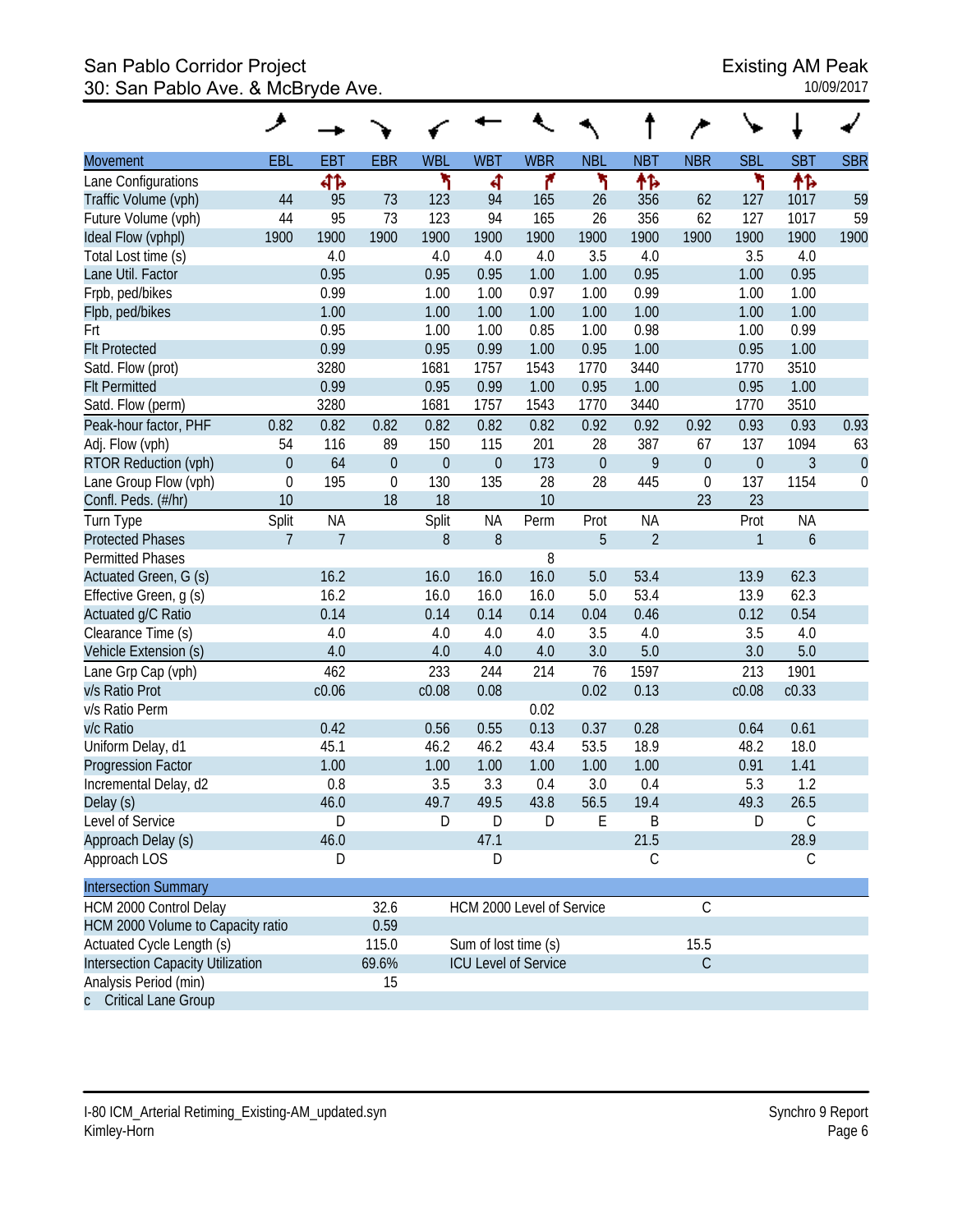# San Pablo Corridor Project<br>33: San Pablo Ave. & Solano Ave.<br>33: San Pablo Ave. & Solano Ave. 33: San Pablo Ave. & Solano Ave.

|                                                                                                                                                                                                                                                                                                         | عر               |             |                               |                  |                                                                                  |                        |                  |                |                  |                  |                |                  |
|---------------------------------------------------------------------------------------------------------------------------------------------------------------------------------------------------------------------------------------------------------------------------------------------------------|------------------|-------------|-------------------------------|------------------|----------------------------------------------------------------------------------|------------------------|------------------|----------------|------------------|------------------|----------------|------------------|
| <b>Movement</b>                                                                                                                                                                                                                                                                                         | EBL              | EBT         | <b>EBR</b>                    | <b>WBL</b>       | <b>WBT</b>                                                                       | <b>WBR</b>             | <b>NBL</b>       | <b>NBT</b>     | <b>NBR</b>       | <b>SBL</b>       | <b>SBT</b>     | <b>SBR</b>       |
| Lane Configurations                                                                                                                                                                                                                                                                                     | ۲                | ħ           |                               | ۲                | Ъ                                                                                |                        | ۲                | 怍              |                  | ۲                | 怍              |                  |
| Traffic Volume (vph)                                                                                                                                                                                                                                                                                    | 97               | 206         | 93                            | 164              | 197                                                                              | 74                     | 27               | 322            | 96               | 96               | 1121           | 58               |
| Future Volume (vph)                                                                                                                                                                                                                                                                                     | 97               | 206         | 93                            | 164              | 197                                                                              | 74                     | 27               | 322            | 96               | 96               | 1121           | 58               |
| Ideal Flow (vphpl)                                                                                                                                                                                                                                                                                      | 1900             | 1900        | 1900                          | 1900             | 1900                                                                             | 1900                   | 1900             | 1900           | 1900             | 1900             | 1900           | 1900             |
| Total Lost time (s)                                                                                                                                                                                                                                                                                     | 4.0              | 4.0         |                               | 4.0              | 4.0                                                                              |                        | 4.0              | 4.0            |                  | 4.0              | 4.0            |                  |
| Lane Util. Factor                                                                                                                                                                                                                                                                                       | 1.00             | 1.00        |                               | 1.00             | 1.00                                                                             |                        | 1.00             | 0.95           |                  | 1.00             | 0.95           |                  |
| Frpb, ped/bikes                                                                                                                                                                                                                                                                                         | 1.00             | 0.97        |                               | 1.00             | 0.98                                                                             |                        | 1.00             | 0.99           |                  | 1.00             | 1.00           |                  |
| Flpb, ped/bikes                                                                                                                                                                                                                                                                                         | 0.97             | 1.00        |                               | 0.95             | 1.00                                                                             |                        | 1.00             | 1.00           |                  | 0.98             | 1.00           |                  |
| Frt                                                                                                                                                                                                                                                                                                     | 1.00             | 0.95        |                               | 1.00             | 0.96                                                                             |                        | 1.00             | 0.97           |                  | 1.00             | 0.99           |                  |
| <b>Flt Protected</b>                                                                                                                                                                                                                                                                                    | 0.95             | 1.00        |                               | 0.95             | 1.00                                                                             |                        | 0.95             | 1.00           |                  | 0.95             | 1.00           |                  |
| Satd. Flow (prot)                                                                                                                                                                                                                                                                                       | 1720             | 1719        |                               | 1688             | 1753                                                                             |                        | 1767             | 3372           |                  | 1738             | 3507           |                  |
| <b>Flt Permitted</b>                                                                                                                                                                                                                                                                                    | 0.38             | 1.00        |                               | 0.37             | 1.00                                                                             |                        | 0.13             | 1.00           |                  | 0.44             | 1.00           |                  |
| Satd. Flow (perm)                                                                                                                                                                                                                                                                                       | 684              | 1719        |                               | 659              | 1753                                                                             |                        | 243              | 3372           |                  | 812              | 3507           |                  |
| Peak-hour factor, PHF                                                                                                                                                                                                                                                                                   | 0.87             | 0.87        | 0.87                          | 0.80             | 0.80                                                                             | 0.80                   | 0.82             | 0.82           | 0.82             | 0.90             | 0.90           | 0.90             |
|                                                                                                                                                                                                                                                                                                         | 111              | 237         | 107                           | 205              | 246                                                                              | 92                     | 33               | 393            | 117              | 107              | 1246           | 64               |
|                                                                                                                                                                                                                                                                                                         |                  | 22          | $\theta$                      |                  | 19                                                                               |                        |                  | 31             | $\boldsymbol{0}$ |                  | $\overline{4}$ | $\theta$         |
|                                                                                                                                                                                                                                                                                                         | 111              | 322         | $\boldsymbol{0}$              | 205              | 320                                                                              | $\mathbf 0$            | 33               | 479            | $\boldsymbol{0}$ | 107              | 1306           | $\boldsymbol{0}$ |
|                                                                                                                                                                                                                                                                                                         | 58               |             | 97                            | 97               |                                                                                  |                        | $\overline{7}$   |                | 18               | 18               |                | $\overline{7}$   |
| Confl. Bikes (#/hr)                                                                                                                                                                                                                                                                                     |                  |             | $\overline{4}$                |                  |                                                                                  | 5                      |                  |                | 1                |                  |                | 3                |
|                                                                                                                                                                                                                                                                                                         | Perm             | <b>NA</b>   |                               | Perm             | <b>NA</b>                                                                        |                        | Perm             | <b>NA</b>      |                  | Perm             | <b>NA</b>      |                  |
| <b>Protected Phases</b>                                                                                                                                                                                                                                                                                 |                  | 4           |                               |                  | 8                                                                                |                        |                  | $\overline{2}$ |                  |                  | 6              |                  |
| <b>Permitted Phases</b>                                                                                                                                                                                                                                                                                 | 4                |             |                               | 8                |                                                                                  |                        | $\overline{2}$   |                |                  | 6                |                |                  |
| Actuated Green, G (s)                                                                                                                                                                                                                                                                                   | 26.3             | 26.3        |                               | 26.3             | 26.3                                                                             |                        | 45.7             | 45.7           |                  | 45.7             | 45.7           |                  |
| Effective Green, g (s)                                                                                                                                                                                                                                                                                  | 26.3             | 26.3        |                               | 26.3             | 26.3                                                                             |                        | 45.7             | 45.7           |                  | 45.7             | 45.7           |                  |
| Actuated g/C Ratio                                                                                                                                                                                                                                                                                      | 0.33             | 0.33        |                               | 0.33             | 0.33                                                                             |                        | 0.57             | 0.57           |                  | 0.57             | 0.57           |                  |
| Clearance Time (s)                                                                                                                                                                                                                                                                                      | 4.0              | 4.0         |                               | 4.0              | 4.0                                                                              |                        | 4.0              | 4.0            |                  | 4.0              | 4.0            |                  |
| Vehicle Extension (s)                                                                                                                                                                                                                                                                                   | 3.0              | 3.0         |                               | 3.0              | 3.0                                                                              |                        | 5.0              | 5.0            |                  | 5.0              | 5.0            |                  |
| Lane Grp Cap (vph)                                                                                                                                                                                                                                                                                      | 224              | 565         |                               | 216              | 576                                                                              |                        | 138              | 1926           |                  | 463              | 2003           |                  |
| v/s Ratio Prot                                                                                                                                                                                                                                                                                          |                  | 0.19        |                               |                  | 0.18                                                                             |                        |                  | 0.14           |                  |                  | c0.37          |                  |
| v/s Ratio Perm                                                                                                                                                                                                                                                                                          | 0.16             |             |                               | c0.31            |                                                                                  |                        | 0.14             |                |                  | 0.13             |                |                  |
| v/c Ratio                                                                                                                                                                                                                                                                                               | 0.50             | 0.57        |                               | 0.95             | 0.56                                                                             |                        | 0.24             | 0.25           |                  | 0.23             | 0.65           |                  |
|                                                                                                                                                                                                                                                                                                         | 21.5             | 22.2        |                               | 26.2             | 22.1                                                                             |                        | 8.5              | 8.6            |                  | 8.5              | 11.7           |                  |
| <b>Progression Factor</b>                                                                                                                                                                                                                                                                               | 1.00             | 1.00        |                               | 1.00             | 1.00                                                                             |                        | 0.90             | 0.85           |                  | 0.70             | 0.76           |                  |
| Incremental Delay, d2                                                                                                                                                                                                                                                                                   | 1.7              | 1.3         |                               | 46.4             | 1.2                                                                              |                        | $4.0\,$          | 0.3            |                  | 1.1              | 1.5            |                  |
| Delay (s)                                                                                                                                                                                                                                                                                               | 23.3             | 23.5        |                               | 72.6             | 23.2                                                                             |                        | 11.7             | 7.6            |                  | 7.0              | 10.5           |                  |
| Level of Service                                                                                                                                                                                                                                                                                        | $\mathcal{C}$    | $\mathsf C$ |                               | E                | $\mathsf C$                                                                      |                        | $\sf B$          | Α              |                  | $\mathsf A$      | B              |                  |
| Approach Delay (s)                                                                                                                                                                                                                                                                                      |                  | 23.4        |                               |                  | 41.8                                                                             |                        |                  | 7.8            |                  |                  | 10.2           |                  |
| Approach LOS                                                                                                                                                                                                                                                                                            |                  | $\mathsf C$ |                               |                  | $\mathsf{D}$                                                                     |                        |                  | $\mathsf A$    |                  |                  | B              |                  |
|                                                                                                                                                                                                                                                                                                         |                  |             |                               |                  |                                                                                  |                        |                  |                |                  |                  |                |                  |
|                                                                                                                                                                                                                                                                                                         |                  |             |                               |                  |                                                                                  |                        |                  |                |                  |                  |                |                  |
|                                                                                                                                                                                                                                                                                                         |                  |             |                               |                  |                                                                                  |                        |                  |                |                  |                  |                |                  |
|                                                                                                                                                                                                                                                                                                         |                  |             |                               |                  |                                                                                  |                        |                  |                |                  |                  |                |                  |
|                                                                                                                                                                                                                                                                                                         |                  |             |                               |                  |                                                                                  |                        |                  |                |                  |                  |                |                  |
| Analysis Period (min)                                                                                                                                                                                                                                                                                   |                  |             | 15                            |                  |                                                                                  |                        |                  |                |                  |                  |                |                  |
| Adj. Flow (vph)<br>RTOR Reduction (vph)<br>Lane Group Flow (vph)<br>Confl. Peds. (#/hr)<br><b>Turn Type</b><br>Uniform Delay, d1<br><b>Intersection Summary</b><br><b>HCM 2000 Control Delay</b><br>HCM 2000 Volume to Capacity ratio<br>Actuated Cycle Length (s)<br>Intersection Capacity Utilization | $\boldsymbol{0}$ |             | 17.6<br>0.76<br>80.0<br>81.8% | $\boldsymbol{0}$ | HCM 2000 Level of Service<br>Sum of lost time (s)<br><b>ICU Level of Service</b> | $\boldsymbol{0}$<br>58 | $\boldsymbol{0}$ |                | B<br>8.0<br>D    | $\boldsymbol{0}$ |                |                  |

c Critical Lane Group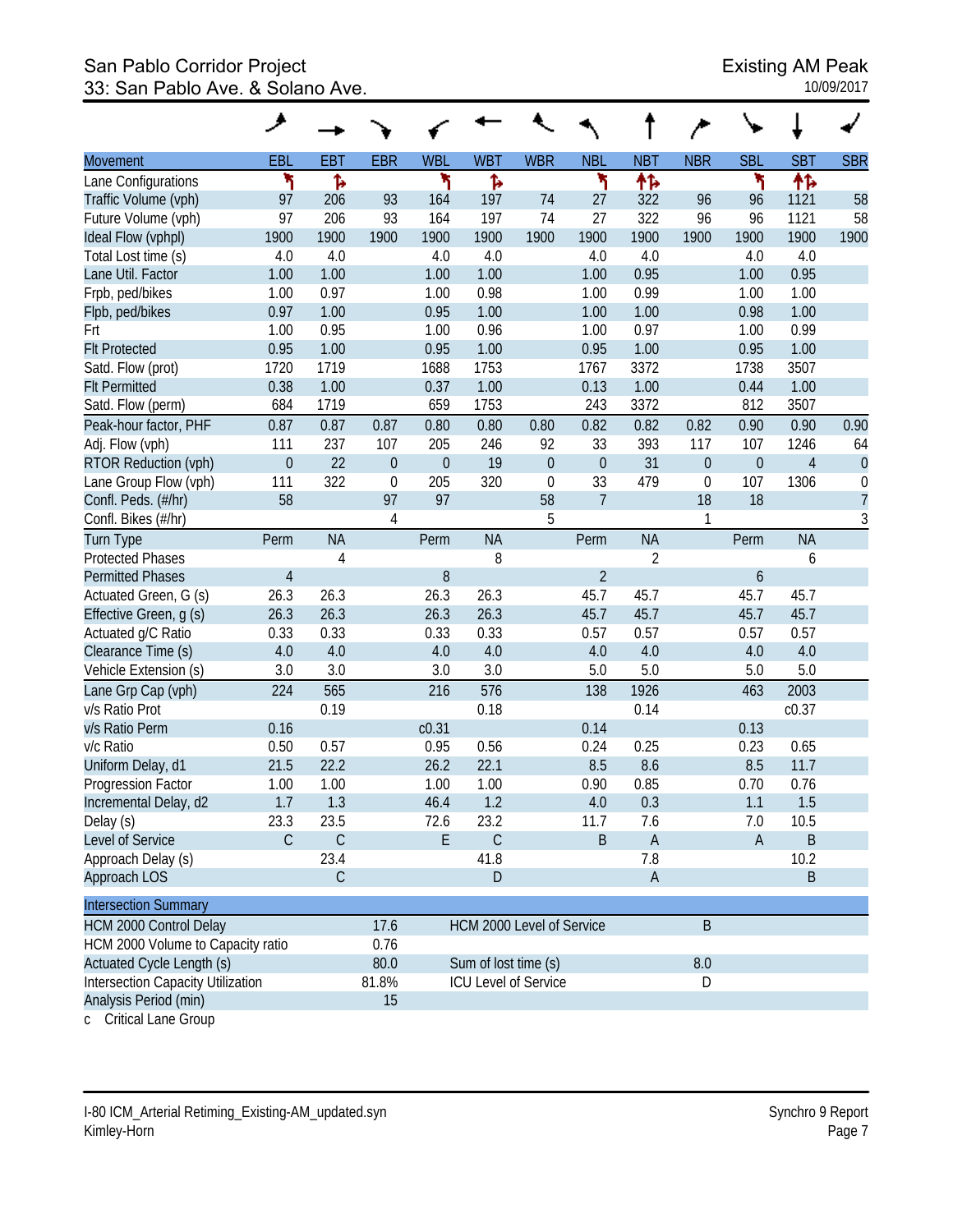# San Pablo Corridor Project<br>36: San Pablo Ave. & Barrett Ave.<br>10/09/2017 36: San Pablo Ave. & Barrett Ave.

|                                                   | ◢            |               |                  |                      |                           |                             |                  |                |                  |                  |             |             |
|---------------------------------------------------|--------------|---------------|------------------|----------------------|---------------------------|-----------------------------|------------------|----------------|------------------|------------------|-------------|-------------|
| <b>Movement</b>                                   | EBL          | EBT           | <b>EBR</b>       | <b>WBL</b>           | <b>WBT</b>                | <b>WBR</b>                  | <b>NBL</b>       | <b>NBT</b>     | <b>NBR</b>       | <b>SBL</b>       | <b>SBT</b>  | <b>SBR</b>  |
| Lane Configurations                               | ካካ           | ħ             |                  | ۲                    | ተኈ                        |                             | ۲                | ቶኈ             |                  | ۲                | 怍           |             |
| Traffic Volume (vph)                              | 380          | 173           | 200              | 61                   | 173                       | 158                         | 55               | 397            | 24               | 105              | 706         | 85          |
| Future Volume (vph)                               | 380          | 173           | 200              | 61                   | 173                       | 158                         | 55               | 397            | 24               | 105              | 706         | 85          |
| Ideal Flow (vphpl)                                | 1900         | 1900          | 1900             | 1900                 | 1900                      | 1900                        | 1900             | 1900           | 1900             | 1900             | 1900        | 1900        |
| Total Lost time (s)                               | 3.5          | 4.5           |                  | 3.5                  | 4.0                       |                             | 3.5              | 4.0            |                  | 3.5              | 4.0         |             |
| Lane Util. Factor                                 | 0.97         | 1.00          |                  | 1.00                 | 0.95                      |                             | 1.00             | 0.95           |                  | 1.00             | 0.95        |             |
| Frpb, ped/bikes                                   | 1.00         | 0.99          |                  | 1.00                 | 1.00                      |                             | 1.00             | 1.00           |                  | 1.00             | 1.00        |             |
| Flpb, ped/bikes                                   | 1.00         | 1.00          |                  | 1.00                 | 1.00                      |                             | 1.00             | 1.00           |                  | 1.00             | 1.00        |             |
| Frt                                               | 1.00         | 0.92          |                  | 1.00                 | 0.93                      |                             | 1.00             | 0.99           |                  | 1.00             | 0.98        |             |
| <b>Flt Protected</b>                              | 0.95         | 1.00          |                  | 0.95                 | 1.00                      |                             | 0.95             | 1.00           |                  | 0.95             | 1.00        |             |
| Satd. Flow (prot)                                 | 3433         | 1698          |                  | 1770                 | 3286                      |                             | 1770             | 3503           |                  | 1770             | 3473        |             |
| <b>Flt Permitted</b>                              | 0.95         | 1.00          |                  | 0.95                 | 1.00                      |                             | 0.95             | 1.00           |                  | 0.95             | 1.00        |             |
| Satd. Flow (perm)                                 | 3433         | 1698          |                  | 1770                 | 3286                      |                             | 1770             | 3503           |                  | 1770             | 3473        |             |
| Peak-hour factor, PHF                             | 0.91         | 0.91          | 0.91             | 0.74                 | 0.74                      | 0.74                        | 0.87             | 0.87           | 0.87             | 0.90             | 0.90        | 0.90        |
| Adj. Flow (vph)                                   | 418          | 190           | 220              | 82                   | 234                       | 214                         | 63               | 456            | 28               | 117              | 784         | 94          |
| RTOR Reduction (vph)                              | $\mathbf{0}$ | 44            | $\boldsymbol{0}$ | $\boldsymbol{0}$     | 175                       | $\mathbf 0$                 | $\boldsymbol{0}$ | $\overline{4}$ | $\boldsymbol{0}$ | $\boldsymbol{0}$ | $8\,$       | $\theta$    |
| Lane Group Flow (vph)                             | 418          | 366           | $\mathbf 0$      | 82                   | 273                       | $\boldsymbol{0}$            | 63               | 480            | $\mathbf 0$      | 117              | 870         | $\mathbf 0$ |
| Confl. Peds. (#/hr)                               |              |               | $\overline{3}$   | 3                    |                           |                             | 11               |                | 12               | 12               |             | 11          |
| Confl. Bikes (#/hr)                               |              |               | 1                |                      |                           |                             |                  |                |                  |                  |             | 3           |
| <b>Turn Type</b>                                  | Prot         | <b>NA</b>     |                  | Prot                 | <b>NA</b>                 |                             | Prot             | <b>NA</b>      |                  | Prot             | <b>NA</b>   |             |
| <b>Protected Phases</b>                           | 7            | 4             |                  | 3                    | 8                         |                             | 5                | $\overline{2}$ |                  | 1                | 6           |             |
| <b>Permitted Phases</b>                           |              |               |                  |                      |                           |                             |                  |                |                  |                  |             |             |
| Actuated Green, G (s)                             | 15.9         | 25.1          |                  | 7.6                  | 17.3                      |                             | 6.9              | 36.2           |                  | 10.6             | 39.9        |             |
| Effective Green, g (s)                            | 15.9         | 25.1          |                  | 7.6                  | 17.3                      |                             | 6.9              | 36.2           |                  | 10.6             | 39.9        |             |
| Actuated g/C Ratio                                | 0.17         | 0.26          |                  | 0.08                 | 0.18                      |                             | 0.07             | 0.38           |                  | 0.11             | 0.42        |             |
| Clearance Time (s)                                | 3.5          | 4.5           |                  | 3.5                  | 4.0                       |                             | 3.5              | 4.0            |                  | 3.5              | 4.0         |             |
| Vehicle Extension (s)                             | 2.0          | 4.0           |                  | 2.0                  | 4.0                       |                             | 2.0              | 4.0            |                  | 2.0              | 4.0         |             |
| Lane Grp Cap (vph)                                | 574          | 448           |                  | 141                  | 598                       |                             | 128              | 1334           |                  | 197              | 1458        |             |
| v/s Ratio Prot                                    | c0.12        | c0.22         |                  | 0.05                 | 0.08                      |                             | 0.04             | 0.14           |                  | c0.07            | c0.25       |             |
| v/s Ratio Perm                                    |              |               |                  |                      |                           |                             |                  |                |                  |                  |             |             |
| v/c Ratio                                         | 0.73         | 0.82          |                  | 0.58                 | 0.46                      |                             | 0.49             | 0.36           |                  | 0.59             | 0.60        |             |
| Uniform Delay, d1                                 | 37.5         | 32.8          |                  | 42.2                 | 34.7                      |                             | 42.4             | 21.1           |                  | 40.2             | 21.3        |             |
| Progression Factor                                | 1.00         | 1.00          |                  | 1.00                 | 1.00                      |                             | 0.99             | 0.86           |                  | 1.00             | 1.00        |             |
| Incremental Delay, d2                             | 3.9          | 11.5          |                  | 3.9                  | 0.8                       |                             | 1.1              | 0.7            |                  | 3.2              | 1.8         |             |
| Delay (s)                                         | 41.4         | 44.3          |                  | 46.1                 | 35.4                      |                             | 43.2             | 18.8           |                  | 43.3             | 23.1        |             |
| Level of Service                                  | D            | $\mathsf{D}%$ |                  | D                    | $\mathsf D$               |                             | D                | B              |                  | D                | $\mathsf C$ |             |
| Approach Delay (s)                                |              | 42.8          |                  |                      | 37.1                      |                             |                  | 21.6           |                  |                  | 25.5        |             |
| Approach LOS                                      |              | D             |                  |                      | D                         |                             |                  | $\mathsf C$    |                  |                  | $\mathsf C$ |             |
| <b>Intersection Summary</b>                       |              |               |                  |                      |                           |                             |                  |                |                  |                  |             |             |
| <b>HCM 2000 Control Delay</b>                     |              | 31.8          |                  |                      | HCM 2000 Level of Service |                             |                  | $\mathsf C$    |                  |                  |             |             |
| HCM 2000 Volume to Capacity ratio                 |              |               | 0.71             |                      |                           |                             |                  |                |                  |                  |             |             |
| Actuated Cycle Length (s)                         |              | 95.0          |                  | Sum of lost time (s) |                           |                             |                  | 15.5           |                  |                  |             |             |
| <b>Intersection Capacity Utilization</b><br>65.7% |              |               |                  |                      |                           | <b>ICU Level of Service</b> |                  |                | $\mathsf{C}$     |                  |             |             |
| Analysis Period (min)                             |              | 15            |                  |                      |                           |                             |                  |                |                  |                  |             |             |

c Critical Lane Group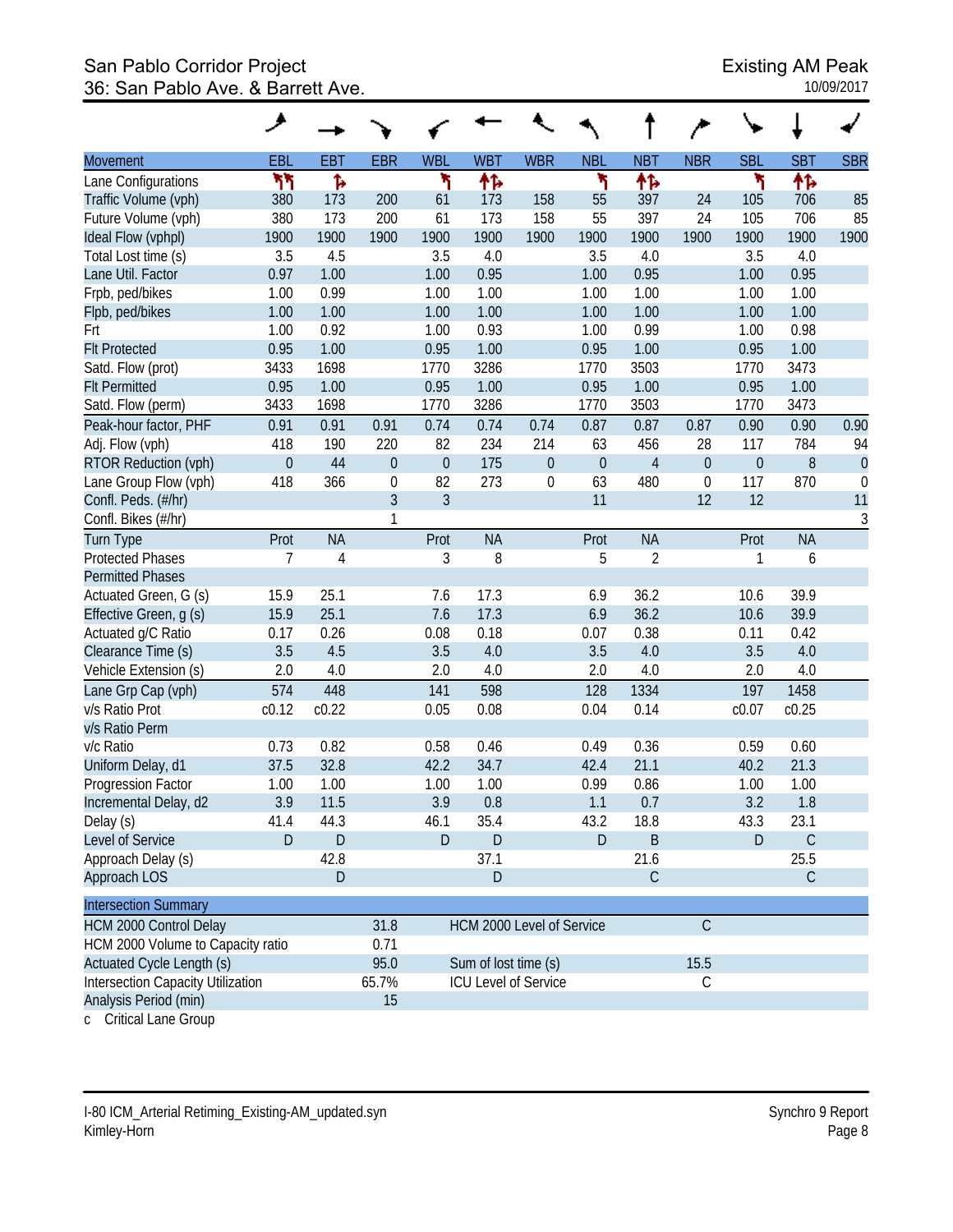# San Pablo Corridor Project<br>37: San Pablo Ave. & Macdonald Ave. 37: San Pablo Ave. & Macdonald Ave.

|                                             | خر                      |              |                      |                      |                             |                       |                         |                |                |                    |                         |                |
|---------------------------------------------|-------------------------|--------------|----------------------|----------------------|-----------------------------|-----------------------|-------------------------|----------------|----------------|--------------------|-------------------------|----------------|
| <b>Movement</b>                             | EBL                     | <b>EBT</b>   | <b>EBR</b>           | <b>WBL</b>           | <b>WBT</b>                  | <b>WBR</b>            | <b>NBL</b>              | <b>NBT</b>     | <b>NBR</b>     | <b>SBL</b>         | <b>SBT</b>              | <b>SBR</b>     |
| Lane Configurations                         | ካካ                      | ↟            | ۴                    | ۲                    | Ъ                           |                       | ۲                       | ↟↟             | ۴              | ۲                  | ↟↟                      | ۴              |
| Traffic Volume (vph)                        | 119                     | 90           | 172                  | 57                   | 65                          | 33                    | 112                     | 355            | 45             | 57                 | 657                     | 63             |
| Future Volume (vph)                         | 119                     | 90           | 172                  | 57                   | 65                          | 33                    | 112                     | 355            | 45             | 57                 | 657                     | 63             |
| Ideal Flow (vphpl)                          | 1900                    | 1900         | 1900                 | 1900                 | 1900                        | 1900                  | 1900                    | 1900           | 1900           | 1900               | 1900                    | 1900           |
| Total Lost time (s)                         | 3.5                     | 4.0          | 4.0                  | 3.5                  | 4.0                         |                       | 3.5                     | 4.0            | 4.0            | 3.5                | 4.0                     | 4.0            |
| Lane Util. Factor                           | 0.97                    | 1.00         | 1.00                 | 1.00                 | 1.00                        |                       | 1.00                    | 0.95           | 1.00           | 1.00               | 0.95                    | 1.00           |
| Frpb, ped/bikes                             | 1.00                    | 1.00         | 0.98                 | 1.00                 | 0.99                        |                       | 1.00                    | 1.00           | 0.96           | 1.00               | 1.00                    | 0.96           |
| Flpb, ped/bikes                             | 1.00                    | 1.00         | 1.00                 | 1.00                 | 1.00                        |                       | 1.00                    | 1.00           | 1.00           | 1.00               | 1.00                    | 1.00           |
| Frt                                         | 1.00                    | 1.00         | 0.85                 | 1.00                 | 0.95                        |                       | 1.00                    | 1.00           | 0.85           | 1.00               | 1.00                    | 0.85           |
| <b>Flt Protected</b>                        | 0.95                    | 1.00         | 1.00                 | 0.95                 | 1.00                        |                       | 0.95                    | 1.00           | 1.00           | 0.95               | 1.00                    | 1.00           |
| Satd. Flow (prot)                           | 3433                    | 1863         | 1555                 | 1770                 | 1759                        |                       | 1770                    | 3539           | 1516           | 1770               | 3539                    | 1518           |
| <b>Flt Permitted</b>                        | 0.95                    | 1.00<br>1863 | 1.00<br>1555         | 0.95<br>1770         | 1.00<br>1759                |                       | 0.95<br>1770            | 1.00<br>3539   | 1.00           | 0.95               | 1.00                    | 1.00           |
| Satd. Flow (perm)                           | 3433                    |              |                      |                      |                             |                       |                         |                | 1516           | 1770               | 3539                    | 1518           |
| Peak-hour factor, PHF                       | 0.86                    | 0.86         | 0.86                 | 0.86                 | 0.86                        | 0.86                  | 0.90                    | 0.90           | 0.90           | 0.91               | 0.91                    | 0.91           |
| Adj. Flow (vph)                             | 138                     | 105          | 200                  | 66                   | 76                          | 38                    | 124                     | 394            | 50             | 63                 | 722                     | 69             |
| RTOR Reduction (vph)                        | $\boldsymbol{0}$<br>138 | $\mathbf 0$  | 167                  | $\theta$             | 22<br>92                    | $\boldsymbol{0}$      | $\boldsymbol{0}$<br>124 | $\mathbf 0$    | 23<br>27       | $\mathbf{0}$<br>63 | $\boldsymbol{0}$<br>722 | 35             |
| Lane Group Flow (vph)                       | 6                       | 105          | 33<br>$\overline{7}$ | 66<br>$\overline{7}$ |                             | $\boldsymbol{0}$<br>6 | 12                      | 394            | 12             | 12                 |                         | 34<br>12       |
| Confl. Peds. (#/hr)<br>Confl. Bikes (#/hr)  |                         |              |                      |                      |                             | 1                     |                         |                |                |                    |                         | 1              |
|                                             |                         |              |                      |                      |                             |                       |                         |                |                |                    |                         |                |
| <b>Turn Type</b><br><b>Protected Phases</b> | Prot<br>7               | <b>NA</b>    | Perm                 | Prot                 | <b>NA</b><br>8              |                       | Prot                    | <b>NA</b>      | Perm           | Prot               | <b>NA</b>               | Perm           |
| <b>Permitted Phases</b>                     |                         | 4            | $\overline{4}$       | 3                    |                             |                       | 5                       | $\overline{2}$ | $\overline{2}$ | 1                  | 6                       |                |
| Actuated Green, G (s)                       | 8.2                     | 15.6         | 15.6                 | 7.0                  | 14.4                        |                       | 10.8                    | 50.5           | 50.5           | 6.9                | 46.6                    | 6<br>46.6      |
| Effective Green, g (s)                      | 8.2                     | 15.6         | 15.6                 | 7.0                  | 14.4                        |                       | 10.8                    | 50.5           | 50.5           | 6.9                | 46.6                    | 46.6           |
| Actuated g/C Ratio                          | 0.09                    | 0.16         | 0.16                 | 0.07                 | 0.15                        |                       | 0.11                    | 0.53           | 0.53           | 0.07               | 0.49                    | 0.49           |
| Clearance Time (s)                          | 3.5                     | 4.0          | 4.0                  | 3.5                  | 4.0                         |                       | 3.5                     | 4.0            | 4.0            | 3.5                | 4.0                     | 4.0            |
| Vehicle Extension (s)                       | 2.0                     | 4.0          | 4.0                  | 2.0                  | 4.0                         |                       | 2.0                     | 4.0            | 4.0            | 2.0                | 4.0                     | 4.0            |
| Lane Grp Cap (vph)                          | 296                     | 305          | 255                  | 130                  | 266                         |                       | 201                     | 1881           | 805            | 128                | 1735                    | 744            |
| v/s Ratio Prot                              | c0.04                   | c0.06        |                      | 0.04                 | 0.05                        |                       | c0.07                   | 0.11           |                | 0.04               | c0.20                   |                |
| v/s Ratio Perm                              |                         |              | 0.02                 |                      |                             |                       |                         |                | 0.02           |                    |                         | 0.02           |
| v/c Ratio                                   | 0.47                    | 0.34         | 0.13                 | 0.51                 | 0.35                        |                       | 0.62                    | 0.21           | 0.03           | 0.49               | 0.42                    | 0.05           |
| Uniform Delay, d1                           | 41.3                    | 35.2         | 33.9                 | 42.3                 | 36.1                        |                       | 40.1                    | 11.7           | 10.6           | 42.4               | 15.5                    | 12.6           |
| Progression Factor                          | 1.00                    | 1.00         | 1.00                 | 1.00                 | 1.00                        |                       | 1.12                    | 0.62           | 0.62           | 1.32               | 0.63                    | 0.40           |
| Incremental Delay, d2                       | 0.4                     | 0.9          | 0.3                  | 1.1                  | 1.1                         |                       | 3.9                     | 0.3            | 0.1            | 0.9                | 0.6                     | 0.1            |
| Delay (s)                                   | 41.7                    | 36.1         | 34.2                 | 43.5                 | 37.2                        |                       | 48.8                    | 7.6            | 6.6            | 56.7               | 10.3                    | 5.2            |
| Level of Service                            | D                       | $\mathsf D$  | $\mathsf C$          | $\mathsf D$          | $\mathsf D$                 |                       | D                       | $\mathsf A$    | $\mathsf{A}$   | $\mathsf E$        | $\sf B$                 | $\overline{A}$ |
| Approach Delay (s)                          |                         | 37.0         |                      |                      | 39.5                        |                       |                         | 16.5           |                |                    | 13.3                    |                |
| Approach LOS                                |                         | $\mathsf D$  |                      |                      | $\mathsf D$                 | $\sf B$               |                         |                | B              |                    |                         |                |
|                                             |                         |              |                      |                      |                             |                       |                         |                |                |                    |                         |                |
| <b>Intersection Summary</b>                 |                         |              |                      |                      |                             |                       |                         |                |                |                    |                         |                |
| <b>HCM 2000 Control Delay</b>               |                         |              | 21.6                 |                      | HCM 2000 Level of Service   |                       |                         |                | $\mathcal{C}$  |                    |                         |                |
| HCM 2000 Volume to Capacity ratio           |                         |              | 0.44                 |                      |                             |                       |                         |                |                |                    |                         |                |
| 95.0<br>Actuated Cycle Length (s)           |                         |              |                      | Sum of lost time (s) |                             |                       |                         | 15.0           |                |                    |                         |                |
| Intersection Capacity Utilization           |                         |              | 52.2%                |                      | <b>ICU Level of Service</b> |                       |                         |                | A              |                    |                         |                |
| Analysis Period (min)                       |                         |              | 15                   |                      |                             |                       |                         |                |                |                    |                         |                |

c Critical Lane Group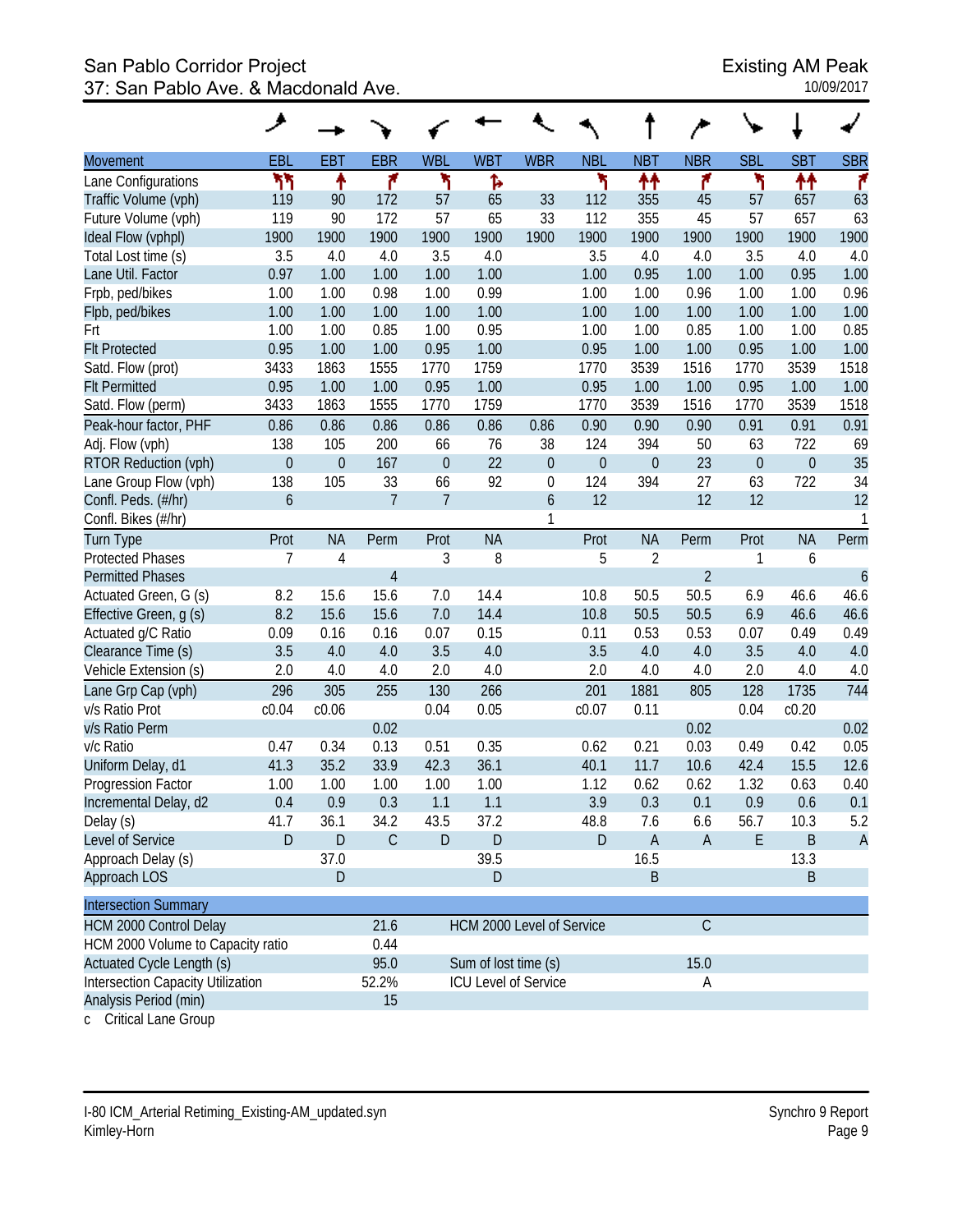# San Pablo Corridor Project **Existing AM Peak** 39: San Pablo Ave. & Cutting Blvd. 10/09/2017

|                                          | مر               |                  |                |                  |                             |                |                  |                |                  |                  |              |                  |
|------------------------------------------|------------------|------------------|----------------|------------------|-----------------------------|----------------|------------------|----------------|------------------|------------------|--------------|------------------|
| <b>Movement</b>                          | EBL              | EBT              | <b>EBR</b>     | <b>WBL</b>       | <b>WBT</b>                  | <b>WBR</b>     | <b>NBL</b>       | <b>NBT</b>     | <b>NBR</b>       | <b>SBL</b>       | <b>SBT</b>   | <b>SBR</b>       |
| Lane Configurations                      | ۲                |                  | 71             | ۲                | ተኈ                          | ۴              | ۲٢               | ተተተ            |                  |                  | ↟↟           | ۴                |
| Traffic Volume (vph)                     | 191              | $\boldsymbol{0}$ | 846            | 103              | 331                         | 70             | 309              | 331            | $\boldsymbol{0}$ | $\boldsymbol{0}$ | 602          | 92               |
| Future Volume (vph)                      | 191              | 0                | 846            | 103              | 331                         | 70             | 309              | 331            | $\mathbf 0$      | $\boldsymbol{0}$ | 602          | 92               |
| Ideal Flow (vphpl)                       | 1900             | 1900             | 1900           | 1900             | 1900                        | 1900           | 1900             | 1900           | 1900             | 1900             | 1900         | 1900             |
| Total Lost time (s)                      | 4.6              |                  | 3.0            | 4.6              | 4.6                         | 4.6            | 3.0              | 4.5            |                  |                  | 4.5          | 4.5              |
| Lane Util. Factor                        | 1.00             |                  | 0.88           | 1.00             | 0.91                        | 0.91           | 0.97             | 0.91           |                  |                  | 0.95         | 1.00             |
| Frpb, ped/bikes                          | 1.00             |                  | 0.99           | 1.00             | 1.00                        | 0.93           | 1.00             | 1.00           |                  |                  | 1.00         | 0.97             |
| Flpb, ped/bikes                          | 1.00             |                  | 1.00           | 1.00             | 1.00                        | 1.00           | 1.00             | 1.00           |                  |                  | 1.00         | 1.00             |
| Frt                                      | 1.00             |                  | 0.85           | 1.00             | 1.00                        | 0.85           | 1.00             | 1.00           |                  |                  | 1.00         | 0.85             |
| <b>Flt Protected</b>                     | 0.95             |                  | 1.00           | 0.95             | 1.00                        | 1.00           | 0.95             | 1.00           |                  |                  | 1.00         | 1.00             |
| Satd. Flow (prot)                        | 1770             |                  | 2749           | 1770             | 3390                        | 1343           | 3433             | 5085           |                  |                  | 3539         | 1530             |
| <b>Flt Permitted</b>                     | 0.95             |                  | 1.00           | 0.95             | 1.00                        | 1.00           | 0.95             | 1.00           |                  |                  | 1.00         | 1.00             |
| Satd. Flow (perm)                        | 1770             |                  | 2749           | 1770             | 3390                        | 1343           | 3433             | 5085           |                  |                  | 3539         | 1530             |
| Peak-hour factor, PHF                    | 0.90             | 0.90             | 0.90           | 0.80             | 0.80                        | 0.80           | 0.86             | 0.86           | 0.86             | 0.92             | 0.92         | 0.92             |
| Adj. Flow (vph)                          | 212              | $\boldsymbol{0}$ | 940            | 129              | 414                         | 88             | 359              | 385            | $\boldsymbol{0}$ | 0                | 654          | 100              |
| RTOR Reduction (vph)                     | $\boldsymbol{0}$ | $\boldsymbol{0}$ | 357            | $\boldsymbol{0}$ | $\mathbf{0}$                | 65             | $\boldsymbol{0}$ | $\mathbf 0$    | $\overline{0}$   | $\boldsymbol{0}$ | $\mathbf{0}$ | 62               |
| Lane Group Flow (vph)                    | 212              | $\boldsymbol{0}$ | 583            | 129              | 414                         | 23             | 359              | 385            | $\mathbf 0$      | $\boldsymbol{0}$ | 654          | 38               |
| Confl. Peds. (#/hr)                      | 59               |                  | $\overline{4}$ | $\overline{4}$   |                             | 59             | 19               |                | 25               | 25               |              | 19               |
| Confl. Bikes (#/hr)                      |                  |                  |                |                  |                             | 1              |                  |                |                  |                  |              | $\mathbf{1}$     |
| <b>Turn Type</b>                         | Prot             |                  | $pm+ov$        | Split            | <b>NA</b>                   | Perm           | Prot             | <b>NA</b>      |                  |                  | <b>NA</b>    | Perm             |
| <b>Protected Phases</b>                  | 4                |                  | 5              | 3                | 3                           |                | 5                | $\overline{2}$ |                  |                  | 6            |                  |
| <b>Permitted Phases</b>                  |                  |                  | $\overline{4}$ |                  |                             | $\mathfrak{Z}$ |                  |                |                  |                  |              | $\boldsymbol{6}$ |
| Actuated Green, G (s)                    | 20.8             |                  | 38.6           | 30.4             | 30.4                        | 30.4           | 17.8             | 49.0           |                  |                  | 27.1         | 27.1             |
| Effective Green, g (s)                   | 20.8             |                  | 40.8           | 30.4             | 30.4                        | 30.4           | 18.9             | 49.0           |                  |                  | 27.1         | 27.1             |
| Actuated g/C Ratio                       | 0.18             |                  | 0.36           | 0.27             | 0.27                        | 0.27           | 0.17             | 0.43           |                  |                  | 0.24         | 0.24             |
| Clearance Time (s)                       | 4.6              |                  | 4.1            | 4.6              | 4.6                         | 4.6            | 4.1              | 4.5            |                  |                  | 4.5          | 4.5              |
| Vehicle Extension (s)                    | 2.0              |                  | 2.0            | 2.0              | 2.0                         | 2.0            | 2.0              | 4.0            |                  |                  | 4.0          | 4.0              |
| Lane Grp Cap (vph)                       | 323              |                  | 984            | 472              | 904                         | 358            | 569              | 2187           |                  |                  | 842          | 364              |
| v/s Ratio Prot                           | c0.12            |                  | 0.10           | 0.07             | c0.12                       |                | c0.10            | 0.08           |                  |                  | c0.18        |                  |
| v/s Ratio Perm                           |                  |                  | 0.11           |                  |                             | 0.02           |                  |                |                  |                  |              | 0.03             |
| v/c Ratio                                | 0.66             |                  | 0.59           | 0.27             | 0.46                        | 0.07           | 0.63             | 0.18           |                  |                  | 0.78         | 0.11             |
| Uniform Delay, d1                        | 43.2             |                  | 29.8           | 33.0             | 34.9                        | 31.2           | 44.3             | 20.0           |                  |                  | 40.6         | 33.9             |
| Progression Factor                       | 1.00             |                  | 1.00           | 1.00             | 1.00                        | 1.00           | 1.00             | 1.00           |                  |                  | 1.00         | 1.00             |
| Incremental Delay, d2                    | 3.6              |                  | 0.6            | 0.1              | 0.1                         | 0.0            | 1.7              | 0.1            |                  |                  | $4.8\,$      | 0.2              |
| Delay (s)                                | 46.9             |                  | 30.4           | 33.1             | 35.0                        | 31.2           | 45.9             | 20.1           |                  |                  | 45.4         | 34.1             |
| Level of Service                         | D                |                  | $\mathsf C$    | $\mathsf C$      | $\mathsf D$                 | $\mathsf C$    | D                | $\mathsf C$    |                  |                  | $\mathsf D$  | $\mathsf{C}$     |
| Approach Delay (s)                       |                  | 33.4             |                |                  | 34.1                        |                |                  | 32.5           |                  |                  | 43.9         |                  |
| Approach LOS                             |                  | $\mathcal{C}$    |                |                  | $\mathsf C$                 |                |                  | $\mathsf C$    |                  |                  | D            |                  |
| <b>Intersection Summary</b>              |                  |                  |                |                  |                             |                |                  |                |                  |                  |              |                  |
| HCM 2000 Control Delay                   |                  |                  | 35.8           |                  | HCM 2000 Level of Service   |                |                  |                | D                |                  |              |                  |
| HCM 2000 Volume to Capacity ratio        |                  |                  | 0.62           |                  |                             |                |                  |                |                  |                  |              |                  |
| Actuated Cycle Length (s)                |                  |                  | 113.9          |                  | Sum of lost time (s)        |                |                  |                | 16.7             |                  |              |                  |
| <b>Intersection Capacity Utilization</b> |                  |                  | 84.2%          |                  | <b>ICU Level of Service</b> |                |                  |                | Ε                |                  |              |                  |
| Analysis Period (min)                    |                  |                  | 15             |                  |                             |                |                  |                |                  |                  |              |                  |

c Critical Lane Group

I-80 ICM\_Arterial Retiming\_Existing-AM\_updated.syn<br>Kimley-Horn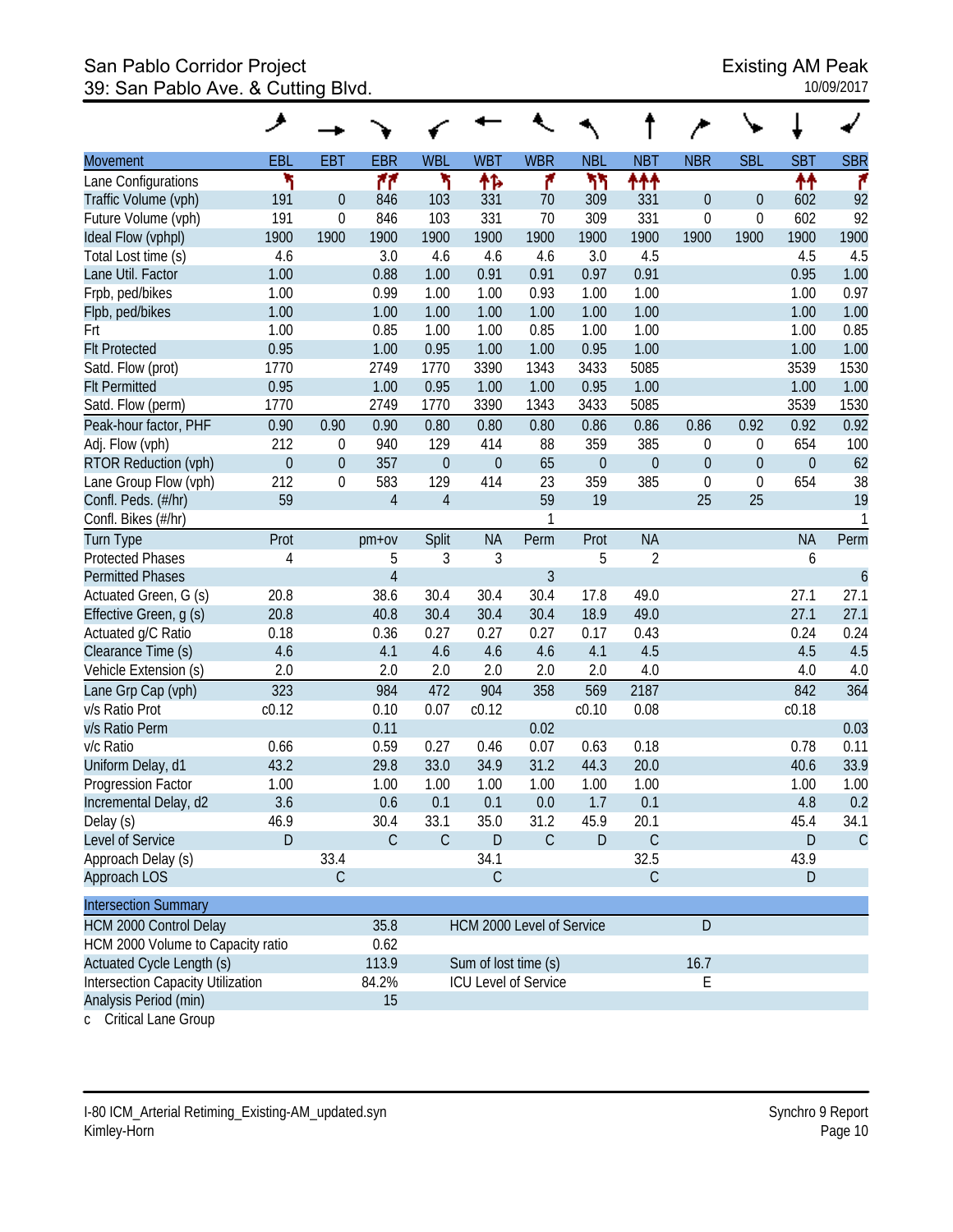# San Pablo Corridor Project<br>
41: San Pablo Ave. & Potrero Ave.<br>
41: San Pablo Ave. & Potrero Ave. 41: San Pablo Ave. & Potrero Ave.

|                                             | حر               |                      |                      |                           |                      |                             |                     |                    |                  |                  |                  |                        |
|---------------------------------------------|------------------|----------------------|----------------------|---------------------------|----------------------|-----------------------------|---------------------|--------------------|------------------|------------------|------------------|------------------------|
| <b>Movement</b>                             | EBL              | <b>EBT</b>           | <b>EBR</b>           | <b>WBL</b>                | <b>WBT</b>           | <b>WBR</b>                  | <b>NBL</b>          | <b>NBT</b>         | <b>NBR</b>       | <b>SBL</b>       | <b>SBT</b>       | <b>SBR</b>             |
| Lane Configurations                         | ۲                | ↟                    | ۴                    | ۲                         | 怍                    |                             | ۲                   | 怍                  |                  | ۳                | ↟↟               | ۴                      |
| Traffic Volume (vph)                        | 56               | 226                  | 154                  | 85                        | 260                  | 100                         | 90                  | 397                | 23               | 135              | 825              | 33                     |
| Future Volume (vph)                         | 56               | 226                  | 154                  | 85                        | 260                  | 100                         | 90                  | 397                | 23               | 135              | 825              | 33                     |
| Ideal Flow (vphpl)                          | 1900             | 1900                 | 1900                 | 1900                      | 1900                 | 1900                        | 1900                | 1900               | 1900             | 1900             | 1900             | 1900                   |
| Total Lost time (s)                         | 3.0              | 3.0                  | 3.7                  | 3.0                       | 3.0                  |                             | 3.0                 | 4.1                |                  | 3.0              | 4.1              | 4.1                    |
| Lane Util. Factor                           | 1.00             | 1.00                 | 1.00                 | 1.00                      | 0.95                 |                             | 1.00                | 0.95               |                  | 1.00             | 0.95             | 1.00                   |
| Frpb, ped/bikes                             | 1.00             | 1.00                 | 0.96                 | 1.00                      | 0.99                 |                             | 1.00                | 1.00               |                  | 1.00             | 1.00             | 0.98                   |
| Flpb, ped/bikes                             | 0.99             | 1.00                 | 1.00                 | 0.99                      | 1.00                 |                             | 1.00                | 1.00               |                  | 1.00             | 1.00             | 1.00                   |
| Frt                                         | 1.00             | 1.00                 | 0.85                 | 1.00                      | 0.96                 |                             | 1.00                | 0.99               |                  | 1.00             | 1.00             | 0.85                   |
| <b>Flt Protected</b>                        | 0.95             | 1.00                 | 1.00                 | 0.95                      | 1.00                 |                             | 0.95                | 1.00               |                  | 0.95             | 1.00             | 1.00                   |
| Satd. Flow (prot)                           | 1751             | 1863                 | 1528                 | 1756                      | 3357                 |                             | 1770                | 3495               |                  | 1770             | 3539             | 1545                   |
| <b>Flt Permitted</b>                        | 0.26             | 1.00                 | 1.00                 | 0.21                      | 1.00                 |                             | 0.95                | 1.00               |                  | 0.95             | 1.00             | 1.00                   |
| Satd. Flow (perm)                           | 477              | 1863                 | 1528                 | 382                       | 3357                 |                             | 1770                | 3495               |                  | 1770             | 3539             | 1545                   |
| Peak-hour factor, PHF                       | 0.68             | 0.68                 | 0.68                 | 0.72                      | 0.72                 | 0.72                        | 0.90                | 0.90               | 0.90             | 0.91             | 0.91             | 0.91                   |
| Adj. Flow (vph)                             | 82               | 332                  | 226                  | 118                       | 361                  | 139                         | 100                 | 441                | 26               | 148              | 907              | 36                     |
| <b>RTOR Reduction (vph)</b>                 | $\boldsymbol{0}$ | $\boldsymbol{0}$     | 175                  | $\boldsymbol{0}$          | 38                   | $\boldsymbol{0}$            | $\boldsymbol{0}$    | $\overline{4}$     | $\boldsymbol{0}$ | $\boldsymbol{0}$ | $\boldsymbol{0}$ | 16                     |
| Lane Group Flow (vph)                       | 82               | 332                  | 51                   | 118                       | 462                  | $\mathbf 0$                 | 100                 | 463                | $\mathbf 0$      | 148              | 907              | 20                     |
| Confl. Peds. (#/hr)                         | 24               |                      | 16                   | 16                        |                      | 24                          | 10                  |                    | 27               | 27               |                  | 10                     |
| Confl. Bikes (#/hr)                         |                  |                      | $\overline{7}$       |                           |                      |                             |                     |                    | $\overline{2}$   |                  |                  | 1                      |
| <b>Turn Type</b>                            | Perm             | <b>NA</b>            | Perm                 | Perm                      | <b>NA</b>            |                             | Prot                | <b>NA</b>          |                  | Prot             | <b>NA</b>        | Perm                   |
| <b>Protected Phases</b>                     |                  | 4                    |                      |                           | 8                    |                             | 5                   | $\overline{2}$     |                  | 1                | 6                |                        |
| <b>Permitted Phases</b>                     | $\sqrt{4}$       |                      | $\overline{4}$       | 8                         |                      |                             |                     |                    |                  |                  |                  | $\boldsymbol{6}$       |
| Actuated Green, G (s)                       | 24.3             | 24.3                 | 24.3                 | 24.3                      | 24.3                 |                             | 12.1                | 55.9               |                  | 16.3             | 60.1             | 60.1                   |
| Effective Green, g (s)                      | 25.0             | 25.0                 | 24.3                 | 25.0                      | 25.0                 |                             | 12.8                | 55.9               |                  | 17.0             | 60.1             | 60.1                   |
| Actuated g/C Ratio                          | 0.23             | 0.23                 | 0.23                 | 0.23                      | 0.23                 |                             | 0.12                | 0.52               |                  | 0.16             | 0.56             | 0.56                   |
| Clearance Time (s)                          | 3.7              | 3.7                  | 3.7                  | 3.7                       | 3.7                  |                             | 3.7                 | 4.1                |                  | 3.7              | 4.1              | 4.1                    |
| Vehicle Extension (s)                       | 2.0              | 2.0                  | 2.0                  | 2.0                       | 2.0                  |                             | 2.0                 | 4.0                |                  | 2.0              | 4.0              | 4.0                    |
| Lane Grp Cap (vph)                          | 110              | 431                  | 343                  | 88                        | 777                  |                             | 209                 | 1808               |                  | 278              | 1969             | 859                    |
| v/s Ratio Prot                              |                  | 0.18                 |                      |                           | 0.14                 |                             | c0.06               | 0.13               |                  | c0.08            | c0.26            |                        |
| v/s Ratio Perm                              | 0.17             |                      | 0.03                 | c0.31                     |                      |                             |                     |                    |                  |                  |                  | 0.01                   |
| v/c Ratio                                   | 0.75             | 0.77                 | 0.15                 | 1.34                      | 0.60                 |                             | 0.48                | 0.26               |                  | 0.53             | 0.46             | 0.02                   |
| Uniform Delay, d1                           | 38.5             | 38.8                 | 33.6                 | 41.5                      | 37.0                 |                             | 44.5                | 14.5               |                  | 41.8             | 14.3             | 10.8                   |
| Progression Factor<br>Incremental Delay, d2 | 1.00             | 1.00<br>7.6          | 1.00                 | 1.00                      | 1.00                 |                             | 1.46                | 0.33               |                  | 1.00             | 1.00             | 1.00                   |
|                                             | 21.1             |                      | 0.1                  | 211.7<br>253.2            | 0.8                  |                             | 0.6                 | 0.3                |                  | $1.0\,$          | 0.8<br>15.1      | 0.1                    |
| Delay (s)                                   | 59.6<br>E        | 46.4<br>$\mathsf{D}$ | 33.6<br>$\mathsf{C}$ | F                         | 37.8<br>${\sf D}$    |                             | 65.4<br>$\mathsf E$ | 5.2<br>$\mathsf A$ |                  | 42.8<br>D        | B                | 10.8<br>$\overline{B}$ |
| Level of Service<br>Approach Delay (s)      |                  | 43.6                 |                      |                           | 78.9                 |                             |                     | 15.8               |                  |                  | 18.7             |                        |
| Approach LOS                                |                  | D                    |                      |                           | E                    |                             |                     | $\sf B$            |                  |                  | B                |                        |
|                                             |                  |                      |                      |                           |                      |                             |                     |                    |                  |                  |                  |                        |
| <b>Intersection Summary</b>                 |                  |                      |                      |                           |                      |                             |                     |                    |                  |                  |                  |                        |
| <b>HCM 2000 Control Delay</b><br>36.4       |                  |                      |                      | HCM 2000 Level of Service |                      |                             |                     |                    | D                |                  |                  |                        |
| HCM 2000 Volume to Capacity ratio           |                  |                      | 0.69                 |                           |                      |                             |                     |                    |                  |                  |                  |                        |
| Actuated Cycle Length (s)                   |                  |                      | 108.0                |                           | Sum of lost time (s) |                             |                     |                    | 10.1<br>D        |                  |                  |                        |
| <b>Intersection Capacity Utilization</b>    | 73.7%            |                      |                      |                           |                      | <b>ICU Level of Service</b> |                     |                    |                  |                  |                  |                        |
| Analysis Period (min)                       | 15               |                      |                      |                           |                      |                             |                     |                    |                  |                  |                  |                        |

c Critical Lane Group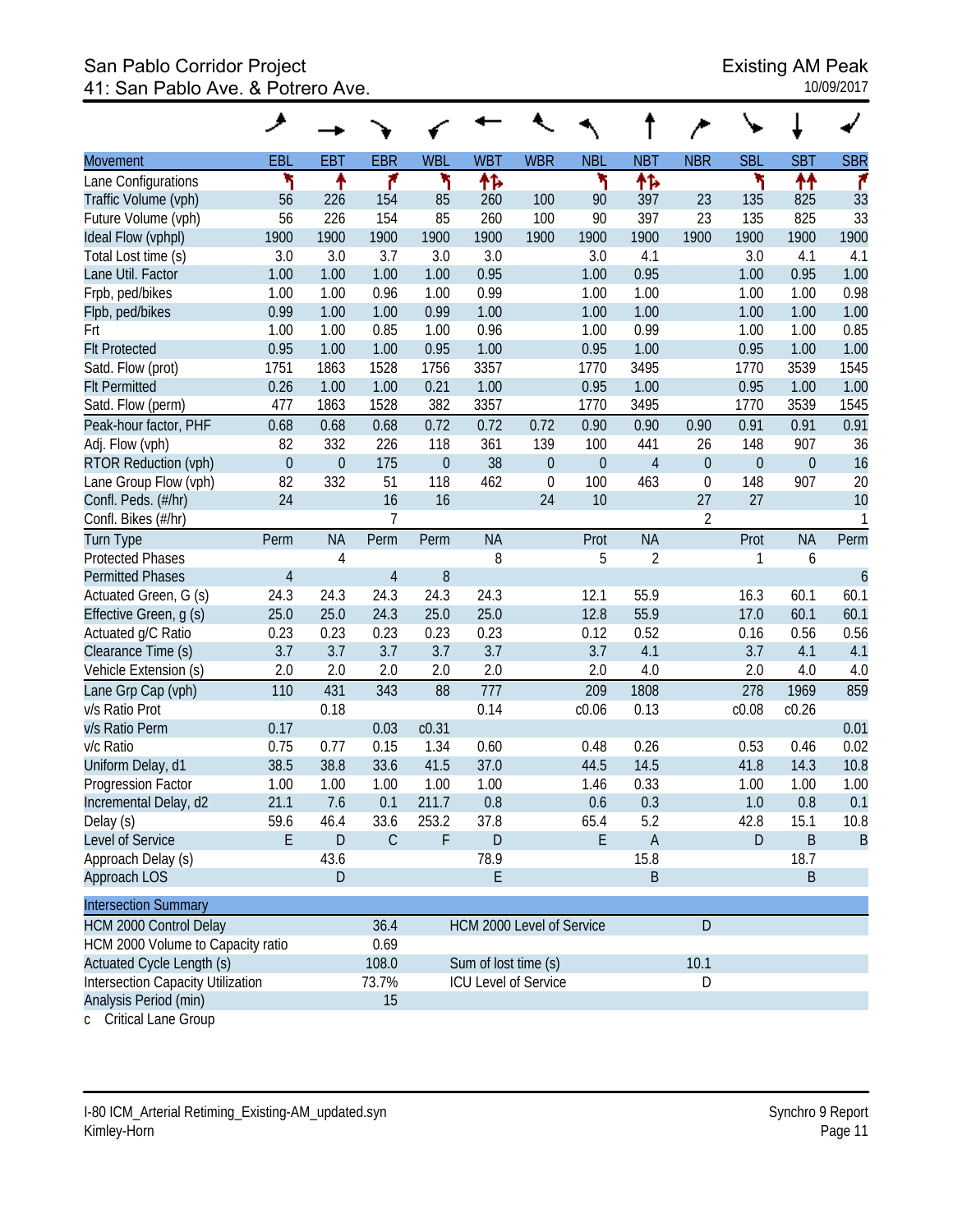# San Pablo Corridor Project<br>
46: San Pablo Ave. & Central Ave.<br>
46: San Pablo Ave. & Central Ave. 46: San Pablo Ave. & Central Ave.

|                                   | ↗                |                  |                |                  |                             |                |            |            |                  |                  |                |             |
|-----------------------------------|------------------|------------------|----------------|------------------|-----------------------------|----------------|------------|------------|------------------|------------------|----------------|-------------|
| <b>Movement</b>                   | <b>EBL</b>       | <b>EBT</b>       | <b>EBR</b>     | <b>WBL</b>       | <b>WBT</b>                  | <b>WBR</b>     | <b>NBL</b> | <b>NBT</b> | <b>NBR</b>       | <b>SBL</b>       | <b>SBT</b>     | <b>SBR</b>  |
| Lane Configurations               | ٦                | ৰ                | ۴              |                  | 412                         |                | ۲          | 怍          |                  | ۲                | 怍              |             |
| Traffic Volume (vph)              | 154              | 238              | 87             | 77               | 252                         | 33             | 66         | 256        | 27               | 55               | 914            | 140         |
| Future Volume (vph)               | 154              | 238              | 87             | 77               | 252                         | 33             | 66         | 256        | 27               | 55               | 914            | 140         |
| Ideal Flow (vphpl)                | 1900             | 1900             | 1900           | 1900             | 1900                        | 1900           | 1900       | 1900       | 1900             | 1900             | 1900           | 1900        |
| Total Lost time (s)               | 4.2              | 4.2              | 4.2            |                  | 3.0                         |                | 3.0        | 4.1        |                  | 3.0              | 4.1            |             |
| Lane Util. Factor                 | 0.95             | 0.95             | 1.00           |                  | 0.95                        |                | 1.00       | 0.95       |                  | 1.00             | 0.95           |             |
| Frpb, ped/bikes                   | 1.00             | 1.00             | 0.93           |                  | 0.99                        |                | 1.00       | 0.99       |                  | 1.00             | 1.00           |             |
| Flpb, ped/bikes                   | 1.00             | 1.00             | 1.00           |                  | 1.00                        |                | 1.00       | 1.00       |                  | 1.00             | 1.00           |             |
| Frt                               | 1.00             | 1.00             | 0.85           |                  | 0.99                        |                | 1.00       | 0.99       |                  | 1.00             | 0.98           |             |
| <b>Flt Protected</b>              | 0.95             | 1.00             | 1.00           |                  | 0.99                        |                | 0.95       | 1.00       |                  | 0.95             | 1.00           |             |
| Satd. Flow (prot)                 | 1681             | 1770             | 1480           |                  | 3428                        |                | 1770       | 3466       |                  | 1770             | 3454           |             |
| <b>Flt Permitted</b>              | 0.95             | 1.00             | 1.00           |                  | 0.99                        |                | 0.95       | 1.00       |                  | 0.95             | 1.00           |             |
| Satd. Flow (perm)                 | 1681             | 1770             | 1480           |                  | 3428                        |                | 1770       | 3466       |                  | 1770             | 3454           |             |
| Peak-hour factor, PHF             | 0.81             | 0.81             | 0.81           | 0.83             | 0.83                        | 0.83           | 0.88       | 0.88       | 0.88             | 0.96             | 0.96           | 0.96        |
| Adj. Flow (vph)                   | 190              | 294              | 107            | 93               | 304                         | 40             | 75         | 291        | 31               | 57               | 952            | 146         |
| RTOR Reduction (vph)              | $\boldsymbol{0}$ | $\boldsymbol{0}$ | 82             | $\boldsymbol{0}$ | $\boldsymbol{6}$            | $\theta$       | $\theta$   | 5          | $\boldsymbol{0}$ | $\boldsymbol{0}$ | 9              | $\theta$    |
| Lane Group Flow (vph)             | 190              | 294              | 25             | $\boldsymbol{0}$ | 431                         | $\mathbf 0$    | 75         | 317        | $\mathbf 0$      | 57               | 1089           | $\mathbf 0$ |
| Confl. Peds. (#/hr)               | 56               |                  | 38             | 38               |                             | 56             | 15         |            | 14               | 14               |                | 15          |
| Confl. Bikes (#/hr)               |                  |                  | 11             |                  |                             | $\overline{2}$ |            |            | 2                |                  |                | 4           |
| <b>Turn Type</b>                  | Split            | <b>NA</b>        | Perm           | Split            | <b>NA</b>                   |                | Prot       | <b>NA</b>  |                  | Prot             | <b>NA</b>      |             |
| <b>Protected Phases</b>           | 4                | 4                |                | 3                | 3                           |                | 1          | 6          |                  | 5                | $\overline{2}$ |             |
| <b>Permitted Phases</b>           |                  |                  | $\overline{4}$ |                  |                             |                |            |            |                  |                  |                |             |
| Actuated Green, G (s)             | 29.2             | 29.2             | 29.2           |                  | 27.0                        |                | 9.1        | 44.7       |                  | 8.4              | 44.0           |             |
| Effective Green, g (s)            | 29.2             | 29.2             | 29.2           |                  | 27.7                        |                | 9.8        | 44.7       |                  | 9.1              | 44.0           |             |
| Actuated g/C Ratio                | 0.23             | 0.23             | 0.23           |                  | 0.22                        |                | 0.08       | 0.36       |                  | 0.07             | 0.35           |             |
| Clearance Time (s)                | 4.2              | 4.2              | 4.2            |                  | 3.7                         |                | 3.7        | 4.1        |                  | 3.7              | 4.1            |             |
| Vehicle Extension (s)             | 2.0              | 2.0              | 2.0            |                  | 2.0                         |                | 2.0        | 4.0        |                  | 2.0              | 4.0            |             |
| Lane Grp Cap (vph)                | 392              | 413              | 345            |                  | 759                         |                | 138        | 1239       |                  | 128              | 1215           |             |
| v/s Ratio Prot                    | 0.11             | c0.17            |                |                  | c0.13                       |                | c0.04      | 0.09       |                  | 0.03             | c0.32          |             |
| v/s Ratio Perm                    |                  |                  | 0.02           |                  |                             |                |            |            |                  |                  |                |             |
| v/c Ratio                         | 0.48             | 0.71             | 0.07           |                  | 0.57                        |                | 0.54       | 0.26       |                  | 0.45             | 0.90           |             |
| Uniform Delay, d1                 | 41.4             | 44.0             | 37.3           |                  | 43.3                        |                | 55.4       | 28.4       |                  | 55.5             | 38.3           |             |
| Progression Factor                | 1.00             | 1.00             | 1.00           |                  | 1.00                        |                | 0.69       | 0.48       |                  | 1.00             | 1.00           |             |
| Incremental Delay, d2             | 0.3              | 4.8              | 0.0            |                  | $0.6\,$                     |                | 2.3        | 0.5        |                  | 0.9              | 10.5           |             |
| Delay (s)                         | 41.7             | 48.8             | 37.4           |                  | 43.9                        |                | 40.4       | 14.2       |                  | 56.4             | 48.8           |             |
| Level of Service                  | D                | $\mathsf D$      | D              |                  | D                           |                | D          | B          |                  | E                | D              |             |
| Approach Delay (s)                |                  | 44.5             |                |                  | 43.9                        |                |            | 19.2       |                  |                  | 49.2           |             |
| Approach LOS                      |                  | $\mathsf D$      |                |                  | $\mathsf D$                 |                |            | Β          |                  |                  | D              |             |
| <b>Intersection Summary</b>       |                  |                  |                |                  |                             |                |            |            |                  |                  |                |             |
| <b>HCM 2000 Control Delay</b>     |                  |                  | 42.6           |                  | HCM 2000 Level of Service   |                |            |            | D                |                  |                |             |
| HCM 2000 Volume to Capacity ratio | 0.73             |                  |                |                  |                             |                |            |            |                  |                  |                |             |
| Actuated Cycle Length (s)         |                  |                  | 125.0          |                  | Sum of lost time (s)        |                |            |            | 14.3             |                  |                |             |
| Intersection Capacity Utilization |                  |                  | 98.1%          |                  | <b>ICU Level of Service</b> |                |            |            | F                |                  |                |             |
| Analysis Period (min)             |                  |                  | 15             |                  |                             |                |            |            |                  |                  |                |             |

c Critical Lane Group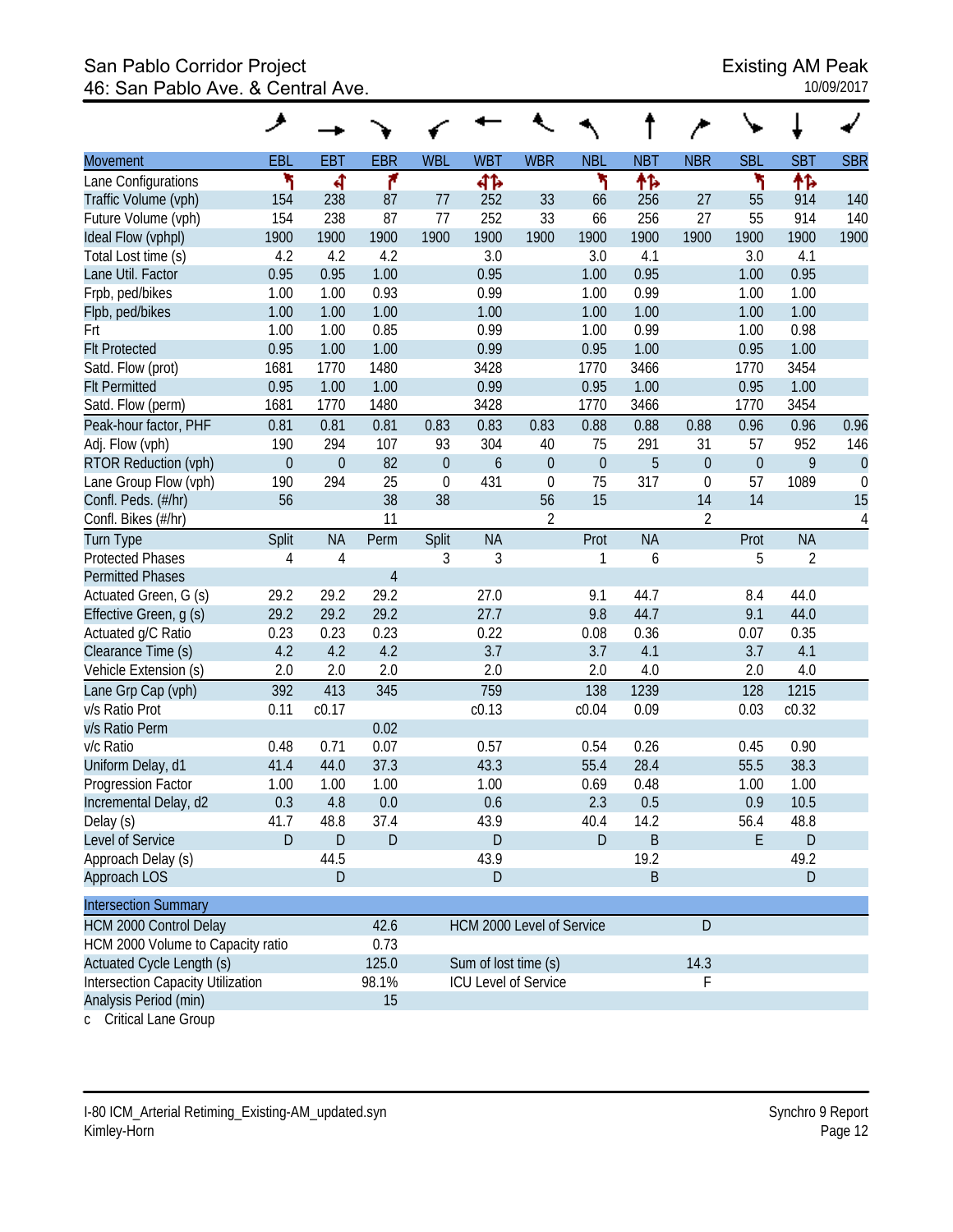# San Pablo Corridor Project<br>47: San Pablo Ave. & Fairmount Ave. 47: San Pablo Ave. & Fairmount Ave.

|                                   | عر               |            |                               |                           |                |                             |                  |             |                  |                  |              |                |
|-----------------------------------|------------------|------------|-------------------------------|---------------------------|----------------|-----------------------------|------------------|-------------|------------------|------------------|--------------|----------------|
| <b>Movement</b>                   | EBL              | <b>EBT</b> | <b>EBR</b>                    | <b>WBL</b>                | <b>WBT</b>     | <b>WBR</b>                  | <b>NBL</b>       | <b>NBT</b>  | <b>NBR</b>       | <b>SBL</b>       | <b>SBT</b>   | <b>SBR</b>     |
| Lane Configurations               | ኻ                | ħ          |                               | ۲                         | Ъ              |                             | ٦                | 怍           |                  | ۲                | ተኈ           |                |
| Traffic Volume (vph)              | $\overline{4}$   | 208        | 67                            | 105                       | 174            | 50                          | 20               | 311         | 65               | 63               | 1004         | 11             |
| Future Volume (vph)               | 4                | 208        | 67                            | 105                       | 174            | 50                          | 20               | 311         | 65               | 63               | 1004         | 11             |
| Ideal Flow (vphpl)                | 1900             | 1900       | 1900                          | 1900                      | 1900           | 1900                        | 1900             | 1900        | 1900             | 1900             | 1900         | 1900           |
| Total Lost time (s)               | 3.7              | 4.7        |                               | 3.7                       | 4.7            |                             | 3.0              | 4.1         |                  | 3.0              | 4.1          |                |
| Lane Util. Factor                 | 1.00             | 1.00       |                               | 1.00                      | 1.00           |                             | 1.00             | 0.95        |                  | 1.00             | 0.95         |                |
| Frpb, ped/bikes                   | 1.00             | 0.99       |                               | 1.00                      | 0.99           |                             | 1.00             | 0.98        |                  | 1.00             | 1.00         |                |
| Flpb, ped/bikes                   | 1.00             | 1.00       |                               | 1.00                      | 1.00           |                             | 1.00             | 1.00        |                  | 1.00             | 1.00         |                |
| Frt                               | 1.00             | 0.96       |                               | 1.00                      | 0.97           |                             | 1.00             | 0.97        |                  | 1.00             | 1.00         |                |
| <b>Flt Protected</b>              | 0.95             | 1.00       |                               | 0.95                      | 1.00           |                             | 0.95             | 1.00        |                  | 0.95             | 1.00         |                |
| Satd. Flow (prot)                 | 1770             | 1768       |                               | 1770                      | 1778           |                             | 1770             | 3394        |                  | 1770             | 3532         |                |
| <b>Flt Permitted</b>              | 0.95             | 1.00       |                               | 0.95                      | 1.00           |                             | 0.95             | 1.00        |                  | 0.95             | 1.00         |                |
| Satd. Flow (perm)                 | 1770             | 1768       |                               | 1770                      | 1778           |                             | 1770             | 3394        |                  | 1770             | 3532         |                |
| Peak-hour factor, PHF             | 0.78             | 0.78       | 0.78                          | 0.88                      | 0.88           | 0.88                        | 0.93             | 0.93        | 0.93             | 0.90             | 0.90         | 0.90           |
| Adj. Flow (vph)                   | 5                | 267        | 86                            | 119                       | 198            | 57                          | 22               | 334         | 70               | 70               | 1116         | 12             |
| RTOR Reduction (vph)              | $\boldsymbol{0}$ | 9          | $\theta$                      | $\boldsymbol{0}$          | $\overline{7}$ | $\boldsymbol{0}$            | $\boldsymbol{0}$ | 13          | $\boldsymbol{0}$ | $\boldsymbol{0}$ | $\mathbf{1}$ | $\overline{0}$ |
| Lane Group Flow (vph)             | 5                | 344        | $\mathbf 0$                   | 119                       | 248            | $\mathbf 0$                 | 22               | 391         | $\boldsymbol{0}$ | 70               | 1127         | $\mathbf 0$    |
| Confl. Peds. (#/hr)               | 31               |            | 34                            | 34                        |                | 31                          | 18               |             | 24               | 24               |              | 18             |
| Confl. Bikes (#/hr)               |                  |            | $\overline{2}$                |                           |                | $\mathfrak{Z}$              |                  |             | $\overline{2}$   |                  |              | 4              |
| <b>Turn Type</b>                  | Prot             | <b>NA</b>  |                               | Prot                      | <b>NA</b>      |                             | Prot             | <b>NA</b>   |                  | Prot             | <b>NA</b>    |                |
| <b>Protected Phases</b>           | 7                | 4          |                               | 3                         | 8              |                             | 1                | 6           |                  | 5                | 2            |                |
| <b>Permitted Phases</b>           |                  |            |                               |                           |                |                             |                  |             |                  |                  |              |                |
| Actuated Green, G (s)             | 2.2              | 30.6       |                               | 13.4                      | 41.8           |                             | 6.0              | 55.5        |                  | 9.3              | 58.8         |                |
| Effective Green, g (s)            | 2.2              | 30.6       |                               | 13.4                      | 41.8           |                             | 6.7              | 55.5        |                  | 10.0             | 58.8         |                |
| Actuated g/C Ratio                | 0.02             | 0.24       |                               | 0.11                      | 0.33           |                             | 0.05             | 0.44        |                  | 0.08             | 0.47         |                |
| Clearance Time (s)                | 3.7              | 4.7        |                               | 3.7                       | 4.7            |                             | 3.7              | 4.1         |                  | 3.7              | 4.1          |                |
| Vehicle Extension (s)             | 3.0              | 3.0        |                               | 3.0                       | 3.0            |                             | 3.0              | 5.0         |                  | 3.0              | 5.0          |                |
| Lane Grp Cap (vph)                | 31               | 432        |                               | 189                       | 594            |                             | 94               | 1506        |                  | 141              | 1661         |                |
| v/s Ratio Prot                    | 0.00             | c0.19      |                               | c0.07                     | 0.14           |                             | 0.01             | 0.12        |                  | c0.04            | c0.32        |                |
| v/s Ratio Perm                    |                  |            |                               |                           |                |                             |                  |             |                  |                  |              |                |
| v/c Ratio                         | 0.16             | 0.80       |                               | 0.63                      | 0.42           |                             | 0.23             | 0.26        |                  | 0.50             | 0.68         |                |
| Uniform Delay, d1                 | 60.5             | 44.3       |                               | 53.4                      | 32.2           |                             | 56.7             | 21.8        |                  | 55.1             | 25.8         |                |
| Progression Factor                | 1.00             | 1.00       |                               | 1.00                      | 1.00           |                             | 1.55             | 0.33        |                  | 1.31             | 0.39         |                |
| Incremental Delay, d2             | 2.4              | 9.8        |                               | 6.4                       | 0.5            |                             | 1.3              | 0.4         |                  | $1.7\,$          | $1.4$        |                |
| Delay (s)                         | 62.9             | 54.1       |                               | 59.8                      | 32.7           |                             | 89.2             | 7.7         |                  | 74.0             | 11.6         |                |
| Level of Service                  | E                | ${\sf D}$  |                               | E                         | $\mathsf C$    |                             | $\mathsf F$      | $\mathsf A$ |                  | E                | B            |                |
| Approach Delay (s)                |                  | 54.2       |                               |                           | 41.3           |                             |                  | 11.9        |                  |                  | 15.2         |                |
| Approach LOS                      |                  | ${\sf D}$  |                               |                           | $\mathsf D$    |                             |                  | B           |                  |                  | B            |                |
| <b>Intersection Summary</b>       |                  |            |                               |                           |                |                             |                  |             |                  |                  |              |                |
| <b>HCM 2000 Control Delay</b>     |                  |            | 24.7                          | HCM 2000 Level of Service |                |                             |                  |             | $\overline{C}$   |                  |              |                |
| HCM 2000 Volume to Capacity ratio |                  |            | 0.70                          |                           |                |                             |                  |             |                  |                  |              |                |
| Actuated Cycle Length (s)         |                  |            | 125.0<br>Sum of lost time (s) |                           |                |                             |                  |             | 15.5             |                  |              |                |
| Intersection Capacity Utilization |                  |            | 79.9%                         |                           |                | <b>ICU Level of Service</b> |                  |             | D                |                  |              |                |
| Analysis Period (min)             |                  |            | 15                            |                           |                |                             |                  |             |                  |                  |              |                |

c Critical Lane Group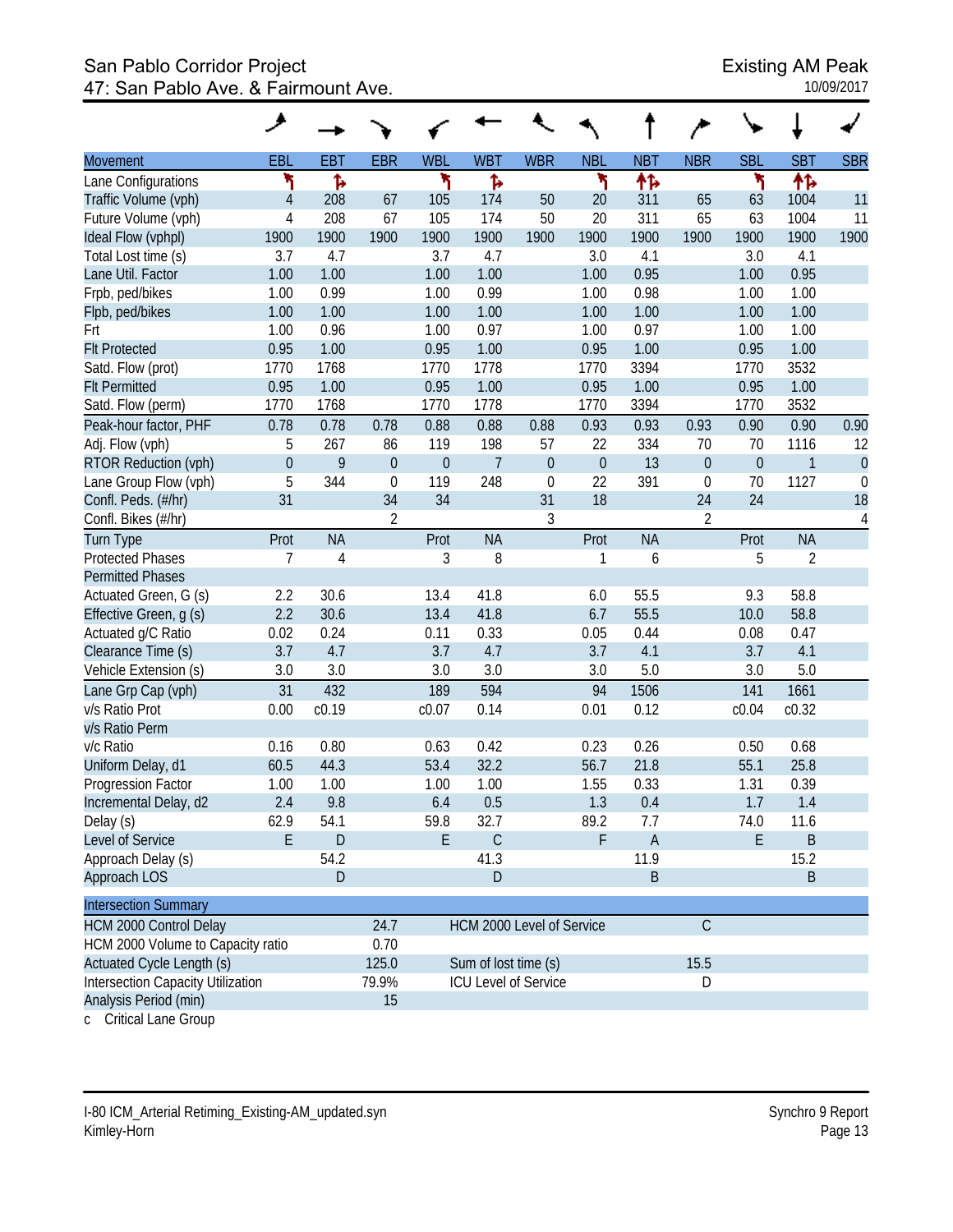# San Pablo Corridor Project<br>
48: San Pablo Ave. & Carlson Ave **Existing AM Peak**<br>
<sup>10/09/2017</sup> 48: San Pablo Ave. & Carlson Ave

|                                   | حر             |                  |                |              |                             |                  |                  |                |                  |                  |                |                |
|-----------------------------------|----------------|------------------|----------------|--------------|-----------------------------|------------------|------------------|----------------|------------------|------------------|----------------|----------------|
| <b>Movement</b>                   | EBL            | <b>EBT</b>       | <b>EBR</b>     | <b>WBL</b>   | <b>WBT</b>                  | <b>WBR</b>       | <b>NBL</b>       | <b>NBT</b>     | <b>NBR</b>       | <b>SBL</b>       | <b>SBT</b>     | <b>SBR</b>     |
| Lane Configurations               | ኻ              | ↟                | ۴              | ۲            | Ъ                           |                  | ۲                | 怍              |                  | ۲                | 怍              |                |
| Traffic Volume (vph)              | 13             | 211              | 477            | 49           | 32                          | 24               | 143              | 331            | 41               | 30               | 1170           | 11             |
| Future Volume (vph)               | 13             | 211              | 477            | 49           | 32                          | 24               | 143              | 331            | 41               | 30               | 1170           | 11             |
| Ideal Flow (vphpl)                | 1900           | 1900             | 1900           | 1900         | 1900                        | 1900             | 1900             | 1900           | 1900             | 1900             | 1900           | 1900           |
| Total Lost time (s)               | 3.0            | 3.0              | 3.0            | 3.0          | 3.0                         |                  | 3.0              | 5.1            |                  | 3.0              | 5.1            |                |
| Lane Util. Factor                 | 1.00           | 1.00             | 1.00           | 1.00         | 1.00                        |                  | 1.00             | 0.95           |                  | 1.00             | 0.95           |                |
| Frpb, ped/bikes                   | 1.00           | 1.00             | 0.89           | 1.00         | 0.99                        |                  | 1.00             | 0.99           |                  | 1.00             | 1.00           |                |
| Flpb, ped/bikes                   | 1.00           | 1.00             | 1.00           | 1.00         | 1.00                        |                  | 1.00             | 1.00           |                  | 1.00             | 1.00           |                |
| Frt                               | 1.00           | 1.00             | 0.85           | 1.00         | 0.94                        |                  | 1.00             | 0.98           |                  | 1.00             | 1.00           |                |
| <b>Flt Protected</b>              | 0.95           | 1.00             | 1.00           | 0.95         | 1.00                        |                  | 0.95             | 1.00           |                  | 0.95             | 1.00           |                |
| Satd. Flow (prot)                 | 1770           | 1863             | 1414           | 1770         | 1728                        |                  | 1770             | 3449           |                  | 1770             | 3531           |                |
| <b>Flt Permitted</b>              | 0.95           | 1.00             | 1.00           | 0.95         | 1.00                        |                  | 0.95             | 1.00           |                  | 0.95             | 1.00           |                |
| Satd. Flow (perm)                 | 1770           | 1863             | 1414           | 1770         | 1728                        |                  | 1770             | 3449           |                  | 1770             | 3531           |                |
| Peak-hour factor, PHF             | 0.84           | 0.84             | 0.84           | 0.88         | 0.88                        | 0.88             | 0.95             | 0.95           | 0.95             | 0.90             | 0.90           | 0.90           |
| Adj. Flow (vph)                   | 15             | 251              | 568            | 56           | 36                          | 27               | 151              | 348            | 43               | 33               | 1300           | 12             |
| RTOR Reduction (vph)              | $\mathbf 0$    | $\boldsymbol{0}$ | 284            | $\mathbf{0}$ | 19                          | $\boldsymbol{0}$ | $\boldsymbol{0}$ | $\overline{7}$ | $\boldsymbol{0}$ | $\boldsymbol{0}$ | $\mathbf{1}$   | $\overline{0}$ |
| Lane Group Flow (vph)             | 15             | 251              | 284            | 56           | 44                          | $\boldsymbol{0}$ | 151              | 384            | $\mathbf 0$      | 33               | 1311           | $\mathbf 0$    |
| Confl. Peds. (#/hr)               | $\overline{7}$ |                  | 80             | 80           |                             | $\overline{7}$   | 33               |                | 25               | 25               |                | 33             |
| Confl. Bikes (#/hr)               |                |                  | 8              |              |                             | 1                |                  |                | 2                |                  |                | 5              |
| <b>Turn Type</b>                  | Prot           | <b>NA</b>        | Perm           | Prot         | <b>NA</b>                   |                  | Prot             | <b>NA</b>      |                  | Prot             | <b>NA</b>      |                |
| <b>Protected Phases</b>           | $\overline{7}$ | 4                |                | 3            | 8                           |                  | 1                | 6              |                  | 5                | $\overline{2}$ |                |
| <b>Permitted Phases</b>           |                |                  | $\overline{4}$ |              |                             |                  |                  |                |                  |                  |                |                |
| Actuated Green, G (s)             | 4.0            | 31.7             | 31.7           | 8.6          | 36.3                        |                  | 14.8             | 59.3           |                  | 6.2              | 50.7           |                |
| Effective Green, g (s)            | 5.7            | 33.4             | 33.4           | 10.3         | 38.0                        |                  | 16.5             | 59.3           |                  | 7.9              | 50.7           |                |
| Actuated g/C Ratio                | 0.05           | 0.27             | 0.27           | 0.08         | 0.30                        |                  | 0.13             | 0.47           |                  | 0.06             | 0.41           |                |
| Clearance Time (s)                | 4.7            | 4.7              | 4.7            | 4.7          | 4.7                         |                  | 4.7              | 5.1            |                  | 4.7              | 5.1            |                |
| Vehicle Extension (s)             | 3.0            | 3.0              | 3.0            | 3.0          | 3.0                         |                  | 3.0              | 5.0            |                  | 3.0              | 5.0            |                |
| Lane Grp Cap (vph)                | 80             | 497              | 377            | 145          | 525                         |                  | 233              | 1636           |                  | 111              | 1432           |                |
| v/s Ratio Prot                    | 0.01           | 0.13             |                | c0.03        | 0.03                        |                  | c0.09            | 0.11           |                  | 0.02             | c0.37          |                |
| v/s Ratio Perm                    |                |                  | c0.20          |              |                             |                  |                  |                |                  |                  |                |                |
| v/c Ratio                         | 0.19           | 0.51             | 0.75           | 0.39         | 0.08                        |                  | 0.65             | 0.23           |                  | 0.30             | 0.92           |                |
| Uniform Delay, d1                 | 57.4           | 38.8             | 42.0           | 54.4         | 31.1                        |                  | 51.5             | 19.4           |                  | 55.9             | 35.1           |                |
| Progression Factor                | 1.00           | 1.00             | 1.00           | 1.00         | 1.00                        |                  | 0.88             | 1.00           |                  | 0.69             | 0.65           |                |
| Incremental Delay, d2             | 1.1            | 0.8              | 8.3            | 1.7          | 0.1                         |                  | 5.9              | 0.3            |                  | 1.2              | 8.7            |                |
| Delay (s)                         | 58.6           | 39.6             | 50.4           | 56.1         | 31.1                        |                  | 51.3             | 19.7           |                  | 39.5             | 31.6           |                |
| Level of Service                  | E.             | $\mathsf{D}%$    | D              | E            | $\mathsf C$                 |                  | D                | B              |                  | D                | $\mathsf C$    |                |
| Approach Delay (s)                |                | 47.3             |                |              | 42.9                        |                  |                  | 28.5           |                  |                  | 31.8           |                |
| Approach LOS                      |                | $\mathsf{D}%$    |                |              | D                           |                  |                  | $\mathsf C$    |                  |                  | $\mathsf{C}$   |                |
|                                   |                |                  |                |              |                             |                  |                  |                |                  |                  |                |                |
| <b>Intersection Summary</b>       |                |                  |                |              |                             |                  |                  |                |                  |                  |                |                |
| HCM 2000 Control Delay            |                |                  | 36.2           |              | HCM 2000 Level of Service   |                  |                  |                | D                |                  |                |                |
| HCM 2000 Volume to Capacity ratio |                |                  | 0.78           |              |                             |                  |                  |                |                  |                  |                |                |
| Actuated Cycle Length (s)         |                |                  | 125.0          |              | Sum of lost time (s)        |                  |                  |                | 14.1             |                  |                |                |
| Intersection Capacity Utilization |                |                  | 90.0%          |              | <b>ICU Level of Service</b> |                  |                  |                | E                |                  |                |                |
| Analysis Period (min)             |                |                  | 15             |              |                             |                  |                  |                |                  |                  |                |                |

c Critical Lane Group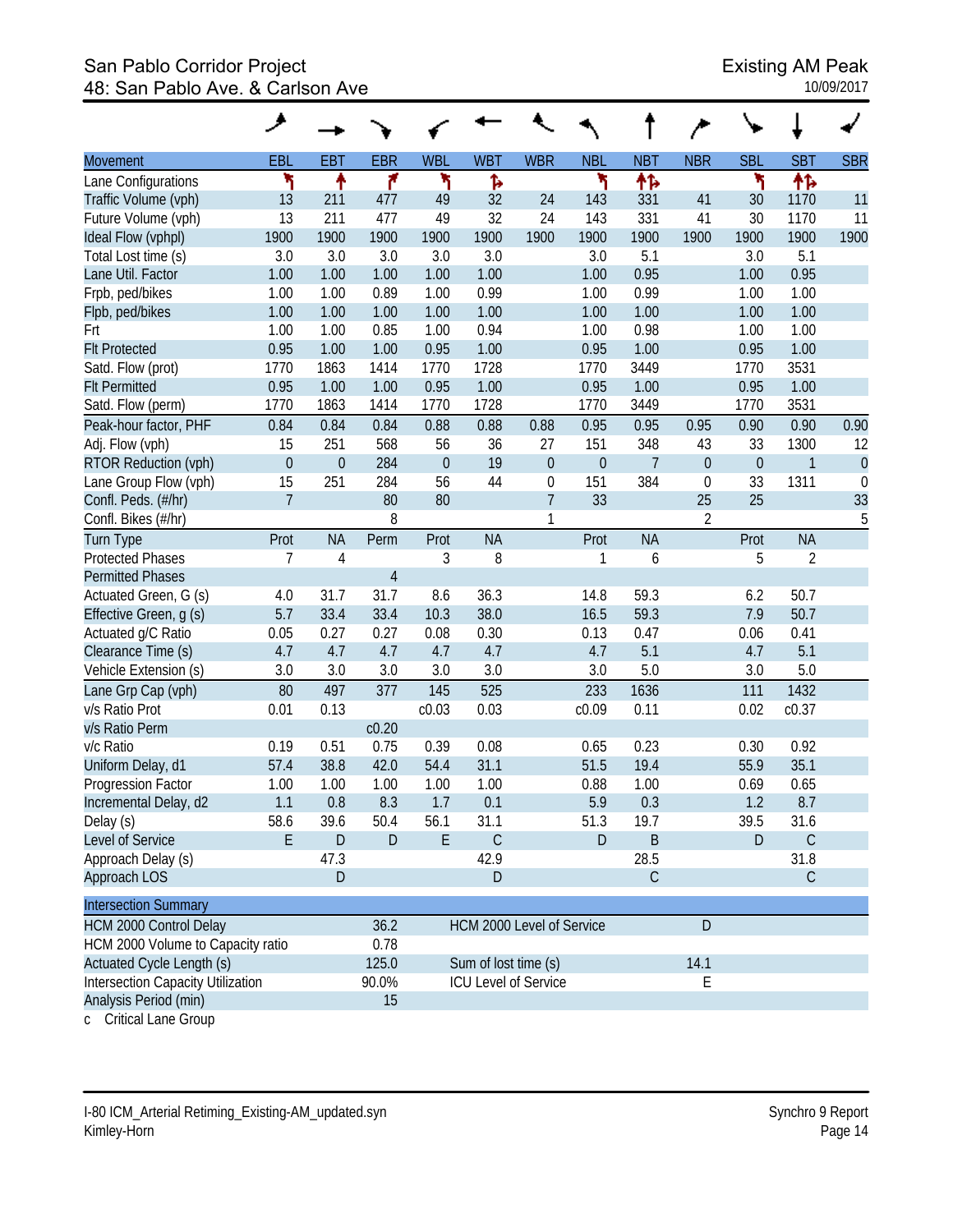#### San Pablo Corridor Project **Existing AM Peak** 52: San Pablo Ave. & Solano Ave. 10/09/2017

|                                          | عر               |                 |                |            |                      |                             |                  |                |                  |                  |                |                  |
|------------------------------------------|------------------|-----------------|----------------|------------|----------------------|-----------------------------|------------------|----------------|------------------|------------------|----------------|------------------|
| Movement                                 | EBL              | EB <sub>1</sub> | <b>EBR</b>     | <b>WBL</b> | <b>WBT</b>           | <b>WBR</b>                  | <b>NBL</b>       | <b>NBT</b>     | <b>NBR</b>       | <b>SBL</b>       | <b>SBT</b>     | <b>SBR</b>       |
| Lane Configurations                      | ۲                | ↟               | ۴              | ۲          | ↟                    | ۴                           | ۲                | 怍              |                  | ۲                | 怍              |                  |
| Traffic Volume (vph)                     | 117              | 247             | 79             | 167        | 203                  | 72                          | 20               | 302            | 80               | 115              | 1107           | 76               |
| Future Volume (vph)                      | 117              | 247             | 79             | 167        | 203                  | 72                          | 20               | 302            | 80               | 115              | 1107           | 76               |
| Ideal Flow (vphpl)                       | 1900             | 1900            | 1900           | 1900       | 1900                 | 1900                        | 1900             | 1900           | 1900             | 1900             | 1900           | 1900             |
| Total Lost time (s)                      | 3.0              | 3.0             | 3.0            | 3.0        | 3.0                  | 3.0                         | 3.0              | 4.1            |                  | 3.0              | 4.1            |                  |
| Lane Util. Factor                        | 1.00             | 1.00            | 1.00           | 1.00       | 1.00                 | 1.00                        | 1.00             | 0.95           |                  | 1.00             | 0.95           |                  |
| Frpb, ped/bikes                          | 1.00             | 1.00            | 0.79           | 1.00       | 1.00                 | 0.91                        | 1.00             | 0.99           |                  | 1.00             | 1.00           |                  |
| Flpb, ped/bikes                          | 1.00             | 1.00            | 1.00           | 1.00       | 1.00                 | 1.00                        | 1.00             | 1.00           |                  | 1.00             | 1.00           |                  |
| Frt                                      | 1.00             | 1.00            | 0.85           | 1.00       | 1.00                 | 0.85                        | 1.00             | 0.97           |                  | 1.00             | 0.99           |                  |
| <b>Flt Protected</b>                     | 0.95             | 1.00            | 1.00           | 0.95       | 1.00                 | 1.00                        | 0.95             | 1.00           |                  | 0.95             | 1.00           |                  |
| Satd. Flow (prot)                        | 1770             | 1863            | 1250           | 1770       | 1863                 | 1437                        | 1770             | 3376           |                  | 1770             | 3490           |                  |
| <b>Flt Permitted</b>                     | 0.95             | 1.00            | 1.00           | 0.95       | 1.00                 | 1.00                        | 0.95             | 1.00           |                  | 0.95             | 1.00           |                  |
| Satd. Flow (perm)                        | 1770             | 1863            | 1250           | 1770       | 1863                 | 1437                        | 1770             | 3376           |                  | 1770             | 3490           |                  |
| Peak-hour factor, PHF                    | 0.87             | 0.87            | 0.87           | 0.79       | 0.79                 | 0.79                        | 0.89             | 0.89           | 0.89             | 0.87             | 0.87           | 0.87             |
| Adj. Flow (vph)                          | 134              | 284             | 91             | 211        | 257                  | 91                          | 22               | 339            | 90               | 132              | 1272           | 87               |
| RTOR Reduction (vph)                     | $\boldsymbol{0}$ | $\mathbf 0$     | 70             | $\theta$   | $\mathbf{0}$         | 71                          | $\boldsymbol{0}$ | 17             | $\boldsymbol{0}$ | $\boldsymbol{0}$ | $\overline{4}$ | $\overline{0}$   |
| Lane Group Flow (vph)                    | 134              | 284             | 21             | 211        | 257                  | 20                          | 22               | 412            | $\boldsymbol{0}$ | 132              | 1355           | $\boldsymbol{0}$ |
| Confl. Peds. (#/hr)                      | 58               |                 | 146            | 146        |                      | 58                          | 19               |                | 23               | 23               |                | 19               |
| Confl. Bikes (#/hr)                      |                  |                 | 11             |            |                      | 11                          |                  |                | 1                |                  |                | 5                |
| Turn Type                                | Split            | <b>NA</b>       | Perm           | Split      | <b>NA</b>            | Perm                        | Prot             | <b>NA</b>      |                  | Prot             | <b>NA</b>      |                  |
| <b>Protected Phases</b>                  | $\overline{7}$   | 7               |                | 8          | 8                    |                             | 5                | $\overline{2}$ |                  | 1                | 6              |                  |
| <b>Permitted Phases</b>                  |                  |                 | $\overline{7}$ |            |                      | $8\,$                       |                  |                |                  |                  |                |                  |
| Actuated Green, G (s)                    | 28.1             | 28.1            | 28.1           | 27.1       | 27.1                 | 27.1                        | 7.4              | 39.8           |                  | 14.8             | 47.2           |                  |
| Effective Green, g (s)                   | 28.8             | 28.8            | 28.8           | 27.8       | 27.8                 | 27.8                        | 8.1              | 39.8           |                  | 15.5             | 47.2           |                  |
| Actuated g/C Ratio                       | 0.23             | 0.23            | 0.23           | 0.22       | 0.22                 | 0.22                        | 0.06             | 0.32           |                  | 0.12             | 0.38           |                  |
| Clearance Time (s)                       | 3.7              | 3.7             | 3.7            | 3.7        | 3.7                  | 3.7                         | 3.7              | 4.1            |                  | 3.7              | 4.1            |                  |
| Vehicle Extension (s)                    | 3.0              | 3.0             | 3.0            | 3.0        | 3.0                  | 3.0                         | 3.0              | 5.0            |                  | 3.0              | 5.0            |                  |
| Lane Grp Cap (vph)                       | 407              | 429             | 288            | 393        | 414                  | 319                         | 114              | 1074           |                  | 219              | 1317           |                  |
| v/s Ratio Prot                           | 0.08             | c0.15           |                | 0.12       | c0.14                |                             | 0.01             | c0.12          |                  | 0.07             | c0.39          |                  |
| v/s Ratio Perm                           |                  |                 | 0.02           |            |                      | 0.01                        |                  |                |                  |                  |                |                  |
| v/c Ratio                                | 0.33             | 0.66            | 0.07           | 0.54       | 0.62                 | 0.06                        | 0.19             | 0.38           |                  | 0.60             | 1.03           |                  |
| Uniform Delay, d1                        | 40.1             | 43.7            | 37.6           | 42.9       | 43.8                 | 38.3                        | 55.4             | 33.1           |                  | 51.8             | 38.9           |                  |
| Progression Factor                       | 1.00             | 1.00            | 1.00           | 1.00       | 1.00                 | 1.00                        | 0.76             | 0.65           |                  | 0.89             | 0.87           |                  |
| Incremental Delay, d2                    | 0.5              | 3.8             | 0.1            | 1.4        | 2.9                  | 0.1                         | 0.8              | 1.0            |                  | 3.9              | 30.4           |                  |
| Delay (s)                                | 40.5             | 47.5            | 37.8           | 44.3       | 46.7                 | 38.4                        | 42.9             | 22.5           |                  | 50.0             | 64.4           |                  |
| Level of Service                         | D                | $\mathsf D$     | D              | D          | $\mathsf{D}$         | D                           | D                | $\mathsf{C}$   |                  | D                | E              |                  |
| Approach Delay (s)                       |                  | 43.9            |                |            | 44.5                 |                             |                  | 23.5           |                  |                  | 63.1           |                  |
| Approach LOS                             |                  | D               |                |            | $\mathsf D$          |                             |                  | C              |                  |                  | E              |                  |
| <b>Intersection Summary</b>              |                  |                 |                |            |                      |                             |                  |                |                  |                  |                |                  |
| <b>HCM 2000 Control Delay</b>            |                  |                 | 50.5           |            |                      | HCM 2000 Level of Service   |                  |                | D                |                  |                |                  |
| HCM 2000 Volume to Capacity ratio        |                  | 0.79            |                |            |                      |                             |                  |                |                  |                  |                |                  |
| Actuated Cycle Length (s)                | 125.0            |                 |                |            | Sum of lost time (s) |                             |                  |                | 13.1             |                  |                |                  |
| <b>Intersection Capacity Utilization</b> |                  |                 | 87.4%          |            |                      | <b>ICU Level of Service</b> |                  |                | E                |                  |                |                  |
| Analysis Period (min)                    |                  |                 | 15             |            |                      |                             |                  |                |                  |                  |                |                  |

c Critical Lane Group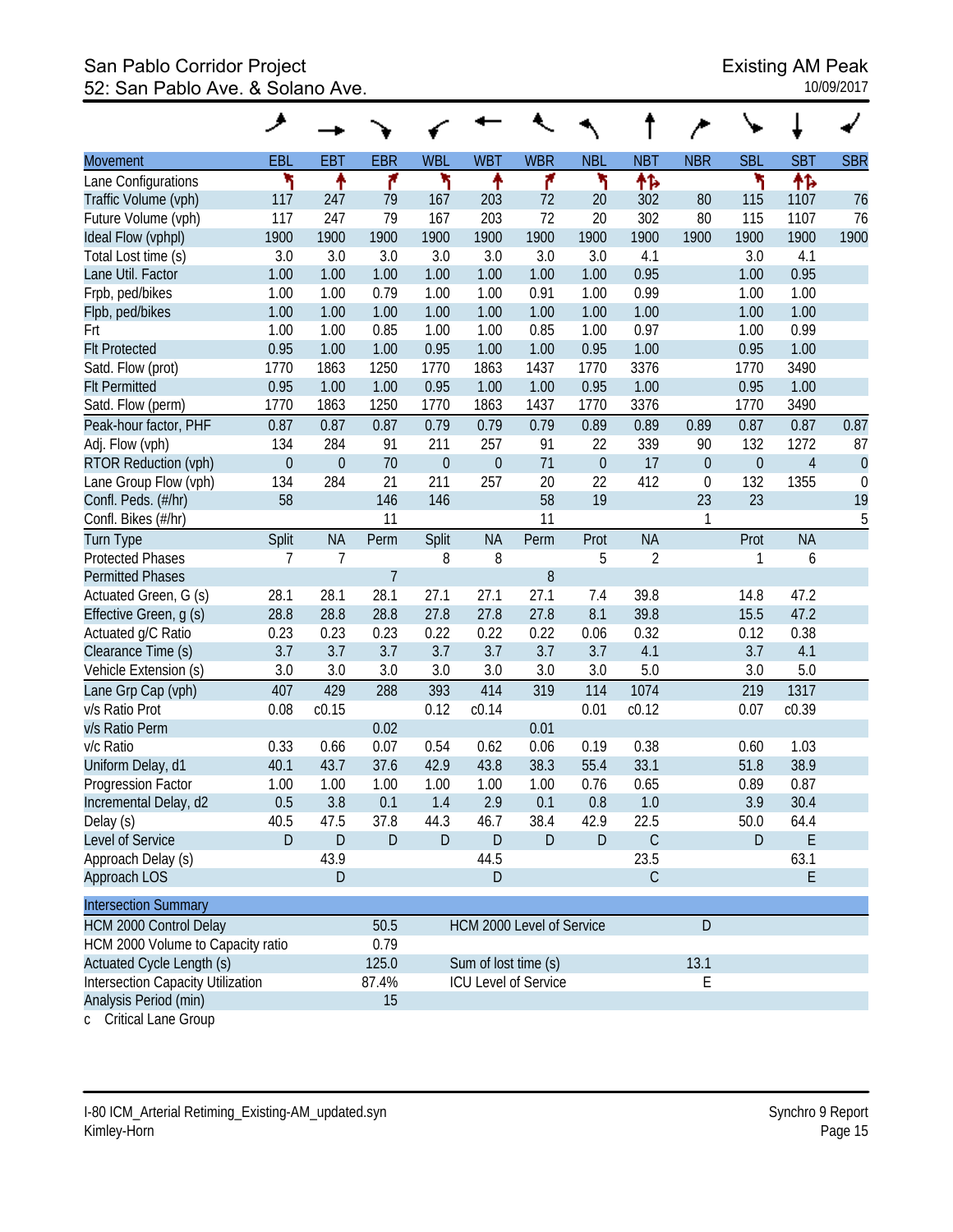#### San Pablo Corridor Project **Existing AM Peak** 54: San Pablo Ave. & Marin Ave. 10/09/2017

|                                   | ◢              |                  |                |                  |                             |                  |                  |                |                  |                  |              |                  |
|-----------------------------------|----------------|------------------|----------------|------------------|-----------------------------|------------------|------------------|----------------|------------------|------------------|--------------|------------------|
| Movement                          | EBL            | <b>EBT</b>       | <b>EBR</b>     | <b>WBL</b>       | <b>WBT</b>                  | <b>WBR</b>       | <b>NBL</b>       | <b>NBT</b>     | <b>NBR</b>       | <b>SBL</b>       | <b>SBT</b>   | <b>SBR</b>       |
| Lane Configurations               | ۲              | ↟↟               | ۴              | ۲                | 怍                           |                  | ۲                | 怍              |                  | ۲                | 怍            |                  |
| Traffic Volume (vph)              | 22             | 515              | 255            | 134              | 582                         | 69               | 100              | 290            | 63               | 123              | 1114         | 22               |
| Future Volume (vph)               | 22             | 515              | 255            | 134              | 582                         | 69               | 100              | 290            | 63               | 123              | 1114         | 22               |
| Ideal Flow (vphpl)                | 1900           | 1900             | 1900           | 1900             | 1900                        | 1900             | 1900             | 1900           | 1900             | 1900             | 1900         | 1900             |
| Total Lost time (s)               | 4.0            | 4.0              | 4.0            | 3.0              | 4.0                         |                  | 4.0              | 4.1            |                  | 3.0              | 4.1          |                  |
| Lane Util. Factor                 | 1.00           | 0.95             | 1.00           | 1.00             | 0.95                        |                  | 1.00             | 0.95           |                  | 1.00             | 0.95         |                  |
| Frpb, ped/bikes                   | 1.00           | 1.00             | 0.92           | 1.00             | 1.00                        |                  | 1.00             | 0.99           |                  | 1.00             | 1.00         |                  |
| Flpb, ped/bikes                   | 1.00           | 1.00             | 1.00           | 1.00             | 1.00                        |                  | 1.00             | 1.00           |                  | 1.00             | 1.00         |                  |
| Frt                               | 1.00           | 1.00             | 0.85           | 1.00             | 0.98                        |                  | 1.00             | 0.97           |                  | 1.00             | 1.00         |                  |
| <b>Flt Protected</b>              | 0.95           | 1.00             | 1.00           | 0.95             | 1.00                        |                  | 0.95             | 1.00           |                  | 0.95             | 1.00         |                  |
| Satd. Flow (prot)                 | 1770           | 3539             | 1455           | 1770             | 3474                        |                  | 1770             | 3418           |                  | 1770             | 3528         |                  |
| <b>Flt Permitted</b>              | 0.95           | 1.00             | 1.00           | 0.95             | 1.00                        |                  | 0.95             | 1.00           |                  | 0.95             | 1.00         |                  |
| Satd. Flow (perm)                 | 1770           | 3539             | 1455           | 1770             | 3474                        |                  | 1770             | 3418           |                  | 1770             | 3528         |                  |
| Peak-hour factor, PHF             | 0.88           | 0.88             | 0.88           | 0.86             | 0.86                        | 0.86             | 0.91             | 0.91           | 0.91             | 0.94             | 0.94         | 0.94             |
| Adj. Flow (vph)                   | 25             | 585              | 290            | 156              | 677                         | 80               | 110              | 319            | 69               | 131              | 1185         | 23               |
| RTOR Reduction (vph)              | $\mathbf{0}$   | $\boldsymbol{0}$ | 222            | $\boldsymbol{0}$ | $\overline{7}$              | $\mathbf 0$      | $\boldsymbol{0}$ | 15             | $\boldsymbol{0}$ | $\boldsymbol{0}$ | $\mathbf{1}$ | $\theta$         |
| Lane Group Flow (vph)             | 25             | 585              | 68             | 156              | 750                         | $\boldsymbol{0}$ | 110              | 373            | $\boldsymbol{0}$ | 131              | 1207         | $\boldsymbol{0}$ |
| Confl. Peds. (#/hr)               | $\overline{3}$ |                  | 40             | 40               |                             | 3                | $\overline{3}$   |                | 21               | 21               |              | 3                |
| Confl. Bikes (#/hr)               |                |                  | 21             |                  |                             | 11               |                  |                | 3                |                  |              | 6                |
| <b>Turn Type</b>                  | Prot           | <b>NA</b>        | Perm           | Prot             | <b>NA</b>                   |                  | Prot             | <b>NA</b>      |                  | Prot             | <b>NA</b>    |                  |
| <b>Protected Phases</b>           | 7              | $\overline{4}$   |                | 3                | 8                           |                  | 5                | $\overline{2}$ |                  | 1                | 6            |                  |
| <b>Permitted Phases</b>           |                |                  | $\overline{4}$ |                  |                             |                  |                  |                |                  |                  |              |                  |
| Actuated Green, G (s)             | 6.6            | 29.5             | 29.5           | 12.2             | 35.1                        |                  | 13.6             | 54.8           |                  | 13.3             | 54.5         |                  |
| Effective Green, g (s)            | 6.3            | 29.2             | 29.2           | 12.9             | 34.8                        |                  | 13.3             | 54.8           |                  | 14.0             | 54.5         |                  |
| Actuated g/C Ratio                | 0.05           | 0.23             | 0.23           | 0.10             | 0.28                        |                  | 0.11             | 0.44           |                  | 0.11             | 0.44         |                  |
| Clearance Time (s)                | 3.7            | 3.7              | 3.7            | 3.7              | 3.7                         |                  | 3.7              | 4.1            |                  | 3.7              | 4.1          |                  |
| Vehicle Extension (s)             | 3.0            | 3.0              | 3.0            | 3.0              | 3.0                         |                  | 3.0              | 5.0            |                  | 3.0              | 5.0          |                  |
| Lane Grp Cap (vph)                | 89             | 826              | 339            | 182              | 967                         |                  | 188              | 1498           |                  | 198              | 1538         |                  |
| v/s Ratio Prot                    | 0.01           | 0.17             |                | c0.09            | c0.22                       |                  | c0.06            | 0.11           |                  | 0.07             | c0.34        |                  |
| v/s Ratio Perm                    |                |                  | 0.05           |                  |                             |                  |                  |                |                  |                  |              |                  |
| v/c Ratio                         | 0.28           | 0.71             | 0.20           | 0.86             | 0.78                        |                  | 0.59             | 0.25           |                  | 0.66             | 0.78         |                  |
| Uniform Delay, d1                 | 57.2           | 44.0             | 38.5           | 55.1             | 41.5                        |                  | 53.2             | 22.1           |                  | 53.2             | 30.2         |                  |
| Progression Factor                | 1.00           | 1.00             | 1.00           | 1.00             | 1.00                        |                  | 1.12             | 0.78           |                  | 0.80             | 0.75         |                  |
| Incremental Delay, d2             | 1.7            | 2.8              | 0.3            | 30.6             | 3.9                         |                  | 4.5              | 0.4            |                  | 7.2              | 3.7          |                  |
| Delay (s)                         | 58.9           | 46.8             | 38.8           | 85.7             | 45.4                        |                  | 64.1             | 17.5           |                  | 49.8             | 26.2         |                  |
| Level of Service                  | E              | $\mathsf D$      | D              | F                | $\mathsf{D}$                |                  | $\mathsf E$      | B              |                  | D                | $\mathsf C$  |                  |
| Approach Delay (s)                |                | 44.5             |                |                  | 52.3                        |                  |                  | 27.8           |                  |                  | 28.5         |                  |
| Approach LOS                      |                | $\mathsf D$      |                |                  | $\mathsf D$                 |                  |                  | $\mathsf C$    |                  |                  | $\mathsf C$  |                  |
| <b>Intersection Summary</b>       |                |                  |                |                  |                             |                  |                  |                |                  |                  |              |                  |
| <b>HCM 2000 Control Delay</b>     |                |                  | 38.3           |                  | HCM 2000 Level of Service   |                  |                  |                | ${\sf D}$        |                  |              |                  |
| HCM 2000 Volume to Capacity ratio | 0.79           |                  |                |                  |                             |                  |                  |                |                  |                  |              |                  |
| Actuated Cycle Length (s)         | 125.0          |                  |                |                  | Sum of lost time (s)        |                  |                  |                | 16.1             |                  |              |                  |
| Intersection Capacity Utilization | 84.0%          |                  |                |                  | <b>ICU Level of Service</b> |                  |                  |                | Е                |                  |              |                  |
| Analysis Period (min)             |                |                  | 15             |                  |                             |                  |                  |                |                  |                  |              |                  |

c Critical Lane Group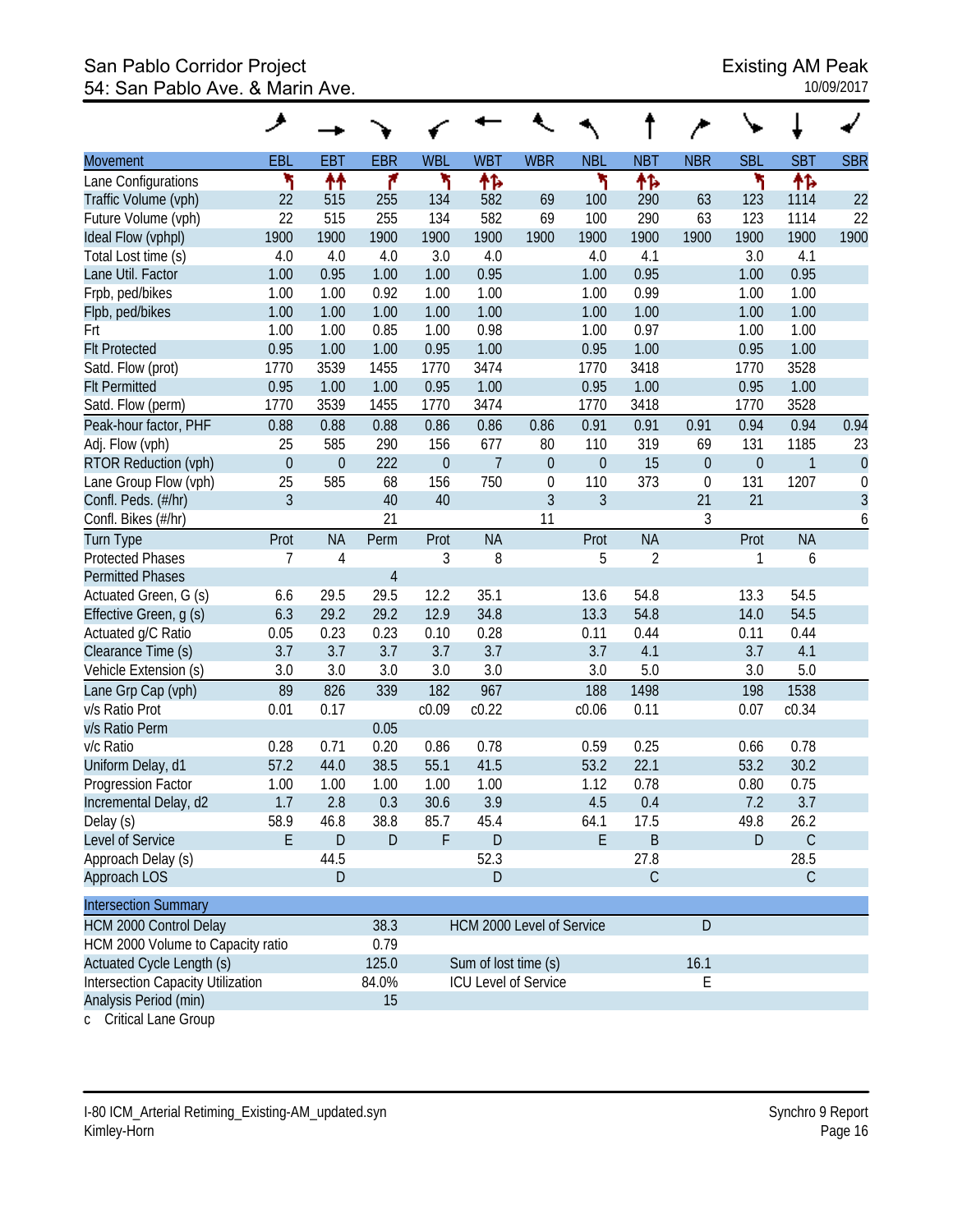# San Pablo Corridor Project<br>56: San Pablo Ave & Gilman St 56: San Pablo Ave & Gilman St

|                                   | ◢                |             |             |                  |                             |             |                  |                |                  |                  |            |                |
|-----------------------------------|------------------|-------------|-------------|------------------|-----------------------------|-------------|------------------|----------------|------------------|------------------|------------|----------------|
| <b>Movement</b>                   | <b>EBL</b>       | <b>EBT</b>  | <b>EBR</b>  | <b>WBL</b>       | <b>WBT</b>                  | <b>WBR</b>  | <b>NBL</b>       | <b>NBT</b>     | <b>NBR</b>       | <b>SBL</b>       | <b>SBT</b> | <b>SBR</b>     |
| Lane Configurations               |                  | 41          |             |                  | Ф                           |             | ۲                | 怍              |                  | ۲                | 怍          |                |
| Traffic Volume (vph)              | 44               | 174         | 110         | 56               | 392                         | 30          | 155              | 348            | 14               | 60               | 1100       | 124            |
| Future Volume (vph)               | 44               | 174         | 110         | 56               | 392                         | 30          | 155              | 348            | 14               | 60               | 1100       | 124            |
| Ideal Flow (vphpl)                | 1900             | 1900        | 1900        | 1900             | 1900                        | 1900        | 1900             | 1900           | 1900             | 1900             | 1900       | 1900           |
| Total Lost time (s)               |                  | 5.0         |             |                  | 5.0                         |             | 4.0              | 4.5            |                  | 4.0              | 4.5        |                |
| Lane Util. Factor                 |                  | 0.95        |             |                  | 1.00                        |             | 1.00             | 0.95           |                  | 1.00             | 0.95       |                |
| Frpb, ped/bikes                   |                  | 0.99        |             |                  | 1.00                        |             | 1.00             | 1.00           |                  | 1.00             | 0.99       |                |
| Flpb, ped/bikes                   |                  | 1.00        |             |                  | 1.00                        |             | 1.00             | 1.00           |                  | 1.00             | 1.00       |                |
| Frt                               |                  | 0.95        |             |                  | 0.99                        |             | 1.00             | 0.99           |                  | 1.00             | 0.98       |                |
| <b>Flt Protected</b>              |                  | 0.99        |             |                  | 0.99                        |             | 0.95             | 1.00           |                  | 0.95             | 1.00       |                |
| Satd. Flow (prot)                 |                  | 3295        |             |                  | 1828                        |             | 1770             | 3510           |                  | 1770             | 3447       |                |
| <b>Flt Permitted</b>              |                  | 0.76        |             |                  | 0.90                        |             | 0.95             | 1.00           |                  | 0.95             | 1.00       |                |
| Satd. Flow (perm)                 |                  | 2508        |             |                  | 1655                        |             | 1770             | 3510           |                  | 1770             | 3447       |                |
| Peak-hour factor, PHF             | 0.79             | 0.79        | 0.79        | 0.90             | 0.90                        | 0.90        | 0.83             | 0.83           | 0.83             | 0.94             | 0.94       | 0.94           |
| Adj. Flow (vph)                   | 56               | 220         | 139         | 62               | 436                         | 33          | 187              | 419            | 17               | 64               | 1170       | 132            |
| RTOR Reduction (vph)              | $\boldsymbol{0}$ | 80          | $\theta$    | $\boldsymbol{0}$ | $\mathfrak{Z}$              | $\theta$    | $\boldsymbol{0}$ | 3              | $\boldsymbol{0}$ | $\boldsymbol{0}$ | 10         | $\overline{0}$ |
| Lane Group Flow (vph)             | $\mathbf 0$      | 335         | $\mathbf 0$ | $\boldsymbol{0}$ | 528                         | $\mathbf 0$ | 187              | 433            | $\boldsymbol{0}$ | 64               | 1292       | $\mathbf 0$    |
| Confl. Peds. (#/hr)               | 40               |             | 19          | 19               |                             | 40          | 41               |                | 16               | 16               |            | 41             |
| Confl. Bikes (#/hr)               |                  |             | 9           |                  |                             | 17          |                  |                | 3                |                  |            |                |
| <b>Turn Type</b>                  | Perm             | <b>NA</b>   |             | Perm             | <b>NA</b>                   |             | Prot             | <b>NA</b>      |                  | Prot             | <b>NA</b>  |                |
| <b>Protected Phases</b>           |                  | 4           |             |                  | 8                           |             | 5                | $\overline{2}$ |                  | 1                | 6          |                |
| <b>Permitted Phases</b>           | $\overline{4}$   |             |             | 8                |                             |             |                  |                |                  |                  |            |                |
| Actuated Green, G (s)             |                  | 26.5        |             |                  | 26.5                        |             | 11.0             | 33.6           |                  | 6.4              | 29.0       |                |
| Effective Green, g (s)            |                  | 26.5        |             |                  | 26.5                        |             | 11.0             | 33.6           |                  | 6.4              | 29.0       |                |
| Actuated g/C Ratio                |                  | 0.33        |             |                  | 0.33                        |             | 0.14             | 0.42           |                  | 0.08             | 0.36       |                |
| Clearance Time (s)                |                  | 5.0         |             |                  | 5.0                         |             | 4.0              | 4.5            |                  | 4.0              | 4.5        |                |
| Vehicle Extension (s)             |                  | 2.0         |             |                  | 2.0                         |             | 2.0              | 5.0            |                  | 2.0              | 5.0        |                |
| Lane Grp Cap (vph)                |                  | 830         |             |                  | 548                         |             | 243              | 1474           |                  | 141              | 1249       |                |
| v/s Ratio Prot                    |                  |             |             |                  |                             |             | c0.11            | 0.12           |                  | 0.04             | c0.37      |                |
| v/s Ratio Perm                    |                  | 0.13        |             |                  | c0.32                       |             |                  |                |                  |                  |            |                |
| v/c Ratio                         |                  | 0.40        |             |                  | 0.96                        |             | 0.77             | 0.29           |                  | 0.45             | 1.03       |                |
| Uniform Delay, d1                 |                  | 20.6        |             |                  | 26.3                        |             | 33.3             | 15.4           |                  | 35.1             | 25.5       |                |
| Progression Factor                |                  | 1.00        |             |                  | 1.00                        |             | 1.06             | 1.40           |                  | 1.00             | 1.00       |                |
| Incremental Delay, d2             |                  | 0.1         |             |                  | 28.9                        |             | 10.0             | 0.4            |                  | 0.8              | 34.7       |                |
| Delay (s)                         |                  | 20.8        |             |                  | 55.2                        |             | 45.4             | 21.9           |                  | 36.0             | 60.2       |                |
| Level of Service                  |                  | $\mathsf C$ |             |                  | E                           |             | D                | $\mathsf C$    |                  | D                | E          |                |
| Approach Delay (s)                |                  | 20.8        |             |                  | 55.2                        |             |                  | 28.9           |                  |                  | 59.1       |                |
| Approach LOS                      |                  | $\mathsf C$ |             |                  | E                           |             |                  | $\mathsf C$    |                  |                  | E          |                |
|                                   |                  |             |             |                  |                             |             |                  |                |                  |                  |            |                |
| <b>Intersection Summary</b>       |                  |             |             |                  |                             |             |                  |                |                  |                  |            |                |
| <b>HCM 2000 Control Delay</b>     |                  |             | 46.6        |                  | HCM 2000 Level of Service   |             |                  |                | D                |                  |            |                |
| HCM 2000 Volume to Capacity ratio |                  |             | 0.96        |                  |                             |             |                  |                |                  |                  |            |                |
| Actuated Cycle Length (s)         |                  |             | 80.0        |                  | Sum of lost time (s)        |             |                  |                | 13.5             |                  |            |                |
| Intersection Capacity Utilization |                  |             | 100.5%      |                  | <b>ICU Level of Service</b> |             |                  |                | G                |                  |            |                |
| Analysis Period (min)             |                  |             | 15          |                  |                             |             |                  |                |                  |                  |            |                |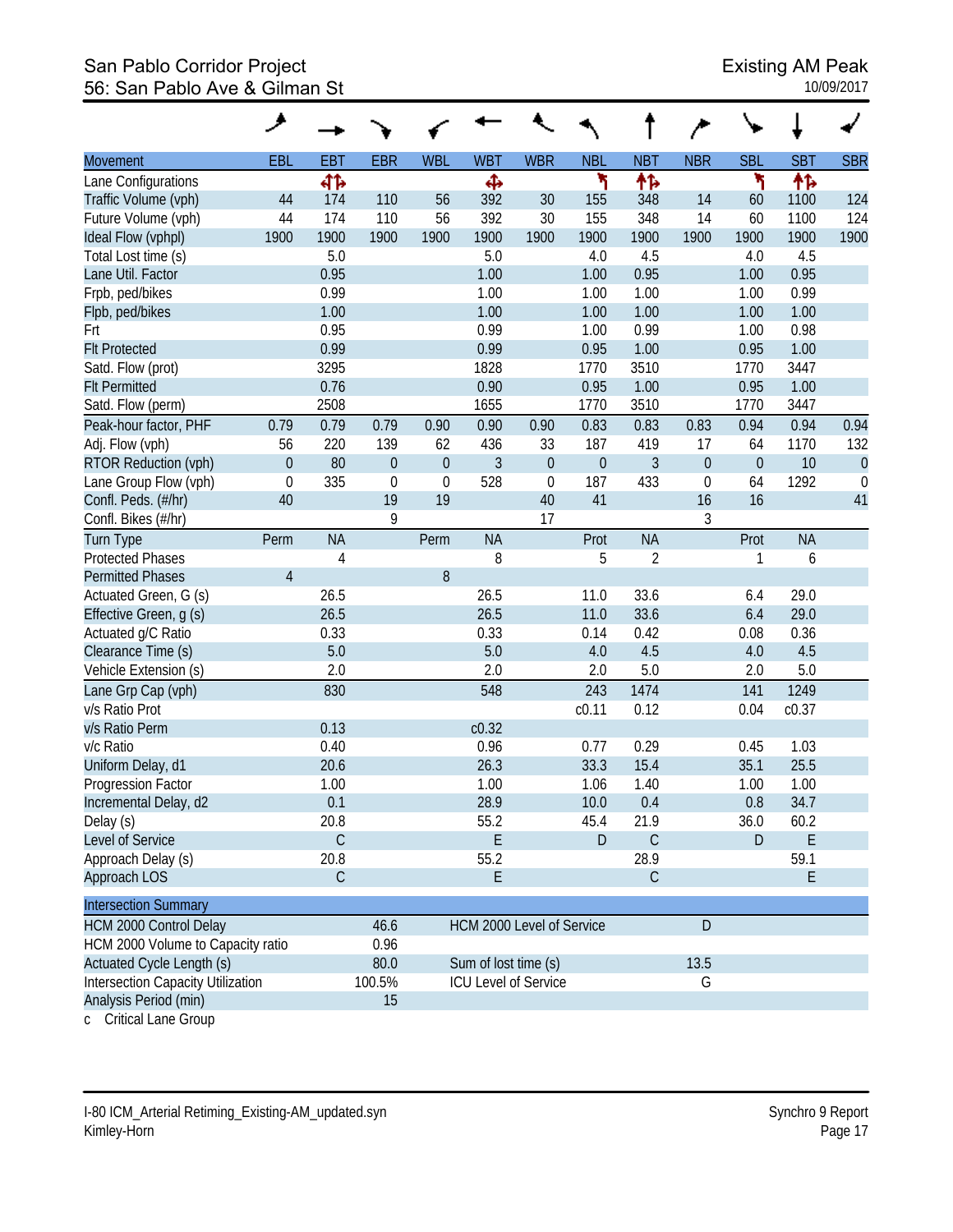#### San Pablo Corridor Project **Existing AM Peak** 58: San Pablo Ave. & Delaware St. 10/09/2017

|                                      | عر          |                |                |             |                      |                             |             |                |                  |                  |                  |                  |
|--------------------------------------|-------------|----------------|----------------|-------------|----------------------|-----------------------------|-------------|----------------|------------------|------------------|------------------|------------------|
| <b>Movement</b>                      | EBL         | <b>EBT</b>     | <b>EBR</b>     | <b>WBL</b>  | <b>WBT</b>           | <b>WBR</b>                  | <b>NBL</b>  | <b>NBT</b>     | <b>NBR</b>       | <b>SBL</b>       | <b>SBT</b>       | <b>SBR</b>       |
| Lane Configurations                  |             | ৰ              | ۴              |             | 4                    | ۴                           | ۲           | ተኈ             |                  | ۲                | 怍                |                  |
| Traffic Volume (vph)                 | 31          | 75             | 7              | 21          | 163                  | 88                          | 24          | 517            | 35               | 65               | 1069             | 30               |
| Future Volume (vph)                  | 31          | 75             | $\overline{7}$ | 21          | 163                  | 88                          | 24          | 517            | 35               | 65               | 1069             | 30               |
| Ideal Flow (vphpl)                   | 1900        | 1900           | 1900           | 1900        | 1900                 | 1900                        | 1900        | 1900           | 1900             | 1900             | 1900             | 1900             |
| Lane Width                           | 12          | 10             | 10             | 12          | 10                   | 10                          | 12          | 12             | 12               | 12               | 12               | 12               |
| Total Lost time (s)                  |             | 5.0            | 5.0            |             | 5.0                  | 5.0                         | 4.0         | 4.5            |                  | 4.0              | 4.5              |                  |
| Lane Util. Factor                    |             | 1.00           | 1.00           |             | 1.00                 | 1.00                        | 1.00        | 0.95           |                  | 1.00             | 0.95             |                  |
| Frpb, ped/bikes                      |             | 1.00           | 0.94           |             | 1.00                 | 0.95                        | 1.00        | 0.99           |                  | 1.00             | 1.00             |                  |
| Flpb, ped/bikes                      |             | 1.00           | 1.00           |             | 1.00                 | 1.00                        | 1.00        | 1.00           |                  | 1.00             | 1.00             |                  |
| Frt                                  |             | 1.00           | 0.85           |             | 1.00                 | 0.85                        | 1.00        | 0.99           |                  | 1.00             | 1.00             |                  |
| <b>Flt Protected</b>                 |             | 0.99           | 1.00           |             | 0.99                 | 1.00                        | 0.95        | 1.00           |                  | 0.95             | 1.00             |                  |
| Satd. Flow (prot)                    |             | 1705           | 1393           |             | 1725                 | 1399                        | 1770        | 3474           |                  | 1770             | 3518             |                  |
| <b>Flt Permitted</b>                 |             | 0.76           | 1.00           |             | 0.95                 | 1.00                        | 0.95        | 1.00           |                  | 0.95             | 1.00             |                  |
| Satd. Flow (perm)                    |             | 1310           | 1393           |             | 1650                 | 1399                        | 1770        | 3474           |                  | 1770             | 3518             |                  |
| Peak-hour factor, PHF                | 0.71        | 0.71           | 0.71           | 0.81        | 0.81                 | 0.81                        | 0.77        | 0.77           | 0.77             | 0.92             | 0.92             | 0.92             |
| Adj. Flow (vph)                      | 44          | 106            | 10             | 26          | 201                  | 109                         | 31          | 671            | 45               | 71               | 1162             | 33               |
| RTOR Reduction (vph)                 | $\mathbf 0$ | $\mathbf 0$    | 8              | $\mathbf 0$ | $\boldsymbol{0}$     | 74                          | $\mathbf 0$ | $\overline{4}$ | $\boldsymbol{0}$ | $\boldsymbol{0}$ | $\overline{2}$   | $\boldsymbol{0}$ |
| Lane Group Flow (vph)                | $\mathbf 0$ | 150            | $\overline{2}$ | $\mathbf 0$ | 227                  | 35                          | 31          | 712            | $\boldsymbol{0}$ | 71               | 1193             | $\theta$         |
| Confl. Peds. (#/hr)                  | 24          |                | 23             | 23          |                      | 24                          | 21          |                | 56               | 56               |                  | 21               |
| Confl. Bikes (#/hr)                  |             |                | 23             |             |                      | 17                          |             |                | 12               |                  |                  | $\boldsymbol{6}$ |
| Turn Type                            | Perm        | <b>NA</b>      | Perm           | Perm        | <b>NA</b>            | Perm                        | Prot        | <b>NA</b>      |                  | Prot             | <b>NA</b>        |                  |
| <b>Protected Phases</b>              |             | $\overline{4}$ |                |             | $8\,$                |                             | 5           | $\overline{2}$ |                  | $\mathbf{1}$     | $\boldsymbol{6}$ |                  |
| <b>Permitted Phases</b>              | 4           |                | $\overline{4}$ | 8           |                      | 8                           |             |                |                  |                  |                  |                  |
| Actuated Green, G (s)                |             | 17.0           | 17.0           |             | 17.0                 | 17.0                        | 2.9         | 42.8           |                  | 6.7              | 46.6             |                  |
| Effective Green, g (s)               |             | 17.0           | 17.0           |             | 17.0                 | 17.0                        | 2.9         | 42.8           |                  | 6.7              | 46.6             |                  |
| Actuated g/C Ratio                   |             | 0.21           | 0.21           |             | 0.21                 | 0.21                        | 0.04        | 0.53           |                  | 0.08             | 0.58             |                  |
| Clearance Time (s)                   |             | 5.0            | 5.0            |             | 5.0                  | 5.0                         | 4.0         | 4.5            |                  | 4.0              | 4.5              |                  |
| Vehicle Extension (s)                |             | 2.0            | 2.0            |             | 2.0                  | 2.0                         | 2.0         | 5.0            |                  | 2.0              | 5.0              |                  |
|                                      |             | 278            | 296            |             | 350                  | 297                         | 64          | 1858           |                  | 148              | 2049             |                  |
| Lane Grp Cap (vph)<br>v/s Ratio Prot |             |                |                |             |                      |                             | 0.02        | 0.20           |                  | c0.04            | c0.34            |                  |
| v/s Ratio Perm                       |             | 0.11           | 0.00           |             | c0.14                | 0.03                        |             |                |                  |                  |                  |                  |
| v/c Ratio                            |             | 0.54           | 0.01           |             | 0.65                 |                             | 0.48        | 0.38           |                  | 0.48             | 0.58             |                  |
|                                      |             |                |                |             |                      | 0.12                        |             |                |                  |                  |                  |                  |
| Uniform Delay, d1                    |             | 28.0           | 24.8           |             | 28.8                 | 25.4                        | 37.8        | 10.9           |                  | 35.0             | 10.6             |                  |
| Progression Factor                   |             | 1.00           | 1.00           |             | 1.00                 | 1.00                        | $1.00\,$    | 1.00           |                  | 1.64             | 0.44             |                  |
| Incremental Delay, d2                |             | 1.0            | 0.0            |             | 3.1                  | 0.1                         | 2.1         | 0.6            |                  | 0.4              | 0.5              |                  |
| Delay (s)                            |             | 29.0           | 24.8           |             | 31.9                 | 25.5                        | 39.9        | 11.5           |                  | 57.7             | 5.1              |                  |
| Level of Service                     |             | C              | C              |             | С                    | С                           | D           | Β              |                  | E                | A                |                  |
| Approach Delay (s)                   |             | 28.8           |                |             | 29.8                 |                             |             | 12.7           |                  |                  | 8.1              |                  |
| Approach LOS                         |             | C              |                |             | C                    |                             |             | Β              |                  |                  | A                |                  |
| <b>Intersection Summary</b>          |             |                |                |             |                      |                             |             |                |                  |                  |                  |                  |
| HCM 2000 Control Delay               |             |                | 13.7           |             |                      | HCM 2000 Level of Service   |             |                | B                |                  |                  |                  |
| HCM 2000 Volume to Capacity ratio    |             |                | 0.61           |             |                      |                             |             |                |                  |                  |                  |                  |
| Actuated Cycle Length (s)            |             |                | 80.0           |             | Sum of lost time (s) |                             |             |                | 13.5             |                  |                  |                  |
| Intersection Capacity Utilization    |             |                | 76.4%          |             |                      | <b>ICU Level of Service</b> |             |                | ${\sf D}$        |                  |                  |                  |
| Analysis Period (min)                |             |                | 15             |             |                      |                             |             |                |                  |                  |                  |                  |
| Critical Lane Group<br>$\mathsf{C}$  |             |                |                |             |                      |                             |             |                |                  |                  |                  |                  |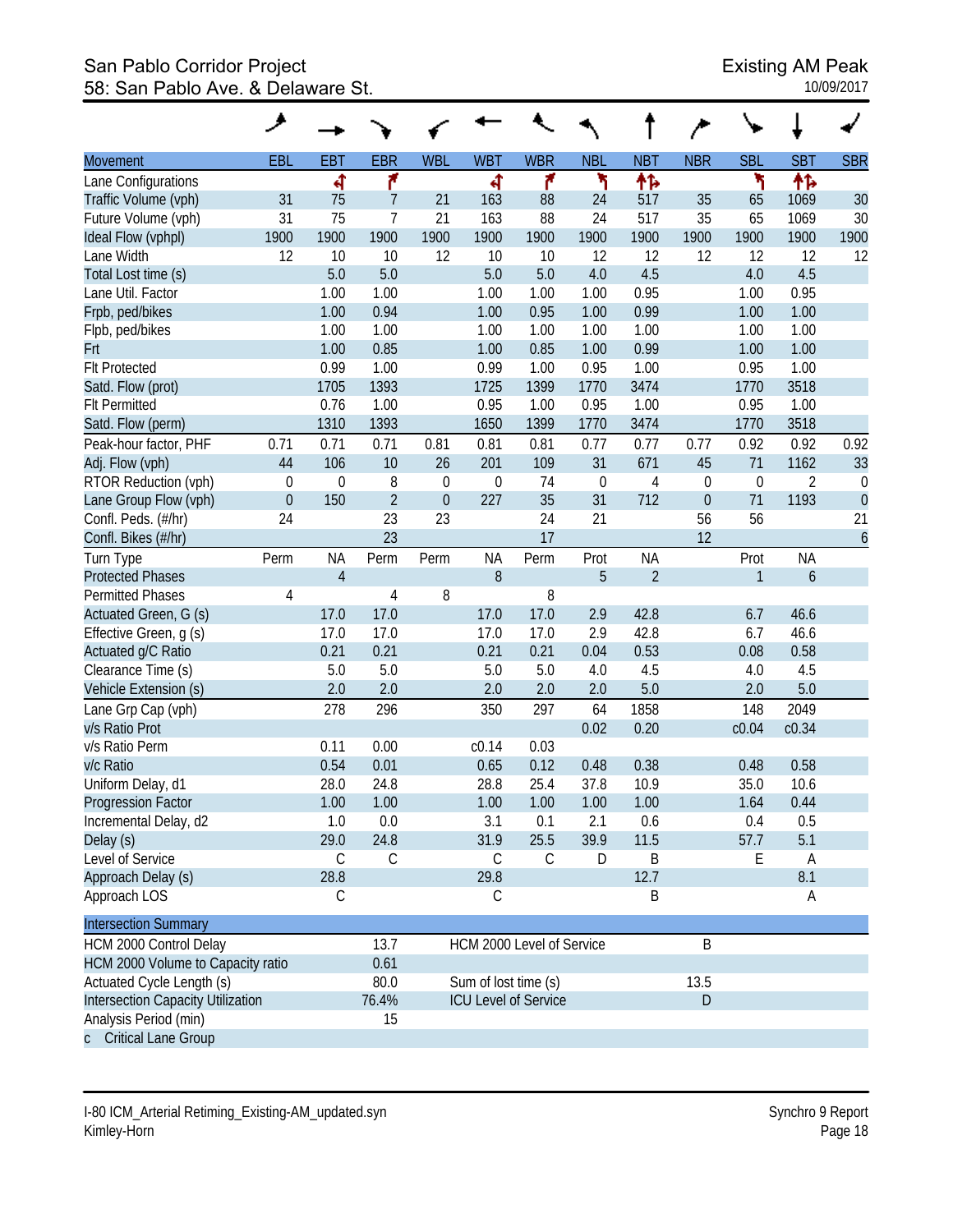# San Pablo Corridor Project<br>59: San Pablo Ave. & University Avenue<br>59: San Pablo Ave. & University Avenue 59: San Pablo Ave. & University Avenue

|                                   | ۸           |                |                |                  |                      |                             |                  |             |                  |                  |                |                |
|-----------------------------------|-------------|----------------|----------------|------------------|----------------------|-----------------------------|------------------|-------------|------------------|------------------|----------------|----------------|
| <b>Movement</b>                   | EBL         | <b>EBT</b>     | <b>EBR</b>     | <b>WBL</b>       | <b>WBT</b>           | <b>WBR</b>                  | <b>NBL</b>       | <b>NBT</b>  | <b>NBR</b>       | <b>SBL</b>       | <b>SBT</b>     | <b>SBR</b>     |
| Lane Configurations               | ۲           | 怍              |                | ۲                | ተኈ                   |                             | ۲                | 怍           |                  | ۲                | ተኈ             |                |
| Traffic Volume (vph)              | 54          | 755            | 77             | 94               | 720                  | 86                          | 127              | 360         | 42               | 150              | 875            | 71             |
| Future Volume (vph)               | 54          | 755            | 77             | 94               | 720                  | 86                          | 127              | 360         | 42               | 150              | 875            | 71             |
| Ideal Flow (vphpl)                | 1900        | 1900           | 1900           | 1900             | 1900                 | 1900                        | 1900             | 1900        | 1900             | 1900             | 1900           | 1900           |
| Total Lost time (s)               | 4.0         | 4.0            |                | 4.0              | 4.0                  |                             | 4.0              | 4.0         |                  | 4.0              | 4.0            |                |
| Lane Util. Factor                 | 1.00        | 0.95           |                | 1.00             | 0.95                 |                             | 1.00             | 0.95        |                  | 1.00             | 0.95           |                |
| Frpb, ped/bikes                   | 1.00        | 0.99           |                | 1.00             | 0.99                 |                             | 1.00             | 0.99        |                  | 1.00             | 0.99           |                |
| Flpb, ped/bikes                   | 1.00        | 1.00           |                | 1.00             | 1.00                 |                             | 1.00             | 1.00        |                  | 1.00             | 1.00           |                |
| Frt                               | 1.00        | 0.99           |                | 1.00             | 0.98                 |                             | 1.00             | 0.98        |                  | 1.00             | 0.99           |                |
| <b>Flt Protected</b>              | 0.95        | 1.00           |                | 0.95             | 1.00                 |                             | 0.95             | 1.00        |                  | 0.95             | 1.00           |                |
| Satd. Flow (prot)                 | 1770        | 3413           |                | 1770             | 3419                 |                             | 1770             | 3463        |                  | 1770             | 3471           |                |
| <b>Flt Permitted</b>              | 0.95        | 1.00           |                | 0.95             | 1.00                 |                             | 0.95             | 1.00        |                  | 0.95             | 1.00           |                |
| Satd. Flow (perm)                 | 1770        | 3413           |                | 1770             | 3419                 |                             | 1770             | 3463        |                  | 1770             | 3471           |                |
| Peak-hour factor, PHF             | 0.91        | 0.91           | 0.91           | 0.83             | 0.83                 | 0.83                        | 0.83             | 0.83        | 0.83             | 0.86             | 0.86           | 0.86           |
| Adj. Flow (vph)                   | 59          | 830            | 85             | 113              | 867                  | 104                         | 153              | 434         | 51               | 174              | 1017           | 83             |
| RTOR Reduction (vph)              | $\mathbf 0$ | $\overline{7}$ | $\theta$       | $\boldsymbol{0}$ | $8\,$                | $\boldsymbol{0}$            | $\boldsymbol{0}$ | 8           | $\boldsymbol{0}$ | $\boldsymbol{0}$ | 5              | $\mathbf 0$    |
| Lane Group Flow (vph)             | 59          | 908            | $\mathbf 0$    | 113              | 964                  | $\boldsymbol{0}$            | 153              | 477         | $\boldsymbol{0}$ | 174              | 1095           | $\mathbf 0$    |
| Confl. Peds. (#/hr)               | 68          |                | 111            | 111              |                      | 68                          | 72               |             | 33               | 33               |                | 72             |
| Confl. Bikes (#/hr)               |             |                | $\overline{2}$ |                  |                      | 1                           |                  |             | 1                |                  |                | $\mathfrak{Z}$ |
| Bus Blockages (#/hr)              | $\mathbf 0$ | 4              | $\overline{0}$ | $\boldsymbol{0}$ | $\overline{4}$       | $\mathbf{0}$                | $\boldsymbol{0}$ | $\mathbf 0$ | $\overline{0}$   | $\boldsymbol{0}$ | $\theta$       | $\overline{0}$ |
| Turn Type                         | Prot        | <b>NA</b>      |                | Prot             | <b>NA</b>            |                             | Prot             | <b>NA</b>   |                  | Prot             | <b>NA</b>      |                |
| <b>Protected Phases</b>           | 5           | $\overline{2}$ |                | $\mathbf{1}$     | 6                    |                             | $\overline{3}$   | 8           |                  | $\overline{7}$   | $\overline{4}$ |                |
| <b>Permitted Phases</b>           |             |                |                |                  |                      |                             |                  |             |                  |                  |                |                |
| Actuated Green, G (s)             | 8.0         | 41.0           |                | 12.0             | 45.0                 |                             | 13.7             | 37.8        |                  | 13.0             | 37.1           |                |
| Effective Green, g (s)            | 8.0         | 41.0           |                | 12.0             | 45.0                 |                             | 13.7             | 38.0        |                  | 13.0             | 37.3           |                |
| Actuated g/C Ratio                | 0.07        | 0.34           |                | 0.10             | 0.38                 |                             | 0.11             | 0.32        |                  | 0.11             | 0.31           |                |
| Clearance Time (s)                | 4.0         | 4.0            |                | 4.0              | 4.0                  |                             | 4.0              | 4.2         |                  | 4.0              | 4.2            |                |
| Vehicle Extension (s)             | 3.0         | 3.0            |                | 3.0              | 3.0                  |                             | 3.0              | 3.0         |                  | 3.0              | 3.0            |                |
| Lane Grp Cap (vph)                | 118         | 1166           |                | 177              | 1282                 |                             | 202              | 1096        |                  | 191              | 1078           |                |
| v/s Ratio Prot                    | 0.03        | 0.27           |                | c0.06            | c0.28                |                             | 0.09             | 0.14        |                  | c0.10            | c0.32          |                |
| v/s Ratio Perm                    |             |                |                |                  |                      |                             |                  |             |                  |                  |                |                |
| v/c Ratio                         | 0.50        | 0.78           |                | 0.64             | 0.75                 |                             | 0.76             | 0.44        |                  | 0.91             | 1.02           |                |
| Uniform Delay, d1                 | 54.1        | 35.4           |                | 51.9             | 32.6                 |                             | 51.5             | 32.5        |                  | 52.9             | 41.4           |                |
| <b>Progression Factor</b>         | 1.53        | 0.42           |                | $1.00\,$         | 1.00                 |                             | 1.04             | 0.89        |                  | 1.00             | 1.00           |                |
| Incremental Delay, d2             | 3.0         | 4.7            |                | 7.4              | 4.1                  |                             | 14.8             | 0.3         |                  | 40.9             | 31.4           |                |
| Delay (s)                         | 85.7        | 19.7           |                | 59.3             | 36.7                 |                             | 68.5             | 29.2        |                  | 93.8             | 72.8           |                |
| Level of Service                  | F           | B              |                | Е                | D                    |                             | Е                | $\mathsf C$ |                  | F                | Ε              |                |
| Approach Delay (s)                |             | 23.7           |                |                  | 39.1                 |                             |                  | 38.6        |                  |                  | 75.7           |                |
| Approach LOS                      |             | C              |                |                  | D                    |                             |                  | D           |                  |                  | E              |                |
| <b>Intersection Summary</b>       |             |                |                |                  |                      |                             |                  |             |                  |                  |                |                |
| HCM 2000 Control Delay            |             |                | 47.0           |                  |                      | HCM 2000 Level of Service   |                  |             | D                |                  |                |                |
| HCM 2000 Volume to Capacity ratio |             |                | 0.86           |                  |                      |                             |                  |             |                  |                  |                |                |
| Actuated Cycle Length (s)         |             |                | 120.0          |                  | Sum of lost time (s) |                             |                  |             | 16.0             |                  |                |                |
| Intersection Capacity Utilization |             |                | 76.3%          |                  |                      | <b>ICU Level of Service</b> |                  |             | D                |                  |                |                |
| Analysis Period (min)             |             |                | 15             |                  |                      |                             |                  |             |                  |                  |                |                |
| c Critical Lane Group             |             |                |                |                  |                      |                             |                  |             |                  |                  |                |                |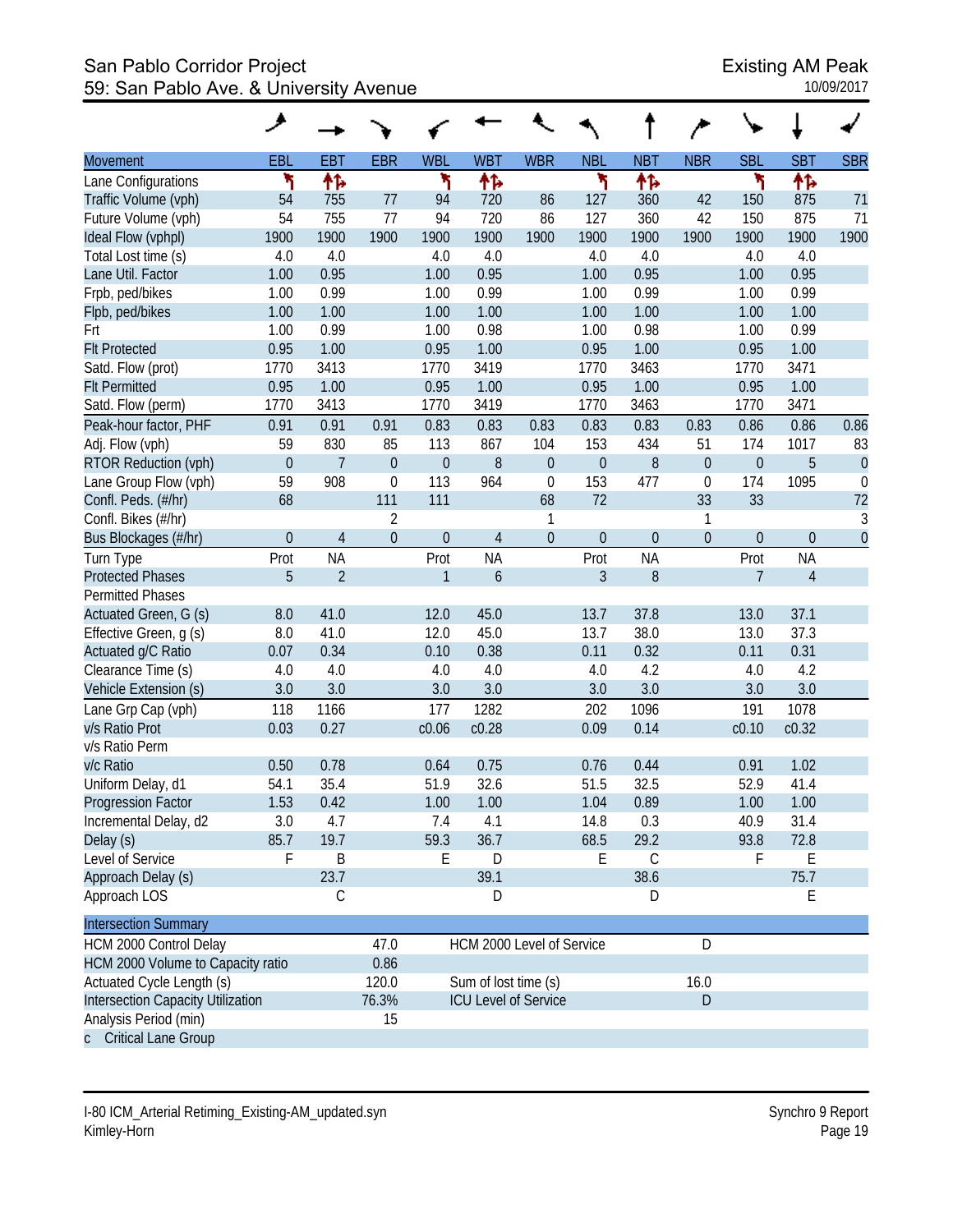# San Pablo Corridor Project **Existing AM Peak** 62: San Pablo Ave. & Dwight Way 10/09/2017

|                                          | حر               |             |                |             |                      |                             |             |                |                  |                  |             |             |
|------------------------------------------|------------------|-------------|----------------|-------------|----------------------|-----------------------------|-------------|----------------|------------------|------------------|-------------|-------------|
| <b>Movement</b>                          | EBL              | EBT         | <b>EBR</b>     | <b>WBL</b>  | <b>WBT</b>           | <b>WBR</b>                  | <b>NBL</b>  | <b>NBT</b>     | <b>NBR</b>       | <b>SBL</b>       | <b>SBT</b>  | <b>SBR</b>  |
| Lane Configurations                      |                  | ची          |                |             | ৰ                    | ۴                           | ۲           | 怍              |                  | ۲                | 怍           |             |
| Traffic Volume (vph)                     | 26               | 231         | 48             | 106         | 255                  | 69                          | 66          | 546            | 89               | 90               | 928         | 58          |
| Future Volume (vph)                      | 26               | 231         | 48             | 106         | 255                  | 69                          | 66          | 546            | 89               | 90               | 928         | 58          |
| Ideal Flow (vphpl)                       | 1900             | 1900        | 1900           | 1900        | 1900                 | 1900                        | 1900        | 1900           | 1900             | 1900             | 1900        | 1900        |
| Lane Width                               | 8                | 8           | 12             | 8           | 8                    | 12                          | 12          | 12             | 12               | 12               | 12          | 12          |
| Total Lost time (s)                      |                  | 5.0         |                |             | 5.0                  | 5.0                         | 4.0         | 4.5            |                  | 4.0              | 4.5         |             |
| Lane Util. Factor                        |                  | 1.00        |                |             | 1.00                 | 1.00                        | 1.00        | 0.95           |                  | 1.00             | 0.95        |             |
| Frpb, ped/bikes                          |                  | 0.99        |                |             | 1.00                 | 0.98                        | 1.00        | 0.99           |                  | 1.00             | 0.99        |             |
| Flpb, ped/bikes                          |                  | 1.00        |                |             | 1.00                 | 1.00                        | 1.00        | 1.00           |                  | 1.00             | 1.00        |             |
| Frt                                      |                  | 0.98        |                |             | 1.00                 | 0.85                        | 1.00        | 0.98           |                  | 1.00             | 0.99        |             |
| <b>Flt Protected</b>                     |                  | 1.00        |                |             | 0.99                 | 1.00                        | 0.95        | 1.00           |                  | 0.95             | 1.00        |             |
| Satd. Flow (prot)                        |                  | 1562        |                |             | 1584                 | 1547                        | 1770        | 3344           |                  | 1770             | 3481        |             |
| <b>Flt Permitted</b>                     |                  | 0.91        |                |             | 0.69                 | 1.00                        | 0.95        | 1.00           |                  | 0.95             | 1.00        |             |
| Satd. Flow (perm)                        |                  | 1431        |                |             | 1111                 | 1547                        | 1770        | 3344           |                  | 1770             | 3481        |             |
| Peak-hour factor, PHF                    | 0.86             | 0.86        | 0.86           | 0.87        | 0.87                 | 0.87                        | 0.84        | 0.84           | 0.84             | 0.85             | 0.85        | 0.85        |
| Adj. Flow (vph)                          | 30               | 269         | 56             | 122         | 293                  | 79                          | 79          | 650            | 106              | 106              | 1092        | 68          |
| RTOR Reduction (vph)                     | $\mathbf 0$      | 7           | $\mathbf 0$    | 0           | $\mathbf 0$          | 34                          | $\mathbf 0$ | 10             | 0                | $\boldsymbol{0}$ | 3           | $\mathbf 0$ |
| Lane Group Flow (vph)                    | $\mathbf 0$      | 348         | $\overline{0}$ | $\mathbf 0$ | 415                  | 45                          | 79          | 746            | $\boldsymbol{0}$ | 106              | 1157        | $\theta$    |
| Confl. Peds. (#/hr)                      | $\overline{1}$   |             | 29             | 29          |                      | 7                           | 33          |                | 20               | 20               |             | 33          |
| Confl. Bikes (#/hr)                      |                  |             | 1              |             |                      | 6                           |             |                | 11               |                  |             | 10          |
| Bus Blockages (#/hr)                     | $\boldsymbol{0}$ | $\mathbf 0$ | $\mathbf 0$    | $\mathbf 0$ | $\mathbf 0$          | $\boldsymbol{0}$            | $\mathbf 0$ | 11             | 0                | 0                | $\mathbf 0$ | 8           |
| Turn Type                                | Perm             | <b>NA</b>   |                | Perm        | <b>NA</b>            | Perm                        | Prot        | <b>NA</b>      |                  | Prot             | <b>NA</b>   |             |
| <b>Protected Phases</b>                  |                  | 4           |                |             | 8                    |                             | 5           | $\overline{2}$ |                  | 1                | 6           |             |
| <b>Permitted Phases</b>                  | $\overline{4}$   |             |                | 8           |                      | 8                           |             |                |                  |                  |             |             |
| Actuated Green, G (s)                    |                  | 42.5        |                |             | 42.5                 | 42.5                        | 8.0         | 43.1           |                  | 10.9             | 46.0        |             |
| Effective Green, g (s)                   |                  | 42.5        |                |             | 42.5                 | 42.5                        | 8.0         | 43.1           |                  | 10.9             | 46.0        |             |
| Actuated g/C Ratio                       |                  | 0.39        |                |             | 0.39                 | 0.39                        | 0.07        | 0.39           |                  | 0.10             | 0.42        |             |
| Clearance Time (s)                       |                  | 5.0         |                |             | 5.0                  | 5.0                         | 4.0         | 4.5            |                  | 4.0              | 4.5         |             |
| Vehicle Extension (s)                    |                  | 2.0         |                |             | 2.0                  | 2.0                         | 2.0         | 5.0            |                  | 2.0              | 5.0         |             |
| Lane Grp Cap (vph)                       |                  | 552         |                |             | 429                  | 597                         | 128         | 1310           |                  | 175              | 1455        |             |
| v/s Ratio Prot                           |                  |             |                |             |                      |                             | 0.04        | 0.22           |                  | c0.06            | c0.33       |             |
| v/s Ratio Perm                           |                  | 0.24        |                |             | c0.37                | 0.03                        |             |                |                  |                  |             |             |
| v/c Ratio                                |                  | 0.63        |                |             | 0.97                 | 0.08                        | 0.62        | 0.57           |                  | 0.61             | 0.79        |             |
| Uniform Delay, d1                        |                  | 27.4        |                |             | 33.1                 | 21.3                        | 49.5        | 26.2           |                  | 47.5             | 27.9        |             |
| Progression Factor                       |                  | 1.00        |                |             | 1.00                 | 1.00                        | 0.92        | 0.91           |                  | 1.00             | 1.00        |             |
| Incremental Delay, d2                    |                  | 1.7         |                |             | 34.5                 | 0.0                         | 5.9         | 1.7            |                  | 4.0              | 4.6         |             |
| Delay (s)                                |                  | 29.1        |                |             | 67.5                 | 21.4                        | 51.4        | 25.5           |                  | 51.5             | 32.5        |             |
| Level of Service                         |                  | $\mathsf C$ |                |             | E                    | $\mathsf C$                 | ${\sf D}$   | $\mathsf C$    |                  | D                | $\mathsf C$ |             |
| Approach Delay (s)                       |                  | 29.1        |                |             | 60.2                 |                             |             | 28.0           |                  |                  | 34.1        |             |
| Approach LOS                             |                  | $\mathsf C$ |                |             | E                    |                             |             | $\mathsf C$    |                  |                  | $\mathsf C$ |             |
| <b>Intersection Summary</b>              |                  |             |                |             |                      |                             |             |                |                  |                  |             |             |
| <b>HCM 2000 Control Delay</b>            |                  |             | 36.1           |             |                      | HCM 2000 Level of Service   |             |                | $\mathsf D$      |                  |             |             |
| HCM 2000 Volume to Capacity ratio        |                  |             | 0.86           |             |                      |                             |             |                |                  |                  |             |             |
| Actuated Cycle Length (s)                |                  |             | 110.0          |             | Sum of lost time (s) |                             |             |                | 13.5             |                  |             |             |
| <b>Intersection Capacity Utilization</b> |                  |             | 87.5%          |             |                      | <b>ICU Level of Service</b> |             |                | Е                |                  |             |             |
| Analysis Period (min)                    |                  |             | 15             |             |                      |                             |             |                |                  |                  |             |             |

c Critical Lane Group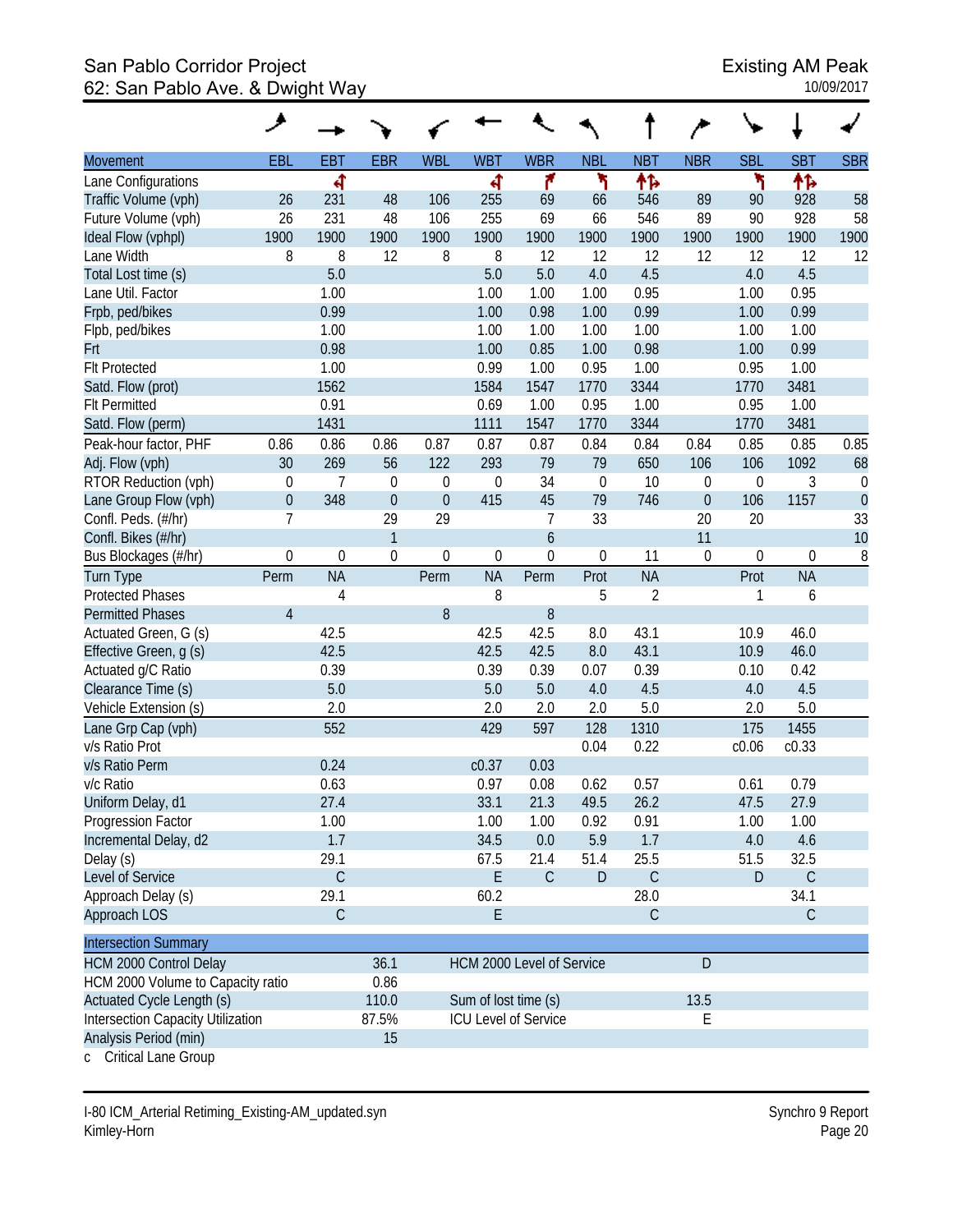# San Pablo Corridor Project<br>64: San Pablo Ave. & Ashby Ave. 64: San Pablo Ave. & Ashby Ave.

|                                   | ◢                |                |             |                  |                             |                  |                  |                  |                  |                  |            |                |
|-----------------------------------|------------------|----------------|-------------|------------------|-----------------------------|------------------|------------------|------------------|------------------|------------------|------------|----------------|
| <b>Movement</b>                   | EBL              | <b>EBT</b>     | <b>EBR</b>  | <b>WBL</b>       | <b>WBT</b>                  | <b>WBR</b>       | <b>NBL</b>       | <b>NBT</b>       | <b>NBR</b>       | <b>SBL</b>       | <b>SBT</b> | <b>SBR</b>     |
| Lane Configurations               | ۲                | 怍              |             |                  | 41                          |                  | ۲                | 怍                |                  | ۲                | 怍          |                |
| Traffic Volume (vph)              | 80               | 436            | 175         | 35               | 592                         | 166              | 207              | 664              | 69               | 139              | 812        | 122            |
| Future Volume (vph)               | 80               | 436            | 175         | 35               | 592                         | 166              | 207              | 664              | 69               | 139              | 812        | 122            |
| Ideal Flow (vphpl)                | 1900             | 1900           | 1900        | 1900             | 1900                        | 1900             | 1900             | 1900             | 1900             | 1900             | 1900       | 1900           |
| Total Lost time (s)               | 4.0              | 4.0            |             |                  | 4.0                         |                  | 4.0              | 5.0              |                  | 4.0              | 5.0        |                |
| Lane Util. Factor                 | 1.00             | 0.95           |             |                  | 0.95                        |                  | 1.00             | 0.95             |                  | 1.00             | 0.95       |                |
| Frpb, ped/bikes                   | 1.00             | 0.99           |             |                  | 0.99                        |                  | 1.00             | 0.99             |                  | 1.00             | 0.99       |                |
| Flpb, ped/bikes                   | 1.00             | 1.00           |             |                  | 1.00                        |                  | 1.00             | 1.00             |                  | 1.00             | 1.00       |                |
| Frt                               | 1.00             | 0.96           |             |                  | 0.97                        |                  | 1.00             | 0.99             |                  | 1.00             | 0.98       |                |
| <b>Flt Protected</b>              | 0.95             | 1.00           |             |                  | 1.00                        |                  | 0.95             | 1.00             |                  | 0.95             | 1.00       |                |
| Satd. Flow (prot)                 | 1763             | 3340           |             |                  | 3392                        |                  | 1770             | 3396             |                  | 1770             | 3449       |                |
| <b>Flt Permitted</b>              | 0.14             | 1.00           |             |                  | 0.85                        |                  | 0.95             | 1.00             |                  | 0.95             | 1.00       |                |
| Satd. Flow (perm)                 | 260              | 3340           |             |                  | 2899                        |                  | 1770             | 3396             |                  | 1770             | 3449       |                |
| Peak-hour factor, PHF             | 0.91             | 0.91           | 0.91        | 0.88             | 0.88                        | 0.88             | 0.88             | 0.88             | 0.88             | 0.95             | 0.95       | 0.95           |
| Adj. Flow (vph)                   | 88               | 479            | 192         | 40               | 673                         | 189              | 235              | 755              | 78               | 146              | 855        | 128            |
| RTOR Reduction (vph)              | $\boldsymbol{0}$ | 45             | $\theta$    | $\boldsymbol{0}$ | 25                          | $\boldsymbol{0}$ | $\boldsymbol{0}$ | $\boldsymbol{6}$ | $\boldsymbol{0}$ | $\boldsymbol{0}$ | 10         | $\overline{0}$ |
| Lane Group Flow (vph)             | 88               | 626            | $\mathbf 0$ | $\boldsymbol{0}$ | 877                         | $\boldsymbol{0}$ | 235              | 827              | $\mathbf 0$      | 146              | 973        | $\mathbf 0$    |
| Confl. Peds. (#/hr)               | 18               |                | 27          | 27               |                             | 18               | 22               |                  | 26               | 26               |            | 22             |
| Confl. Bikes (#/hr)               |                  |                | 1           |                  |                             | 3                |                  |                  | 13               |                  |            | 8              |
| Bus Blockages (#/hr)              | $\boldsymbol{0}$ | $\overline{0}$ | $\theta$    | $\theta$         | $\overline{0}$              | $\boldsymbol{0}$ | $\boldsymbol{0}$ | 11               | $\overline{0}$   | $\boldsymbol{0}$ | $\theta$   | $\overline{0}$ |
| Turn Type                         | Perm             | <b>NA</b>      |             | Perm             | <b>NA</b>                   |                  | Prot             | <b>NA</b>        |                  | Prot             | <b>NA</b>  |                |
| <b>Protected Phases</b>           |                  | $\overline{4}$ |             |                  | 8                           |                  | 5                | $\overline{2}$   |                  | 1                | 6          |                |
| <b>Permitted Phases</b>           | $\overline{4}$   |                |             | 8                |                             |                  |                  |                  |                  |                  |            |                |
| Actuated Green, G (s)             | 38.7             | 38.7           |             |                  | 38.7                        |                  | 18.7             | 43.3             |                  | 15.0             | 39.6       |                |
| Effective Green, g (s)            | 38.7             | 38.7           |             |                  | 38.7                        |                  | 18.7             | 43.3             |                  | 15.0             | 39.6       |                |
| Actuated g/C Ratio                | 0.35             | 0.35           |             |                  | 0.35                        |                  | 0.17             | 0.39             |                  | 0.14             | 0.36       |                |
| Clearance Time (s)                | 4.0              | 4.0            |             |                  | 4.0                         |                  | 4.0              | 5.0              |                  | 4.0              | 5.0        |                |
| Vehicle Extension (s)             | 3.0              | 3.0            |             |                  | 3.0                         |                  | 3.0              | 5.0              |                  | 3.0              | 5.0        |                |
| Lane Grp Cap (vph)                | 91               | 1175           |             |                  | 1019                        |                  | 300              | 1336             |                  | 241              | 1241       |                |
| v/s Ratio Prot                    |                  | 0.19           |             |                  |                             |                  | c0.13            | 0.24             |                  | 0.08             | c0.28      |                |
| v/s Ratio Perm                    | c0.34            |                |             |                  | 0.30                        |                  |                  |                  |                  |                  |            |                |
| v/c Ratio                         | 0.97             | 0.53           |             |                  | 0.86                        |                  | 0.78             | 0.62             |                  | 0.61             | 0.78       |                |
| Uniform Delay, d1                 | 35.0             | 28.4           |             |                  | 33.1                        |                  | 43.7             | 26.7             |                  | 44.7             | 31.4       |                |
| Progression Factor                | 1.00             | 1.00           |             |                  | 1.00                        |                  | 0.95             | 1.17             |                  | 1.00             | 1.00       |                |
| Incremental Delay, d2             | 82.6             | 0.5            |             |                  | 7.6                         |                  | 12.1             | 2.1              |                  | 4.3              | 5.0        |                |
| Delay (s)                         | 117.7            | 28.9           |             |                  | 40.7                        |                  | 53.6             | 33.5             |                  | 49.0             | 36.4       |                |
| Level of Service                  | F                | $\mathsf C$    |             |                  | D                           |                  | D                | $\mathsf C$      |                  | D                | D          |                |
| Approach Delay (s)                |                  | 39.2           |             |                  | 40.7                        |                  |                  | 37.9             |                  |                  | 38.0       |                |
| Approach LOS                      |                  | D              |             |                  | D                           |                  |                  | D                |                  |                  | D          |                |
| <b>Intersection Summary</b>       |                  |                |             |                  |                             |                  |                  |                  |                  |                  |            |                |
| HCM 2000 Control Delay            |                  |                | 38.9        |                  | HCM 2000 Level of Service   |                  |                  |                  | D                |                  |            |                |
| HCM 2000 Volume to Capacity ratio |                  |                | 0.85        |                  |                             |                  |                  |                  |                  |                  |            |                |
| Actuated Cycle Length (s)         |                  |                | 110.0       |                  | Sum of lost time (s)        |                  |                  |                  | 13.0             |                  |            |                |
| Intersection Capacity Utilization |                  |                | 94.6%       |                  | <b>ICU Level of Service</b> |                  |                  |                  | F                |                  |            |                |
| Analysis Period (min)             |                  |                | 15          |                  |                             |                  |                  |                  |                  |                  |            |                |
| c Critical Lane Group             |                  |                |             |                  |                             |                  |                  |                  |                  |                  |            |                |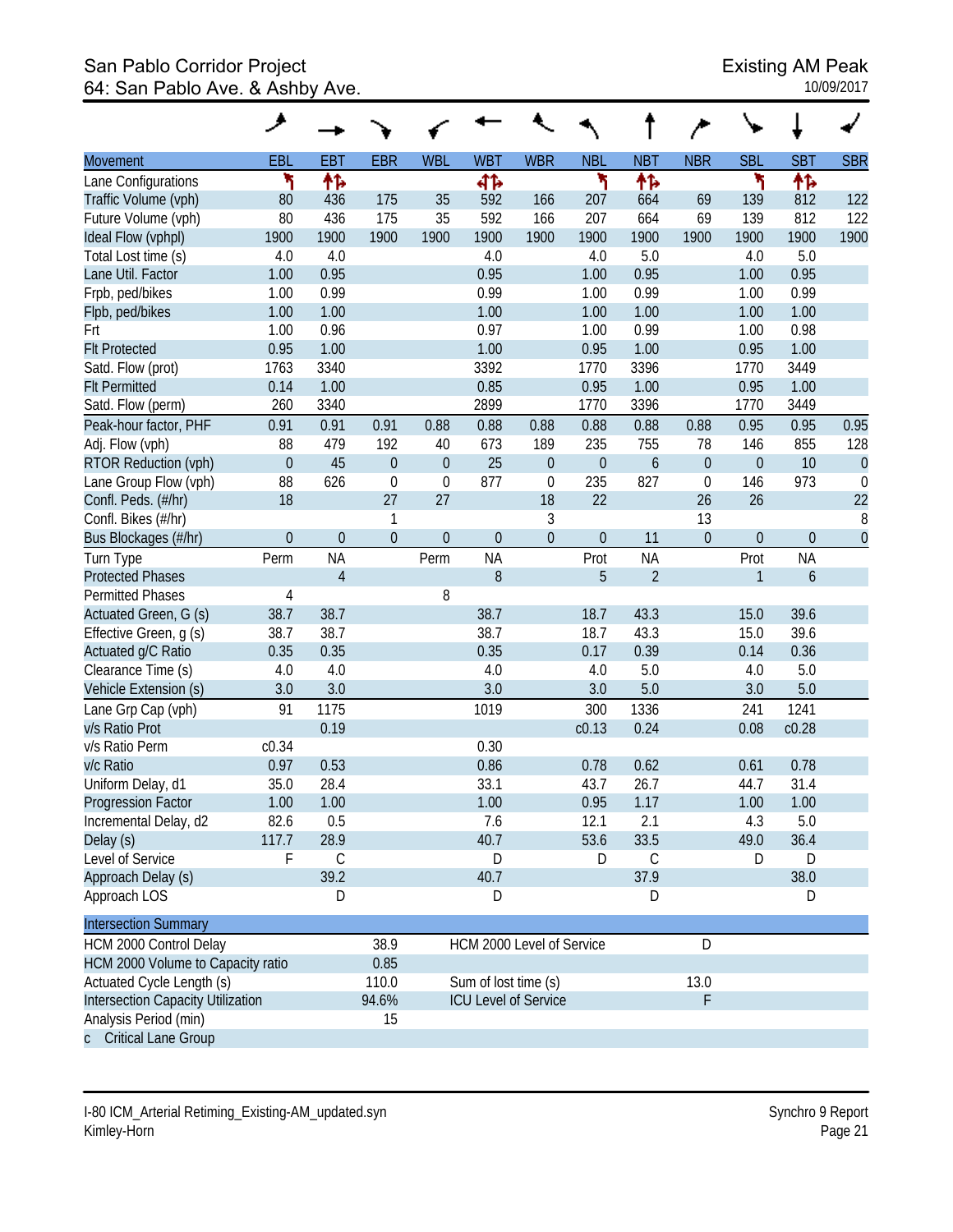# San Pablo Corridor Project<br>67: San Pablo Ave. & Stanford Ave. 67: San Pablo Ave. & Stanford Ave.

|                                   | $\overline{\phantom{a}}$ |             |                  |                      |                             |                  |             |             |                  |                  |                |                  |
|-----------------------------------|--------------------------|-------------|------------------|----------------------|-----------------------------|------------------|-------------|-------------|------------------|------------------|----------------|------------------|
| <b>Movement</b>                   | EBL                      | <b>EBT</b>  | <b>EBR</b>       | <b>WBL</b>           | <b>WBT</b>                  | <b>WBR</b>       | <b>NBL</b>  | <b>NBT</b>  | <b>NBR</b>       | <b>SBL</b>       | <b>SBT</b>     | <b>SBR</b>       |
| Lane Configurations               | ۲                        | 怍           |                  | ۲                    | ተኈ                          |                  | ۲           | 怍           |                  | ۲                | ተኈ             |                  |
| Traffic Volume (vph)              | 38                       | 178         | 72               | 122                  | 536                         | 28               | 162         | 574         | 104              | 58               | 781            | 94               |
| Future Volume (vph)               | 38                       | 178         | 72               | 122                  | 536                         | 28               | 162         | 574         | 104              | 58               | 781            | 94               |
| Ideal Flow (vphpl)                | 1900                     | 1900        | 1900             | 1900                 | 1900                        | 1900             | 1900        | 1900        | 1900             | 1900             | 1900           | 1900             |
| Total Lost time (s)               | 3.5                      | 5.0         |                  | 3.5                  | 5.0                         |                  | 3.5         | 5.0         |                  | 3.5              | 5.0            |                  |
| Lane Util. Factor                 | 1.00                     | 0.95        |                  | 1.00                 | 0.95                        |                  | 1.00        | 0.95        |                  | 1.00             | 0.95           |                  |
| Frpb, ped/bikes                   | 1.00                     | 0.99        |                  | 1.00                 | 1.00                        |                  | 1.00        | 0.99        |                  | 1.00             | 1.00           |                  |
| Flpb, ped/bikes                   | 1.00                     | 1.00        |                  | 1.00                 | 1.00                        |                  | 1.00        | 1.00        |                  | 1.00             | 1.00           |                  |
| Frt                               | 1.00                     | 0.95        |                  | 1.00                 | 0.99                        |                  | 1.00        | 0.98        |                  | 1.00             | 0.98           |                  |
| <b>Flt Protected</b>              | 0.95                     | 1.00        |                  | 0.95                 | 1.00                        |                  | 0.95        | 1.00        |                  | 0.95             | 1.00           |                  |
| Satd. Flow (prot)                 | 1770                     | 3351        |                  | 1770                 | 3508                        |                  | 1770        | 3437        |                  | 1770             | 3469           |                  |
| <b>Flt Permitted</b>              | 0.95                     | 1.00        |                  | 0.95                 | 1.00                        |                  | 0.95        | 1.00        |                  | 0.95             | 1.00           |                  |
| Satd. Flow (perm)                 | 1770                     | 3351        |                  | 1770                 | 3508                        |                  | 1770        | 3437        |                  | 1770             | 3469           |                  |
| Peak-hour factor, PHF             | 0.88                     | 0.88        | 0.80             | 0.86                 | 0.86                        | 0.86             | 0.89        | 0.89        | 0.89             | 0.93             | 0.93           | 0.93             |
| Adj. Flow (vph)                   | 43                       | 202         | 90               | 142                  | 623                         | 33               | 182         | 645         | 117              | 62               | 840            | 101              |
| <b>RTOR Reduction (vph)</b>       | $\overline{0}$           | 51          | $\theta$         | $\boldsymbol{0}$     | $\overline{4}$              | $\mathbf 0$      | $\mathbf 0$ | 10          | $\boldsymbol{0}$ | $\boldsymbol{0}$ | $\overline{7}$ | $\theta$         |
| Lane Group Flow (vph)             | 43                       | 241         | $\boldsymbol{0}$ | 142                  | 652                         | $\boldsymbol{0}$ | 182         | 752         | $\boldsymbol{0}$ | 62               | 934            | $\boldsymbol{0}$ |
| Confl. Peds. (#/hr)               | 9                        |             | $\boldsymbol{6}$ | 6                    |                             | 9                | 14          |             | 15               | 15               |                | 14               |
| Confl. Bikes (#/hr)               |                          |             | $\overline{2}$   |                      |                             | $\sqrt{2}$       |             |             | 20               |                  |                | 11               |
| <b>Turn Type</b>                  | Prot                     | <b>NA</b>   |                  | Prot                 | <b>NA</b>                   |                  | Prot        | <b>NA</b>   |                  | Prot             | <b>NA</b>      |                  |
| <b>Protected Phases</b>           | 7                        | 4           |                  | 3                    | 8                           |                  | 5           | 2           |                  | 1                | 6              |                  |
| <b>Permitted Phases</b>           |                          |             |                  |                      |                             |                  |             |             |                  |                  |                |                  |
| Actuated Green, G (s)             | 5.7                      | 21.5        |                  | 11.1                 | 26.9                        |                  | 15.4        | 52.3        |                  | 8.1              | 45.0           |                  |
| Effective Green, g (s)            | 5.7                      | 21.5        |                  | 11.1                 | 26.9                        |                  | 15.4        | 52.3        |                  | 8.1              | 45.0           |                  |
| Actuated g/C Ratio                | 0.05                     | 0.20        |                  | 0.10                 | 0.24                        |                  | 0.14        | 0.48        |                  | 0.07             | 0.41           |                  |
| Clearance Time (s)                | 3.5                      | 5.0         |                  | 3.5                  | 5.0                         |                  | 3.5         | 5.0         |                  | 3.5              | 5.0            |                  |
| Vehicle Extension (s)             | 3.0                      | 3.0         |                  | 3.0                  | 3.0                         |                  | 3.0         | 3.0         |                  | 3.0              | 3.0            |                  |
| Lane Grp Cap (vph)                | 91                       | 654         |                  | 178                  | 857                         |                  | 247         | 1634        |                  | 130              | 1419           |                  |
| v/s Ratio Prot                    | 0.02                     | 0.07        |                  | c0.08                | c0.19                       |                  | c0.10       | 0.22        |                  | 0.04             | c0.27          |                  |
| v/s Ratio Perm                    |                          |             |                  |                      |                             |                  |             |             |                  |                  |                |                  |
| v/c Ratio                         | 0.47                     | 0.37        |                  | 0.80                 | 0.76                        |                  | 0.74        | 0.46        |                  | 0.48             | 0.66           |                  |
| Uniform Delay, d1                 | 50.7                     | 38.4        |                  | 48.4                 | 38.6                        |                  | 45.4        | 19.4        |                  | 48.9             | 26.3           |                  |
| Progression Factor                | 1.00                     | 1.00        |                  | 1.00                 | 1.00                        |                  | 1.19        | 0.59        |                  | 1.00             | 1.04           |                  |
| Incremental Delay, d2             | 3.8                      | 0.4         |                  | 21.5                 | 4.0                         |                  | 10.2        | 0.9         |                  | 2.5              | 1.0            |                  |
| Delay (s)                         | 54.5                     | 38.7        |                  | 69.8                 | 42.6                        |                  | 64.4        | 12.3        |                  | 51.3             | 28.3           |                  |
| Level of Service                  | D                        | $\mathsf D$ |                  | E                    | $\mathsf{D}$                |                  | E           | B           |                  | D                | $\mathsf{C}$   |                  |
| Approach Delay (s)                |                          | 40.7        |                  |                      | 47.4                        |                  |             | 22.3        |                  |                  | 29.7           |                  |
| Approach LOS                      |                          | D           |                  |                      | $\mathsf{D}$                |                  |             | $\mathsf C$ |                  |                  | $\mathsf{C}$   |                  |
| <b>Intersection Summary</b>       |                          |             |                  |                      |                             |                  |             |             |                  |                  |                |                  |
| <b>HCM 2000 Control Delay</b>     |                          |             | 33.3             |                      | HCM 2000 Level of Service   |                  |             |             | $\mathsf C$      |                  |                |                  |
| HCM 2000 Volume to Capacity ratio |                          |             | 0.73             |                      |                             |                  |             |             |                  |                  |                |                  |
| Actuated Cycle Length (s)         |                          |             | 110.0            | Sum of lost time (s) |                             |                  |             |             | 17.0             |                  |                |                  |
| Intersection Capacity Utilization |                          |             | 71.0%            |                      | <b>ICU Level of Service</b> |                  |             |             | $\mathsf C$      |                  |                |                  |
| Analysis Period (min)             |                          |             | 15               |                      |                             |                  |             |             |                  |                  |                |                  |

c Critical Lane Group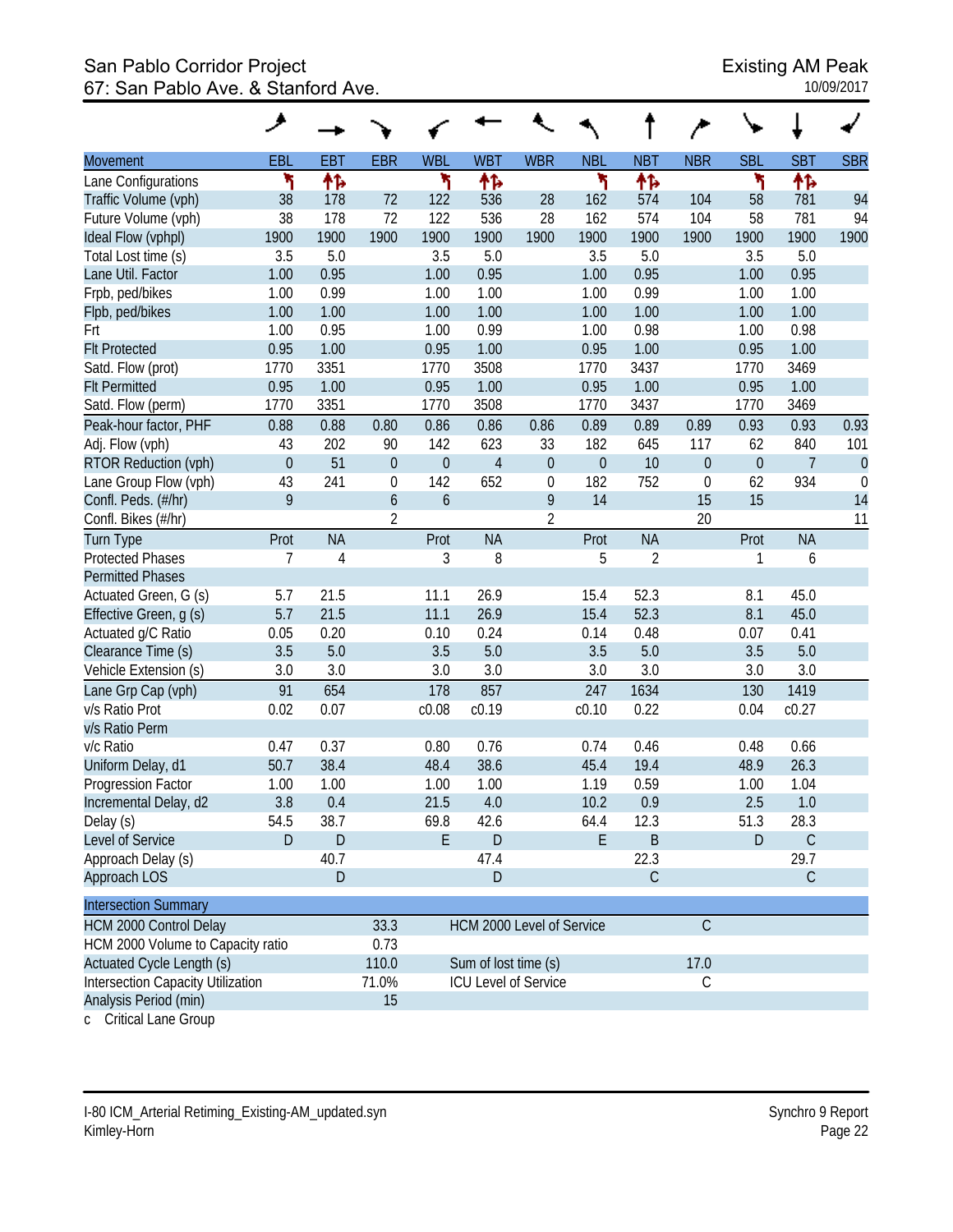# San Pablo Corridor Project<br>
72: San Pablo Ave. & 40th St 72: San Pablo Ave. & 40th St

|                                   | حر               |                |                |                  |                             |                  |                  |                |                  |             |                  |                |
|-----------------------------------|------------------|----------------|----------------|------------------|-----------------------------|------------------|------------------|----------------|------------------|-------------|------------------|----------------|
| Movement                          | EBL              | <b>EBT</b>     | <b>EBR</b>     | <b>WBL</b>       | <b>WBT</b>                  | <b>WBR</b>       | <b>NBL</b>       | <b>NBT</b>     | <b>NBR</b>       | <b>SBL</b>  | <b>SBT</b>       | <b>SBR</b>     |
| Lane Configurations               | ۲                | 忭              |                | ۲                | ተኈ                          |                  | ካነ               | 怍              |                  | ۲           | ተኈ               |                |
| Traffic Volume (vph)              | 93               | 248            | 106            | 32               | 389                         | 184              | 325              | 755            | 15               | 132         | 697              | 75             |
| Future Volume (vph)               | 93               | 248            | 106            | 32               | 389                         | 184              | 325              | 755            | 15               | 132         | 697              | 75             |
| Ideal Flow (vphpl)                | 1900             | 1900           | 1900           | 1900             | 1900                        | 1900             | 1900             | 1900           | 1900             | 1900        | 1900             | 1900           |
| Total Lost time (s)               | 3.0              | 3.0            |                | 3.0              | 3.0                         |                  | 3.7              | 4.1            |                  | 3.0         | 4.1              |                |
| Lane Util. Factor                 | 1.00             | 0.95           |                | 1.00             | 0.95                        |                  | 0.97             | 0.95           |                  | 1.00        | 0.95             |                |
| Frpb, ped/bikes                   | 1.00             | 0.98           |                | 1.00             | 0.98                        |                  | 1.00             | 1.00           |                  | 1.00        | 0.99             |                |
| Flpb, ped/bikes                   | 1.00             | 1.00           |                | 1.00             | 1.00                        |                  | 1.00             | 1.00           |                  | 1.00        | 1.00             |                |
| Frt                               | 1.00             | 0.96           |                | 1.00             | 0.95                        |                  | 1.00             | 1.00           |                  | 1.00        | 0.99             |                |
| <b>Flt Protected</b>              | 0.95             | 1.00           |                | 0.95             | 1.00                        |                  | 0.95             | 1.00           |                  | 0.95        | 1.00             |                |
| Satd. Flow (prot)                 | 1770             | 3312           |                | 1770             | 3305                        |                  | 3433             | 3446           |                  | 1770        | 3405             |                |
| <b>Flt Permitted</b>              | 0.95             | 1.00           |                | 0.95             | 1.00                        |                  | 0.95             | 1.00           |                  | 0.95        | 1.00             |                |
| Satd. Flow (perm)                 | 1770             | 3312           |                | 1770             | 3305                        |                  | 3433             | 3446           |                  | 1770        | 3405             |                |
| Peak-hour factor, PHF             | 0.83             | 0.83           | 0.83           | 0.86             | 0.86                        | 0.86             | 0.92             | 0.92           | 0.92             | 0.95        | 0.95             | 0.95           |
| Adj. Flow (vph)                   | 112              | 299            | 128            | 37               | 452                         | 214              | 353              | 821            | 16               | 139         | 734              | 79             |
| <b>RTOR Reduction (vph)</b>       | $\boldsymbol{0}$ | 42             | $\overline{0}$ | $\boldsymbol{0}$ | 52                          | $\boldsymbol{0}$ | $\boldsymbol{0}$ | $\mathbf{1}$   | $\boldsymbol{0}$ | $\mathbf 0$ | $\overline{7}$   | $\overline{0}$ |
| Lane Group Flow (vph)             | 112              | 385            | $\overline{0}$ | 37               | 614                         | $\boldsymbol{0}$ | 353              | 836            | $\boldsymbol{0}$ | 139         | 806              | $\mathbf 0$    |
| Confl. Peds. (#/hr)               | 20               |                | 41             | 41               |                             | 20               | 44               |                | 57               | 57          |                  | 44             |
| Confl. Bikes (#/hr)               |                  |                | 6              |                  |                             | 25               |                  |                | 13               |             |                  | 19             |
| Bus Blockages (#/hr)              | $\mathbf{0}$     | $\mathbf 0$    | $\overline{0}$ | $\overline{0}$   | $\overline{0}$              | $\overline{0}$   | $\boldsymbol{0}$ | 11             | $\overline{0}$   | $\mathbf 0$ | $8\,$            | $\overline{0}$ |
| Turn Type                         | Prot             | <b>NA</b>      |                | Prot             | <b>NA</b>                   |                  | Prot             | <b>NA</b>      |                  | Prot        | <b>NA</b>        |                |
| <b>Protected Phases</b>           | $\overline{7}$   | $\overline{4}$ |                | 3                | 8                           |                  | 5                | $\overline{2}$ |                  | 1           | $\boldsymbol{6}$ |                |
| <b>Permitted Phases</b>           |                  |                |                |                  |                             |                  |                  |                |                  |             |                  |                |
| Actuated Green, G (s)             | 12.2             | 31.0           |                | 6.6              | 25.4                        |                  | 18.3             | 43.3           |                  | 13.5        | 38.5             |                |
| Effective Green, g (s)            | 12.9             | 32.1           |                | 7.3              | 26.5                        |                  | 18.3             | 43.3           |                  | 14.2        | 38.5             |                |
| Actuated g/C Ratio                | 0.12             | 0.29           |                | 0.07             | 0.24                        |                  | 0.17             | 0.39           |                  | 0.13        | 0.35             |                |
| Clearance Time (s)                | 3.7              | 4.1            |                | 3.7              | 4.1                         |                  | 3.7              | 4.1            |                  | 3.7         | 4.1              |                |
| Vehicle Extension (s)             | 2.0              | 2.5            |                | 3.0              | 2.0                         |                  | 2.0              | 4.0            |                  | 2.5         | 4.0              |                |
| Lane Grp Cap (vph)                | 207              | 966            |                | 117              | 796                         |                  | 571              | 1356           |                  | 228         | 1191             |                |
| v/s Ratio Prot                    | c0.06            | 0.12           |                | 0.02             | c0.19                       |                  | 0.10             | c0.24          |                  | 0.08        | c0.24            |                |
| v/s Ratio Perm                    |                  |                |                |                  |                             |                  |                  |                |                  |             |                  |                |
| v/c Ratio                         | 0.54             | 0.40           |                | 0.32             | 0.77                        |                  | 0.62             | 0.62           |                  | 0.61        | 0.68             |                |
| Uniform Delay, d1                 | 45.8             | 31.2           |                | 49.0             | 38.9                        |                  | 42.6             | 26.7           |                  | 45.3        | 30.4             |                |
| <b>Progression Factor</b>         | 1.05             | 0.76           |                | 1.48             | 0.72                        |                  | 0.58             | 0.44           |                  | 1.12        | 0.45             |                |
| Incremental Delay, d2             | 1.5              | 0.2            |                | 1.5              | 4.1                         |                  | 0.8              | 1.2            |                  | 3.7         | 2.9              |                |
| Delay (s)                         | 49.6             | 23.9           |                | 74.2             | 31.9                        |                  | 25.4             | 13.0           |                  | 54.2        | 16.5             |                |
| Level of Service                  | D                | $\mathsf C$    |                | Ε                | $\mathsf C$                 |                  | C                | Β              |                  | D           | Β                |                |
| Approach Delay (s)                |                  | 29.3           |                |                  | 34.1                        |                  |                  | 16.7           |                  |             | 22.0             |                |
| Approach LOS                      |                  | C              |                |                  | $\mathsf C$                 |                  |                  | Β              |                  |             | C                |                |
| <b>Intersection Summary</b>       |                  |                |                |                  |                             |                  |                  |                |                  |             |                  |                |
| HCM 2000 Control Delay            |                  |                | 23.8           |                  | HCM 2000 Level of Service   |                  |                  |                | $\mathsf C$      |             |                  |                |
| HCM 2000 Volume to Capacity ratio |                  |                | 0.69           |                  |                             |                  |                  |                |                  |             |                  |                |
| Actuated Cycle Length (s)         |                  |                | 110.0          |                  | Sum of lost time (s)        |                  |                  |                | 13.8             |             |                  |                |
| Intersection Capacity Utilization |                  |                | 76.2%          |                  | <b>ICU Level of Service</b> |                  |                  |                | D                |             |                  |                |
| Analysis Period (min)             |                  |                | 15             |                  |                             |                  |                  |                |                  |             |                  |                |
| Critical Lane Group<br>C.         |                  |                |                |                  |                             |                  |                  |                |                  |             |                  |                |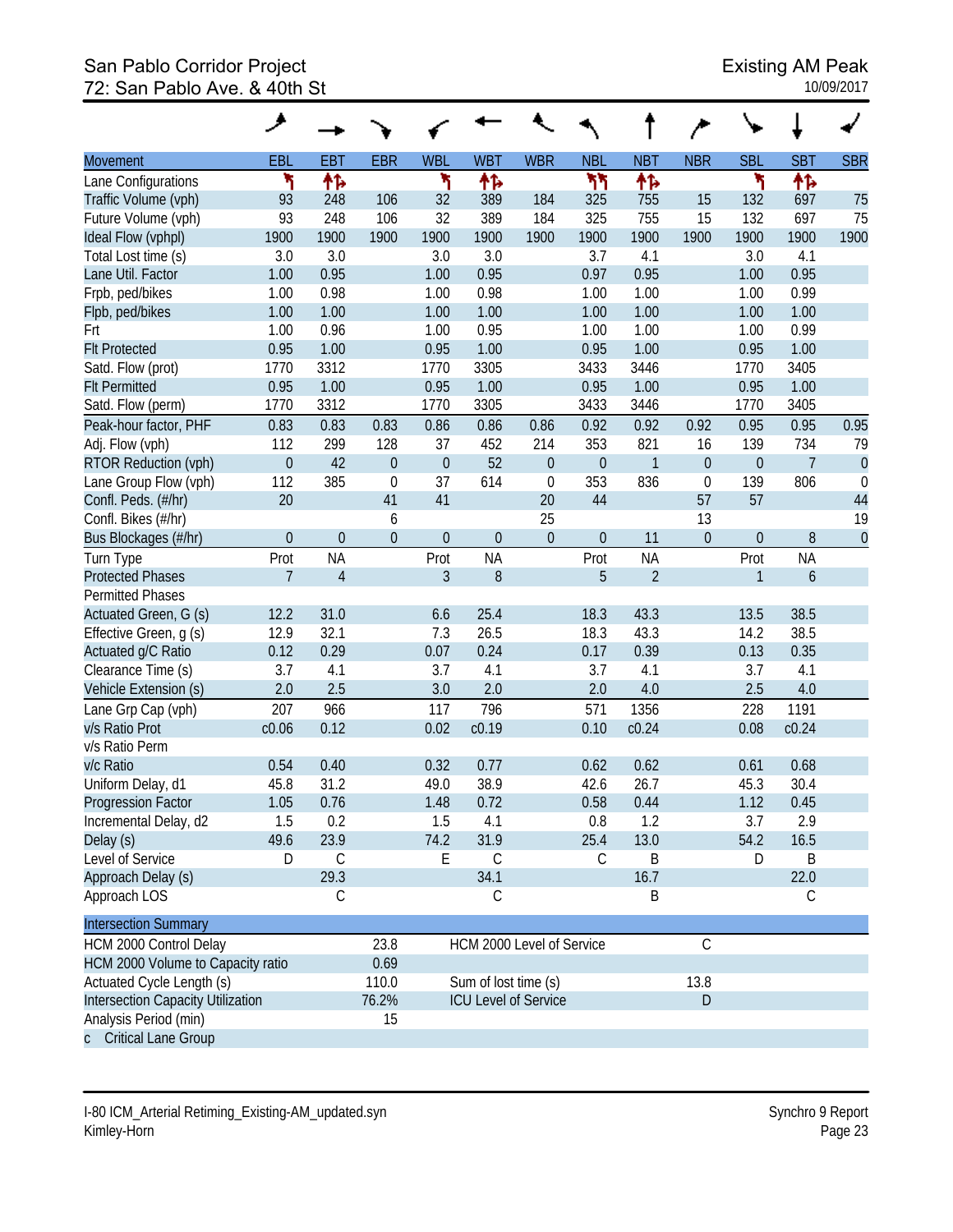# San Pablo Corridor Project<br>
73: San Pablo Ave. & Adeline St. (1999) 1998 - San Pablo Ave. & Adeline St. (1999) 1999 1999 1999 1999 1999 1 73: San Pablo Ave. & Adeline St.

|                                          | عر               |                |            |            |                             |                  |                  |                  |                  |                  |            |                  |
|------------------------------------------|------------------|----------------|------------|------------|-----------------------------|------------------|------------------|------------------|------------------|------------------|------------|------------------|
| <b>Movement</b>                          | EBL              | <b>EBT</b>     | <b>EBR</b> | <b>WBL</b> | <b>WBT</b>                  | <b>WBR</b>       | <b>NBL</b>       | <b>NBT</b>       | <b>NBR</b>       | <b>SBL</b>       | <b>SBT</b> | <b>SBR</b>       |
| Lane Configurations                      | ۲                | ħ              |            | ۲          | Ъ                           |                  |                  | ተኈ               |                  |                  | 怍          |                  |
| Traffic Volume (vph)                     | 51               | 120            | $\, 8$     | 84         | 183                         | 9                | $\overline{0}$   | 1098             | 60               | $\boldsymbol{0}$ | 756        | 99               |
| Future Volume (vph)                      | 51               | 120            | 8          | 84         | 183                         | 9                | 0                | 1098             | 60               | $\boldsymbol{0}$ | 756        | 99               |
| Ideal Flow (vphpl)                       | 1900             | 1900           | 1900       | 1900       | 1900                        | 1900             | 1900             | 1900             | 1900             | 1900             | 1900       | 1900             |
| Total Lost time (s)                      | 5.7              | 6.1            |            | 5.7        | 6.1                         |                  |                  | 6.1              |                  |                  | 6.1        |                  |
| Lane Util. Factor                        | 1.00             | 1.00           |            | 1.00       | 1.00                        |                  |                  | 0.95             |                  |                  | 0.95       |                  |
| Frpb, ped/bikes                          | 1.00             | 1.00           |            | 1.00       | 1.00                        |                  |                  | 1.00             |                  |                  | 0.99       |                  |
| Flpb, ped/bikes                          | 1.00             | 1.00           |            | 1.00       | 1.00                        |                  |                  | 1.00             |                  |                  | 1.00       |                  |
| Frt                                      | 1.00             | 0.99           |            | 1.00       | 0.99                        |                  |                  | 0.99             |                  |                  | 0.98       |                  |
| <b>Flt Protected</b>                     | 0.95             | 1.00           |            | 0.95       | 1.00                        |                  |                  | 1.00             |                  |                  | 1.00       |                  |
| Satd. Flow (prot)                        | 1770             | 1841           |            | 1770       | 1845                        |                  |                  | 3508             |                  |                  | 3456       |                  |
| <b>Flt Permitted</b>                     | 0.95             | 1.00           |            | 0.95       | 1.00                        |                  |                  | 1.00             |                  |                  | 1.00       |                  |
| Satd. Flow (perm)                        | 1770             | 1841           |            | 1770       | 1845                        |                  |                  | 3508             |                  |                  | 3456       |                  |
| Peak-hour factor, PHF                    | 0.80             | 0.80           | 0.80       | 0.85       | 0.85                        | 0.85             | 0.90             | 0.90             | 0.90             | 0.88             | 0.88       | 0.88             |
| Adj. Flow (vph)                          | 64               | 150            | 10         | 99         | 215                         | 11               | 0                | 1220             | 67               | $\boldsymbol{0}$ | 859        | 112              |
| RTOR Reduction (vph)                     | $\boldsymbol{0}$ | $\mathfrak{Z}$ | $\theta$   | $\theta$   | $\overline{2}$              | $\boldsymbol{0}$ | $\boldsymbol{0}$ | $\boldsymbol{0}$ | $\boldsymbol{0}$ | $\boldsymbol{0}$ | 8          | $\theta$         |
| Lane Group Flow (vph)                    | 64               | 157            | 0          | 99         | 224                         | $\mathbf 0$      | $\boldsymbol{0}$ | 1287             | $\mathbf 0$      | $\boldsymbol{0}$ | 964        | $\boldsymbol{0}$ |
| Confl. Peds. (#/hr)                      | 23               |                | 11         | 11         |                             | 23               | $\overline{7}$   |                  | $\overline{2}$   | $\overline{2}$   |            | $\overline{7}$   |
| Confl. Bikes (#/hr)                      |                  |                | 14         |            |                             | 14               |                  |                  | 16               |                  |            | 22               |
| Turn Type                                | Prot             | <b>NA</b>      |            | Prot       | <b>NA</b>                   |                  |                  | <b>NA</b>        |                  |                  | <b>NA</b>  |                  |
| <b>Protected Phases</b>                  | 7                | 4              |            | 3          | 8                           |                  |                  | 2                |                  |                  | 6          |                  |
| <b>Permitted Phases</b>                  |                  |                |            |            |                             |                  |                  |                  |                  |                  |            |                  |
| Actuated Green, G (s)                    | 11.2             | 25.0           |            | 20.1       | 33.9                        |                  |                  | 47.0             |                  |                  | 47.0       |                  |
| Effective Green, g (s)                   | 11.2             | 25.0           |            | 20.1       | 33.9                        |                  |                  | 47.0             |                  |                  | 47.0       |                  |
| Actuated g/C Ratio                       | 0.10             | 0.23           |            | 0.18       | 0.31                        |                  |                  | 0.43             |                  |                  | 0.43       |                  |
| Clearance Time (s)                       | 5.7              | 6.1            |            | 5.7        | 6.1                         |                  |                  | 6.1              |                  |                  | 6.1        |                  |
| Vehicle Extension (s)                    | 2.0              | 2.0            |            | 2.0        | 2.0                         |                  |                  | 4.0              |                  |                  | 4.0        |                  |
| Lane Grp Cap (vph)                       | 180              | 418            |            | 323        | 568                         |                  |                  | 1498             |                  |                  | 1476       |                  |
| v/s Ratio Prot                           | 0.04             | c0.09          |            | 0.06       | c0.12                       |                  |                  | c0.37            |                  |                  | 0.28       |                  |
| v/s Ratio Perm                           |                  |                |            |            |                             |                  |                  |                  |                  |                  |            |                  |
| v/c Ratio                                | 0.36             | 0.38           |            | 0.31       | 0.39                        |                  |                  | 0.86             |                  |                  | 0.65       |                  |
| Uniform Delay, d1                        | 46.0             | 35.9           |            | 38.9       | 30.0                        |                  |                  | 28.5             |                  |                  | 25.0       |                  |
| Progression Factor                       | 1.00             | 1.00           |            | 1.15       | 1.11                        |                  |                  | 0.73             |                  |                  | 0.42       |                  |
| Incremental Delay, d2                    | 0.4              | 0.2            |            | 0.2        | 0.1                         |                  |                  | 5.6              |                  |                  | $1.9$      |                  |
| Delay (s)                                | 46.5             | 36.1           |            | 45.0       | 33.5                        |                  |                  | 26.3             |                  |                  | 12.4       |                  |
| Level of Service                         | D                | $\mathsf D$    |            | D          | $\mathcal{C}$               |                  |                  | $\mathsf C$      |                  |                  | $\sf B$    |                  |
| Approach Delay (s)                       |                  | 39.1           |            |            | 37.0                        |                  |                  | 26.3             |                  |                  | 12.4       |                  |
| Approach LOS                             |                  | ${\sf D}$      |            |            | $\mathsf D$                 |                  |                  | $\mathsf C$      |                  |                  | B          |                  |
| <b>Intersection Summary</b>              |                  |                |            |            |                             |                  |                  |                  |                  |                  |            |                  |
| <b>HCM 2000 Control Delay</b>            |                  |                | 23.8       |            | HCM 2000 Level of Service   |                  |                  |                  | $\mathsf C$      |                  |            |                  |
| HCM 2000 Volume to Capacity ratio        |                  |                | 0.64       |            |                             |                  |                  |                  |                  |                  |            |                  |
| Actuated Cycle Length (s)                |                  |                | 110.0      |            | Sum of lost time (s)        |                  |                  |                  | 17.9             |                  |            |                  |
| <b>Intersection Capacity Utilization</b> |                  |                | 82.1%      |            | <b>ICU Level of Service</b> |                  |                  |                  | E                |                  |            |                  |
| Analysis Period (min)                    |                  |                | 15         |            |                             |                  |                  |                  |                  |                  |            |                  |

c Critical Lane Group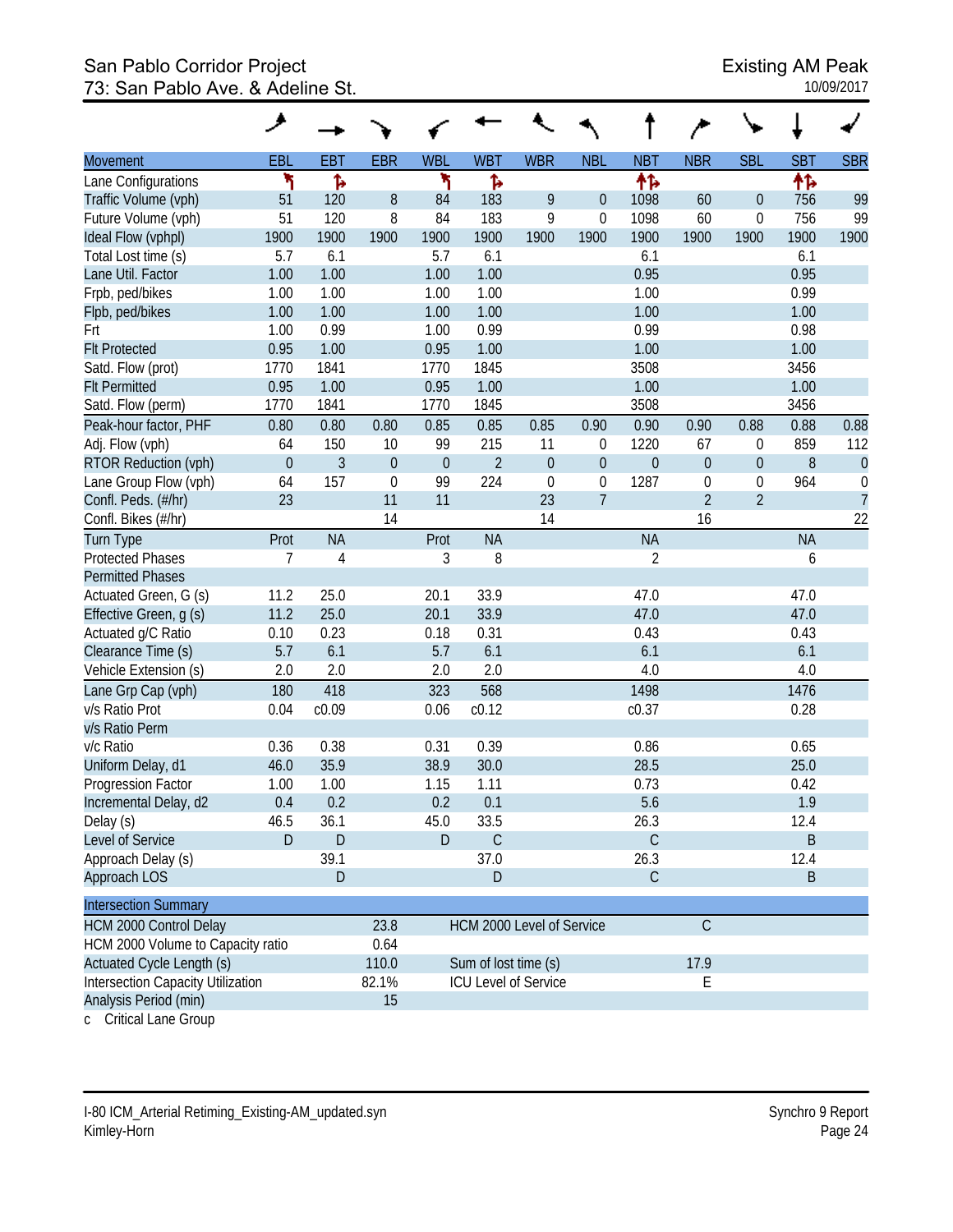| <b>Movement</b>                          | <b>WBL</b>       | <b>WBR</b>       | <b>NBT</b>                | <b>NBR</b>       | <b>SBL</b>           | <b>SBT</b>                  |             |  |
|------------------------------------------|------------------|------------------|---------------------------|------------------|----------------------|-----------------------------|-------------|--|
| Lane Configurations                      | ካካ               |                  | ተተ                        |                  |                      | ↟↟                          |             |  |
| Traffic Volume (vph)                     | 155              | $\mathbf 0$      | 430                       | $\theta$         | $\overline{0}$       | 515                         |             |  |
| Future Volume (vph)                      | 155              | $\mathbf 0$      | 430                       | $\mathbf 0$      | $\mathbf 0$          | 515                         |             |  |
| Ideal Flow (vphpl)                       | 1900             | 1900             | 1900                      | 1900             | 1900                 | 1900                        |             |  |
| Total Lost time (s)                      | 4.0              |                  | 4.0                       |                  |                      | 4.0                         |             |  |
| Lane Util. Factor                        | 0.97             |                  | 0.95                      |                  |                      | 0.95                        |             |  |
| Frt                                      | 1.00             |                  | 1.00                      |                  |                      | 1.00                        |             |  |
| <b>Flt Protected</b>                     | 0.95             |                  | 1.00                      |                  |                      | 1.00                        |             |  |
| Satd. Flow (prot)                        | 3433             |                  | 3539                      |                  |                      | 3539                        |             |  |
| <b>Flt Permitted</b>                     | 0.95             |                  | 1.00                      |                  |                      | 1.00                        |             |  |
| Satd. Flow (perm)                        | 3433             |                  | 3539                      |                  |                      | 3539                        |             |  |
| Peak-hour factor, PHF                    | 0.92             | 0.92             | 0.87                      | 0.87             | 0.97                 | 0.97                        |             |  |
| Adj. Flow (vph)                          | 168              | 0                | 494                       | 0                | $\theta$             | 531                         |             |  |
| RTOR Reduction (vph)                     | $\boldsymbol{0}$ | $\boldsymbol{0}$ | $\theta$                  | $\boldsymbol{0}$ | $\theta$             | $\mathbf 0$                 |             |  |
| Lane Group Flow (vph)                    | 168              | $\boldsymbol{0}$ | 494                       | 0                | $\mathbf 0$          | 531                         |             |  |
| <b>Turn Type</b>                         | Prot             |                  | <b>NA</b>                 |                  |                      | <b>NA</b>                   |             |  |
| <b>Protected Phases</b>                  | 7                |                  | 2                         |                  |                      | 6                           |             |  |
| <b>Permitted Phases</b>                  |                  |                  |                           |                  |                      |                             |             |  |
| Actuated Green, G (s)                    | 8.3              |                  | 50.5                      |                  |                      | 50.5                        |             |  |
| Effective Green, g (s)                   | 7.8              |                  | 52.0                      |                  |                      | 52.0                        |             |  |
| Actuated g/C Ratio                       | 0.10             |                  | 0.65                      |                  |                      | 0.65                        |             |  |
| Clearance Time (s)                       | 3.5              |                  | 5.5                       |                  |                      | 5.5                         |             |  |
| Vehicle Extension (s)                    | 2.0              |                  | 3.0                       |                  |                      | 3.0                         |             |  |
| Lane Grp Cap (vph)                       | 334              |                  | 2300                      |                  |                      | 2300                        |             |  |
| v/s Ratio Prot                           | c0.05            |                  | 0.14                      |                  |                      | c0.15                       |             |  |
| v/s Ratio Perm                           |                  |                  |                           |                  |                      |                             |             |  |
| v/c Ratio                                | 0.50             |                  | 0.21                      |                  |                      | 0.23                        |             |  |
| Uniform Delay, d1                        | 34.3             |                  | 5.7                       |                  |                      | 5.8                         |             |  |
| Progression Factor                       | 1.00             |                  | 0.46                      |                  |                      | 1.00                        |             |  |
| Incremental Delay, d2                    | 0.4              |                  | 0.2                       |                  |                      | 0.2                         |             |  |
| Delay (s)                                | 34.7             |                  | 2.8                       |                  |                      | 6.0                         |             |  |
| Level of Service                         | $\mathsf C$      |                  | $\boldsymbol{\mathsf{A}}$ |                  |                      | $\overline{A}$              |             |  |
| Approach Delay (s)                       | 34.7             |                  | 2.8                       |                  |                      | 6.0                         |             |  |
| Approach LOS                             | $\mathcal{C}$    |                  | A                         |                  |                      | A                           |             |  |
| <b>Intersection Summary</b>              |                  |                  |                           |                  |                      |                             |             |  |
| HCM 2000 Control Delay                   |                  |                  | 8.7                       |                  |                      | HCM 2000 Level of Service   | $\mathsf A$ |  |
| HCM 2000 Volume to Capacity ratio        |                  |                  | 0.23                      |                  |                      |                             |             |  |
| Actuated Cycle Length (s)                |                  |                  | 80.0                      |                  | Sum of lost time (s) |                             | 11.5        |  |
| <b>Intersection Capacity Utilization</b> |                  |                  | 25.3%                     |                  |                      | <b>ICU Level of Service</b> | $\mathsf A$ |  |
| Analysis Period (min)                    |                  |                  | 15                        |                  |                      |                             |             |  |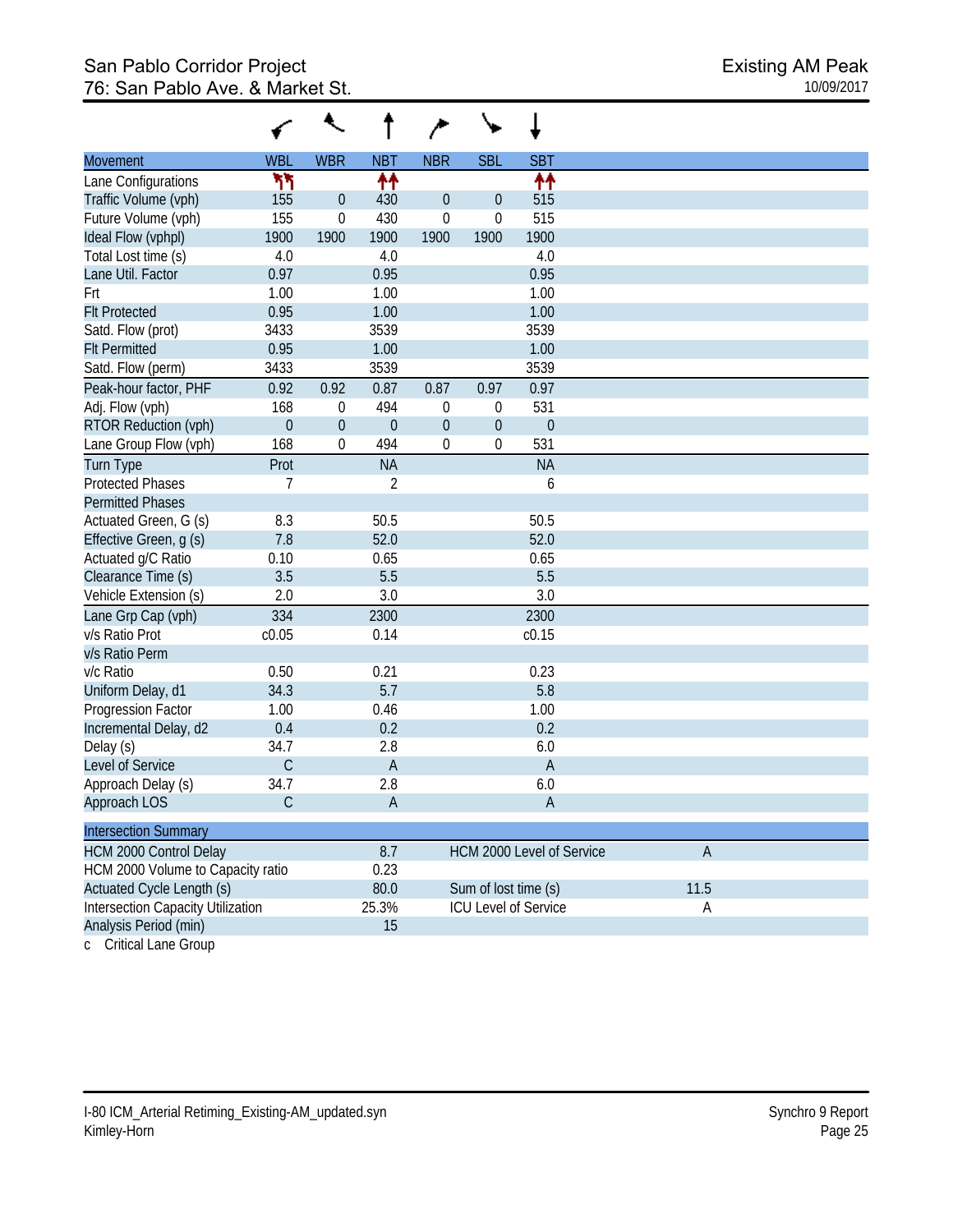#### San Pablo Corridor Project Existing AM Peak 77: San Pablo Ave. & 27th St.

|                                             | ◢              |             |                  |               |                      |                             |                  |             |                  |                  |              |                  |
|---------------------------------------------|----------------|-------------|------------------|---------------|----------------------|-----------------------------|------------------|-------------|------------------|------------------|--------------|------------------|
| Movement                                    | EBL            | <b>EBT</b>  | <b>EBR</b>       | <b>WBL</b>    | <b>WBT</b>           | <b>WBR</b>                  | <b>NBL</b>       | <b>NBT</b>  | <b>NBR</b>       | <b>SBL</b>       | <b>SBT</b>   | <b>SBR</b>       |
| Lane Configurations                         |                | Ф           |                  | ۲             | ۰                    | ۴                           |                  | 412         |                  | ኻ                | ተኈ           |                  |
| Traffic Volume (vph)                        | 6              | 56          | 11               | 61            | 85                   | 146                         | 3                | 341         | 33               | 88               | 488          | $\boldsymbol{8}$ |
| Future Volume (vph)                         | 6              | 56          | 11               | 61            | 85                   | 146                         | 3                | 341         | 33               | 88               | 488          | 8                |
| Ideal Flow (vphpl)                          | 1900           | 1900        | 1900             | 1900          | 1900                 | 1900                        | 1900             | 1900        | 1900             | 1900             | 1900         | 1900             |
| Total Lost time (s)                         |                | 4.0         |                  | 4.0           | 4.0                  | 4.0                         |                  | 4.0         |                  | 4.0              | 4.0          |                  |
| Lane Util. Factor                           |                | 1.00        |                  | 1.00          | 1.00                 | 1.00                        |                  | 0.95        |                  | 1.00             | 0.95         |                  |
| Frpb, ped/bikes                             |                | 1.00        |                  | 1.00          | 1.00                 | 0.98                        |                  | 0.99        |                  | 1.00             | 1.00         |                  |
| Flpb, ped/bikes                             |                | 1.00        |                  | 1.00          | 1.00                 | 1.00                        |                  | 1.00        |                  | 0.98             | 1.00         |                  |
| Frt                                         |                | 0.98        |                  | 1.00          | 1.00                 | 0.85                        |                  | 0.99        |                  | 1.00             | 1.00         |                  |
| <b>Flt Protected</b>                        |                | 1.00        |                  | 0.95          | 1.00                 | 1.00                        |                  | 1.00        |                  | 0.95             | 1.00         |                  |
| Satd. Flow (prot)                           |                | 1814        |                  | 1768          | 1863                 | 1555                        |                  | 3472        |                  | 1739             | 3528         |                  |
| <b>Flt Permitted</b>                        |                | 0.98        |                  | 0.64          | 1.00                 | 1.00                        |                  | 0.95        |                  | 0.52             | 1.00         |                  |
| Satd. Flow (perm)                           |                | 1776        |                  | 1196          | 1863                 | 1555                        |                  | 3310        |                  | 948              | 3528         |                  |
| Peak-hour factor, PHF                       | 0.73           | 0.73        | 0.73             | 0.90          | 0.90                 | 0.90                        | 0.95             | 0.95        | 0.95             | 0.95             | 0.95         | 0.95             |
| Adj. Flow (vph)                             | 8              | 77          | 15               | 68            | 94                   | 162                         | 3                | 359         | 35               | 93               | 514          | 8                |
| RTOR Reduction (vph)                        | $\mathbf{0}$   | 10          | $\overline{0}$   | $\theta$      | $\overline{0}$       | 140                         | $\boldsymbol{0}$ | 5           | $\boldsymbol{0}$ | $\boldsymbol{0}$ | $\mathbf{1}$ | $\theta$         |
| Lane Group Flow (vph)                       | $\mathbf 0$    | 90          | $\boldsymbol{0}$ | 68            | 94                   | 22                          | $\boldsymbol{0}$ | 392         | $\mathbf 0$      | 93               | 521          | $\boldsymbol{0}$ |
| Confl. Peds. (#/hr)                         | $\overline{2}$ |             | $\mathbf{1}$     | $\mathbf{1}$  |                      | $\overline{2}$              | 10               |             | 18               | 18               |              | 10               |
| Confl. Bikes (#/hr)                         |                |             |                  |               |                      | $\overline{2}$              |                  |             | 24               |                  |              | 52               |
| <b>Turn Type</b>                            | Perm           | <b>NA</b>   |                  | Perm          | <b>NA</b>            | Perm                        | Perm             | <b>NA</b>   |                  | Perm             | <b>NA</b>    |                  |
| <b>Protected Phases</b>                     |                | 4           |                  |               | 8                    |                             |                  | 2           |                  |                  | 6            |                  |
| <b>Permitted Phases</b>                     | $\overline{4}$ |             |                  | $\, 8$        |                      | 8                           | $\overline{2}$   |             |                  | $\boldsymbol{6}$ |              |                  |
| Actuated Green, G (s)                       |                | 10.9        |                  | 10.9          | 10.9                 | 10.9                        |                  | 59.6        |                  | 59.6             | 59.6         |                  |
| Effective Green, g (s)                      |                | 10.9        |                  | 10.9          | 10.9                 | 10.9                        |                  | 61.1        |                  | 61.1             | 61.1         |                  |
| Actuated g/C Ratio                          |                | 0.14        |                  | 0.14          | 0.14                 | 0.14                        |                  | 0.76        |                  | 0.76             | 0.76         |                  |
| Clearance Time (s)<br>Vehicle Extension (s) |                | 4.0<br>3.0  |                  | 4.0<br>3.0    | 4.0<br>3.0           | 4.0<br>3.0                  |                  | 5.5<br>3.0  |                  | 5.5<br>3.0       | 5.5<br>3.0   |                  |
|                                             |                |             |                  |               | 253                  |                             |                  |             |                  |                  |              |                  |
| Lane Grp Cap (vph)                          |                | 241         |                  | 162           |                      | 211                         |                  | 2528        |                  | 724              | 2694         |                  |
| v/s Ratio Prot                              |                | 0.05        |                  |               | 0.05                 | 0.01                        |                  | 0.12        |                  | 0.10             | c0.15        |                  |
| v/s Ratio Perm<br>v/c Ratio                 |                | 0.37        |                  | c0.06<br>0.42 | 0.37                 | 0.10                        |                  | 0.16        |                  | 0.13             | 0.19         |                  |
| Uniform Delay, d1                           |                | 31.4        |                  | 31.7          | 31.4                 | 30.3                        |                  | 2.5         |                  | 2.5              | 2.6          |                  |
| Progression Factor                          |                | 1.00        |                  | 1.00          | 1.00                 | 1.00                        |                  | 0.93        |                  | 2.84             | 2.91         |                  |
| Incremental Delay, d2                       |                | 1.0         |                  | 1.8           | 0.9                  | 0.2                         |                  | 0.1         |                  | 0.4              | 0.2          |                  |
| Delay (s)                                   |                | 32.4        |                  | 33.4          | 32.4                 | 30.5                        |                  | 2.5         |                  | 7.4              | 7.8          |                  |
| Level of Service                            |                | $\mathsf C$ |                  | $\mathsf C$   | $\mathsf C$          | $\mathsf C$                 |                  | $\mathsf A$ |                  | $\mathsf A$      | $\mathsf A$  |                  |
| Approach Delay (s)                          |                | 32.4        |                  |               | 31.6                 |                             |                  | 2.5         |                  |                  | 7.7          |                  |
| Approach LOS                                |                | $\mathsf C$ |                  |               | $\mathsf C$          |                             |                  | $\mathsf A$ |                  |                  | $\mathsf{A}$ |                  |
|                                             |                |             |                  |               |                      |                             |                  |             |                  |                  |              |                  |
| <b>Intersection Summary</b>                 |                |             |                  |               |                      |                             |                  |             |                  |                  |              |                  |
| HCM 2000 Control Delay                      |                |             | 13.4             |               |                      | HCM 2000 Level of Service   |                  |             | B                |                  |              |                  |
| HCM 2000 Volume to Capacity ratio           |                |             | 0.23             |               |                      |                             |                  |             |                  |                  |              |                  |
| Actuated Cycle Length (s)                   |                |             | 80.0             |               | Sum of lost time (s) |                             |                  |             | 8.0              |                  |              |                  |
| Intersection Capacity Utilization           |                |             | 60.5%            |               |                      | <b>ICU Level of Service</b> |                  |             | Β                |                  |              |                  |
| Analysis Period (min)                       |                |             | 15               |               |                      |                             |                  |             |                  |                  |              |                  |

c Critical Lane Group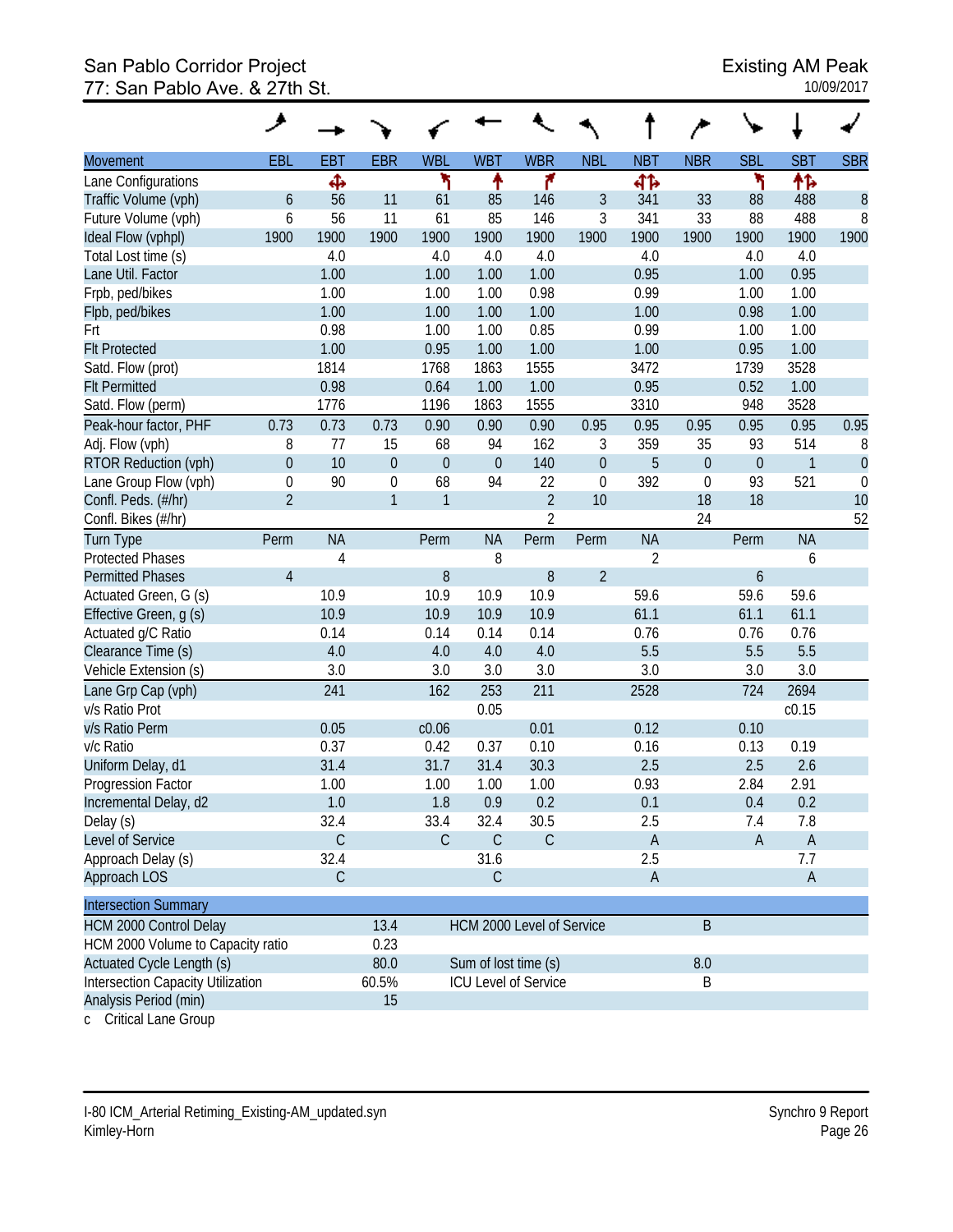# San Pablo Corridor Project<br>78: San Pablo Ave. & 25th St. & West St. Next St. Assembly that the existing AM Peak 78: San Pablo Ave. & 25th St. & West St.

|                                   |                |             |                  |                  |                      |                             |              |                | セ                |  |
|-----------------------------------|----------------|-------------|------------------|------------------|----------------------|-----------------------------|--------------|----------------|------------------|--|
| <b>Movement</b>                   | <b>NBT</b>     | <b>NBR</b>  | NBR <sub>2</sub> | <b>SBL</b>       | <b>SBT</b>           | <b>NWL</b>                  | <b>NWR</b>   | <b>SWL</b>     | <b>SWR</b>       |  |
| Lane Configurations               | 怍              |             |                  |                  | ↟↟                   | Y                           |              | አካ             |                  |  |
| Traffic Volume (vph)              | 375            | 56          | $\overline{2}$   | $\boldsymbol{0}$ | 500                  | 3                           | 1            | 50             | $\overline{2}$   |  |
| Future Volume (vph)               | 375            | 56          | $\overline{2}$   | $\mathbf 0$      | 500                  | 3                           | $\mathbf{1}$ | 50             | $\overline{2}$   |  |
| Ideal Flow (vphpl)                | 1900           | 1900        | 1900             | 1900             | 1900                 | 1900                        | 1900         | 1900           | 1900             |  |
| Total Lost time (s)               | 3.0            |             |                  |                  | 3.0                  | 3.0                         |              | 3.0            |                  |  |
| Lane Util. Factor                 | 0.95           |             |                  |                  | 0.95                 | 1.00                        |              | 0.97           |                  |  |
| Frpb, ped/bikes                   | 0.99           |             |                  |                  | 1.00                 | 1.00                        |              | 1.00           |                  |  |
| Flpb, ped/bikes                   | 1.00           |             |                  |                  | 1.00                 | 1.00                        |              | 1.00           |                  |  |
| Frt                               | 0.98           |             |                  |                  | 1.00                 | 0.97                        |              | 0.99           |                  |  |
| <b>Flt Protected</b>              | 1.00           |             |                  |                  | 1.00                 | 0.96                        |              | 0.95           |                  |  |
| Satd. Flow (prot)                 | 3429           |             |                  |                  | 3539                 | 1735                        |              | 3427           |                  |  |
| <b>Flt Permitted</b>              | 1.00           |             |                  |                  | 1.00                 | 0.96                        |              | 0.95           |                  |  |
| Satd. Flow (perm)                 | 3429           |             |                  |                  | 3539                 | 1735                        |              | 3427           |                  |  |
| Peak-hour factor, PHF             | 0.90           | 0.90        | 0.90             | 0.84             | 0.84                 | 0.33                        | 0.33         | 0.73           | 0.73             |  |
| Adj. Flow (vph)                   | 417            | 62          | 2                | 0                | 595                  | 9                           | 3            | 68             | 3                |  |
| RTOR Reduction (vph)              | $\mathbf{0}$   | $\mathbf 0$ | $\mathbf 0$      | $\mathbf 0$      | $\theta$             | $\theta$                    | $\mathbf 0$  | 66             | $\boldsymbol{0}$ |  |
| Lane Group Flow (vph)             | 481            | $\mathbf 0$ | $\mathbf 0$      | $\mathbf 0$      | 595                  | 12                          | 0            | 5              | 0                |  |
| Confl. Peds. (#/hr)               |                | 25          |                  |                  |                      | 9                           |              | 9              |                  |  |
| Turn Type                         | ΝA             |             |                  |                  | <b>NA</b>            | Prot                        |              | Prot           |                  |  |
| <b>Protected Phases</b>           | $\overline{2}$ |             |                  |                  | 6                    | 3                           |              | $\overline{4}$ |                  |  |
| <b>Permitted Phases</b>           |                |             |                  |                  |                      |                             |              |                |                  |  |
| Actuated Green, G (s)             | 62.0           |             |                  |                  | 62.0                 | 1.3                         |              | 4.2            |                  |  |
| Effective Green, g (s)            | 64.5           |             |                  |                  | 64.5                 | 1.3                         |              | 5.2            |                  |  |
| Actuated g/C Ratio                | 0.81           |             |                  |                  | 0.81                 | 0.02                        |              | 0.07           |                  |  |
| Clearance Time (s)                | 5.5            |             |                  |                  | 5.5                  | 3.0                         |              | 4.0            |                  |  |
| Vehicle Extension (s)             | 2.0            |             |                  |                  | 2.0                  | 2.0                         |              | 2.0            |                  |  |
| Lane Grp Cap (vph)                | 2764           |             |                  |                  | 2853                 | 28                          |              | 222            |                  |  |
| v/s Ratio Prot                    | 0.14           |             |                  |                  | c0.17                | c <sub>0.01</sub>           |              | c0.00          |                  |  |
| v/s Ratio Perm                    |                |             |                  |                  |                      |                             |              |                |                  |  |
| v/c Ratio                         | 0.17           |             |                  |                  | 0.21                 | 0.43                        |              | 0.02           |                  |  |
| Uniform Delay, d1                 | 1.7            |             |                  |                  | 1.8                  | 39.0                        |              | 35.0           |                  |  |
| <b>Progression Factor</b>         | 1.00           |             |                  |                  | 0.05                 | 1.00                        |              | 1.00           |                  |  |
| Incremental Delay, d2             | 0.1            |             |                  |                  | 0.0                  | 3.8                         |              | 0.0            |                  |  |
| Delay (s)                         | 1.9            |             |                  |                  | 0.1                  | 42.8                        |              | 35.0           |                  |  |
| Level of Service                  | A              |             |                  |                  | A                    | D                           |              | D              |                  |  |
| Approach Delay (s)                | 1.9            |             |                  |                  | 0.1                  | 42.8                        |              | 35.0           |                  |  |
| Approach LOS                      | А              |             |                  |                  | A                    | D                           |              | D              |                  |  |
| <b>Intersection Summary</b>       |                |             |                  |                  |                      |                             |              |                |                  |  |
| HCM 2000 Control Delay            |                |             | 3.4              |                  |                      | HCM 2000 Level of Service   |              |                | A                |  |
| HCM 2000 Volume to Capacity ratio |                |             | 0.20             |                  |                      |                             |              |                |                  |  |
| Actuated Cycle Length (s)         |                |             | 80.0             |                  | Sum of lost time (s) |                             |              |                | 9.0              |  |
| Intersection Capacity Utilization |                |             | 32.2%            |                  |                      | <b>ICU Level of Service</b> |              |                | $\mathsf A$      |  |
| Analysis Period (min)             |                |             | 15               |                  |                      |                             |              |                |                  |  |
| c Critical Lane Group             |                |             |                  |                  |                      |                             |              |                |                  |  |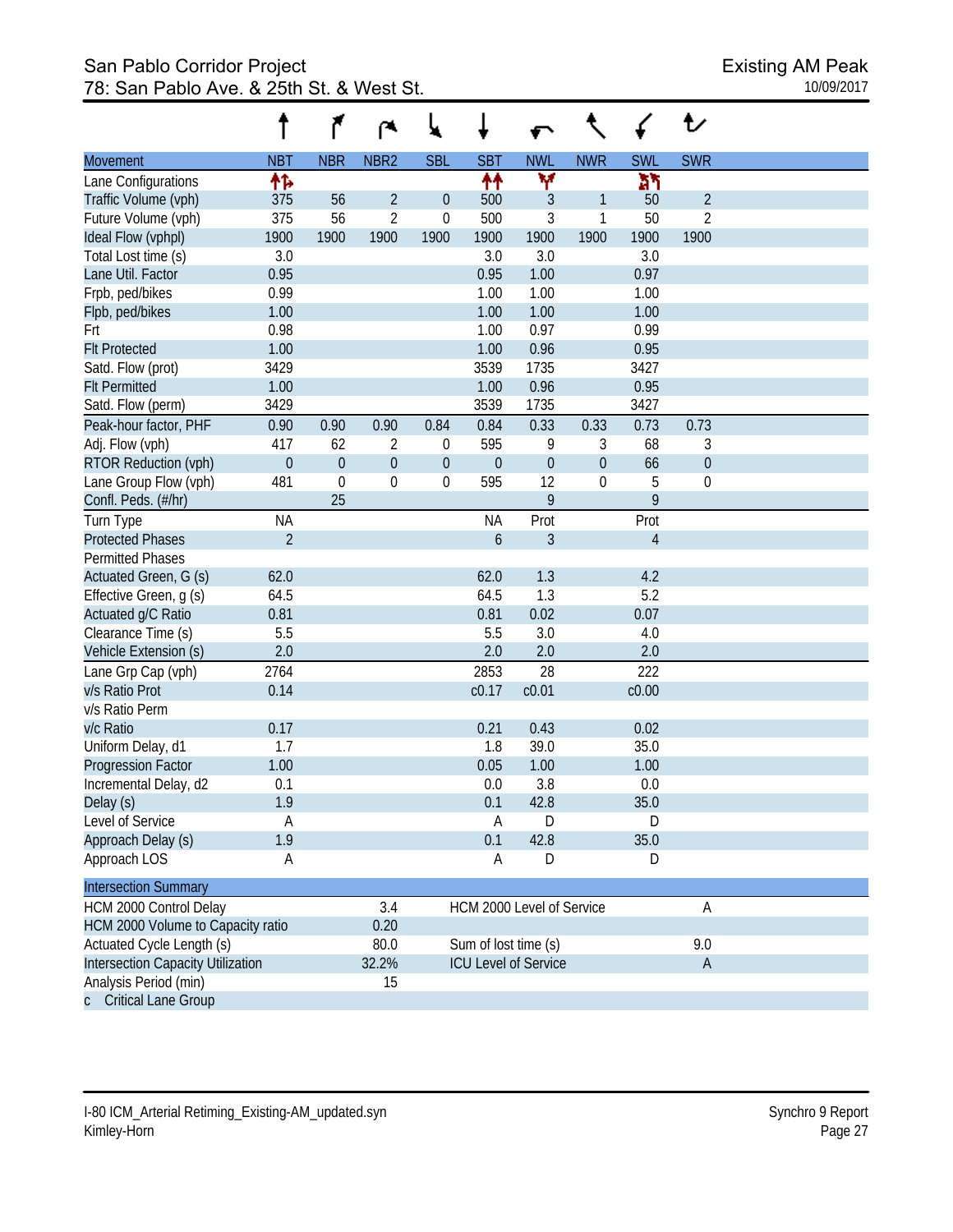# San Pablo Corridor Project<br>
79: San Pablo Ave. & W. Grand Ave. 79: San Pablo Ave. & W. Grand Ave.

|                                   | ◢                |             |                |                   |                             |                  |                  |                   |                  |                  |                |                |
|-----------------------------------|------------------|-------------|----------------|-------------------|-----------------------------|------------------|------------------|-------------------|------------------|------------------|----------------|----------------|
| <b>Movement</b>                   | EBL              | <b>EBT</b>  | <b>EBR</b>     | <b>WBL</b>        | <b>WBT</b>                  | <b>WBR</b>       | <b>NBL</b>       | <b>NBT</b>        | <b>NBR</b>       | <b>SBL</b>       | <b>SBT</b>     | <b>SBR</b>     |
| Lane Configurations               | ۲                | 怍           |                | ۲                 | 怍                           |                  | ۲                | 怍                 |                  | ۲                | 怍              |                |
| Traffic Volume (vph)              | 14               | 311         | 46             | 19                | 727                         | 67               | 70               | 305               | 53               | 60               | 289            | $\overline{c}$ |
| Future Volume (vph)               | 14               | 311         | 46             | 19                | 727                         | 67               | 70               | 305               | 53               | 60               | 289            | $\overline{2}$ |
| Ideal Flow (vphpl)                | 1900             | 1900        | 1900           | 1900              | 1900                        | 1900             | 1900             | 1900              | 1900             | 1900             | 1900           | 1900           |
| Total Lost time (s)               | 4.5              | 4.5         |                | 4.5               | 4.5                         |                  | 5.0              | 5.0               |                  | 5.0              | 5.0            |                |
| Lane Util. Factor                 | 1.00             | 0.95        |                | 1.00              | 0.95                        |                  | 1.00             | 0.95              |                  | 1.00             | 0.95           |                |
| Frpb, ped/bikes                   | 1.00             | 1.00        |                | 1.00              | 1.00                        |                  | 1.00             | 0.99              |                  | 1.00             | 1.00           |                |
| Flpb, ped/bikes                   | 1.00             | 1.00        |                | 1.00              | 1.00                        |                  | 1.00             | 1.00              |                  | 1.00             | 1.00           |                |
| Frt                               | 1.00             | 0.98        |                | 1.00              | 0.99                        |                  | 1.00             | 0.98              |                  | 1.00             | 1.00           |                |
| <b>Flt Protected</b>              | 0.95             | 1.00        |                | 0.95              | 1.00                        |                  | 0.95             | 1.00              |                  | 0.95             | 1.00           |                |
| Satd. Flow (prot)                 | 1770             | 3455        |                | 1770              | 3479                        |                  | 1770             | 3353              |                  | 1770             | 3533           |                |
| <b>Flt Permitted</b>              | 0.95             | 1.00        |                | 0.95              | 1.00                        |                  | 0.95             | 1.00              |                  | 0.95             | 1.00           |                |
| Satd. Flow (perm)                 | 1770             | 3455        |                | 1770              | 3479                        |                  | 1770             | 3353              |                  | 1770             | 3533           |                |
| Peak-hour factor, PHF             | 0.92             | 0.92        | 0.92           | 0.97              | 0.97                        | 0.97             | 0.96             | 0.96              | 0.96             | 0.95             | 0.95           | 0.95           |
| Adj. Flow (vph)                   | 15               | 338         | 50             | 20                | 749                         | 69               | 73               | 318               | 55               | 63               | 304            | $\overline{2}$ |
| RTOR Reduction (vph)              | $\boldsymbol{0}$ | $8\,$       | $\theta$       | $\boldsymbol{0}$  | 5                           | $\boldsymbol{0}$ | $\boldsymbol{0}$ | 17                | $\boldsymbol{0}$ | $\boldsymbol{0}$ | $\mathbf{1}$   | $\theta$       |
| Lane Group Flow (vph)             | 15               | 380         | $\mathbf 0$    | 20                | 813                         | $\boldsymbol{0}$ | 73               | 356               | $\mathbf 0$      | 63               | 305            | $\mathbf 0$    |
| Confl. Peds. (#/hr)               | 30               |             | 15             | 15                |                             | 30               | 33               |                   | 38               | 38               |                | 33             |
| Confl. Bikes (#/hr)               |                  |             | 15             |                   |                             | 15               |                  |                   | 18               |                  |                | 58             |
| Bus Blockages (#/hr)              | $\boldsymbol{0}$ | $\mathbf 0$ | $\overline{0}$ | $\theta$          | $\overline{0}$              | $\boldsymbol{0}$ | $\boldsymbol{0}$ | 11                | $\mathbf 0$      | $\boldsymbol{0}$ | $\theta$       | $\overline{0}$ |
| Turn Type                         | Prot             | <b>NA</b>   |                | Prot              | <b>NA</b>                   |                  | Prot             | <b>NA</b>         |                  | Prot             | <b>NA</b>      |                |
| <b>Protected Phases</b>           | 3                | 8           |                | $\overline{7}$    | $\overline{4}$              |                  | 1                | $\boldsymbol{6}$  |                  | 5                | $\overline{2}$ |                |
| <b>Permitted Phases</b>           |                  |             |                |                   |                             |                  |                  |                   |                  |                  |                |                |
| Actuated Green, G (s)             | 2.6              | 52.2        |                | 2.7               | 52.3                        |                  | 7.3              | 20.1              |                  | 7.0              | 19.8           |                |
| Effective Green, g (s)            | 2.1              | 52.2        |                | 2.2               | 52.3                        |                  | 6.3              | 20.6              |                  | 6.0              | 20.3           |                |
| Actuated g/C Ratio                | 0.02             | 0.52        |                | 0.02              | 0.52                        |                  | 0.06             | 0.21              |                  | 0.06             | 0.20           |                |
| Clearance Time (s)                | 4.0              | 4.5         |                | 4.0               | 4.5                         |                  | 4.0              | 5.5               |                  | 4.0              | 5.5            |                |
| Vehicle Extension (s)             | 2.0              | 5.0         |                | 2.0               | 5.0                         |                  | 2.0              | 5.0               |                  | 2.0              | 5.0            |                |
| Lane Grp Cap (vph)                | 37               | 1803        |                | 38                | 1819                        |                  | 111              | 690               |                  | 106              | 717            |                |
| v/s Ratio Prot                    | 0.01             | 0.11        |                | c <sub>0.01</sub> | c0.23                       |                  | c0.04            | c <sub>0.11</sub> |                  | 0.04             | 0.09           |                |
| v/s Ratio Perm                    |                  |             |                |                   |                             |                  |                  |                   |                  |                  |                |                |
| v/c Ratio                         | 0.41             | 0.21        |                | 0.53              | 0.45                        |                  | 0.66             | 0.52              |                  | 0.59             | 0.43           |                |
| Uniform Delay, d1                 | 48.3             | 12.8        |                | 48.4              | 14.8                        |                  | 45.8             | 35.3              |                  | 45.8             | 34.8           |                |
| Progression Factor                | 1.83             | 0.17        |                | 1.00              | 1.00                        |                  | 1.00             | 1.00              |                  | 1.00             | 1.00           |                |
| Incremental Delay, d2             | 2.4              | 0.2         |                | 5.9               | 0.8                         |                  | 10.2             | 1.3               |                  | 5.8              | 0.9            |                |
| Delay (s)                         | 90.6             | 2.4         |                | 54.3              | 15.6                        |                  | 56.0             | 36.6              |                  | 51.6             | 35.6           |                |
| Level of Service                  | F                | A           |                | D                 | Β                           |                  | E                | D                 |                  | D                | D              |                |
| Approach Delay (s)                |                  | 5.7         |                |                   | 16.6                        |                  |                  | 39.7              |                  |                  | 38.4           |                |
| Approach LOS                      |                  | Α           |                |                   | Β                           |                  |                  | D                 |                  |                  | D              |                |
| <b>Intersection Summary</b>       |                  |             |                |                   |                             |                  |                  |                   |                  |                  |                |                |
| HCM 2000 Control Delay            |                  |             | 23.4           |                   | HCM 2000 Level of Service   |                  |                  |                   | $\mathsf C$      |                  |                |                |
| HCM 2000 Volume to Capacity ratio |                  |             | 0.48           |                   |                             |                  |                  |                   |                  |                  |                |                |
| Actuated Cycle Length (s)         |                  |             | 100.0          |                   | Sum of lost time (s)        |                  |                  |                   | 19.0             |                  |                |                |
| Intersection Capacity Utilization |                  |             | 61.5%          |                   | <b>ICU Level of Service</b> |                  |                  |                   | $\sf B$          |                  |                |                |
| Analysis Period (min)             |                  |             | 15             |                   |                             |                  |                  |                   |                  |                  |                |                |
| c Critical Lane Group             |                  |             |                |                   |                             |                  |                  |                   |                  |                  |                |                |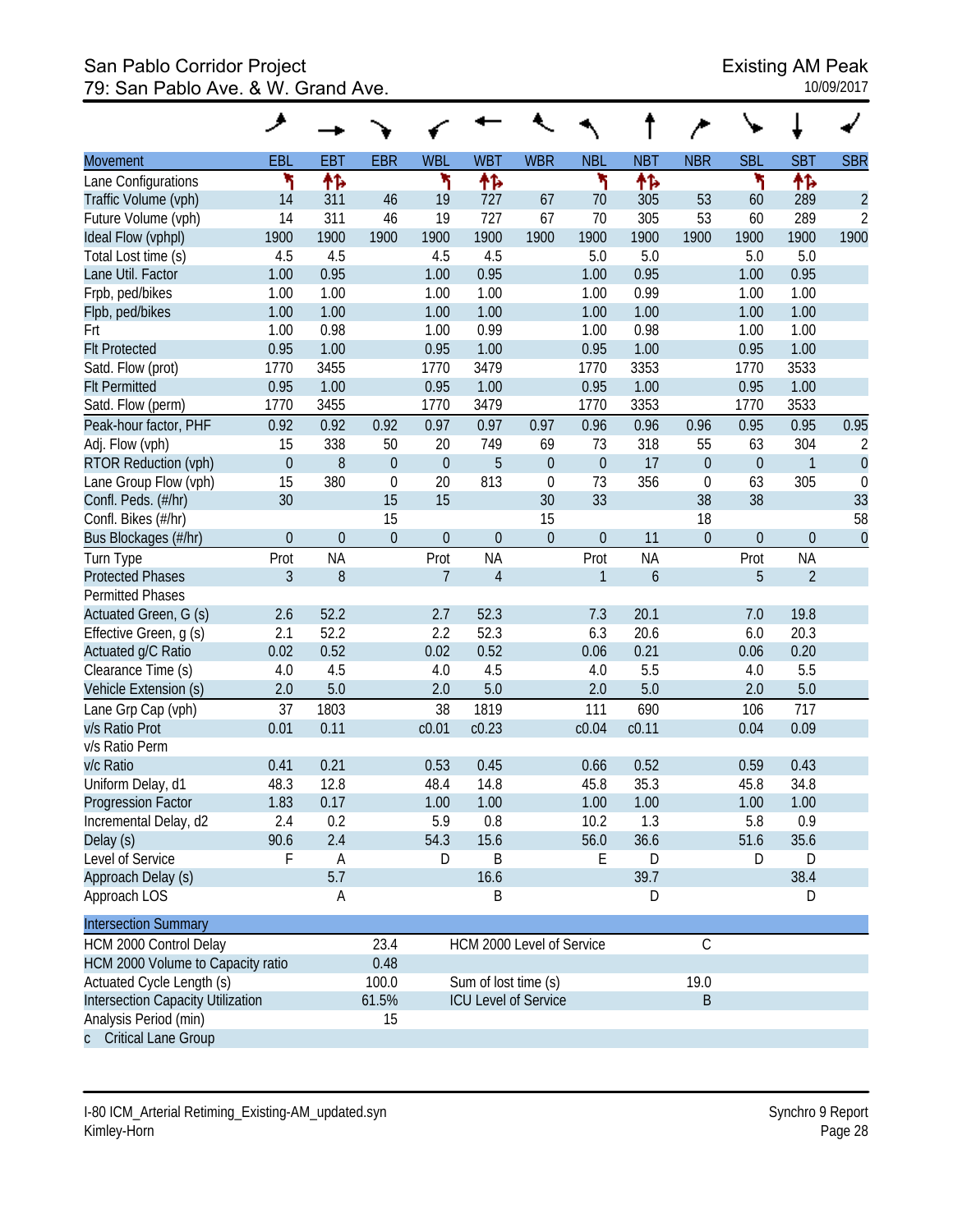# San Pablo Corridor Project<br>520: San Pablo Ave. & 30th Street/Market St<br>10/09/2017 520: San Pablo Ave. & 30th Street/Market St

|                                          | و                |                  |                  |                  |                  |                             |            |            |            |                  |            |                          |
|------------------------------------------|------------------|------------------|------------------|------------------|------------------|-----------------------------|------------|------------|------------|------------------|------------|--------------------------|
| <b>Movement</b>                          | <b>EBL</b>       | <b>EBT</b>       | <b>EBR</b>       | <b>WBL</b>       | <b>WBT</b>       | <b>WBR</b>                  | <b>NBL</b> | <b>NBT</b> | <b>NBR</b> | <b>SBL</b>       | <b>SBT</b> | <b>SBR</b>               |
| Lane Configurations                      |                  |                  | ۴                |                  |                  |                             | ۲          | ተኈ         |            |                  | 怍          |                          |
| Traffic Volume (veh/h)                   | $\boldsymbol{0}$ | $\boldsymbol{0}$ | 27               | $\boldsymbol{0}$ | $\theta$         | $\boldsymbol{0}$            | 20         | 430        | 160        | 0                | 665        | $\overline{\mathcal{A}}$ |
| Future Volume (Veh/h)                    | $\boldsymbol{0}$ | $\mathbf 0$      | 27               | $\boldsymbol{0}$ | $\overline{0}$   | $\boldsymbol{0}$            | 20         | 430        | 160        | $\boldsymbol{0}$ | 665        | 4                        |
| Sign Control                             |                  | <b>Stop</b>      |                  |                  | Stop             |                             |            | Free       |            |                  | Free       |                          |
| Grade                                    |                  | 0%               |                  |                  | 0%               |                             |            | 0%         |            |                  | 0%         |                          |
| Peak Hour Factor                         | 0.92             | 0.92             | 0.92             | 0.92             | 0.92             | 0.92                        | 0.92       | 0.92       | 0.92       | 0.92             | 0.92       | 0.92                     |
| Hourly flow rate (vph)                   | 0                | 0                | 29               | $\boldsymbol{0}$ | $\boldsymbol{0}$ | $\boldsymbol{0}$            | 22         | 467        | 174        | $\boldsymbol{0}$ | 723        | 4                        |
| Pedestrians                              |                  |                  |                  |                  |                  |                             |            |            |            |                  |            |                          |
| Lane Width (ft)                          |                  |                  |                  |                  |                  |                             |            |            |            |                  |            |                          |
| Walking Speed (ft/s)                     |                  |                  |                  |                  |                  |                             |            |            |            |                  |            |                          |
| Percent Blockage                         |                  |                  |                  |                  |                  |                             |            |            |            |                  |            |                          |
| Right turn flare (veh)                   |                  |                  |                  |                  |                  |                             |            |            |            |                  |            |                          |
| Median type                              |                  |                  |                  |                  |                  |                             |            | None       |            |                  | None       |                          |
| Median storage veh)                      |                  |                  |                  |                  |                  |                             |            |            |            |                  |            |                          |
| Upstream signal (ft)                     |                  |                  |                  |                  |                  |                             |            | 184        |            |                  | 190        |                          |
| pX, platoon unblocked                    | 0.97             | 0.97             | 0.94             | 0.97             | 0.97             | 0.95                        | 0.94       |            |            | 0.95             |            |                          |
| vC, conflicting volume                   | 1002             | 1410             | 364              | 988              | 1325             | 320                         | 727        |            |            | 641              |            |                          |
| vC1, stage 1 conf vol                    |                  |                  |                  |                  |                  |                             |            |            |            |                  |            |                          |
| vC2, stage 2 conf vol                    |                  |                  |                  |                  |                  |                             |            |            |            |                  |            |                          |
| vCu, unblocked vol                       | 699              | 1121             | 200              | 685              | 1033             | 178                         | 586        |            |            | 516              |            |                          |
| tC, single (s)                           | 7.5              | 6.5              | 6.9              | 7.5              | 6.5              | 6.9                         | 4.1        |            |            | 4.1              |            |                          |
| $tC$ , 2 stage $(s)$                     |                  |                  |                  |                  |                  |                             |            |            |            |                  |            |                          |
| tF(s)                                    | 3.5              | 4.0              | 3.3              | 3.5              | 4.0              | 3.3                         | 2.2        |            |            | 2.2              |            |                          |
| p0 queue free %                          | 100              | 100              | 96               | 100              | 100              | 100                         | 98         |            |            | 100              |            |                          |
| cM capacity (veh/h)                      | 310              | 193              | 761              | 305              | 218              | 792                         | 927        |            |            | 993              |            |                          |
| Direction, Lane #                        | EB <sub>1</sub>  | NB <sub>1</sub>  | NB <sub>2</sub>  | NB <sub>3</sub>  | SB <sub>1</sub>  | SB <sub>2</sub>             |            |            |            |                  |            |                          |
| <b>Volume Total</b>                      | 29               | 22               | 311              | 330              | 482              | 245                         |            |            |            |                  |            |                          |
| <b>Volume Left</b>                       | $\mathbf{0}$     | 22               | $\overline{0}$   | $\mathbf{0}$     | $\overline{0}$   | $\mathbf 0$                 |            |            |            |                  |            |                          |
| Volume Right                             | 29               | $\mathbf 0$      | $\boldsymbol{0}$ | 174              | $\boldsymbol{0}$ | 4                           |            |            |            |                  |            |                          |
| cSH                                      | 761              | 927              | 1700             | 1700             | 1700             | 1700                        |            |            |            |                  |            |                          |
| Volume to Capacity                       | 0.04             | 0.02             | 0.18             | 0.19             | 0.28             | 0.14                        |            |            |            |                  |            |                          |
| Queue Length 95th (ft)                   | $\mathfrak{Z}$   | $\overline{2}$   | $\theta$         | $\theta$         | $\theta$         | $\mathbf 0$                 |            |            |            |                  |            |                          |
| Control Delay (s)                        | 9.9              | 9.0              | 0.0              | 0.0              | 0.0              | 0.0                         |            |            |            |                  |            |                          |
| Lane LOS                                 | A                | A                |                  |                  |                  |                             |            |            |            |                  |            |                          |
| Approach Delay (s)                       | 9.9              | 0.3              |                  |                  | 0.0              |                             |            |            |            |                  |            |                          |
| Approach LOS                             | $\overline{A}$   |                  |                  |                  |                  |                             |            |            |            |                  |            |                          |
| <b>Intersection Summary</b>              |                  |                  |                  |                  |                  |                             |            |            |            |                  |            |                          |
| Average Delay                            |                  |                  | 0.3              |                  |                  |                             |            |            |            |                  |            |                          |
| <b>Intersection Capacity Utilization</b> |                  |                  | 28.5%            |                  |                  | <b>ICU Level of Service</b> |            |            | Α          |                  |            |                          |
| Analysis Period (min)                    |                  |                  | 15               |                  |                  |                             |            |            |            |                  |            |                          |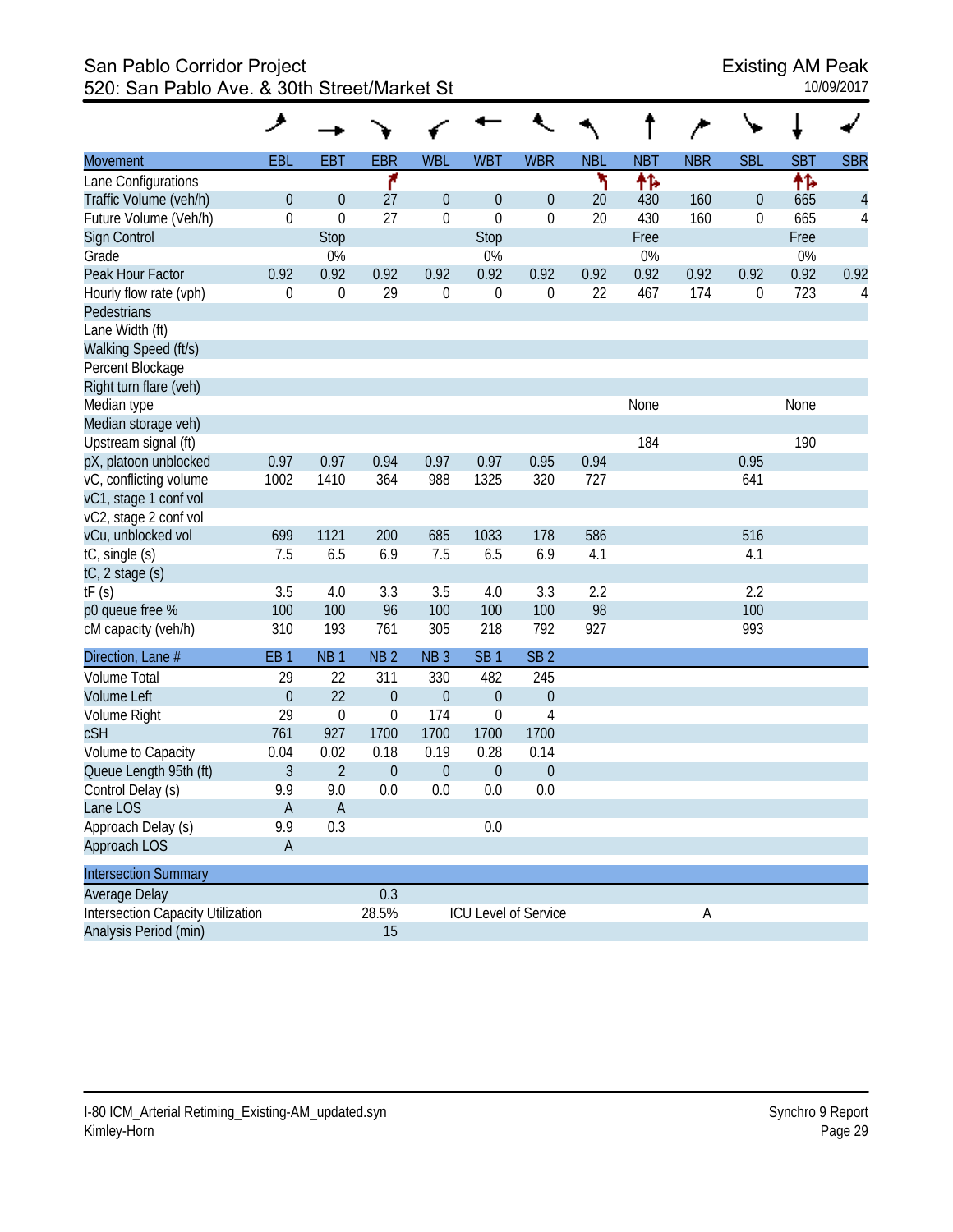# San Pablo Corridor Project<br>576: Market St. & San Pablo Ave. **Existing AM Peak** 576: Market St. & San Pablo Ave.

|                                          |                  |                |                |             | ,                           | ∕∔                        |             |
|------------------------------------------|------------------|----------------|----------------|-------------|-----------------------------|---------------------------|-------------|
| <b>Movement</b>                          | <b>NBL</b>       | <b>NBT</b>     | <b>SBT</b>     | <b>SBR</b>  | <b>NEL</b>                  | <b>NER</b>                |             |
| Lane Configurations                      |                  | ↟↟             | 怍              |             | ۳Υ                          |                           |             |
| Traffic Volume (vph)                     | $\boldsymbol{0}$ | 461            | 575            | 130         | 141                         | 5                         |             |
| Future Volume (vph)                      | $\boldsymbol{0}$ | 461            | 575            | 130         | 141                         | 5                         |             |
| Ideal Flow (vphpl)                       | 1900             | 1900           | 1900           | 1900        | 1900                        | 1900                      |             |
| Total Lost time (s)                      |                  | 3.0            | 3.0            |             | 3.0                         |                           |             |
| Lane Util. Factor                        |                  | 0.95           | 0.95           |             | 0.97                        |                           |             |
| Frpb, ped/bikes                          |                  | 1.00           | 0.98           |             | 1.00                        |                           |             |
| Flpb, ped/bikes                          |                  | 1.00           | 1.00           |             | 1.00                        |                           |             |
| Frt                                      |                  | 1.00           | 0.97           |             | 1.00                        |                           |             |
| <b>Flt Protected</b>                     |                  | 1.00           | 1.00           |             | 0.95                        |                           |             |
| Satd. Flow (prot)                        |                  | 3539           | 3388           |             | 3427                        |                           |             |
| <b>Flt Permitted</b>                     |                  | 1.00           | 1.00           |             | 0.95                        |                           |             |
| Satd. Flow (perm)                        |                  | 3539           | 3388           |             | 3427                        |                           |             |
| Peak-hour factor, PHF                    | 0.87             | 0.87           | 0.96           | 0.96        | 0.77                        | 0.77                      |             |
| Adj. Flow (vph)                          | 0                | 530            | 599            | 135         | 183                         | 6                         |             |
| RTOR Reduction (vph)                     | $\overline{0}$   | $\mathbf{0}$   | 12             | $\theta$    | $\overline{4}$              | $\mathbf{0}$              |             |
| Lane Group Flow (vph)                    | $\mathbf 0$      | 530            | 722            | $\mathbf 0$ | 185                         | $\boldsymbol{0}$          |             |
| Confl. Peds. (#/hr)                      | 28               |                |                | 28          |                             | 5                         |             |
| Confl. Bikes (#/hr)                      |                  |                |                | 8           |                             |                           |             |
| <b>Turn Type</b>                         |                  | <b>NA</b>      | <b>NA</b>      |             | Prot                        |                           |             |
| <b>Protected Phases</b>                  |                  | $\overline{2}$ | 6              |             | 8                           |                           |             |
| <b>Permitted Phases</b>                  |                  |                |                |             |                             |                           |             |
| Actuated Green, G (s)                    |                  | 50.5           | 50.5           |             | 8.7                         |                           |             |
| Effective Green, g (s)                   |                  | 53.0           | 53.0           |             | 9.2                         |                           |             |
| Actuated g/C Ratio                       |                  | 0.66           | 0.66           |             | 0.11                        |                           |             |
| Clearance Time (s)                       |                  | 5.5            | 5.5            |             | 3.5                         |                           |             |
| Vehicle Extension (s)                    |                  | 3.0            | 3.0            |             | 2.0                         |                           |             |
| Lane Grp Cap (vph)                       |                  | 2344           | 2244           |             | 394                         |                           |             |
| v/s Ratio Prot                           |                  | 0.15           | c0.21          |             | c0.05                       |                           |             |
| v/s Ratio Perm                           |                  |                |                |             |                             |                           |             |
| v/c Ratio                                |                  | 0.23           | 0.32           |             | 0.47                        |                           |             |
| Uniform Delay, d1                        |                  | 5.4            | 5.8            |             | 33.1                        |                           |             |
| Progression Factor                       |                  | 0.96           | 0.94           |             | 1.00                        |                           |             |
| Incremental Delay, d2                    |                  | 0.2            | 0.4            |             | 0.3                         |                           |             |
| Delay (s)                                |                  | 5.4            | 5.8            |             | 33.4                        |                           |             |
| Level of Service                         |                  | $\overline{A}$ | $\overline{A}$ |             | $\mathsf C$                 |                           |             |
| Approach Delay (s)                       |                  | 5.4            | 5.8            |             | 33.4                        |                           |             |
| Approach LOS                             |                  | $\overline{A}$ | $\mathsf A$    |             | $\mathsf C$                 |                           |             |
| <b>Intersection Summary</b>              |                  |                |                |             |                             |                           |             |
| HCM 2000 Control Delay                   |                  |                | 9.2            |             |                             | HCM 2000 Level of Service | $\mathsf A$ |
| HCM 2000 Volume to Capacity ratio        |                  |                | 0.30           |             |                             |                           |             |
| Actuated Cycle Length (s)                |                  |                | 80.0           |             | Sum of lost time (s)        |                           | 9.5         |
| <b>Intersection Capacity Utilization</b> |                  |                | 33.8%          |             | <b>ICU Level of Service</b> |                           | Α           |
| Analysis Period (min)                    |                  |                | 15             |             |                             |                           |             |
|                                          |                  |                |                |             |                             |                           |             |

c Critical Lane Group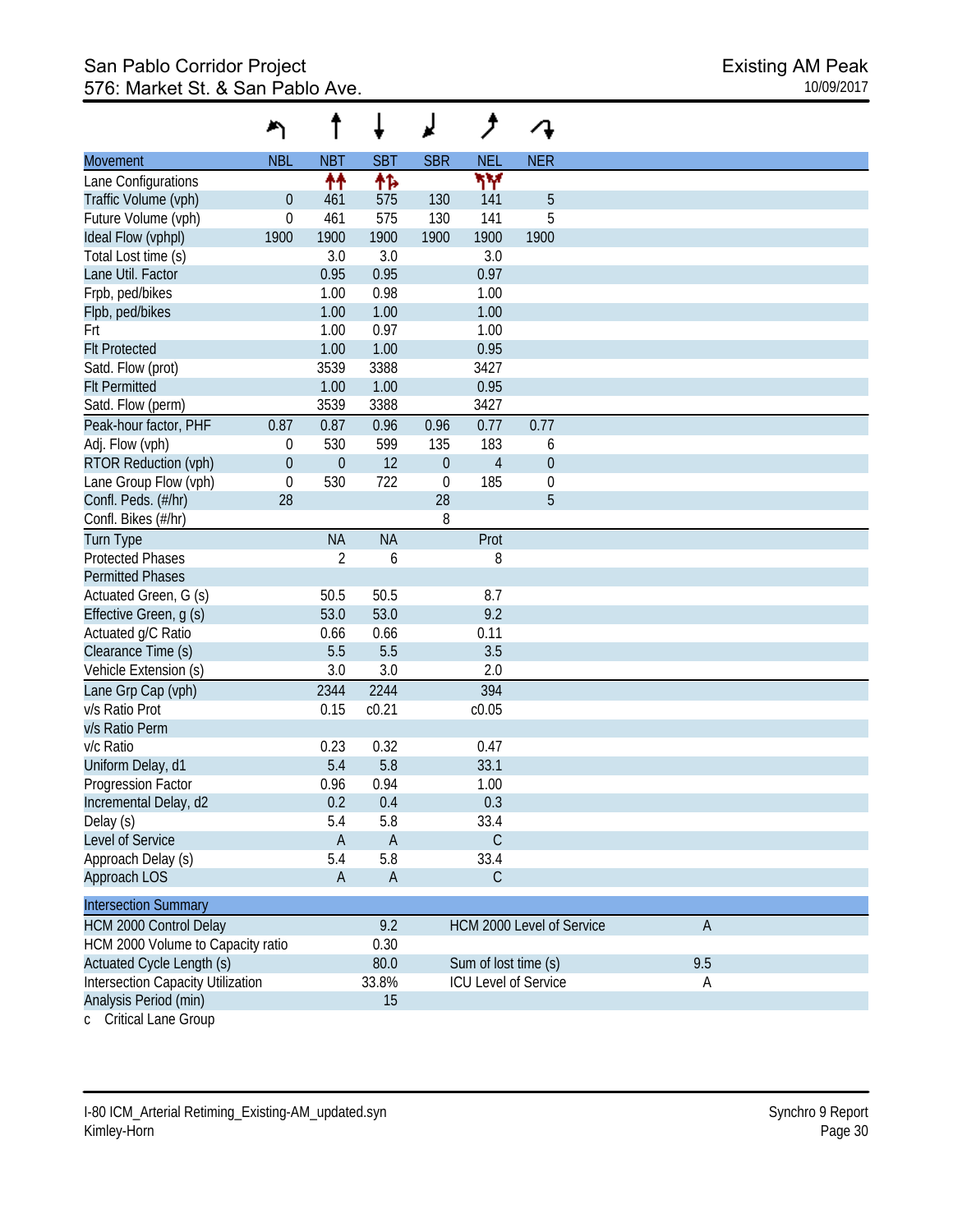| <b>Movement</b>                   | <b>WBL</b> | <b>WBR</b>       | <b>NBT</b> | <b>NBR</b>     | <b>SBL</b>           | <b>SBT</b>                |             |  |
|-----------------------------------|------------|------------------|------------|----------------|----------------------|---------------------------|-------------|--|
| Lane Configurations               | ۳Υ         |                  | ↟↟         | ۴              | ۲                    |                           |             |  |
| Traffic Volume (vph)              | 581        | 45               | 1011       | 976            | 67                   | $\theta$                  |             |  |
| Future Volume (vph)               | 581        | 45               | 1011       | 976            | 67                   | $\mathbf 0$               |             |  |
| Ideal Flow (vphpl)                | 1900       | 1900             | 1900       | 1900           | 1900                 | 1900                      |             |  |
| Total Lost time (s)               | 5.0        |                  | 5.3        | 4.0            | 3.5                  |                           |             |  |
| Lane Util. Factor                 | 0.97       |                  | 0.95       | 1.00           | 1.00                 |                           |             |  |
| Frt                               | 0.99       |                  | 1.00       | 0.85           | 1.00                 |                           |             |  |
| <b>Flt Protected</b>              | 0.96       |                  | 1.00       | 1.00           | 0.95                 |                           |             |  |
| Satd. Flow (prot)                 | 3416       |                  | 3539       | 1583           | 1770                 |                           |             |  |
| <b>Flt Permitted</b>              | 0.96       |                  | 1.00       | 1.00           | 0.95                 |                           |             |  |
| Satd. Flow (perm)                 | 3416       |                  | 3539       | 1583           | 1770                 |                           |             |  |
| Peak-hour factor, PHF             | 0.90       | 0.90             | 0.92       | 0.92           | 0.88                 | 0.88                      |             |  |
| Adj. Flow (vph)                   | 646        | 50               | 1099       | 1061           | 76                   | $\mathbf 0$               |             |  |
| RTOR Reduction (vph)              | 11         | $\boldsymbol{0}$ | $\theta$   | $\theta$       | $\theta$             | $\mathbf 0$               |             |  |
| Lane Group Flow (vph)             | 685        | 0                | 1099       | 1061           | 76                   | $\mathbf 0$               |             |  |
| Turn Type                         | Prot       |                  | <b>NA</b>  | Free           | Prot                 |                           |             |  |
| <b>Protected Phases</b>           | 3          |                  | 2          |                | 1                    |                           |             |  |
| <b>Permitted Phases</b>           |            |                  |            | Free           |                      |                           |             |  |
| Actuated Green, G (s)             | 10.0       |                  | 26.3       | 55.0           | 4.9                  |                           |             |  |
| Effective Green, g (s)            | 10.0       |                  | 26.3       | 55.0           | 4.9                  |                           |             |  |
| Actuated g/C Ratio                | 0.18       |                  | 0.48       | 1.00           | 0.09                 |                           |             |  |
| Clearance Time (s)                | 5.0        |                  | 5.3        |                | 3.5                  |                           |             |  |
| Vehicle Extension (s)             | 3.0        |                  | 5.0        |                | 3.0                  |                           |             |  |
| Lane Grp Cap (vph)                | 621        |                  | 1692       | 1583           | 157                  |                           |             |  |
| v/s Ratio Prot                    | c0.20      |                  | 0.31       |                | 0.04                 |                           |             |  |
| v/s Ratio Perm                    |            |                  |            | c0.67          |                      |                           |             |  |
| v/c Ratio                         | 1.10       |                  | 0.65       | 0.67           | 0.48                 |                           |             |  |
| Uniform Delay, d1                 | 22.5       |                  | 10.9       | 0.0            | 23.8                 |                           |             |  |
| Progression Factor                | 1.00       |                  | 1.49       | 1.00           | 1.00                 |                           |             |  |
| Incremental Delay, d2             | 67.9       |                  | 0.5        | 0.6            | 2.3                  |                           |             |  |
| Delay (s)                         | 90.4       |                  | 16.7       | 0.6            | 26.2                 |                           |             |  |
| Level of Service                  | F          |                  | $\sf B$    | $\overline{A}$ | $\mathcal{C}$        |                           |             |  |
| Approach Delay (s)                | 90.4       |                  | 8.8        |                |                      | 26.2                      |             |  |
| Approach LOS                      | F          |                  | A          |                |                      | $\mathsf C$               |             |  |
| <b>Intersection Summary</b>       |            |                  |            |                |                      |                           |             |  |
| HCM 2000 Control Delay            |            |                  | 28.6       |                |                      | HCM 2000 Level of Service | $\mathsf C$ |  |
| HCM 2000 Volume to Capacity ratio |            |                  | 0.92       |                |                      |                           |             |  |
| Actuated Cycle Length (s)         |            |                  | 55.0       |                | Sum of lost time (s) |                           | 13.8        |  |
| Intersection Capacity Utilization |            |                  | 61.6%      |                |                      | ICU Level of Service      | B           |  |
| Analysis Period (min)             |            |                  | 15         |                |                      |                           |             |  |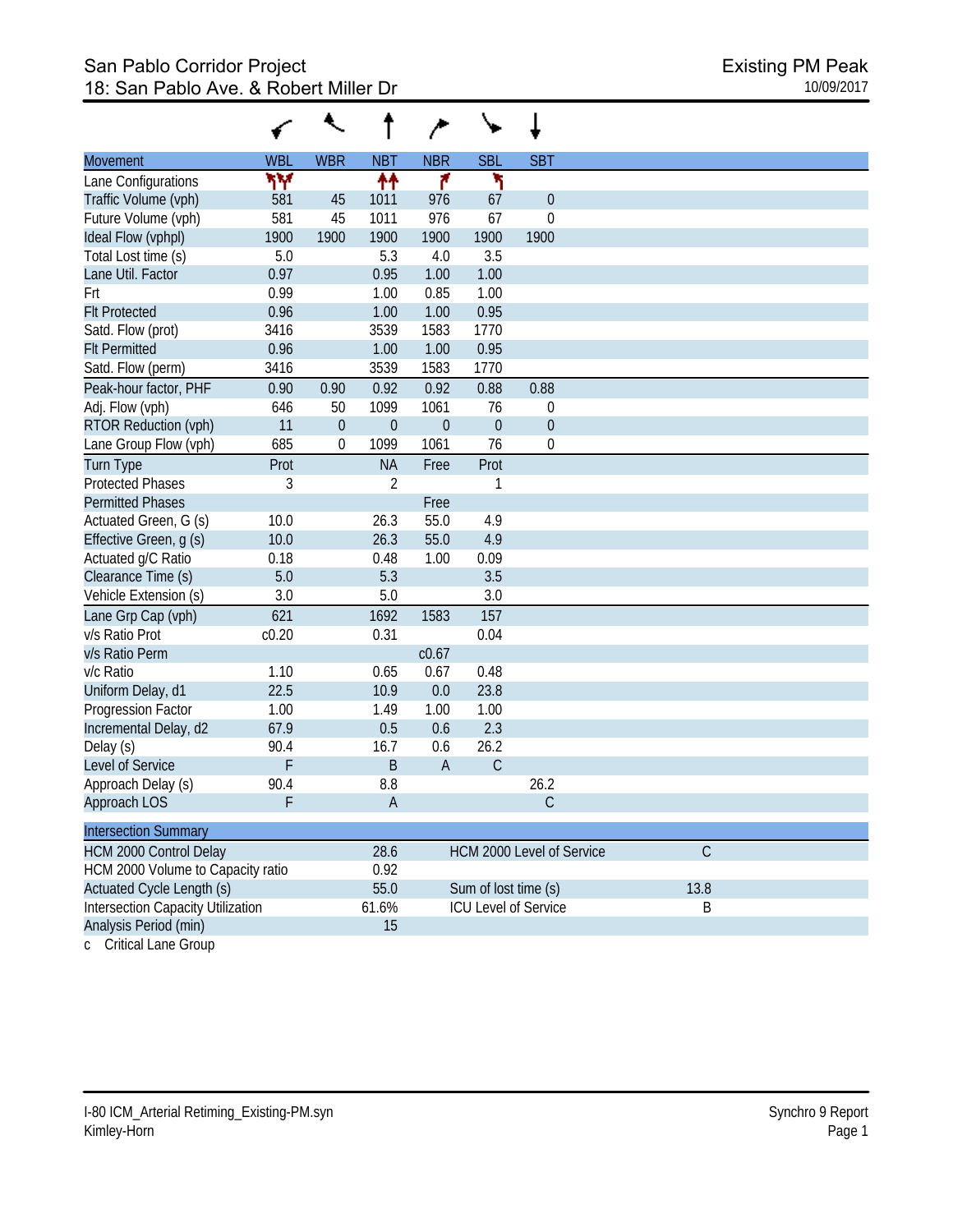# San Pablo Corridor Project Existing PM Peak 21: San Pablo Ave. & Broadway Ave./El Portal Dr.

| <b>EBT</b><br><b>EBR</b><br><b>WBL</b><br><b>WBT</b><br><b>WBR</b><br><b>NBT</b><br><b>NBR</b><br><b>SBL</b><br><b>SBT</b><br><b>SBR</b><br>EBL<br><b>NBL</b><br><b>Movement</b><br>忭<br>۲<br>怍<br>۲<br>۲<br>↟↟<br>۴<br>۴<br>۲<br>₩<br>۴<br>Lane Configurations<br>134<br>Traffic Volume (vph)<br>21<br>384<br>875<br>76<br>16<br>75<br>274<br>135<br>199<br>137<br>491<br>21<br>75<br>274<br>135<br>875<br>137<br>Future Volume (vph)<br>384<br>134<br>199<br>76<br>491<br>16<br>1900<br>1900<br>1900<br>1900<br>1900<br>1900<br>1900<br>1900<br>1900<br>1900<br>1900<br>1900<br>Ideal Flow (vphpl)<br>3.0<br>3.0<br>3.0<br>3.0<br>3.0<br>3.0<br>3.0<br>3.0<br>3.0<br>3.0<br>3.0<br>Total Lost time (s)<br>0.95<br>1.00<br>1.00<br>Lane Util. Factor<br>1.00<br>1.00<br>0.95<br>1.00<br>1.00<br>0.95<br>1.00<br>0.95<br>0.97<br>Frpb, ped/bikes<br>1.00<br>0.99<br>1.00<br>1.00<br>0.97<br>1.00<br>1.00<br>1.00<br>1.00<br>1.00<br>1.00<br>1.00<br>Flpb, ped/bikes<br>0.99<br>1.00<br>1.00<br>1.00<br>1.00<br>1.00<br>1.00<br>1.00<br>1.00<br>0.96<br>0.85<br>1.00<br>1.00<br>1.00<br>0.85<br>1.00<br>0.85<br>1.00<br>Frt<br>1.00<br>1.00<br>0.95<br>1.00<br>0.95<br>1.00<br>0.95<br>1.00<br>1.00<br>0.95<br>1.00<br>1.00<br>1.00<br><b>Flt Protected</b> |
|------------------------------------------------------------------------------------------------------------------------------------------------------------------------------------------------------------------------------------------------------------------------------------------------------------------------------------------------------------------------------------------------------------------------------------------------------------------------------------------------------------------------------------------------------------------------------------------------------------------------------------------------------------------------------------------------------------------------------------------------------------------------------------------------------------------------------------------------------------------------------------------------------------------------------------------------------------------------------------------------------------------------------------------------------------------------------------------------------------------------------------------------------------------------------------------------------------------------------------------------------------|
|                                                                                                                                                                                                                                                                                                                                                                                                                                                                                                                                                                                                                                                                                                                                                                                                                                                                                                                                                                                                                                                                                                                                                                                                                                                            |
|                                                                                                                                                                                                                                                                                                                                                                                                                                                                                                                                                                                                                                                                                                                                                                                                                                                                                                                                                                                                                                                                                                                                                                                                                                                            |
|                                                                                                                                                                                                                                                                                                                                                                                                                                                                                                                                                                                                                                                                                                                                                                                                                                                                                                                                                                                                                                                                                                                                                                                                                                                            |
|                                                                                                                                                                                                                                                                                                                                                                                                                                                                                                                                                                                                                                                                                                                                                                                                                                                                                                                                                                                                                                                                                                                                                                                                                                                            |
|                                                                                                                                                                                                                                                                                                                                                                                                                                                                                                                                                                                                                                                                                                                                                                                                                                                                                                                                                                                                                                                                                                                                                                                                                                                            |
|                                                                                                                                                                                                                                                                                                                                                                                                                                                                                                                                                                                                                                                                                                                                                                                                                                                                                                                                                                                                                                                                                                                                                                                                                                                            |
|                                                                                                                                                                                                                                                                                                                                                                                                                                                                                                                                                                                                                                                                                                                                                                                                                                                                                                                                                                                                                                                                                                                                                                                                                                                            |
|                                                                                                                                                                                                                                                                                                                                                                                                                                                                                                                                                                                                                                                                                                                                                                                                                                                                                                                                                                                                                                                                                                                                                                                                                                                            |
|                                                                                                                                                                                                                                                                                                                                                                                                                                                                                                                                                                                                                                                                                                                                                                                                                                                                                                                                                                                                                                                                                                                                                                                                                                                            |
|                                                                                                                                                                                                                                                                                                                                                                                                                                                                                                                                                                                                                                                                                                                                                                                                                                                                                                                                                                                                                                                                                                                                                                                                                                                            |
|                                                                                                                                                                                                                                                                                                                                                                                                                                                                                                                                                                                                                                                                                                                                                                                                                                                                                                                                                                                                                                                                                                                                                                                                                                                            |
| 3539<br>1535<br>1747<br>3384<br>1770<br>3539<br>1533<br>1583<br>1770<br>3539<br>Satd. Flow (prot)<br>1770                                                                                                                                                                                                                                                                                                                                                                                                                                                                                                                                                                                                                                                                                                                                                                                                                                                                                                                                                                                                                                                                                                                                                  |
| 0.55<br>0.95<br>1.00<br>1.00<br>0.95<br>1.00<br>1.00<br>0.95<br>1.00<br>1.00<br>1.00<br><b>Flt Permitted</b>                                                                                                                                                                                                                                                                                                                                                                                                                                                                                                                                                                                                                                                                                                                                                                                                                                                                                                                                                                                                                                                                                                                                               |
| 3539<br>1004<br>3384<br>1770<br>3539<br>1533<br>1583<br>1770<br>3539<br>1535<br>Satd. Flow (perm)<br>1770                                                                                                                                                                                                                                                                                                                                                                                                                                                                                                                                                                                                                                                                                                                                                                                                                                                                                                                                                                                                                                                                                                                                                  |
| 0.89<br>0.89<br>0.88<br>0.88<br>0.88<br>0.80<br>0.80<br>0.80<br>0.90<br>0.90<br>0.90<br>0.89<br>Peak-hour factor, PHF                                                                                                                                                                                                                                                                                                                                                                                                                                                                                                                                                                                                                                                                                                                                                                                                                                                                                                                                                                                                                                                                                                                                      |
| 24<br>436<br>152<br>94<br>342<br>221<br>972<br>154<br>552<br>Adj. Flow (vph)<br>169<br>84<br>18                                                                                                                                                                                                                                                                                                                                                                                                                                                                                                                                                                                                                                                                                                                                                                                                                                                                                                                                                                                                                                                                                                                                                            |
| $\boldsymbol{0}$<br>34<br>$\boldsymbol{0}$<br>$\boldsymbol{0}$<br>$\boldsymbol{0}$<br>$\theta$<br>11<br>RTOR Reduction (vph)<br>$\mathbf 0$<br>110<br>$\boldsymbol{0}$<br>40<br>$\boldsymbol{0}$                                                                                                                                                                                                                                                                                                                                                                                                                                                                                                                                                                                                                                                                                                                                                                                                                                                                                                                                                                                                                                                           |
| $\overline{7}$<br>24<br>554<br>$\boldsymbol{0}$<br>94<br>343<br>59<br>221<br>972<br>44<br>154<br>552<br>Lane Group Flow (vph)                                                                                                                                                                                                                                                                                                                                                                                                                                                                                                                                                                                                                                                                                                                                                                                                                                                                                                                                                                                                                                                                                                                              |
| 13<br>16<br>$\overline{7}$<br>$\overline{7}$<br>16<br>13<br>Confl. Peds. (#/hr)                                                                                                                                                                                                                                                                                                                                                                                                                                                                                                                                                                                                                                                                                                                                                                                                                                                                                                                                                                                                                                                                                                                                                                            |
| 5<br>Confl. Bikes (#/hr)                                                                                                                                                                                                                                                                                                                                                                                                                                                                                                                                                                                                                                                                                                                                                                                                                                                                                                                                                                                                                                                                                                                                                                                                                                   |
| <b>NA</b><br><b>Turn Type</b><br><b>NA</b><br>Prot<br><b>NA</b><br><b>NA</b><br>Perm<br>Perm<br>Prot<br>Perm<br>Prot<br>$pm+ov$                                                                                                                                                                                                                                                                                                                                                                                                                                                                                                                                                                                                                                                                                                                                                                                                                                                                                                                                                                                                                                                                                                                            |
| <b>Protected Phases</b><br>$\overline{4}$<br>3<br>8<br>5<br>$\overline{2}$<br>3<br>1<br>6                                                                                                                                                                                                                                                                                                                                                                                                                                                                                                                                                                                                                                                                                                                                                                                                                                                                                                                                                                                                                                                                                                                                                                  |
| $\overline{2}$<br>8<br><b>Permitted Phases</b><br>$\overline{4}$<br>$\boldsymbol{6}$                                                                                                                                                                                                                                                                                                                                                                                                                                                                                                                                                                                                                                                                                                                                                                                                                                                                                                                                                                                                                                                                                                                                                                       |
| 23.4<br>37.2<br>45.8<br>55.1<br>12.5<br>40.7<br>23.4<br>9.3<br>37.2<br>17.6<br>40.7<br>Actuated Green, G (s)                                                                                                                                                                                                                                                                                                                                                                                                                                                                                                                                                                                                                                                                                                                                                                                                                                                                                                                                                                                                                                                                                                                                               |
| 43.7<br>24.4<br>10.8<br>38.2<br>38.2<br>19.1<br>48.8<br>58.1<br>14.0<br>43.7<br>24.4<br>Effective Green, g (s)                                                                                                                                                                                                                                                                                                                                                                                                                                                                                                                                                                                                                                                                                                                                                                                                                                                                                                                                                                                                                                                                                                                                             |
| 0.35<br>0.35<br>Actuated g/C Ratio<br>0.22<br>0.22<br>0.10<br>0.17<br>0.44<br>0.53<br>0.13<br>0.40<br>0.40                                                                                                                                                                                                                                                                                                                                                                                                                                                                                                                                                                                                                                                                                                                                                                                                                                                                                                                                                                                                                                                                                                                                                 |
| Clearance Time (s)<br>4.0<br>4.5<br>4.5<br>6.0<br>4.5<br>6.0<br>4.0<br>4.0<br>4.0<br>4.5<br>6.0                                                                                                                                                                                                                                                                                                                                                                                                                                                                                                                                                                                                                                                                                                                                                                                                                                                                                                                                                                                                                                                                                                                                                            |
| 2.5<br>2.5<br>2.0<br>2.5<br>2.5<br>2.0<br>5.0<br>2.0<br>5.0<br>Vehicle Extension (s)<br>2.0<br>5.0                                                                                                                                                                                                                                                                                                                                                                                                                                                                                                                                                                                                                                                                                                                                                                                                                                                                                                                                                                                                                                                                                                                                                         |
| 750<br>173<br>1570<br>609<br>222<br>1228<br>532<br>307<br>225<br>1405<br>Lane Grp Cap (vph)<br>836                                                                                                                                                                                                                                                                                                                                                                                                                                                                                                                                                                                                                                                                                                                                                                                                                                                                                                                                                                                                                                                                                                                                                         |
| v/s Ratio Prot<br>c0.16<br>c0.05<br>c0.27<br>0.10<br>c0.12<br>0.01<br>0.09<br>0.16                                                                                                                                                                                                                                                                                                                                                                                                                                                                                                                                                                                                                                                                                                                                                                                                                                                                                                                                                                                                                                                                                                                                                                         |
| v/s Ratio Perm<br>0.02<br>0.04<br>0.02<br>0.00                                                                                                                                                                                                                                                                                                                                                                                                                                                                                                                                                                                                                                                                                                                                                                                                                                                                                                                                                                                                                                                                                                                                                                                                             |
| 0.74<br>0.28<br>0.11<br>0.01<br>v/c Ratio<br>0.11<br>0.54<br>0.72<br>0.62<br>0.05<br>0.68<br>0.39                                                                                                                                                                                                                                                                                                                                                                                                                                                                                                                                                                                                                                                                                                                                                                                                                                                                                                                                                                                                                                                                                                                                                          |
| 39.8<br>23.5<br>20.1<br>Uniform Delay, d1<br>34.1<br>47.3<br>26.0<br>24.4<br>42.9<br>12.6<br>45.9<br>23.7                                                                                                                                                                                                                                                                                                                                                                                                                                                                                                                                                                                                                                                                                                                                                                                                                                                                                                                                                                                                                                                                                                                                                  |
| 1.00<br>1.00<br>1.33<br>1.00<br>1.00<br>1.00<br>1.00<br>1.36<br>1.00<br>1.39<br>0.82<br>Progression Factor                                                                                                                                                                                                                                                                                                                                                                                                                                                                                                                                                                                                                                                                                                                                                                                                                                                                                                                                                                                                                                                                                                                                                 |
| 0.2<br>3.6<br>1.9<br>0.1<br>5.6<br>0.0<br>Incremental Delay, d2<br>0.1<br>1.6<br>0.0<br>6.1<br>0.7                                                                                                                                                                                                                                                                                                                                                                                                                                                                                                                                                                                                                                                                                                                                                                                                                                                                                                                                                                                                                                                                                                                                                         |
| Delay (s)<br>34.3<br>43.4<br>49.1<br>26.0<br>24.4<br>63.9<br>25.1<br>17.6<br>20.2<br>20.1<br>67.1                                                                                                                                                                                                                                                                                                                                                                                                                                                                                                                                                                                                                                                                                                                                                                                                                                                                                                                                                                                                                                                                                                                                                          |
| Level of Service<br>$\mathsf C$<br>$\mathsf C$<br>$\mathsf{C}$<br>D<br>D<br>$\mathsf C$<br>E<br>$\mathsf C$<br>Β<br>E<br>$\mathsf{C}$                                                                                                                                                                                                                                                                                                                                                                                                                                                                                                                                                                                                                                                                                                                                                                                                                                                                                                                                                                                                                                                                                                                      |
| 30.2<br>Approach Delay (s)<br>43.1<br>29.2<br>31.3                                                                                                                                                                                                                                                                                                                                                                                                                                                                                                                                                                                                                                                                                                                                                                                                                                                                                                                                                                                                                                                                                                                                                                                                         |
| Approach LOS<br>D<br>$\mathsf C$<br>$\mathsf C$<br>$\mathsf{C}$                                                                                                                                                                                                                                                                                                                                                                                                                                                                                                                                                                                                                                                                                                                                                                                                                                                                                                                                                                                                                                                                                                                                                                                            |
| <b>Intersection Summary</b>                                                                                                                                                                                                                                                                                                                                                                                                                                                                                                                                                                                                                                                                                                                                                                                                                                                                                                                                                                                                                                                                                                                                                                                                                                |
| $\mathcal{C}$<br>32.9<br>HCM 2000 Control Delay<br>HCM 2000 Level of Service                                                                                                                                                                                                                                                                                                                                                                                                                                                                                                                                                                                                                                                                                                                                                                                                                                                                                                                                                                                                                                                                                                                                                                               |
| HCM 2000 Volume to Capacity ratio<br>0.68                                                                                                                                                                                                                                                                                                                                                                                                                                                                                                                                                                                                                                                                                                                                                                                                                                                                                                                                                                                                                                                                                                                                                                                                                  |
| Actuated Cycle Length (s)<br>110.0<br>12.0<br>Sum of lost time (s)                                                                                                                                                                                                                                                                                                                                                                                                                                                                                                                                                                                                                                                                                                                                                                                                                                                                                                                                                                                                                                                                                                                                                                                         |
| Intersection Capacity Utilization<br>67.8%<br><b>ICU Level of Service</b><br>С                                                                                                                                                                                                                                                                                                                                                                                                                                                                                                                                                                                                                                                                                                                                                                                                                                                                                                                                                                                                                                                                                                                                                                             |
| Analysis Period (min)<br>15                                                                                                                                                                                                                                                                                                                                                                                                                                                                                                                                                                                                                                                                                                                                                                                                                                                                                                                                                                                                                                                                                                                                                                                                                                |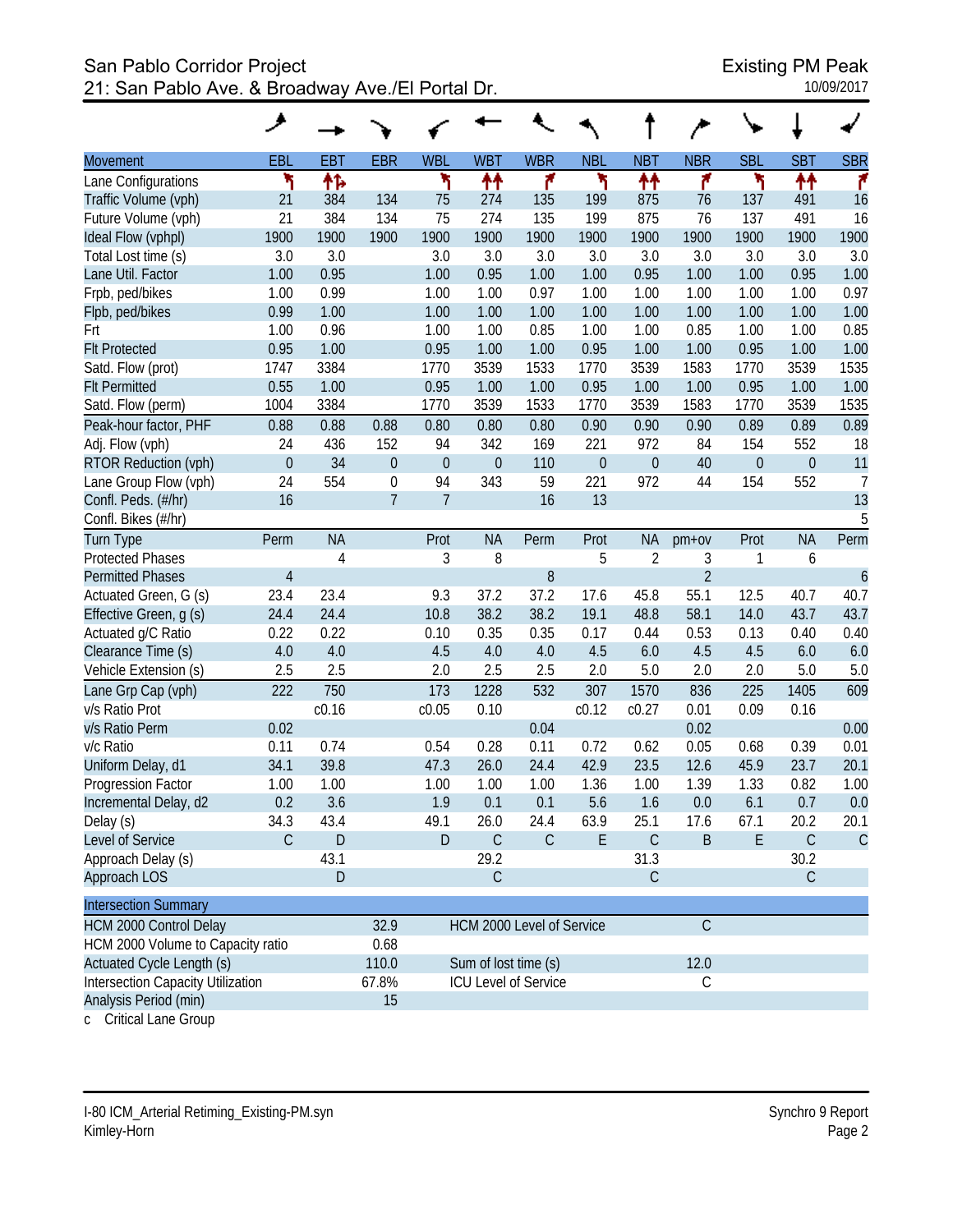# San Pablo Corridor Project<br>23: San Pablo Ave. & 23rd St./Road 20<br>23: San Pablo Ave. & 23rd St./Road 20 23: San Pablo Ave. & 23rd St./Road 20

|                                          | ◢           |                  |                |             |                             |             |             |                |                  |                  |             |                  |
|------------------------------------------|-------------|------------------|----------------|-------------|-----------------------------|-------------|-------------|----------------|------------------|------------------|-------------|------------------|
| Movement                                 | EBL         | EBT              | <b>EBR</b>     | <b>WBL</b>  | <b>WBT</b>                  | <b>WBR</b>  | <b>NBL</b>  | <b>NBT</b>     | <b>NBR</b>       | <b>SBL</b>       | <b>SBT</b>  | <b>SBR</b>       |
| Lane Configurations                      | ۲           | ৰ                | ۴              |             | 4                           | ۴           | ኻ           | ↟ኈ             |                  | ۲                | ₩           | r                |
| Traffic Volume (vph)                     | 564         | 124              | 82             | 17          | 103                         | 50          | 90          | 734            | 56               | 54               | 324         | 483              |
| Future Volume (vph)                      | 564         | 124              | 82             | 17          | 103                         | 50          | 90          | 734            | 56               | 54               | 324         | 483              |
| Ideal Flow (vphpl)                       | 1900        | 1900             | 1900           | 1900        | 1900                        | 1900        | 1900        | 1900           | 1900             | 1900             | 1900        | 1900             |
| Total Lost time (s)                      | 6.0         | 6.0              | 6.0            |             | 6.0                         | 6.0         | 6.0         | 6.0            |                  | 6.0              | 6.0         | 6.0              |
| Lane Util. Factor                        | 0.95        | 0.95             | 1.00           |             | 1.00                        | 1.00        | 1.00        | 0.95           |                  | 1.00             | 0.95        | 1.00             |
| Frpb, ped/bikes                          | 1.00        | 1.00             | 0.92           |             | 1.00                        | 1.00        | 1.00        | 1.00           |                  | 1.00             | 1.00        | 0.96             |
| Flpb, ped/bikes                          | 1.00        | 1.00             | 1.00           |             | 1.00                        | 1.00        | 1.00        | 1.00           |                  | 1.00             | 1.00        | 1.00             |
| Frt                                      | 1.00        | 1.00             | 0.85           |             | 1.00                        | 0.85        | 1.00        | 0.99           |                  | 1.00             | 1.00        | 0.85             |
| <b>Flt Protected</b>                     | 0.95        | 0.98             | 1.00           |             | 0.99                        | 1.00        | 0.95        | 1.00           |                  | 0.95             | 1.00        | 1.00             |
| Satd. Flow (prot)                        | 1681        | 1737             | 1455           |             | 1850                        | 1583        | 1770        | 3490           |                  | 1770             | 3539        | 1516             |
| <b>Flt Permitted</b>                     | 0.95        | 0.98             | 1.00           |             | 0.99                        | 1.00        | 0.95        | 1.00           |                  | 0.95             | 1.00        | 1.00             |
| Satd. Flow (perm)                        | 1681        | 1737             | 1455           |             | 1850                        | 1583        | 1770        | 3490           |                  | 1770             | 3539        | 1516             |
| Peak-hour factor, PHF                    | 0.90        | 0.90             | 0.90           | 0.67        | 0.67                        | 0.67        | 0.93        | 0.93           | 0.93             | 0.87             | 0.87        | 0.87             |
| Adj. Flow (vph)                          | 627         | 138              | 91             | 25          | 154                         | 75          | 97          | 789            | 60               | 62               | 372         | 555              |
| RTOR Reduction (vph)                     | $\mathbf 0$ | $\boldsymbol{0}$ | 42             | $\theta$    | $\mathbf{0}$                | 66          | $\mathbf 0$ | $\mathfrak{Z}$ | $\theta$         | $\overline{0}$   | $\mathbf 0$ | 222              |
| Lane Group Flow (vph)                    | 545         | 220              | 49             | $\mathbf 0$ | 179                         | 9           | 97          | 846            | $\boldsymbol{0}$ | 62               | 372         | 333              |
| Confl. Peds. (#/hr)                      |             |                  | 25             | 25          |                             |             | 24          |                | 6                | $\boldsymbol{6}$ |             | 24               |
| Confl. Bikes (#/hr)                      |             |                  | 1              |             |                             |             |             |                |                  |                  |             | 3                |
| <b>Turn Type</b>                         | Split       | <b>NA</b>        | $pm+ov$        | Split       | <b>NA</b>                   | Perm        | Prot        | <b>NA</b>      |                  | Prot             | <b>NA</b>   | $pm+ov$          |
| <b>Protected Phases</b>                  | 4           | 4                | 5              | 8           | 8                           |             | 5           | $\overline{2}$ |                  | 1                | 6           | 4                |
| <b>Permitted Phases</b>                  |             |                  | $\overline{4}$ |             |                             | 8           |             |                |                  |                  |             | $\boldsymbol{6}$ |
| Actuated Green, G (s)                    | 59.3        | 59.3             | 73.6           |             | 22.0                        | 22.0        | 14.3        | 50.3           |                  | 9.8              | 45.8        | 105.1            |
| Effective Green, g (s)                   | 59.3        | 59.3             | 73.6           |             | 22.0                        | 22.0        | 14.3        | 50.3           |                  | 9.8              | 45.8        | 105.1            |
| Actuated g/C Ratio                       | 0.34        | 0.34             | 0.42           |             | 0.13                        | 0.13        | 0.08        | 0.29           |                  | 0.06             | 0.26        | 0.60             |
| Clearance Time (s)                       | 6.0         | 6.0              | 6.0            |             | 6.0                         | 6.0         | 6.0         | 6.0            |                  | 6.0              | 6.0         | 6.0              |
| Vehicle Extension (s)                    | 2.0         | 2.0              | 2.0            |             | 3.0                         | 3.0         | 2.0         | 5.0            |                  | 2.0              | 5.0         | 2.0              |
| Lane Grp Cap (vph)                       | 569         | 588              | 611            |             | 232                         | 199         | 144         | 1003           |                  | 99               | 926         | 910              |
| v/s Ratio Prot                           | c0.32       | 0.13             | 0.01           |             | c0.10                       |             | c0.05       | c0.24          |                  | 0.04             | 0.11        | 0.12             |
| v/s Ratio Perm                           |             |                  | 0.03           |             |                             | 0.01        |             |                |                  |                  |             | 0.10             |
| v/c Ratio                                | 0.96        | 0.37             | 0.08           |             | 0.77                        | 0.05        | 0.67        | 0.84           |                  | 0.63             | 0.40        | 0.37             |
| Uniform Delay, d1                        | 56.6        | 43.8             | 30.4           |             | 74.1                        | 67.3        | 78.1        | 58.7           |                  | 80.8             | 53.3        | 17.9             |
| Progression Factor                       | 1.00        | 1.00             | 1.00           |             | 1.00                        | 1.00        | 1.00        | 1.00           |                  | 1.00             | 1.00        | 1.00             |
| Incremental Delay, d2                    | 27.0        | 0.1              | 0.0            |             | 14.6                        | 0.1         | 9.4         | 7.3            |                  | 8.6              | 0.6         | 0.1              |
| Delay (s)                                | 83.6        | 43.9             | 30.4           |             | 88.7                        | 67.4        | 87.4        | 65.9           |                  | 89.4             | 53.9        | 18.0             |
| Level of Service                         | F           | ${\sf D}$        | $\mathsf C$    |             | F                           | $\mathsf E$ | F           | E              |                  | F                | D           | $\overline{B}$   |
| Approach Delay (s)                       |             | 67.8             |                |             | 82.4                        |             |             | 68.1           |                  |                  | 36.0        |                  |
| Approach LOS                             |             | E                |                |             | F                           |             |             | E              |                  |                  | D           |                  |
|                                          |             |                  |                |             |                             |             |             |                |                  |                  |             |                  |
| <b>Intersection Summary</b>              |             |                  |                |             |                             |             |             |                |                  |                  |             |                  |
| HCM 2000 Control Delay                   |             |                  | 58.8           |             | HCM 2000 Level of Service   |             |             |                | E                |                  |             |                  |
| HCM 2000 Volume to Capacity ratio        |             |                  | 0.86           |             |                             |             |             |                |                  |                  |             |                  |
| Actuated Cycle Length (s)                |             |                  | 175.0          |             | Sum of lost time (s)        |             |             |                | 30.0             |                  |             |                  |
| <b>Intersection Capacity Utilization</b> |             |                  | 66.0%          |             | <b>ICU Level of Service</b> |             |             |                | C                |                  |             |                  |
| Analysis Period (min)                    |             |                  | 15             |             |                             |             |             |                |                  |                  |             |                  |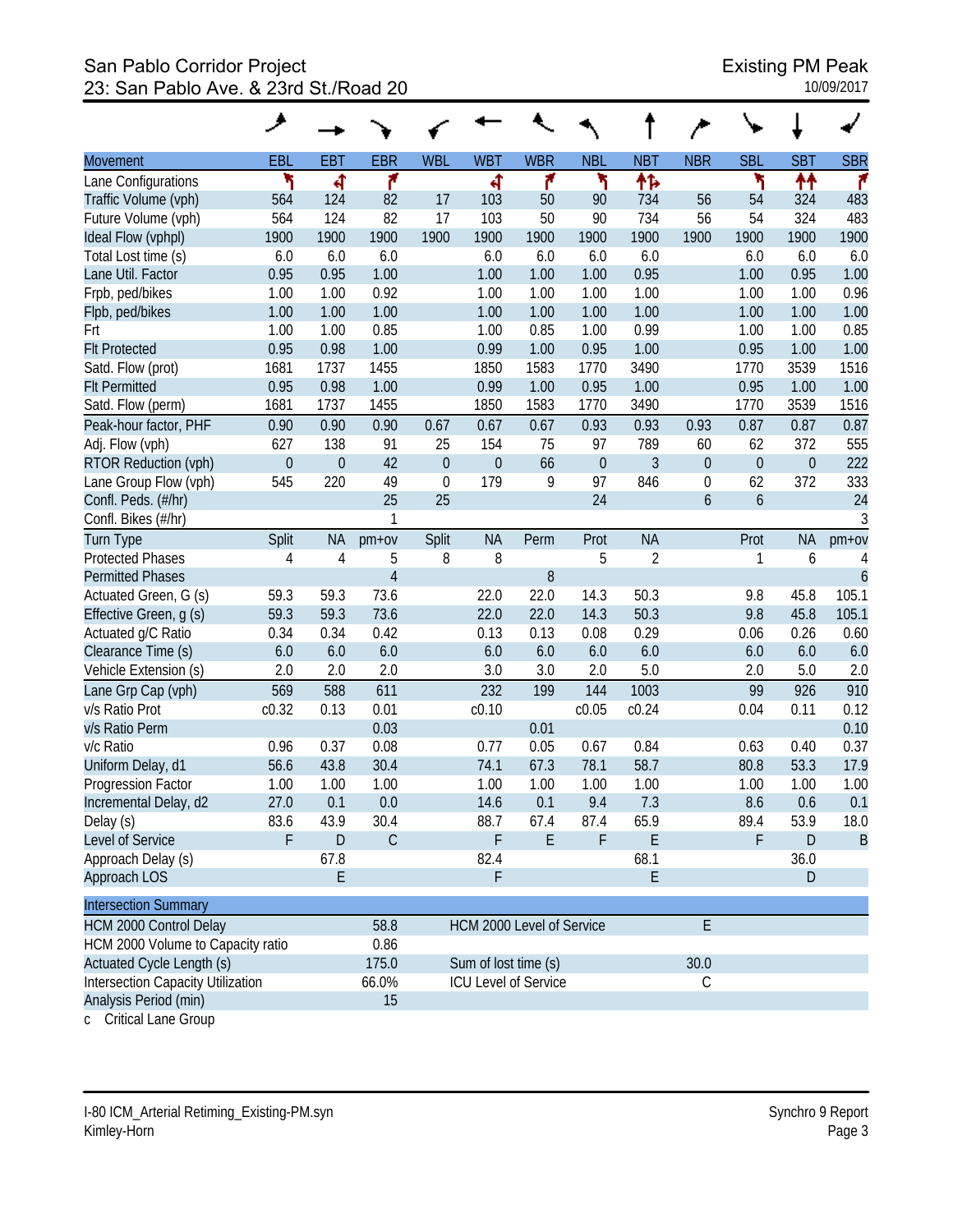# San Pablo Corridor Project<br>
25: San Pablo Ave. & Church Ln.<br>
25: San Pablo Ave. & Church Ln. 25: San Pablo Ave. & Church Ln.

|                                                                   | حر             |              |                |                             |              |                  |                  |                |                  |                  |                |                  |
|-------------------------------------------------------------------|----------------|--------------|----------------|-----------------------------|--------------|------------------|------------------|----------------|------------------|------------------|----------------|------------------|
| <b>Movement</b>                                                   | EBL            | <b>EBT</b>   | <b>EBR</b>     | <b>WBL</b>                  | <b>WBT</b>   | <b>WBR</b>       | <b>NBL</b>       | <b>NBT</b>     | <b>NBR</b>       | <b>SBL</b>       | <b>SBT</b>     | <b>SBR</b>       |
| Lane Configurations                                               | ۲              | ↟            | ۴              | ۲                           | Ъ            |                  | ٦                | ተኈ             |                  | ۲                | ተኈ             |                  |
| Traffic Volume (vph)                                              | 45             | 305          | 235            | 111                         | 253          | 77               | 226              | 844            | 331              | 97               | 349            | 45               |
| Future Volume (vph)                                               | 45             | 305          | 235            | 111                         | 253          | 77               | 226              | 844            | 331              | 97               | 349            | 45               |
| Ideal Flow (vphpl)                                                | 1900           | 1900         | 1900           | 1900                        | 1900         | 1900             | 1900             | 1900           | 1900             | 1900             | 1900           | 1900             |
| Total Lost time (s)                                               | 4.0            | 4.0          | 4.0            | 4.0                         | 4.0          |                  | 4.0              | 4.1            |                  | 4.0              | 4.1            |                  |
| Lane Util. Factor                                                 | 1.00           | 1.00         | 1.00<br>0.98   | 1.00                        | 1.00<br>0.99 |                  | 1.00             | 0.95<br>0.99   |                  | 1.00<br>1.00     | 0.95<br>0.99   |                  |
| Frpb, ped/bikes<br>Flpb, ped/bikes                                | 1.00<br>1.00   | 1.00<br>1.00 | 1.00           | 1.00<br>1.00                | 1.00         |                  | 1.00<br>1.00     | 1.00           |                  | 1.00             | 1.00           |                  |
| Frt                                                               | 1.00           | 1.00         | 0.85           | 1.00                        | 0.96         |                  | 1.00             | 0.96           |                  | 1.00             | 0.98           |                  |
| <b>Flt Protected</b>                                              | 0.95           | 1.00         | 1.00           | 0.95                        | 1.00         |                  | 0.95             | 1.00           |                  | 0.95             | 1.00           |                  |
| Satd. Flow (prot)                                                 | 1770           | 1863         | 1552           | 1770                        | 1788         |                  | 1770             | 3361           |                  | 1770             | 3458           |                  |
| <b>Flt Permitted</b>                                              | 0.95           | 1.00         | 1.00           | 0.95                        | 1.00         |                  | 0.95             | 1.00           |                  | 0.95             | 1.00           |                  |
| Satd. Flow (perm)                                                 | 1770           | 1863         | 1552           | 1770                        | 1788         |                  | 1770             | 3361           |                  | 1770             | 3458           |                  |
| Peak-hour factor, PHF                                             | 0.97           | 0.97         | 0.97           | 0.90                        | 0.90         | 0.90             | 0.91             | 0.91           | 0.91             | 0.90             | 0.90           | 0.90             |
| Adj. Flow (vph)                                                   | 46             | 314          | 242            | 123                         | 281          | 86               | 248              | 927            | 364              | 108              | 388            | 50               |
| <b>RTOR Reduction (vph)</b>                                       | $\mathbf{0}$   | $\mathbf{0}$ | 102            | $\theta$                    | 10           | $\boldsymbol{0}$ | $\boldsymbol{0}$ | 33             | $\mathbf{0}$     | $\boldsymbol{0}$ | $\overline{7}$ | $\theta$         |
| Lane Group Flow (vph)                                             | 46             | 314          | 140            | 123                         | 357          | $\boldsymbol{0}$ | 248              | 1258           | $\boldsymbol{0}$ | 108              | 431            | $\boldsymbol{0}$ |
| Confl. Peds. (#/hr)                                               | 8              |              | 8              | 8                           |              | $8\,$            | 12               |                | $\overline{4}$   | $\overline{4}$   |                | 12               |
| Confl. Bikes (#/hr)                                               |                |              |                |                             |              | 1                |                  |                |                  |                  |                | $\mathfrak{Z}$   |
| <b>Turn Type</b>                                                  | Prot           | <b>NA</b>    | $pm+ov$        | Prot                        | <b>NA</b>    |                  | Prot             | <b>NA</b>      |                  | Prot             | <b>NA</b>      |                  |
| <b>Protected Phases</b>                                           | $\overline{7}$ | 4            | 5              | 3                           | 8            |                  | 5                | $\overline{2}$ |                  | 1                | 6              |                  |
| <b>Permitted Phases</b>                                           |                |              | $\overline{4}$ |                             |              |                  |                  |                |                  |                  |                |                  |
| Actuated Green, G (s)                                             | 7.2            | 24.7         | 45.1           | 12.5                        | 30.0         |                  | 20.4             | 51.4           |                  | 10.3             | 41.3           |                  |
| Effective Green, g (s)                                            | 7.2            | 24.7         | 45.1           | 12.5                        | 30.0         |                  | 20.4             | 51.4           |                  | 10.3             | 41.3           |                  |
| Actuated g/C Ratio                                                | 0.06           | 0.21         | 0.39           | 0.11                        | 0.26         |                  | 0.18             | 0.45           |                  | 0.09             | 0.36           |                  |
| Clearance Time (s)                                                | 4.0            | 4.0          | 4.0            | 4.0                         | 4.0          |                  | 4.0              | 4.1            |                  | 4.0              | 4.1            |                  |
| Vehicle Extension (s)                                             | 3.0            | 3.0          | 2.0            | 3.0                         | 2.0          |                  | 2.0              | 5.0            |                  | 2.0              | 5.0            |                  |
| Lane Grp Cap (vph)                                                | 110            | 400          | 662            | 192                         | 466          |                  | 313              | 1502           |                  | 158              | 1241           |                  |
| v/s Ratio Prot                                                    | 0.03           | 0.17         | 0.04           | c0.07                       | c0.20        |                  | c0.14            | c0.37          |                  | 0.06             | 0.12           |                  |
| v/s Ratio Perm<br>v/c Ratio                                       |                |              | 0.05           |                             |              |                  |                  |                |                  |                  |                |                  |
| Uniform Delay, d1                                                 | 0.42<br>51.9   | 0.79<br>42.6 | 0.21<br>23.2   | 0.64<br>49.1                | 0.77<br>39.3 |                  | 0.79<br>45.3     | 0.84<br>28.1   |                  | 0.68<br>50.8     | 0.35<br>27.0   |                  |
| Progression Factor                                                | 1.00           | 1.00         | 1.00           | 1.00                        | 1.00         |                  | 1.00             | 1.00           |                  | 1.20             | 0.83           |                  |
| Incremental Delay, d2                                             | 2.6            | 9.7          | 0.1            | 7.1                         | 6.7          |                  | 12.0             | 5.7            |                  | 9.3              | 0.8            |                  |
| Delay (s)                                                         | 54.4           | 52.4         | 23.2           | 56.2                        | 46.0         |                  | 57.3             | 33.9           |                  | 70.1             | 23.3           |                  |
| Level of Service                                                  | D              | $\mathsf D$  | $\mathsf C$    | E                           | $\mathsf{D}$ |                  | $\mathsf E$      | $\mathsf C$    |                  | E                | $\mathsf C$    |                  |
| Approach Delay (s)                                                |                | 40.8         |                |                             | 48.5         |                  |                  | 37.6           |                  |                  | 32.5           |                  |
| Approach LOS                                                      |                | $\mathsf D$  |                |                             | $\mathsf D$  |                  |                  | D              |                  |                  | $\mathsf C$    |                  |
|                                                                   |                |              |                |                             |              |                  |                  |                |                  |                  |                |                  |
| <b>Intersection Summary</b>                                       |                |              |                |                             |              |                  |                  |                |                  |                  |                |                  |
| HCM 2000 Control Delay                                            |                |              | 39.0           | HCM 2000 Level of Service   |              |                  |                  |                | D                |                  |                |                  |
| HCM 2000 Volume to Capacity ratio                                 |                |              | 0.83           | Sum of lost time (s)        |              |                  |                  |                |                  |                  |                |                  |
| Actuated Cycle Length (s)                                         |                |              | 115.0<br>76.7% | <b>ICU Level of Service</b> |              |                  |                  |                | 16.1<br>D        |                  |                |                  |
| <b>Intersection Capacity Utilization</b><br>Analysis Period (min) |                |              | 15             |                             |              |                  |                  |                |                  |                  |                |                  |
|                                                                   |                |              |                |                             |              |                  |                  |                |                  |                  |                |                  |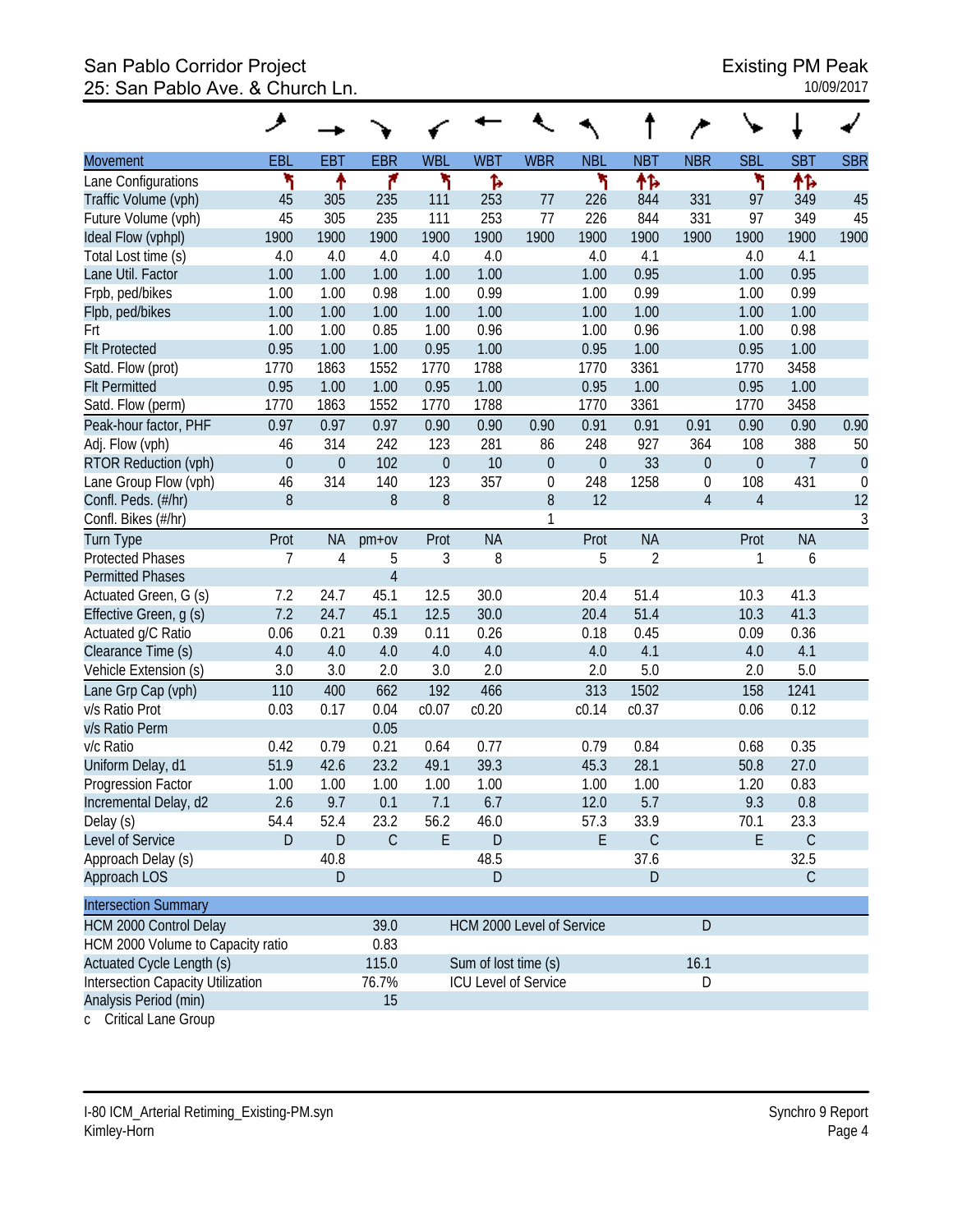# San Pablo Corridor Project<br>27: San Pablo Ave. & Casino/San Pablo Dam Rd. 27: San Pablo Ave. & Casino/San Pablo Dam Rd. 27: San Pablo Ave. & Casino/San Pablo Dam Rd.

|                                   | ۶                |                   |             |                  |                      |                             |                  |                  |                |                  |                  |                  |
|-----------------------------------|------------------|-------------------|-------------|------------------|----------------------|-----------------------------|------------------|------------------|----------------|------------------|------------------|------------------|
| <b>Movement</b>                   | EBL              | <b>EBT</b>        | <b>EBR</b>  | <b>WBL</b>       | <b>WBT</b>           | <b>WBR</b>                  | <b>NBL</b>       | <b>NBT</b>       | <b>NBR</b>     | <b>SBL</b>       | <b>SBT</b>       | <b>SBR</b>       |
| Lane Configurations               |                  | 41                |             | ۳                | बीर्क                |                             | ۲                | ↟↟               | ۴              | ۳                | 怍                |                  |
| Traffic Volume (vph)              | 5                | 15                | 8           | 332              | 80                   | $\boldsymbol{0}$            | 58               | 880              | 383            | 357              | 361              | 12               |
| Future Volume (vph)               | 5                | 15                | 8           | 332              | 80                   | $\boldsymbol{0}$            | 58               | 880              | 383            | 357              | 361              | 12               |
| Ideal Flow (vphpl)                | 1900             | 1900              | 1900        | 1900             | 1900                 | 1900                        | 1900             | 1900             | 1900           | 1900             | 1900             | 1900             |
| Total Lost time (s)               |                  | 3.0               |             | 3.0              | 3.0                  |                             | 3.0              | 3.0              | 3.0            | 3.0              | 3.0              |                  |
| Lane Util. Factor                 |                  | 0.95              |             | 0.91             | 0.91                 |                             | 1.00             | 0.95             | 1.00           | 1.00             | 0.95             |                  |
| Frpb, ped/bikes                   |                  | 0.99              |             | 1.00             | 1.00                 |                             | 1.00             | 1.00             | 0.97           | 1.00             | 1.00             |                  |
| Flpb, ped/bikes                   |                  | 1.00              |             | 1.00             | 1.00                 |                             | 1.00             | 1.00             | 1.00           | 1.00             | 1.00             |                  |
| Frt                               |                  | 0.96              |             | 1.00             | 1.00                 |                             | 1.00             | 1.00             | 0.85           | 1.00             | 1.00             |                  |
| <b>Flt Protected</b>              |                  | 0.99              |             | 0.95             | 0.97                 |                             | 0.95             | 1.00             | 1.00           | 0.95             | 1.00             |                  |
| Satd. Flow (prot)                 |                  | 3313              |             | 1610             | 3279                 |                             | 1770             | 3539             | 1543           | 1770             | 3519             |                  |
| <b>Flt Permitted</b>              |                  | 0.99              |             | 0.95             | 0.97                 |                             | 0.95             | 1.00             | 1.00           | 0.95             | 1.00             |                  |
| Satd. Flow (perm)                 |                  | 3313              |             | 1610             | 3279                 |                             | 1770             | 3539             | 1543           | 1770             | 3519             |                  |
| Peak-hour factor, PHF             | 0.78             | 0.78              | 0.78        | 0.90             | 0.90                 | 0.90                        | 0.94             | 0.94             | 0.94           | 0.85             | 0.85             | 0.85             |
| Adj. Flow (vph)                   | 6                | 19                | 10          | 369              | 89                   | $\mathbf 0$                 | 62               | 936              | 407            | 420              | 425              | 14               |
| RTOR Reduction (vph)              | $\mathbf 0$      | 9                 | $\theta$    | $\boldsymbol{0}$ | $\boldsymbol{0}$     | $\boldsymbol{0}$            | $\boldsymbol{0}$ | $\boldsymbol{0}$ | 141            | $\boldsymbol{0}$ | $\mathbf{1}$     | $\mathbf 0$      |
| Lane Group Flow (vph)             | $\boldsymbol{0}$ | 26                | $\mathbf 0$ | 184              | 274                  | $\boldsymbol{0}$            | 62               | 936              | 266            | 420              | 438              | $\boldsymbol{0}$ |
| Confl. Peds. (#/hr)               | $\overline{1}$   |                   | 20          | 20               |                      | $\mathbf{1}$                | $8\,$            |                  | 14             | 14               |                  | 8                |
| Turn Type                         | Split            | <b>NA</b>         |             | Split            | <b>NA</b>            |                             | Prot             | <b>NA</b>        | pm+ov          | Prot             | <b>NA</b>        |                  |
| <b>Protected Phases</b>           | $\overline{4}$   | $\overline{4}$    |             | 8                | $\boldsymbol{8}$     |                             | 5                | $\overline{2}$   | $8\,$          | $\mathbf{1}$     | $\boldsymbol{6}$ |                  |
| <b>Permitted Phases</b>           |                  |                   |             |                  |                      |                             |                  |                  | $\overline{2}$ |                  |                  |                  |
| Actuated Green, G (s)             |                  | 6.0               |             | 17.5             | 17.5                 |                             | 8.0              | 42.1             | 59.6           | 30.9             | 64.5             |                  |
| Effective Green, g (s)            |                  | 7.0               |             | 19.5             | 19.5                 |                             | 10.0             | 44.1             | 63.6           | 32.4             | 66.5             |                  |
| Actuated g/C Ratio                |                  | 0.06              |             | 0.17             | 0.17                 |                             | 0.09             | 0.38             | 0.55           | 0.28             | 0.58             |                  |
| Clearance Time (s)                |                  | 4.0               |             | 5.0              | 5.0                  |                             | 5.0              | 5.0              | 5.0            | 4.5              | 5.0              |                  |
| Vehicle Extension (s)             |                  | 2.0               |             | 2.0              | 2.0                  |                             | 2.0              | 5.0              | 2.0            | 2.0              | 5.0              |                  |
| Lane Grp Cap (vph)                |                  | 201               |             | 273              | 556                  |                             | 153              | 1357             | 853            | 498              | 2034             |                  |
| v/s Ratio Prot                    |                  | c <sub>0.01</sub> |             | c0.11            | 0.08                 |                             | 0.04             | c0.26            | 0.05           | c0.24            | 0.12             |                  |
| v/s Ratio Perm                    |                  |                   |             |                  |                      |                             |                  |                  | 0.12           |                  |                  |                  |
| v/c Ratio                         |                  | 0.13              |             | 0.67             | 0.49                 |                             | 0.41             | 0.69             | 0.31           | 0.84             | 0.22             |                  |
| Uniform Delay, d1                 |                  | 51.1              |             | 44.8             | 43.3                 |                             | 49.7             | 29.7             | 13.9           | 38.9             | 11.7             |                  |
| Progression Factor                |                  | 1.00              |             | 0.92             | 0.91                 |                             | 0.76             | 0.71             | 3.05           | 0.62             | 0.66             |                  |
| Incremental Delay, d2             |                  | 0.1               |             | 4.9              | 0.2                  |                             | 0.5              | 2.3              | 0.1            | 11.3             | 0.2              |                  |
| Delay (s)                         |                  | 51.2              |             | 46.2             | 39.8                 |                             | 38.5             | 23.5             | 42.5           | 35.5             | 8.0              |                  |
| Level of Service                  |                  | D                 |             | D                | D                    |                             | D                | $\mathcal{C}$    | D              | D                | Α                |                  |
| Approach Delay (s)                |                  | 51.2              |             |                  | 42.4                 |                             |                  | 29.6             |                |                  | 21.4             |                  |
| Approach LOS                      |                  | D                 |             |                  | D                    |                             |                  | С                |                |                  | C                |                  |
| <b>Intersection Summary</b>       |                  |                   |             |                  |                      |                             |                  |                  |                |                  |                  |                  |
| HCM 2000 Control Delay            |                  |                   | 29.5        |                  |                      | HCM 2000 Level of Service   |                  |                  | $\mathsf C$    |                  |                  |                  |
| HCM 2000 Volume to Capacity ratio |                  |                   | 0.70        |                  |                      |                             |                  |                  |                |                  |                  |                  |
| Actuated Cycle Length (s)         |                  |                   | 115.0       |                  | Sum of lost time (s) |                             |                  |                  | 12.0           |                  |                  |                  |
| Intersection Capacity Utilization |                  |                   | 70.0%       |                  |                      | <b>ICU Level of Service</b> |                  |                  | $\mathsf C$    |                  |                  |                  |
| Analysis Period (min)             |                  |                   | 15          |                  |                      |                             |                  |                  |                |                  |                  |                  |
| c Critical Lane Group             |                  |                   |             |                  |                      |                             |                  |                  |                |                  |                  |                  |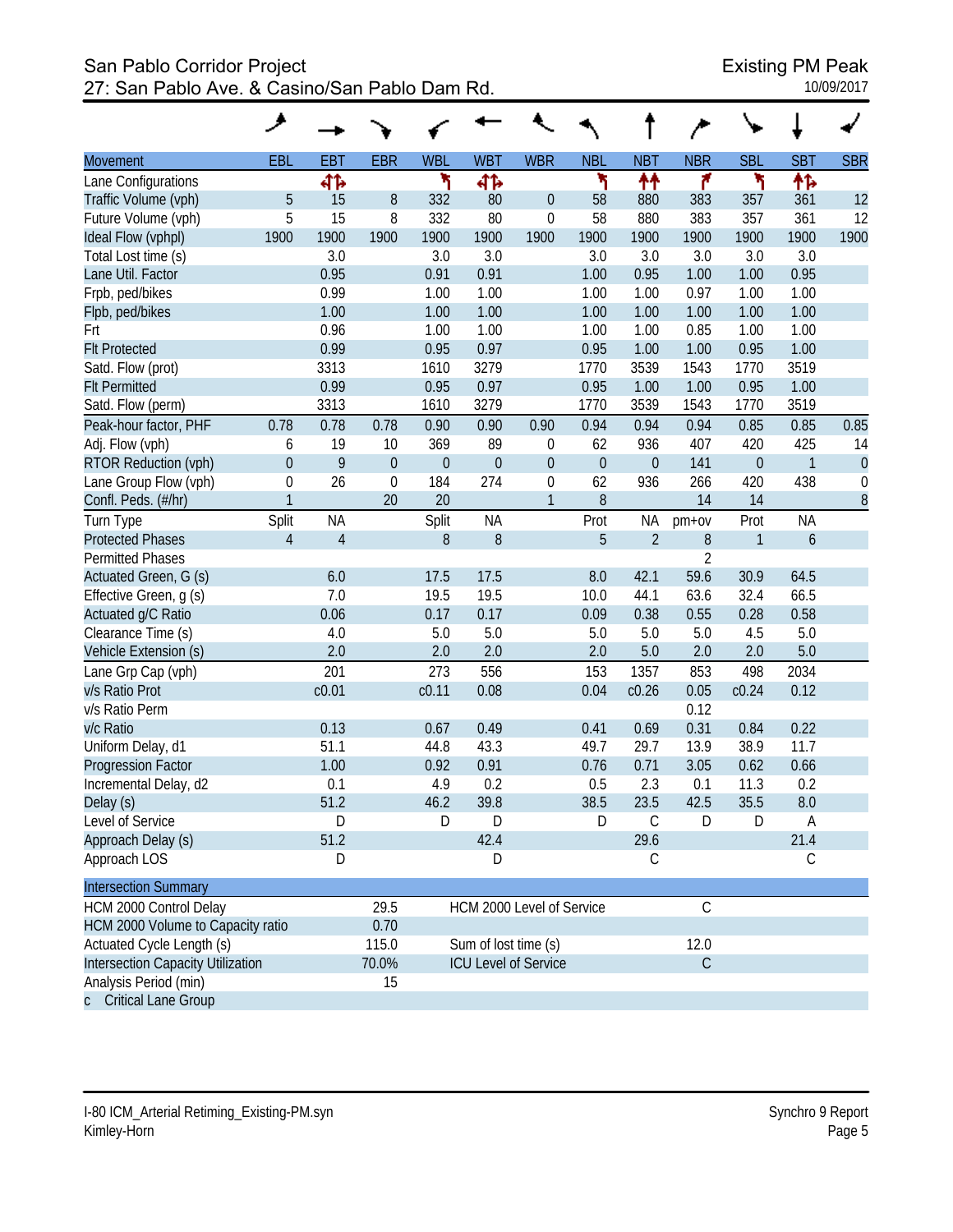#### San Pablo Corridor Project **Existing PM Peak** 30: San Pablo Ave. & McBryde Ave. 10/09/2017

|                                              | ◢                       |              |                         |                         |                         |                           |                        |                        |                        |                  |                       |                        |
|----------------------------------------------|-------------------------|--------------|-------------------------|-------------------------|-------------------------|---------------------------|------------------------|------------------------|------------------------|------------------|-----------------------|------------------------|
| <b>Movement</b>                              | EBL                     | EBT          | <b>EBR</b>              | <b>WBL</b>              | <b>WBT</b>              | <b>WBR</b>                | <b>NBL</b>             | <b>NBT</b>             | <b>NBR</b>             | <b>SBL</b>       | <b>SBT</b>            | <b>SBR</b>             |
| Lane Configurations                          |                         | 41           |                         | ۲                       | 4                       | ۴                         | ۲                      | ተኈ                     |                        | ۲                | 怍                     |                        |
| Traffic Volume (vph)                         | 88                      | 102          | 67                      | 107                     | 136                     | 235                       | 43                     | 1006                   | 66                     | 82               | 501                   | 52                     |
| Future Volume (vph)                          | 88                      | 102          | 67                      | 107                     | 136                     | 235                       | 43                     | 1006                   | 66                     | 82               | 501                   | 52                     |
| Ideal Flow (vphpl)                           | 1900                    | 1900         | 1900                    | 1900                    | 1900                    | 1900                      | 1900                   | 1900                   | 1900                   | 1900             | 1900                  | 1900                   |
| Total Lost time (s)                          |                         | 4.0          |                         | 4.0                     | 4.0                     | 4.0                       | 3.5                    | 4.0                    |                        | 3.5              | 4.0                   |                        |
| Lane Util. Factor                            |                         | 0.95         |                         | 0.95                    | 0.95                    | 1.00                      | 1.00                   | 0.95                   |                        | 1.00             | 0.95                  |                        |
| Frpb, ped/bikes                              |                         | 0.99         |                         | 1.00                    | 1.00                    | 0.98                      | 1.00                   | 1.00                   |                        | 1.00             | 0.99                  |                        |
| Flpb, ped/bikes                              |                         | 1.00         |                         | 1.00                    | 1.00                    | 1.00                      | 1.00                   | 1.00                   |                        | 1.00             | 1.00                  |                        |
| Frt                                          |                         | 0.96         |                         | 1.00                    | 1.00                    | 0.85                      | 1.00                   | 0.99                   |                        | 1.00             | 0.99                  |                        |
| <b>Flt Protected</b>                         |                         | 0.98         |                         | 0.95                    | 1.00                    | 1.00                      | 0.95                   | 1.00                   |                        | 0.95             | 1.00                  |                        |
| Satd. Flow (prot)                            |                         | 3311         |                         | 1681                    | 1763                    | 1554                      | 1770                   | 3498                   |                        | 1770             | 3465                  |                        |
| <b>Flt Permitted</b>                         |                         | 0.98<br>3311 |                         | 0.95<br>1681            | 1.00<br>1763            | 1.00<br>1554              | 0.95                   | 1.00<br>3498           |                        | 0.95<br>1770     | 1.00<br>3465          |                        |
| Satd. Flow (perm)                            |                         |              |                         |                         |                         |                           | 1770                   |                        |                        |                  |                       |                        |
| Peak-hour factor, PHF                        | 0.81                    | 0.81         | 0.81                    | 0.95                    | 0.95                    | 0.95                      | 0.93                   | 0.93                   | 0.93                   | 0.90             | 0.90                  | 0.90                   |
| Adj. Flow (vph)                              | 109                     | 126<br>33    | 83                      | 113                     | 143                     | 247                       | 46<br>$\boldsymbol{0}$ | 1082<br>$\overline{3}$ | 71                     | 91               | 557                   | 58                     |
| RTOR Reduction (vph)                         | $\boldsymbol{0}$        | 285          | $\theta$<br>$\mathbf 0$ | $\boldsymbol{0}$<br>102 | $\boldsymbol{0}$<br>154 | 211                       |                        | 1150                   | $\boldsymbol{0}$       | $\boldsymbol{0}$ | $\overline{5}$<br>610 | $\theta$               |
| Lane Group Flow (vph)<br>Confl. Peds. (#/hr) | $\boldsymbol{0}$<br>5   |              | 17                      | 17                      |                         | 36<br>5                   | 46<br>23               |                        | $\boldsymbol{0}$<br>23 | 91<br>23         |                       | $\boldsymbol{0}$<br>23 |
| Confl. Bikes (#/hr)                          |                         |              | 1                       |                         |                         |                           |                        |                        |                        |                  |                       | 1                      |
|                                              |                         | <b>NA</b>    |                         |                         | <b>NA</b>               |                           |                        | <b>NA</b>              |                        |                  | <b>NA</b>             |                        |
| <b>Turn Type</b><br><b>Protected Phases</b>  | Split<br>$\overline{7}$ | 7            |                         | Split<br>8              | 8                       | Perm                      | Prot<br>5              | $\sqrt{2}$             |                        | Prot<br>1        | 6                     |                        |
| <b>Permitted Phases</b>                      |                         |              |                         |                         |                         | 8                         |                        |                        |                        |                  |                       |                        |
| Actuated Green, G (s)                        |                         | 18.0         |                         | 16.8                    | 16.8                    | 16.8                      | 7.1                    | 54.5                   |                        | 10.2             | 57.6                  |                        |
| Effective Green, g (s)                       |                         | 18.0         |                         | 16.8                    | 16.8                    | 16.8                      | 7.1                    | 54.5                   |                        | 10.2             | 57.6                  |                        |
| Actuated g/C Ratio                           |                         | 0.16         |                         | 0.15                    | 0.15                    | 0.15                      | 0.06                   | 0.47                   |                        | 0.09             | 0.50                  |                        |
| Clearance Time (s)                           |                         | 4.0          |                         | 4.0                     | 4.0                     | 4.0                       | 3.5                    | 4.0                    |                        | 3.5              | 4.0                   |                        |
| Vehicle Extension (s)                        |                         | 4.0          |                         | 4.0                     | 4.0                     | 4.0                       | 3.0                    | 5.0                    |                        | 3.0              | 5.0                   |                        |
| Lane Grp Cap (vph)                           |                         | 518          |                         | 245                     | 257                     | 227                       | 109                    | 1657                   |                        | 156              | 1735                  |                        |
| v/s Ratio Prot                               |                         | c0.09        |                         | 0.06                    | c0.09                   |                           | 0.03                   | c0.33                  |                        | c0.05            | c0.18                 |                        |
| v/s Ratio Perm                               |                         |              |                         |                         |                         | 0.02                      |                        |                        |                        |                  |                       |                        |
| v/c Ratio                                    |                         | 0.55         |                         | 0.42                    | 0.60                    | 0.16                      | 0.42                   | 0.69                   |                        | 0.58             | 0.35                  |                        |
| Uniform Delay, d1                            |                         | 44.8         |                         | 44.6                    | 45.9                    | 42.9                      | 52.0                   | 23.7                   |                        | 50.4             | 17.4                  |                        |
| Progression Factor                           |                         | 1.00         |                         | 1.00                    | 1.00                    | 1.00                      | 1.00                   | 1.00                   |                        | 1.25             | 0.68                  |                        |
| Incremental Delay, d2                        |                         | 1.6          |                         | 1.6                     | 4.4                     | 0.4                       | 2.6                    | 2.4                    |                        | 4.9              | 0.5                   |                        |
| Delay (s)                                    |                         | 46.3         |                         | 46.2                    | 50.3                    | 43.4                      | 54.6                   | 26.1                   |                        | 67.7             | 12.3                  |                        |
| Level of Service                             |                         | $\mathsf{D}$ |                         | D                       | $\mathsf{D}$            | D                         | D                      | $\mathsf C$            |                        | E                | B                     |                        |
| Approach Delay (s)                           |                         | 46.3         |                         |                         | 46.1                    |                           |                        | 27.2                   |                        |                  | 19.5                  |                        |
| Approach LOS                                 |                         | $\mathsf D$  |                         |                         | $\mathsf D$             |                           |                        | $\mathsf C$            |                        |                  | B                     |                        |
| <b>Intersection Summary</b>                  |                         |              |                         |                         |                         |                           |                        |                        |                        |                  |                       |                        |
| <b>HCM 2000 Control Delay</b>                |                         |              | 30.9                    |                         |                         | HCM 2000 Level of Service |                        |                        | $\mathsf C$            |                  |                       |                        |
| HCM 2000 Volume to Capacity ratio            |                         |              | 0.63                    |                         |                         |                           |                        |                        |                        |                  |                       |                        |
| Actuated Cycle Length (s)                    |                         |              | 115.0                   |                         | Sum of lost time (s)    |                           |                        |                        | 15.5                   |                  |                       |                        |
| <b>Intersection Capacity Utilization</b>     |                         |              | 70.3%                   |                         |                         | ICU Level of Service      |                        |                        | C                      |                  |                       |                        |
| Analysis Period (min)                        |                         |              | 15                      |                         |                         |                           |                        |                        |                        |                  |                       |                        |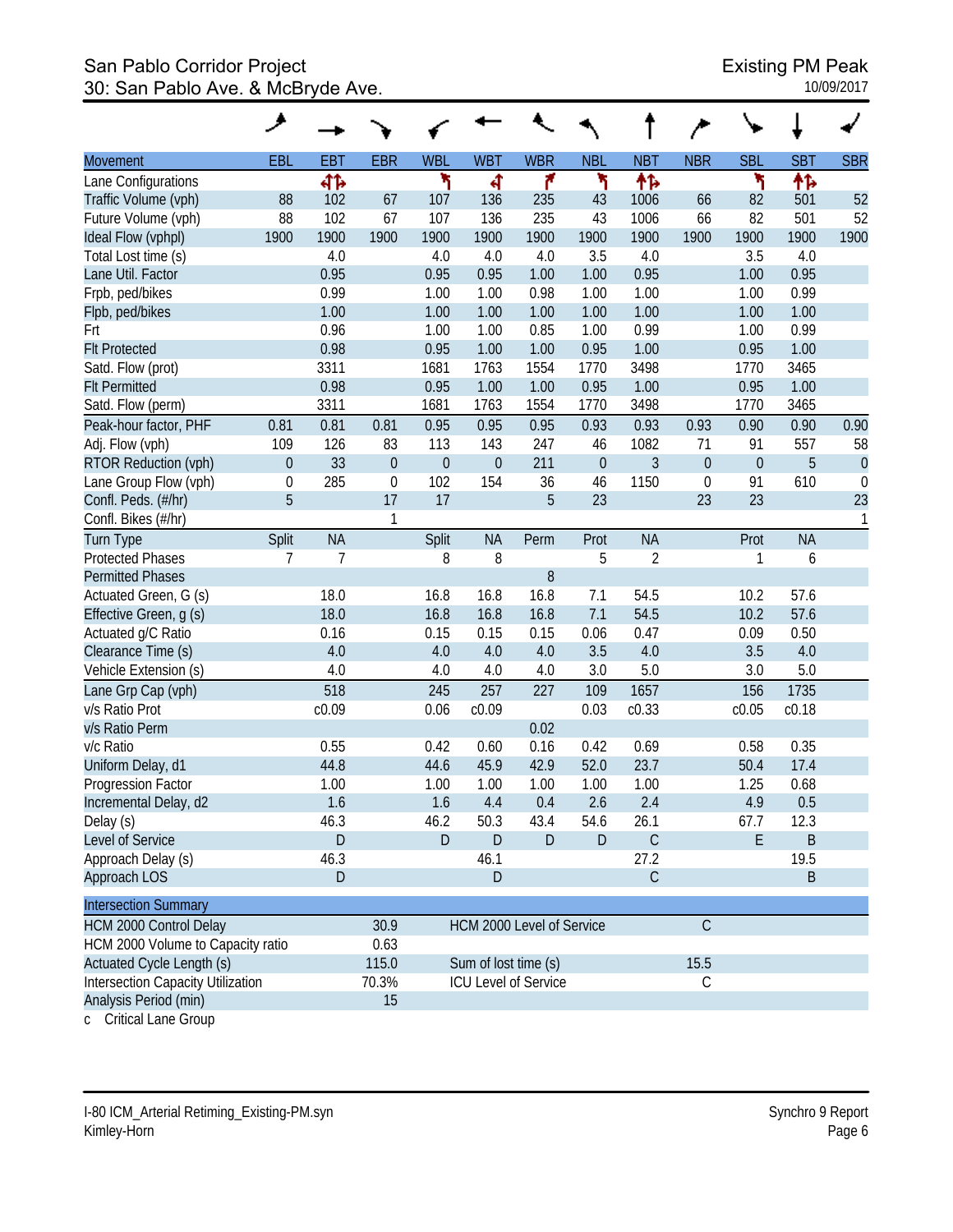#### San Pablo Corridor Project **Existing PM Peak** 33: San Pablo Ave. & Solano Ave. 10/09/2017

|                                   | ᢣ                |             |                  |             |                      |                             |                |             |               |                  |              |                  |
|-----------------------------------|------------------|-------------|------------------|-------------|----------------------|-----------------------------|----------------|-------------|---------------|------------------|--------------|------------------|
| <b>Movement</b>                   | EBL              | <b>EBT</b>  | <b>EBR</b>       | <b>WBL</b>  | <b>WBT</b>           | <b>WBR</b>                  | <b>NBL</b>     | <b>NBT</b>  | <b>NBR</b>    | <b>SBL</b>       | <b>SBT</b>   | <b>SBR</b>       |
| Lane Configurations               | ۲                | ħ           |                  | ۲           | Ъ                    |                             | ۲              | 忭           |               | ۲                | 怍            |                  |
| Traffic Volume (vph)              | 193              | 207         | 60               | 128         | 180                  | 138                         | 30             | 858         | 118           | 86               | 610          | 98               |
| Future Volume (vph)               | 193              | 207         | 60               | 128         | 180                  | 138                         | 30             | 858         | 118           | 86               | 610          | 98               |
| Ideal Flow (vphpl)                | 1900             | 1900        | 1900             | 1900        | 1900                 | 1900                        | 1900           | 1900        | 1900          | 1900             | 1900         | 1900             |
| Total Lost time (s)               | 4.0              | 4.0         |                  | 4.0         | 4.0                  |                             | 4.0            | 4.0         |               | 4.0              | 4.0          |                  |
| Lane Util. Factor                 | 1.00             | 1.00        |                  | 1.00        | 1.00                 |                             | 1.00           | 0.95        |               | 1.00             | 0.95         |                  |
| Frpb, ped/bikes                   | 1.00             | 0.98        |                  | 1.00        | 0.95                 |                             | 1.00           | 0.99        |               | 1.00             | 0.98         |                  |
| Flpb, ped/bikes                   | 0.96             | 1.00        |                  | 0.97        | 1.00                 |                             | 0.97           | 1.00        |               | 0.99             | 1.00         |                  |
| Frt                               | 1.00             | 0.97        |                  | 1.00        | 0.93                 |                             | 1.00           | 0.98        |               | 1.00             | 0.98         |                  |
| <b>Flt Protected</b>              | 0.95             | 1.00        |                  | 0.95        | 1.00                 |                             | 0.95           | 1.00        |               | 0.95             | 1.00         |                  |
| Satd. Flow (prot)                 | 1699             | 1771        |                  | 1715        | 1660                 |                             | 1719           | 3451        |               | 1760             | 3410         |                  |
| <b>Flt Permitted</b>              | 0.32             | 1.00        |                  | 0.40        | 1.00                 |                             | 0.33           | 1.00        |               | 0.21             | 1.00         |                  |
| Satd. Flow (perm)                 | 579              | 1771        |                  | 719         | 1660                 |                             | 595            | 3451        |               | 390              | 3410         |                  |
| Peak-hour factor, PHF             | 0.86             | 0.86        | 0.86             | 0.86        | 0.86                 | 0.86                        | 0.94           | 0.94        | 0.94          | 0.97             | 0.97         | 0.97             |
| Adj. Flow (vph)                   | 224              | 241         | 70               | 149         | 209                  | 160                         | 32             | 913         | 126           | 89               | 629          | 101              |
| RTOR Reduction (vph)              | $\boldsymbol{0}$ | 11          | $\theta$         | $\theta$    | 27                   | $\mathbf{0}$                | $\mathbf 0$    | 11          | $\mathbf{0}$  | $\boldsymbol{0}$ | 13           | $\theta$         |
| Lane Group Flow (vph)             | 224              | 300         | $\boldsymbol{0}$ | 149         | 342                  | $\mathbf 0$                 | 32             | 1028        | $\mathbf 0$   | 89               | 717          | $\boldsymbol{0}$ |
| Confl. Peds. (#/hr)               | 78               |             | 51               | 51          |                      | 78                          | 37             |             | 14            | 14               |              | 37               |
| Confl. Bikes (#/hr)               |                  |             | 3                |             |                      | 14                          |                |             | 1             |                  |              | 1                |
| <b>Turn Type</b>                  | Perm             | <b>NA</b>   |                  | Perm        | <b>NA</b>            |                             | Perm           | <b>NA</b>   |               | Perm             | <b>NA</b>    |                  |
| <b>Protected Phases</b>           |                  | 4           |                  |             | 8                    |                             |                | 2           |               |                  | 6            |                  |
| <b>Permitted Phases</b>           | $\overline{4}$   |             |                  | 8           |                      |                             | $\overline{2}$ |             |               | $\boldsymbol{6}$ |              |                  |
| Actuated Green, G (s)             | 33.0             | 33.0        |                  | 33.0        | 33.0                 |                             | 59.0           | 59.0        |               | 59.0             | 59.0         |                  |
| Effective Green, g (s)            | 33.0             | 33.0        |                  | 33.0        | 33.0                 |                             | 59.0           | 59.0        |               | 59.0             | 59.0         |                  |
| Actuated g/C Ratio                | 0.33             | 0.33        |                  | 0.33        | 0.33                 |                             | 0.59           | 0.59        |               | 0.59             | 0.59         |                  |
| Clearance Time (s)                | 4.0              | 4.0         |                  | 4.0         | 4.0                  |                             | 4.0            | 4.0         |               | 4.0              | 4.0          |                  |
| Vehicle Extension (s)             | 3.0              | 3.0         |                  | 3.0         | 3.0                  |                             | 5.0            | 5.0         |               | 5.0              | 5.0          |                  |
| Lane Grp Cap (vph)                | 191              | 584         |                  | 237         | 547                  |                             | 351            | 2036        |               | 230              | 2011         |                  |
| v/s Ratio Prot                    |                  | 0.17        |                  |             | 0.21                 |                             |                | c0.30       |               |                  | 0.21         |                  |
| v/s Ratio Perm                    | c0.39            |             |                  | 0.21        |                      |                             | 0.05           |             |               | 0.23             |              |                  |
| v/c Ratio                         | 1.17             | 0.51        |                  | 0.63        | 0.62                 |                             | 0.09           | 0.51        |               | 0.39             | 0.36         |                  |
| Uniform Delay, d1                 | 33.5             | 27.0        |                  | 28.3        | 28.3                 |                             | 8.9            | 12.0        |               | 10.9             | 10.6         |                  |
| Progression Factor                | 1.00             | 1.00        |                  | 1.00        | 1.00                 |                             | 0.56           | 0.65        |               | 0.60             | 0.60         |                  |
| Incremental Delay, d2             | 119.4            | 0.8         |                  | 5.1         | 2.2                  |                             | 0.4            | 0.8         |               | 4.7              | 0.5          |                  |
| Delay (s)                         | 152.9            | 27.8        |                  | 33.5        | 30.5                 |                             | 5.4            | 8.5         |               | 11.2             | 6.9          |                  |
| Level of Service                  | F                | $\mathsf C$ |                  | $\mathsf C$ | $\mathsf C$          |                             | A              | $\mathsf A$ |               | B                | $\mathsf{A}$ |                  |
| Approach Delay (s)                |                  | 80.2        |                  |             | 31.3                 |                             |                | 8.4         |               |                  | 7.3          |                  |
| Approach LOS                      |                  | F           |                  |             | $\mathsf C$          |                             |                | A           |               |                  | $\mathsf{A}$ |                  |
| <b>Intersection Summary</b>       |                  |             |                  |             |                      |                             |                |             |               |                  |              |                  |
| <b>HCM 2000 Control Delay</b>     |                  |             | 25.2             |             |                      | HCM 2000 Level of Service   |                |             | $\mathcal{C}$ |                  |              |                  |
| HCM 2000 Volume to Capacity ratio |                  |             | 0.74             |             |                      |                             |                |             |               |                  |              |                  |
| Actuated Cycle Length (s)         |                  |             | 100.0            |             | Sum of lost time (s) |                             |                |             | 8.0           |                  |              |                  |
| Intersection Capacity Utilization |                  |             | 78.2%            |             |                      | <b>ICU Level of Service</b> |                |             | D             |                  |              |                  |
| Analysis Period (min)             |                  |             | 15               |             |                      |                             |                |             |               |                  |              |                  |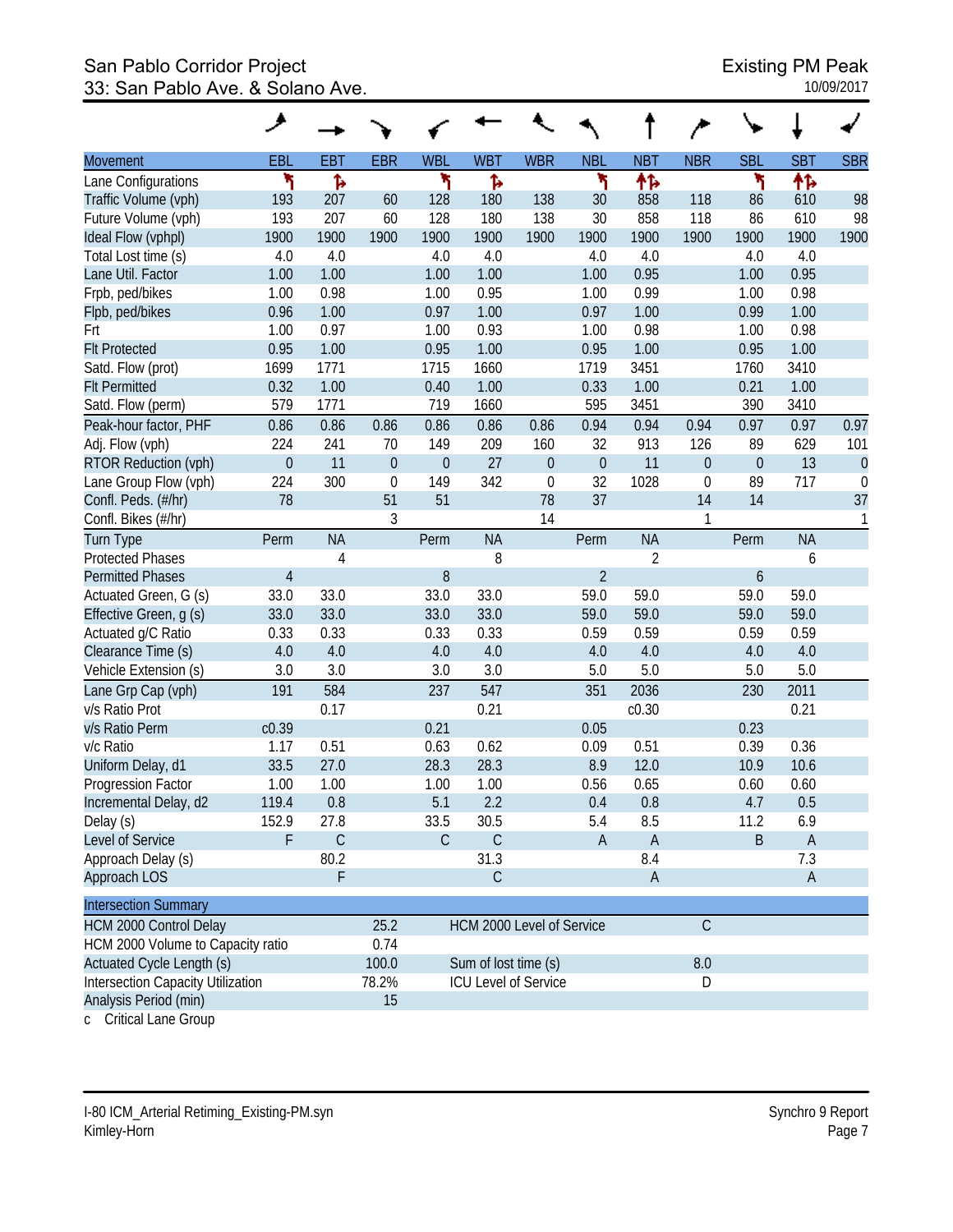#### San Pablo Corridor Project **Existing PM Peak** 36: San Pablo Ave. & Barrett Ave. 10/09/2017

|                                    | ◢                |               |             |                  |                      |                           |                  |                |                  |                  |              |             |
|------------------------------------|------------------|---------------|-------------|------------------|----------------------|---------------------------|------------------|----------------|------------------|------------------|--------------|-------------|
| <b>Movement</b>                    | EBL              | EBT           | <b>EBR</b>  | <b>WBL</b>       | <b>WBT</b>           | <b>WBR</b>                | <b>NBL</b>       | <b>NBT</b>     | <b>NBR</b>       | <b>SBL</b>       | <b>SBT</b>   | <b>SBR</b>  |
| Lane Configurations                | ካካ               | ħ             |             | ۲                | ተኈ                   |                           | ۲                | 怍              |                  | ۲                | 怍            |             |
| Traffic Volume (vph)               | 531              | 165           | 173         | 40               | 147                  | 135                       | 86               | 1091           | 32               | 62               | 386          | 46          |
| Future Volume (vph)                | 531              | 165           | 173         | 40               | 147                  | 135                       | 86               | 1091           | 32               | 62               | 386          | 46          |
| Ideal Flow (vphpl)                 | 1900             | 1900          | 1900        | 1900             | 1900                 | 1900                      | 1900             | 1900           | 1900             | 1900             | 1900         | 1900        |
| Total Lost time (s)                | 3.5              | 4.5           |             | 3.5              | 4.0                  |                           | 3.5              | 4.0            |                  | 3.5              | 4.0          |             |
| Lane Util. Factor                  | 0.97             | 1.00          |             | 1.00             | 0.95                 |                           | 1.00             | 0.95           |                  | 1.00             | 0.95         |             |
| Frpb, ped/bikes<br>Flpb, ped/bikes | 1.00<br>1.00     | 0.99<br>1.00  |             | 1.00<br>1.00     | 1.00<br>1.00         |                           | 1.00<br>1.00     | 1.00<br>1.00   |                  | 1.00<br>1.00     | 1.00<br>1.00 |             |
| Frt                                | 1.00             | 0.92          |             | 1.00             | 0.93                 |                           | 1.00             | 1.00           |                  | 1.00             | 0.98         |             |
| <b>Flt Protected</b>               | 0.95             | 1.00          |             | 0.95             | 1.00                 |                           | 0.95             | 1.00           |                  | 0.95             | 1.00         |             |
| Satd. Flow (prot)                  | 3433             | 1698          |             | 1770             | 3285                 |                           | 1770             | 3522           |                  | 1770             | 3474         |             |
| <b>Flt Permitted</b>               | 0.95             | 1.00          |             | 0.95             | 1.00                 |                           | 0.95             | 1.00           |                  | 0.95             | 1.00         |             |
| Satd. Flow (perm)                  | 3433             | 1698          |             | 1770             | 3285                 |                           | 1770             | 3522           |                  | 1770             | 3474         |             |
| Peak-hour factor, PHF              | 0.88             | 0.88          | 0.88        | 0.88             | 0.88                 | 0.88                      | 0.89             | 0.89           | 0.89             | 0.86             | 0.86         | 0.86        |
| Adj. Flow (vph)                    | 603              | 188           | 197         | 45               | 167                  | 153                       | 97               | 1226           | 36               | 72               | 449          | 53          |
| RTOR Reduction (vph)               | $\boldsymbol{0}$ | 27            | $\theta$    | $\boldsymbol{0}$ | 132                  | $\boldsymbol{0}$          | $\boldsymbol{0}$ | $\mathbf{1}$   | $\boldsymbol{0}$ | $\boldsymbol{0}$ | 5            | $\theta$    |
| Lane Group Flow (vph)              | 603              | 358           | $\mathbf 0$ | 45               | 188                  | 0                         | 97               | 1261           | $\boldsymbol{0}$ | 72               | 497          | $\mathbf 0$ |
| Confl. Peds. (#/hr)                |                  |               | 13          | 13               |                      |                           | 13               |                | 8                | $\boldsymbol{8}$ |              | 13          |
| Confl. Bikes (#/hr)                |                  |               |             |                  |                      |                           |                  |                | 3                |                  |              |             |
| <b>Turn Type</b>                   | Prot             | <b>NA</b>     |             | Prot             | <b>NA</b>            |                           | Prot             | <b>NA</b>      |                  | Prot             | <b>NA</b>    |             |
| <b>Protected Phases</b>            | 7                | 4             |             | 3                | 8                    |                           | 5                | $\overline{2}$ |                  | 1                | 6            |             |
| <b>Permitted Phases</b>            |                  |               |             |                  |                      |                           |                  |                |                  |                  |              |             |
| Actuated Green, G (s)              | 21.8             | 29.0          |             | 5.9              | 13.6                 |                           | 8.5              | 41.1           |                  | 7.3              | 39.9         |             |
| Effective Green, g (s)             | 21.8             | 29.0          |             | 5.9              | 13.6                 |                           | 8.5              | 41.1           |                  | 7.3              | 39.9         |             |
| Actuated g/C Ratio                 | 0.22             | 0.29          |             | 0.06             | 0.14                 |                           | 0.09             | 0.42           |                  | 0.07             | 0.40         |             |
| Clearance Time (s)                 | 3.5              | 4.5           |             | 3.5              | 4.0                  |                           | 3.5              | 4.0            |                  | 3.5              | 4.0          |             |
| Vehicle Extension (s)              | 2.0              | 4.0           |             | 2.0              | 4.0                  |                           | 2.0              | 4.0            |                  | 2.0              | $4.0\,$      |             |
| Lane Grp Cap (vph)                 | 757              | 498           |             | 105              | 452                  |                           | 152              | 1465           |                  | 130              | 1402         |             |
| v/s Ratio Prot<br>v/s Ratio Perm   | c0.18            | c0.21         |             | 0.03             | 0.06                 |                           | c0.05            | c0.36          |                  | 0.04             | 0.14         |             |
| v/c Ratio                          | 0.80             | 0.72          |             | 0.43             | 0.42                 |                           | 0.64             | 0.86           |                  | 0.55             | 0.35         |             |
| Uniform Delay, d1                  | 36.4             | 31.3          |             | 44.8             | 39.0                 |                           | 43.7             | 26.2           |                  | 44.2             | 20.5         |             |
| Progression Factor                 | 1.00             | 1.00          |             | 1.00             | 1.00                 |                           | 1.00             | 1.00           |                  | 1.00             | 1.00         |             |
| Incremental Delay, d2              | 5.4              | 5.3           |             | 1.0              | 0.8                  |                           | 6.3              | 5.6            |                  | 2.9              | 0.2          |             |
| Delay (s)                          | 41.9             | 36.5          |             | 45.8             | 39.8                 |                           | 50.0             | 31.8           |                  | 47.1             | 20.7         |             |
| Level of Service                   | D                | $\mathsf D$   |             | D                | $\mathsf{D}$         |                           | D                | $\mathsf C$    |                  | D                | $\mathsf C$  |             |
| Approach Delay (s)                 |                  | 39.8          |             |                  | 40.6                 |                           |                  | 33.1           |                  |                  | 24.0         |             |
| Approach LOS                       |                  | $\mathsf{D}%$ |             |                  | D                    |                           |                  | $\mathsf C$    |                  |                  | $\mathsf{C}$ |             |
| <b>Intersection Summary</b>        |                  |               |             |                  |                      |                           |                  |                |                  |                  |              |             |
| <b>HCM 2000 Control Delay</b>      |                  |               | 34.4        |                  |                      | HCM 2000 Level of Service |                  |                | $\mathsf C$      |                  |              |             |
| HCM 2000 Volume to Capacity ratio  |                  |               | 0.83        |                  |                      |                           |                  |                |                  |                  |              |             |
| Actuated Cycle Length (s)          |                  |               | 98.8        |                  | Sum of lost time (s) |                           |                  |                | 15.5             |                  |              |             |
| Intersection Capacity Utilization  |                  |               | 73.4%       |                  |                      | ICU Level of Service      |                  |                | D                |                  |              |             |
| Analysis Period (min)              |                  |               | 15          |                  |                      |                           |                  |                |                  |                  |              |             |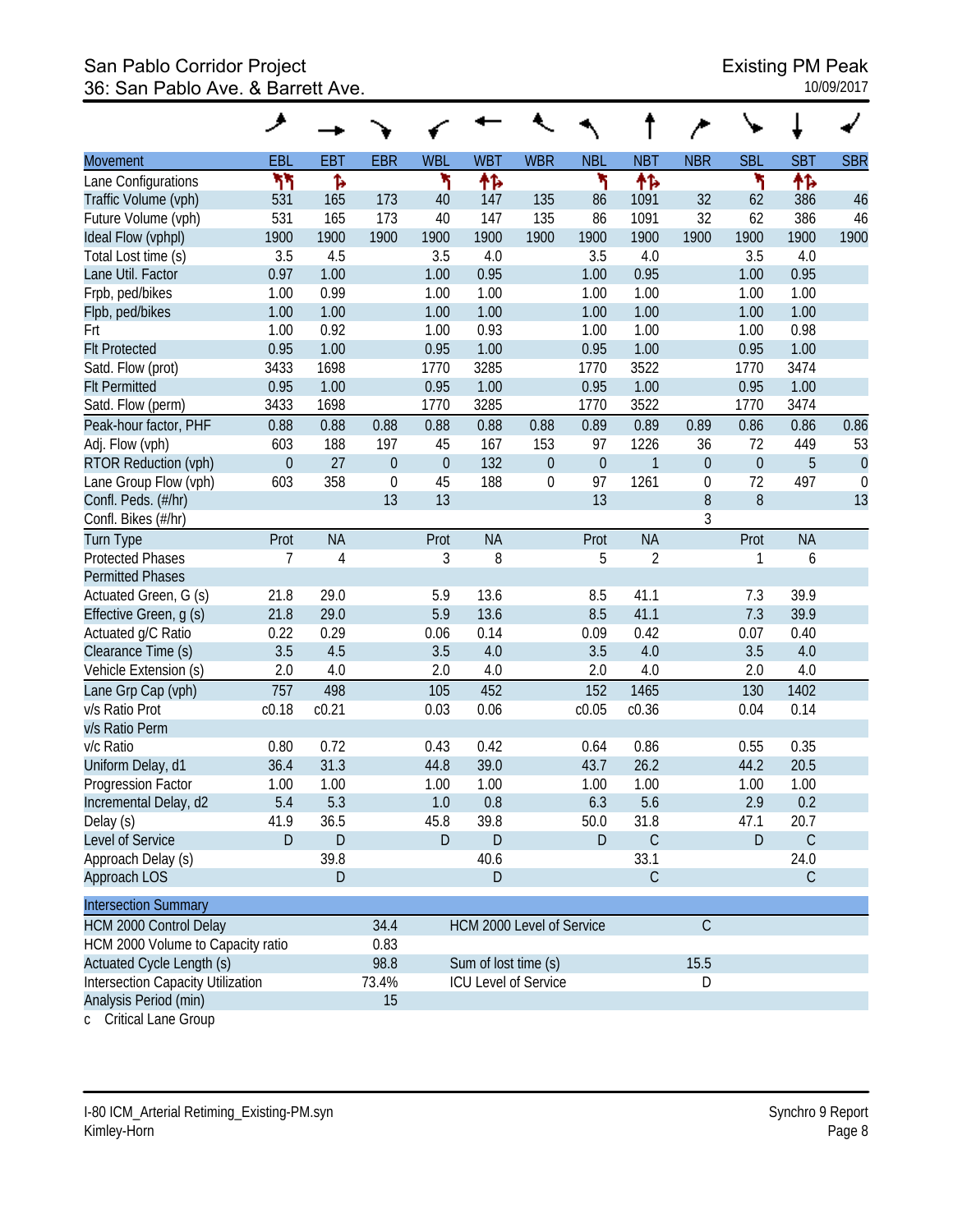#### San Pablo Corridor Project **Existing PM Peak** 37: San Pablo Ave. & Macdonald Ave. 10/09/2017

|                                         | ۸            |                  |                |              |                             |             |                  |                |                |                |              |                     |
|-----------------------------------------|--------------|------------------|----------------|--------------|-----------------------------|-------------|------------------|----------------|----------------|----------------|--------------|---------------------|
| <b>Movement</b>                         | EBL          | <b>EBT</b>       | <b>EBR</b>     | <b>WBL</b>   | <b>WBT</b>                  | <b>WBR</b>  | <b>NBL</b>       | <b>NBT</b>     | <b>NBR</b>     | <b>SBL</b>     | <b>SBT</b>   | <b>SBR</b>          |
| Lane Configurations                     | ካካ           | ↟                | ۴              | ۲            | Ъ                           |             | ۲                | ↟↟             | ۴              | ۲              | ↟↟           | ۴                   |
| Traffic Volume (vph)                    | 239          | 115              | 216            | 69           | 107                         | 61          | 230              | 885            | 99             | 58             | 410          | 93                  |
| Future Volume (vph)                     | 239          | 115              | 216            | 69           | 107                         | 61          | 230              | 885            | 99             | 58             | 410          | 93                  |
| Ideal Flow (vphpl)                      | 1900         | 1900             | 1900           | 1900         | 1900                        | 1900        | 1900             | 1900           | 1900           | 1900           | 1900         | 1900                |
| Total Lost time (s)                     | 3.5          | 4.0              | 4.0            | 3.5          | 4.0                         |             | 3.5              | 4.0            | 4.0            | 3.5            | 4.0          | 4.0                 |
| Lane Util. Factor                       | 0.97         | 1.00             | 1.00           | 1.00         | 1.00                        |             | 1.00             | 0.95           | 1.00           | 1.00           | 0.95         | 1.00                |
| Frpb, ped/bikes<br>Flpb, ped/bikes      | 1.00<br>1.00 | 1.00<br>1.00     | 0.98<br>1.00   | 1.00<br>1.00 | 0.99<br>1.00                |             | 1.00<br>1.00     | 1.00<br>1.00   | 0.94<br>1.00   | 1.00<br>1.00   | 1.00<br>1.00 | 0.95<br>1.00        |
| Frt                                     | 1.00         | 1.00             | 0.85           | 1.00         | 0.95                        |             | 1.00             | 1.00           | 0.85           | 1.00           | 1.00         | 0.85                |
| <b>Flt Protected</b>                    | 0.95         | 1.00             | 1.00           | 0.95         | 1.00                        |             | 0.95             | 1.00           | 1.00           | 0.95           | 1.00         | 1.00                |
| Satd. Flow (prot)                       | 3433         | 1863             | 1548           | 1770         | 1744                        |             | 1770             | 3539           | 1490           | 1770           | 3539         | 1497                |
| <b>Flt Permitted</b>                    | 0.95         | 1.00             | 1.00           | 0.95         | 1.00                        |             | 0.95             | 1.00           | 1.00           | 0.95           | 1.00         | 1.00                |
| Satd. Flow (perm)                       | 3433         | 1863             | 1548           | 1770         | 1744                        |             | 1770             | 3539           | 1490           | 1770           | 3539         | 1497                |
| Peak-hour factor, PHF                   | 0.93         | 0.93             | 0.93           | 0.79         | 0.79                        | 0.79        | 0.95             | 0.95           | 0.95           | 0.94           | 0.94         | 0.94                |
| Adj. Flow (vph)                         | 257          | 124              | 232            | 87           | 135                         | 77          | 242              | 932            | 104            | 62             | 436          | 99                  |
| <b>RTOR Reduction (vph)</b>             | $\mathbf 0$  | $\boldsymbol{0}$ | 180            | $\theta$     | 23                          | $\mathbf 0$ | $\boldsymbol{0}$ | $\mathbf 0$    | 55             | $\overline{0}$ | $\theta$     | 62                  |
| Lane Group Flow (vph)                   | 257          | 124              | 52             | 87           | 189                         | $\mathbf 0$ | 242              | 932            | 49             | 62             | 436          | 37                  |
| Confl. Peds. (#/hr)                     | 16           |                  | 11             | 11           |                             | 16          | 18               |                | 18             | 18             |              | 18                  |
| Confl. Bikes (#/hr)                     |              |                  |                |              |                             |             |                  |                | 5              |                |              | $\sqrt{2}$          |
| <b>Turn Type</b>                        | Prot         | <b>NA</b>        | Perm           | Prot         | <b>NA</b>                   |             | Prot             | <b>NA</b>      | Perm           | Prot           | <b>NA</b>    | Perm                |
| <b>Protected Phases</b>                 | 7            | 4                |                | 3            | 8                           |             | 5                | $\overline{2}$ |                | 1              | 6            |                     |
| <b>Permitted Phases</b>                 |              |                  | $\overline{4}$ |              |                             |             |                  |                | $\overline{2}$ |                |              | $\ddot{\mathbf{6}}$ |
| Actuated Green, G (s)                   | 11.1         | 22.5             | 22.5           | 8.1          | 19.5                        |             | 16.8             | 47.4           | 47.4           | 7.0            | 37.6         | 37.6                |
| Effective Green, g (s)                  | 11.1         | 22.5             | 22.5           | 8.1          | 19.5                        |             | 16.8             | 47.4           | 47.4           | 7.0            | 37.6         | 37.6                |
| Actuated g/C Ratio                      | 0.11         | 0.22             | 0.22           | 0.08         | 0.20                        |             | 0.17             | 0.47           | 0.47           | 0.07           | 0.38         | 0.38                |
| Clearance Time (s)                      | 3.5          | 4.0              | 4.0            | 3.5          | 4.0                         |             | 3.5              | 4.0            | 4.0            | 3.5            | 4.0          | 4.0                 |
| Vehicle Extension (s)                   | 2.0          | 4.0              | 4.0            | 2.0          | 4.0                         |             | 2.0              | 4.0            | 4.0            | 2.0            | 4.0          | 4.0                 |
| Lane Grp Cap (vph)                      | 381          | 419              | 348            | 143          | 340                         |             | 297              | 1677           | 706            | 123            | 1330         | 562                 |
| v/s Ratio Prot                          | c0.07        | c0.07            |                | 0.05         | c0.11                       |             | c0.14            | c0.26          |                | 0.04           | 0.12         |                     |
| v/s Ratio Perm                          |              |                  | 0.03           |              |                             |             |                  |                | 0.03           |                |              | 0.02                |
| v/c Ratio                               | 0.67         | 0.30             | 0.15           | 0.61         | 0.56                        |             | 0.81             | 0.56           | 0.07           | 0.50           | 0.33         | 0.07                |
| Uniform Delay, d1<br>Progression Factor | 42.7<br>1.00 | 32.2<br>1.00     | 31.1<br>1.00   | 44.4<br>1.00 | 36.4<br>1.00                |             | 40.1<br>1.04     | 18.8<br>0.53   | 14.3<br>0.21   | 44.8<br>1.00   | 22.2<br>1.00 | 20.0<br>1.00        |
| Incremental Delay, d2                   | 3.7          | 0.5              | 0.3            | 4.9          | 2.4                         |             | 13.1             | 1.2            | 0.2            | 1.2            | 0.7          | 0.2                 |
| Delay (s)                               | 46.4         | 32.7             | 31.4           | 49.4         | 38.8                        |             | 54.9             | 11.0           | 3.1            | 46.0           | 22.9         | 20.2                |
| Level of Service                        | D            | $\mathsf C$      | $\mathsf C$    | $\mathsf D$  | $\mathsf D$                 |             | D                | B              | $\mathsf A$    | $\mathsf D$    | $\mathsf C$  | $\mathcal{C}$       |
| Approach Delay (s)                      |              | 37.9             |                |              | 41.9                        |             |                  | 18.7           |                |                | 24.8         |                     |
| Approach LOS                            |              | $\mathsf D$      |                |              | $\mathsf D$                 | B           |                  |                | $\mathsf C$    |                |              |                     |
|                                         |              |                  |                |              |                             |             |                  |                |                |                |              |                     |
| <b>Intersection Summary</b>             |              |                  |                |              |                             |             |                  |                |                |                |              |                     |
| HCM 2000 Control Delay                  |              |                  | 26.7           |              | HCM 2000 Level of Service   |             |                  |                | $\mathsf C$    |                |              |                     |
| HCM 2000 Volume to Capacity ratio       |              |                  | 0.62           |              |                             |             |                  |                |                |                |              |                     |
| Actuated Cycle Length (s)               |              |                  | 100.0          |              | Sum of lost time (s)        |             |                  |                | 15.0           |                |              |                     |
| Intersection Capacity Utilization       |              |                  | 72.2%          |              | <b>ICU Level of Service</b> |             |                  |                | C              |                |              |                     |
| Analysis Period (min)                   |              |                  | 15             |              |                             |             |                  |                |                |                |              |                     |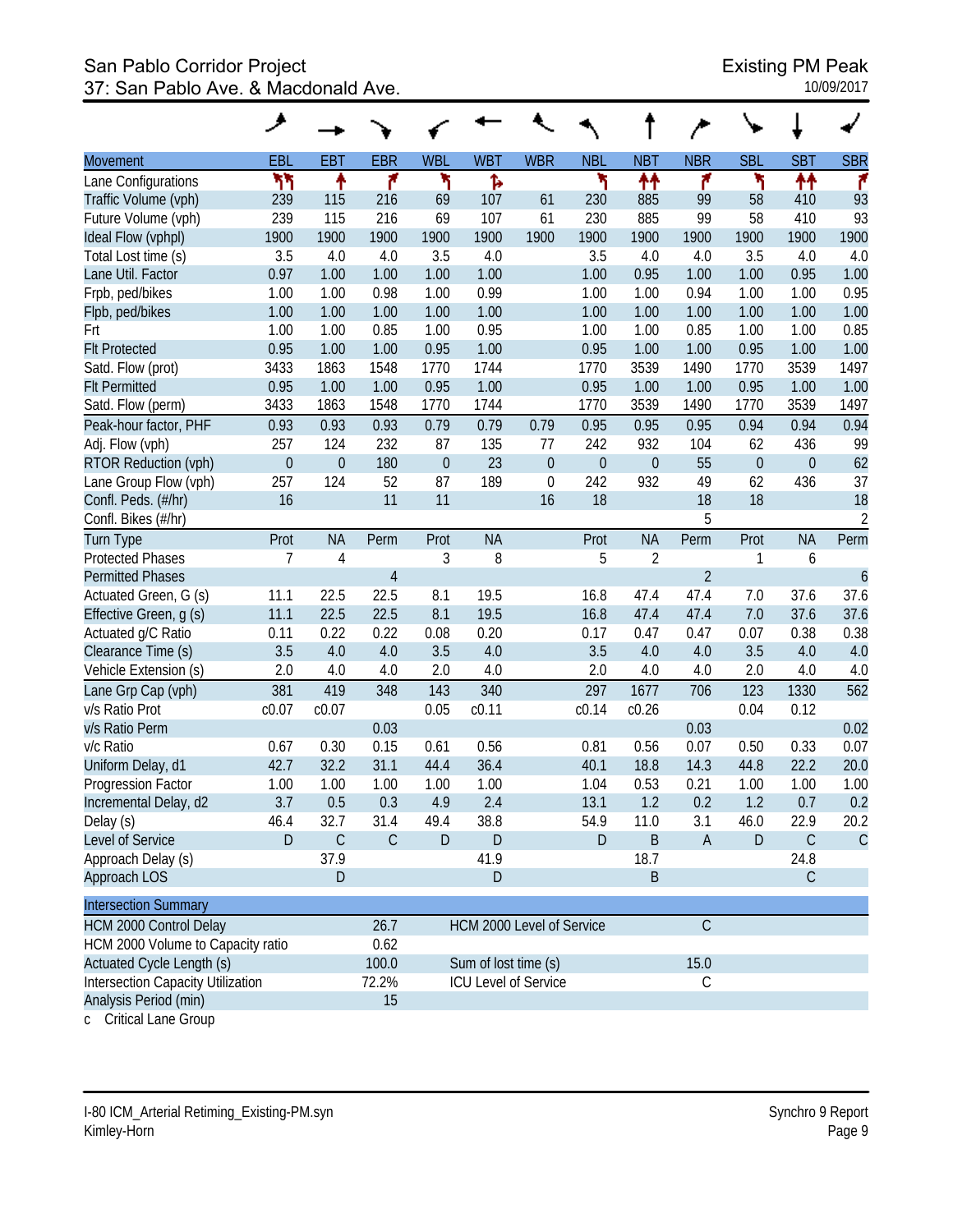# San Pablo Corridor Project **Existing PM Peak** 39: San Pablo Ave. & Cutting Blvd. 10/09/2017

|                                          | ◢           |                  |                |                |                             |                |                  |                |                  |                  |             |                  |
|------------------------------------------|-------------|------------------|----------------|----------------|-----------------------------|----------------|------------------|----------------|------------------|------------------|-------------|------------------|
| Movement                                 | EBL         | <b>EBT</b>       | <b>EBR</b>     | <b>WBL</b>     | <b>WBT</b>                  | <b>WBR</b>     | <b>NBL</b>       | <b>NBT</b>     | <b>NBR</b>       | <b>SBL</b>       | <b>SBT</b>  | <b>SBR</b>       |
| Lane Configurations                      | ۲           |                  | 11             | ۲              | ተኈ                          | ۴              | ካነ               | ተተተ            |                  |                  | ↟↟          | ۴                |
| Traffic Volume (vph)                     | 220         | $\boldsymbol{0}$ | 846            | 69             | 390                         | 109            | 419              | 966            | $\boldsymbol{0}$ | $\boldsymbol{0}$ | 552         | 140              |
| Future Volume (vph)                      | 220         | $\mathbf 0$      | 846            | 69             | 390                         | 109            | 419              | 966            | $\boldsymbol{0}$ | $\boldsymbol{0}$ | 552         | 140              |
| Ideal Flow (vphpl)                       | 1900        | 1900             | 1900           | 1900           | 1900                        | 1900           | 1900             | 1900           | 1900             | 1900             | 1900        | 1900             |
| Total Lost time (s)                      | 4.6         |                  | 4.1            | 4.6            | 4.6                         | 4.6            | 4.1              | 4.5            |                  |                  | 4.5         | 4.5              |
| Lane Util. Factor                        | 1.00        |                  | 0.88           | 1.00           | 0.91                        | 0.91           | 0.97             | 0.91           |                  |                  | 0.95        | 1.00             |
| Frpb, ped/bikes                          | 1.00        |                  | 0.98           | 1.00           | 1.00                        | 0.93           | 1.00             | 1.00           |                  |                  | 1.00        | 0.95             |
| Flpb, ped/bikes                          | 1.00        |                  | 1.00           | 1.00           | 1.00                        | 1.00           | 1.00             | 1.00           |                  |                  | 1.00        | 1.00             |
| Frt                                      | 1.00        |                  | 0.85           | 1.00           | 1.00                        | 0.85           | 1.00             | 1.00           |                  |                  | 1.00        | 0.85             |
| <b>Flt Protected</b>                     | 0.95        |                  | 1.00           | 0.95           | 1.00                        | 1.00           | 0.95             | 1.00           |                  |                  | 1.00        | 1.00             |
| Satd. Flow (prot)                        | 1770        |                  | 2741           | 1770           | 3390                        | 1344           | 3433             | 5085           |                  |                  | 3539        | 1502             |
| <b>Flt Permitted</b>                     | 0.95        |                  | 1.00           | 0.95           | 1.00                        | 1.00           | 0.95             | 1.00           |                  |                  | 1.00        | 1.00             |
| Satd. Flow (perm)                        | 1770        |                  | 2741           | 1770           | 3390                        | 1344           | 3433             | 5085           |                  |                  | 3539        | 1502             |
| Peak-hour factor, PHF                    | 0.87        | 0.87             | 0.87           | 0.84           | 0.84                        | 0.84           | 0.92             | 0.92           | 0.92             | 0.92             | 0.92        | 0.92             |
| Adj. Flow (vph)                          | 253         | 0                | 972            | 82             | 464                         | 130            | 455              | 1050           | 0                | 0                | 600         | 152              |
| RTOR Reduction (vph)                     | $\mathbf 0$ | $\mathbf 0$      | 392            | $\mathbf 0$    | $\theta$                    | 76             | $\boldsymbol{0}$ | $\mathbf 0$    | $\theta$         | $\boldsymbol{0}$ | $\mathbf 0$ | 72               |
| Lane Group Flow (vph)                    | 253         | $\mathbf 0$      | 580            | 82             | 464                         | 54             | 455              | 1050           | $\mathbf 0$      | $\boldsymbol{0}$ | 600         | 80               |
| Confl. Peds. (#/hr)                      | 57          |                  | $\overline{7}$ | $\overline{1}$ |                             | 57             | 35               |                | 35               | 35               |             | 35               |
| Confl. Bikes (#/hr)                      |             |                  | $\overline{2}$ |                |                             | $\overline{2}$ |                  |                | $\overline{2}$   |                  |             | $\mathbf{1}$     |
| <b>Turn Type</b>                         | Prot        |                  | $pm+ov$        | Split          | <b>NA</b>                   | Perm           | Prot             | <b>NA</b>      |                  |                  | <b>NA</b>   | Perm             |
| <b>Protected Phases</b>                  | 4           |                  | 5              | 3              | 3                           |                | 5                | $\overline{2}$ |                  |                  | 6           |                  |
| <b>Permitted Phases</b>                  |             |                  | $\overline{4}$ |                |                             | $\mathfrak{Z}$ |                  |                |                  |                  |             | $\boldsymbol{6}$ |
| Actuated Green, G (s)                    | 21.0        |                  | 40.7           | 30.4           | 30.4                        | 30.4           | 19.7             | 50.2           |                  |                  | 26.4        | 26.4             |
| Effective Green, g (s)                   | 21.0        |                  | 40.7           | 30.4           | 30.4                        | 30.4           | 19.7             | 50.2           |                  |                  | 26.4        | 26.4             |
| Actuated g/C Ratio                       | 0.18        |                  | 0.35           | 0.26           | 0.26                        | 0.26           | 0.17             | 0.44           |                  |                  | 0.23        | 0.23             |
| Clearance Time (s)                       | 4.6         |                  | 4.1            | 4.6            | 4.6                         | 4.6            | 4.1              | 4.5            |                  |                  | 4.5         | 4.5              |
| Vehicle Extension (s)                    | 1.2         |                  | 1.0            | 1.0            | 1.0                         | 1.0            | 1.0              | 3.0            |                  |                  | 3.0         | 3.0              |
| Lane Grp Cap (vph)                       | 322         |                  | 967            | 466            | 893                         | 354            | 586              | 2213           |                  |                  | 810         | 343              |
| v/s Ratio Prot                           | c0.14       |                  | 0.10           | 0.05           | c0.14                       |                | c0.13            | 0.21           |                  |                  | c0.17       |                  |
| v/s Ratio Perm                           |             |                  | 0.11           |                |                             | 0.04           |                  |                |                  |                  |             | 0.05             |
| v/c Ratio                                | 0.79        |                  | 0.60           | 0.18           | 0.52                        | 0.15           | 0.78             | 0.47           |                  |                  | 0.74        | 0.23             |
| Uniform Delay, d1                        | 45.0        |                  | 30.6           | 32.8           | 36.2                        | 32.6           | 45.7             | 23.2           |                  |                  | 41.3        | 36.2             |
| Progression Factor                       | 1.00        |                  | 1.00           | 1.00           | 1.00                        | 1.00           | 1.00             | 1.00           |                  |                  | 1.00        | 1.00             |
| Incremental Delay, d2                    | 11.0        |                  | 0.7            | 0.1            | 0.2                         | 0.1            | 5.8              | 0.2            |                  |                  | 3.7         | 0.4              |
| Delay (s)                                | 56.0        |                  | 31.3           | 32.8           | 36.4                        | 32.6           | 51.5             | 23.3           |                  |                  | 44.9        | 36.6             |
| Level of Service                         | E           |                  | $\mathsf C$    | $\mathsf C$    | $\mathsf D$                 | $\mathsf{C}$   | D                | $\mathsf C$    |                  |                  | D           | D                |
| Approach Delay (s)                       |             | 36.4             |                |                | 35.3                        |                |                  | 31.9           |                  |                  | 43.2        |                  |
| Approach LOS                             |             | D                |                |                | $\mathsf D$                 |                |                  | $\mathsf C$    |                  |                  | D           |                  |
| <b>Intersection Summary</b>              |             |                  |                |                |                             |                |                  |                |                  |                  |             |                  |
| HCM 2000 Control Delay                   |             |                  | 35.8           |                | HCM 2000 Level of Service   |                |                  |                | D                |                  |             |                  |
| HCM 2000 Volume to Capacity ratio        |             |                  | 0.69           |                |                             |                |                  |                |                  |                  |             |                  |
| Actuated Cycle Length (s)                |             |                  | 115.3          |                | Sum of lost time (s)        |                |                  |                | 17.8             |                  |             |                  |
| <b>Intersection Capacity Utilization</b> |             |                  | 88.6%          |                | <b>ICU Level of Service</b> |                |                  |                | Е                |                  |             |                  |
| Analysis Period (min)                    |             |                  | 15             |                |                             |                |                  |                |                  |                  |             |                  |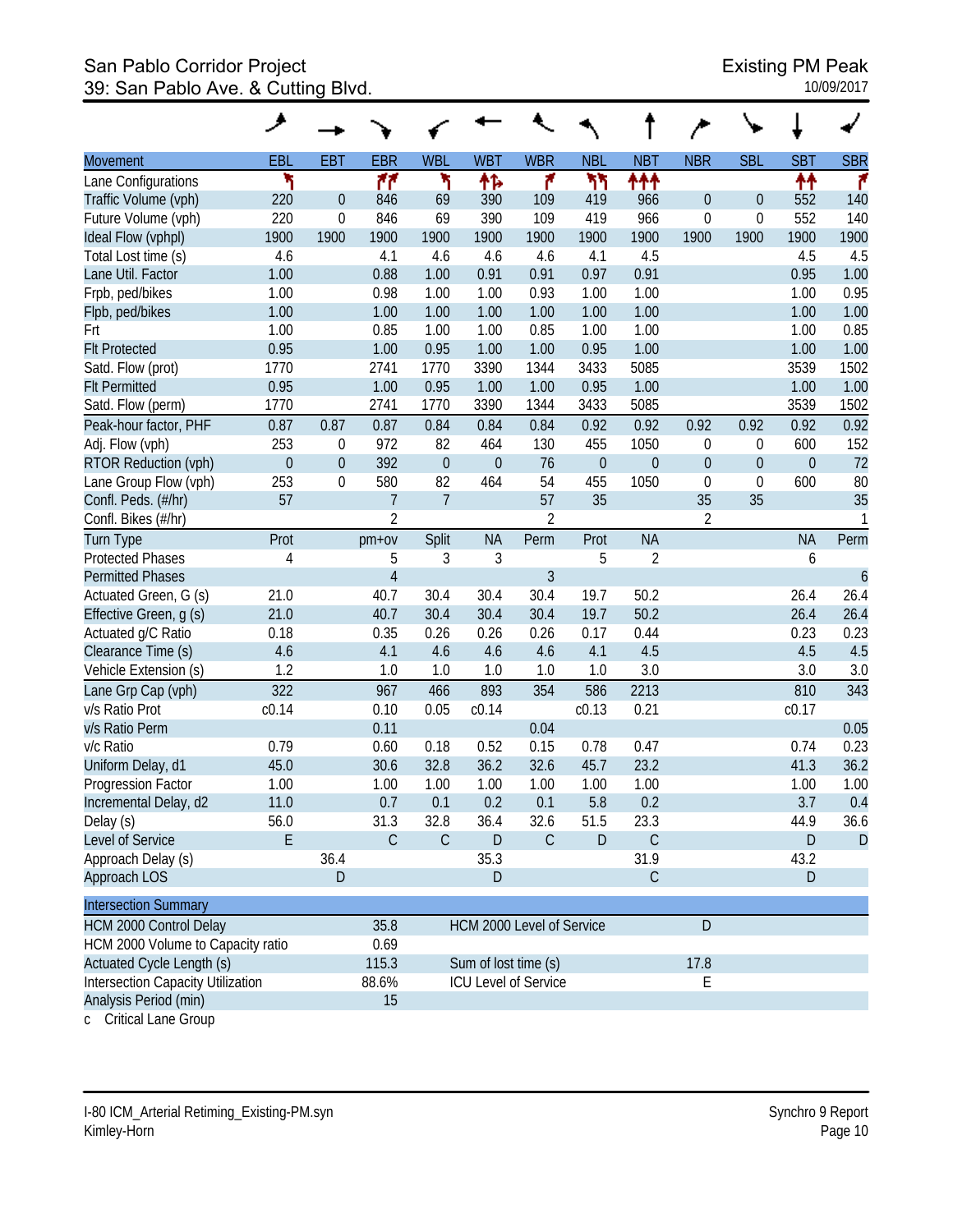# San Pablo Corridor Project<br>
41: San Pablo Ave. & Potrero Ave.<br>
41: San Pablo Ave. & Potrero Ave. 41: San Pablo Ave. & Potrero Ave.

|                                   | ᢣ                |                  |                |                  |                             |                  |             |                  |                  |                  |                  |                  |
|-----------------------------------|------------------|------------------|----------------|------------------|-----------------------------|------------------|-------------|------------------|------------------|------------------|------------------|------------------|
| <b>Movement</b>                   | <b>EBL</b>       | <b>EBT</b>       | <b>EBR</b>     | <b>WBL</b>       | <b>WBT</b>                  | <b>WBR</b>       | <b>NBL</b>  | <b>NBT</b>       | <b>NBR</b>       | <b>SBL</b>       | <b>SBT</b>       | <b>SBR</b>       |
| Lane Configurations               | ۲                | ↟                | ۴              | ۲                | ቶኈ                          |                  | ۲           | 怍                |                  | ۲                | ↟↟               | ۴                |
| Traffic Volume (vph)              | 98               | 142              | 114            | 59               | 214                         | 75               | 133         | 837              | 89               | 61               | 506              | 32               |
| Future Volume (vph)               | 98               | 142              | 114            | 59               | 214                         | 75               | 133         | 837              | 89               | 61               | 506              | 32               |
| Ideal Flow (vphpl)                | 1900             | 1900             | 1900           | 1900             | 1900                        | 1900             | 1900        | 1900             | 1900             | 1900             | 1900             | 1900             |
| Total Lost time (s)               | 3.7              | 3.7              | 3.7            | 3.7              | 3.7                         |                  | 3.7         | 4.1              |                  | 3.7              | 4.1              | 4.1              |
| Lane Util. Factor                 | 1.00             | 1.00             | 1.00           | 1.00             | 0.95                        |                  | 1.00        | 0.95             |                  | 1.00             | 0.95             | 1.00             |
| Frpb, ped/bikes                   | 1.00             | 1.00             | 0.97           | 1.00             | 1.00                        |                  | 1.00        | 0.99             |                  | 1.00             | 1.00             | 0.97             |
| Flpb, ped/bikes                   | 1.00             | 1.00             | 1.00           | 0.99             | 1.00                        |                  | 1.00        | 1.00             |                  | 1.00             | 1.00             | 1.00             |
| Frt                               | 1.00             | 1.00             | 0.85           | 1.00             | 0.96                        |                  | 1.00        | 0.99             |                  | 1.00             | 1.00             | 0.85             |
| <b>Flt Protected</b>              | 0.95             | 1.00             | 1.00           | 0.95             | 1.00                        |                  | 0.95        | 1.00             |                  | 0.95             | 1.00             | 1.00             |
| Satd. Flow (prot)                 | 1764             | 1863             | 1538           | 1753             | 3385                        |                  | 1770        | 3464             |                  | 1770             | 3539             | 1538             |
| <b>Flt Permitted</b>              | 0.41             | 1.00             | 1.00           | 0.47             | 1.00                        |                  | 0.95        | 1.00             |                  | 0.95             | 1.00             | 1.00             |
| Satd. Flow (perm)                 | 754              | 1863             | 1538           | 867              | 3385                        |                  | 1770        | 3464             |                  | 1770             | 3539             | 1538             |
| Peak-hour factor, PHF             | 0.89             | 0.89             | 0.89           | 0.95             | 0.95                        | 0.95             | 0.90        | 0.90             | 0.90             | 0.96             | 0.96             | 0.96             |
| Adj. Flow (vph)                   | 110              | 160              | 128            | 62               | 225                         | 79               | 148         | 930              | 99               | 64               | 527              | 33               |
| RTOR Reduction (vph)              | $\boldsymbol{0}$ | $\boldsymbol{0}$ | 106            | $\boldsymbol{0}$ | 33                          | $\boldsymbol{0}$ | $\mathbf 0$ | $\boldsymbol{6}$ | $\boldsymbol{0}$ | $\boldsymbol{0}$ | $\boldsymbol{0}$ | 13               |
| Lane Group Flow (vph)             | 110              | 160              | 22             | 62               | 271                         | $\boldsymbol{0}$ | 148         | 1023             | $\mathbf 0$      | 64               | 527              | 20               |
| Confl. Peds. (#/hr)               | 5                |                  | 12             | 12               |                             | 5                | 13          |                  | 23               | 23               |                  | 13               |
| Confl. Bikes (#/hr)               |                  |                  | 3              |                  |                             | 1                |             |                  | 6                |                  |                  | 1                |
| Turn Type                         | Perm             | <b>NA</b>        | Perm           | Perm             | <b>NA</b>                   |                  | Prot        | <b>NA</b>        |                  | Prot             | <b>NA</b>        | Perm             |
| <b>Protected Phases</b>           |                  | 4                |                |                  | 8                           |                  | 5           | $\overline{2}$   |                  | 1                | 6                |                  |
| <b>Permitted Phases</b>           | $\overline{4}$   |                  | $\overline{4}$ | 8                |                             |                  |             |                  |                  |                  |                  | $\boldsymbol{6}$ |
| Actuated Green, G (s)             | 19.5             | 19.5             | 19.5           | 19.5             | 19.5                        |                  | 14.5        | 74.0             |                  | 9.0              | 68.5             | 68.5             |
| Effective Green, g (s)            | 19.5             | 19.5             | 19.5           | 19.5             | 19.5                        |                  | 14.5        | 74.0             |                  | 9.0              | 68.5             | 68.5             |
| Actuated g/C Ratio                | 0.17             | 0.17             | 0.17           | 0.17             | 0.17                        |                  | 0.13        | 0.65             |                  | 0.08             | 0.60             | 0.60             |
| Clearance Time (s)                | 3.7              | 3.7              | 3.7            | 3.7              | 3.7                         |                  | 3.7         | 4.1              |                  | 3.7              | 4.1              | 4.1              |
| Vehicle Extension (s)             | 2.0              | 2.0              | 2.0            | 2.0              | 2.0                         |                  | 2.0         | 4.0              |                  | 2.0              | 4.0              | 4.0              |
| Lane Grp Cap (vph)                | 128              | 318              | 263            | 148              | 579                         |                  | 225         | 2248             |                  | 139              | 2126             | 924              |
| v/s Ratio Prot                    |                  | 0.09             |                |                  | 0.08                        |                  | c0.08       | c0.30            |                  | 0.04             | 0.15             |                  |
| v/s Ratio Perm                    | c0.15            |                  | 0.01           | 0.07             |                             |                  |             |                  |                  |                  |                  | 0.01             |
| v/c Ratio                         | 0.86             | 0.50             | 0.08           | 0.42             | 0.47                        |                  | 0.66        | 0.46             |                  | 0.46             | 0.25             | 0.02             |
| Uniform Delay, d1                 | 45.9             | 42.9             | 39.7           | 42.2             | 42.6                        |                  | 47.4        | 10.0             |                  | 50.2             | 10.7             | 9.2              |
| Progression Factor                | 1.00             | 1.00             | 1.00           | 1.00             | 1.00                        |                  | 0.61        | 2.16             |                  | 1.00             | 1.00             | 1.00             |
| Incremental Delay, d2             | 38.9             | 0.5              | 0.0            | 0.7              | 0.2                         |                  | 4.6         | 0.6              |                  | 0.9              | 0.3              | 0.0              |
| Delay (s)                         | 84.8             | 43.3             | 39.8           | 42.9             | 42.8                        |                  | 33.6        | 22.1             |                  | 51.1             | 10.9             | 9.2              |
| Level of Service                  | F                | $\mathsf{D}%$    | D              | D                | $\mathsf D$                 |                  | $\mathsf C$ | $\mathsf C$      |                  | $\mathsf{D}%$    | B                | $\overline{A}$   |
| Approach Delay (s)                |                  | 53.6             |                |                  | 42.8                        |                  |             | 23.6             |                  |                  | 15.0             |                  |
| Approach LOS                      |                  | $\mathsf{D}%$    |                |                  | $\mathsf{D}$                |                  |             | $\mathsf C$      |                  |                  | B                |                  |
| <b>Intersection Summary</b>       |                  |                  |                |                  |                             |                  |             |                  |                  |                  |                  |                  |
| <b>HCM 2000 Control Delay</b>     |                  |                  | 28.9           |                  | HCM 2000 Level of Service   |                  |             |                  | $\mathsf C$      |                  |                  |                  |
| HCM 2000 Volume to Capacity ratio |                  |                  | 0.57           |                  |                             |                  |             |                  |                  |                  |                  |                  |
| Actuated Cycle Length (s)         |                  |                  | 114.0          |                  | Sum of lost time (s)        |                  |             |                  | 11.5             |                  |                  |                  |
| Intersection Capacity Utilization |                  |                  | 72.6%          |                  | <b>ICU Level of Service</b> |                  |             |                  | $\mathsf C$      |                  |                  |                  |
| Analysis Period (min)             |                  |                  | 15             |                  |                             |                  |             |                  |                  |                  |                  |                  |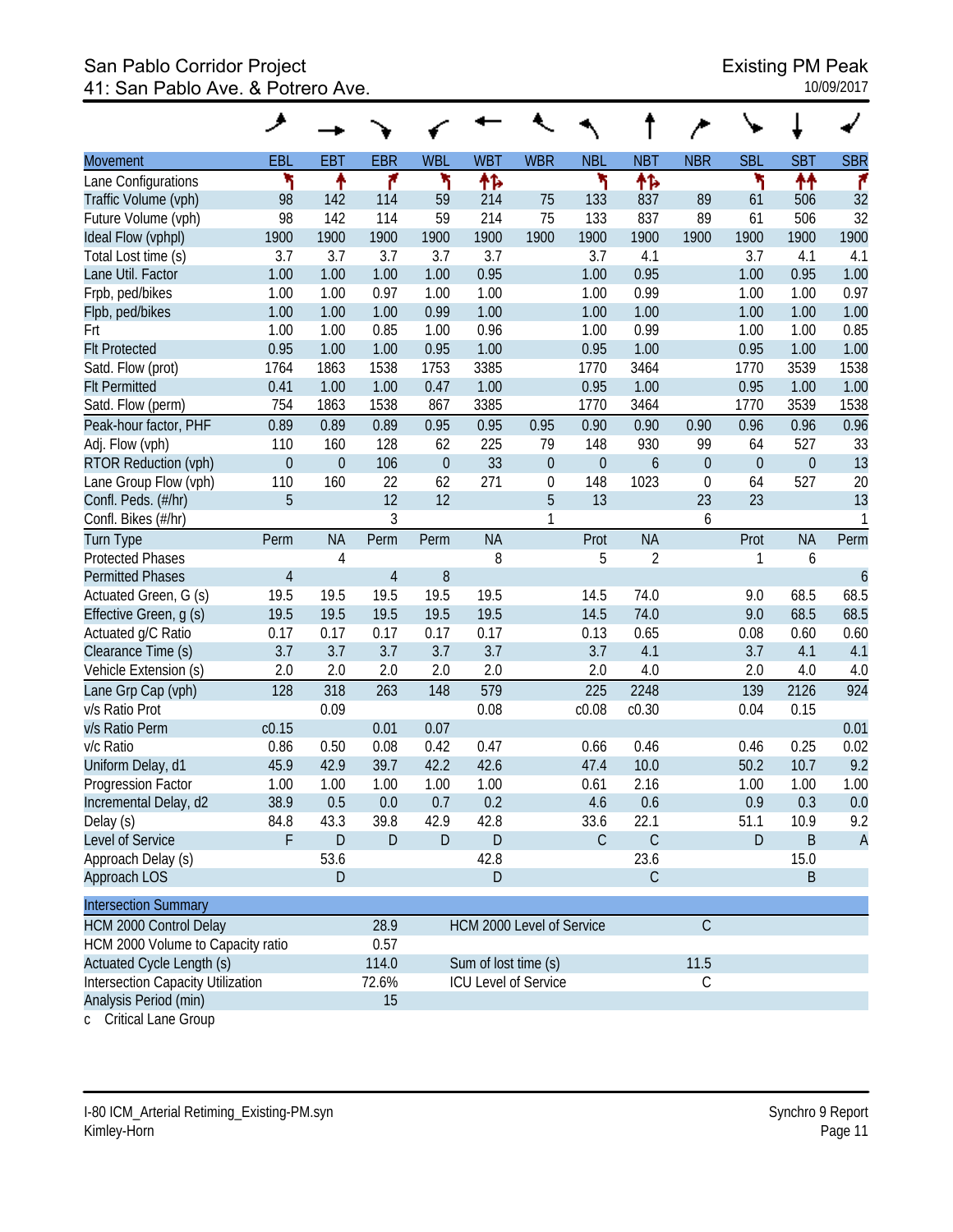#### San Pablo Corridor Project **Existing PM Peak** 46: San Pablo Ave. & Central Ave. 10/09/2017

|                                          | حر               |                  |                |             |                             |             |                  |                |                |                |                |             |
|------------------------------------------|------------------|------------------|----------------|-------------|-----------------------------|-------------|------------------|----------------|----------------|----------------|----------------|-------------|
| <b>Movement</b>                          | EBL              | EBT              | <b>EBR</b>     | <b>WBL</b>  | <b>WBT</b>                  | <b>WBR</b>  | <b>NBL</b>       | <b>NBT</b>     | <b>NBR</b>     | <b>SBL</b>     | <b>SBT</b>     | <b>SBR</b>  |
| Lane Configurations                      | ۲                | ची               | ۴              |             | 412                         |             | ۲                | ተኈ             |                | ۲              | ተኈ             |             |
| Traffic Volume (vph)                     | 236              | 204              | 99             | 55          | 214                         | 57          | 109              | 850            | 73             | 49             | 561            | 113         |
| Future Volume (vph)                      | 236              | 204              | 99             | 55          | 214                         | 57          | 109              | 850            | 73             | 49             | 561            | 113         |
| Ideal Flow (vphpl)                       | 1900             | 1900             | 1900           | 1900        | 1900                        | 1900        | 1900             | 1900           | 1900           | 1900           | 1900           | 1900        |
| Total Lost time (s)                      | 4.2              | 4.2              | 4.2            |             | 3.7                         |             | 3.7              | 4.1            |                | 3.7            | 4.1            |             |
| Lane Util. Factor                        | 0.95             | 0.95             | 1.00           |             | 0.95                        |             | 1.00             | 0.95           |                | 1.00           | 0.95           |             |
| Frpb, ped/bikes<br>Flpb, ped/bikes       | 1.00<br>1.00     | 1.00<br>1.00     | 0.95<br>1.00   |             | 0.99<br>1.00                |             | 1.00<br>1.00     | 0.99<br>1.00   |                | 1.00<br>1.00   | 0.99<br>1.00   |             |
| Frt                                      | 1.00             | 1.00             | 0.85           |             | 0.97                        |             | 1.00             | 0.99           |                | 1.00           | 0.97           |             |
| <b>Flt Protected</b>                     | 0.95             | 1.00             | 1.00           |             | 0.99                        |             | 0.95             | 1.00           |                | 0.95           | 1.00           |             |
| Satd. Flow (prot)                        | 1681             | 1770             | 1505           |             | 3376                        |             | 1770             | 3462           |                | 1770           | 3431           |             |
| <b>Flt Permitted</b>                     | 0.95             | 1.00             | 1.00           |             | 0.99                        |             | 0.95             | 1.00           |                | 0.95           | 1.00           |             |
| Satd. Flow (perm)                        | 1681             | 1770             | 1505           |             | 3376                        |             | 1770             | 3462           |                | 1770           | 3431           |             |
| Peak-hour factor, PHF                    | 0.85             | 0.85             | 0.85           | 0.97        | 0.97                        | 0.97        | 0.94             | 0.94           | 0.94           | 0.84           | 0.84           | 0.84        |
| Adj. Flow (vph)                          | 278              | 240              | 116            | 57          | 221                         | 59          | 116              | 904            | 78             | 58             | 668            | 135         |
| RTOR Reduction (vph)                     | $\boldsymbol{0}$ | $\boldsymbol{0}$ | 91             | $\theta$    | 15                          | $\mathbf 0$ | $\boldsymbol{0}$ | $\overline{4}$ | $\overline{0}$ | $\overline{0}$ | 12             | $\theta$    |
| Lane Group Flow (vph)                    | 278              | 240              | 25             | $\mathbf 0$ | 322                         | $\mathbf 0$ | 116              | 978            | $\mathbf 0$    | 58             | 791            | $\mathbf 0$ |
| Confl. Peds. (#/hr)                      | 43               |                  | 30             | 30          |                             | 43          | 16               |                | 32             | 32             |                | 16          |
| Confl. Bikes (#/hr)                      |                  |                  | 3              |             |                             | 5           |                  |                | 8              |                |                | 3           |
| <b>Turn Type</b>                         | Split            | <b>NA</b>        | Perm           | Split       | <b>NA</b>                   |             | Prot             | <b>NA</b>      |                | Prot           | <b>NA</b>      |             |
| <b>Protected Phases</b>                  | $\overline{4}$   | 4                |                | 3           | 3                           |             | 1                | 6              |                | 5              | $\overline{2}$ |             |
| <b>Permitted Phases</b>                  |                  |                  | $\overline{4}$ |             |                             |             |                  |                |                |                |                |             |
| Actuated Green, G (s)                    | 27.1             | 27.1             | 27.1           |             | 26.3                        |             | 12.0             | 47.5           |                | 8.4            | 43.9           |             |
| Effective Green, g (s)                   | 27.1             | 27.1             | 27.1           |             | 26.3                        |             | 12.0             | 47.5           |                | 8.4            | 43.9           |             |
| Actuated g/C Ratio                       | 0.22             | 0.22             | 0.22           |             | 0.21                        |             | 0.10             | 0.38           |                | 0.07           | 0.35           |             |
| Clearance Time (s)                       | 4.2              | 4.2              | 4.2            |             | 3.7                         |             | 3.7              | 4.1            |                | 3.7            | 4.1            |             |
| Vehicle Extension (s)                    | 2.0              | 2.0              | 2.0            |             | 2.0                         |             | 2.0              | 4.0            |                | 2.0            | 4.0            |             |
| Lane Grp Cap (vph)                       | 364              | 383              | 326            |             | 710                         |             | 169              | 1315           |                | 118            | 1204           |             |
| v/s Ratio Prot                           | c0.17            | 0.14             |                |             | c0.10                       |             | 0.07             | c0.28          |                | 0.03           | c0.23          |             |
| v/s Ratio Perm                           |                  |                  | 0.02           |             |                             |             |                  |                |                |                |                |             |
| v/c Ratio                                | 0.76             | 0.63             | 0.08           |             | 0.45                        |             | 0.69             | 0.74           |                | 0.49           | 0.66           |             |
| Uniform Delay, d1                        | 45.9             | 44.4             | 39.0           |             | 43.1                        |             | 54.7             | 33.5           |                | 56.2           | 34.2           |             |
| Progression Factor                       | 1.00             | 1.00             | 1.00           |             | 1.00                        |             | 0.64             | 0.53           |                | 1.00           | 1.00           |             |
| Incremental Delay, d2                    | 8.3              | 2.3              | 0.0            |             | 0.2                         |             | 7.2              | 3.1            |                | 1.2            | 2.8            |             |
| Delay (s)                                | 54.2             | 46.7             | 39.0           |             | 43.2                        |             | 42.4             | 20.7           |                | 57.4           | 37.0           |             |
| Level of Service                         | D                | $\mathsf{D}$     | D              |             | $\mathsf{D}$                |             | D                | $\mathsf C$    |                | E              | ${\sf D}$      |             |
| Approach Delay (s)                       |                  | 48.6             |                |             | 43.2                        |             |                  | 23.0           |                |                | 38.4           |             |
| Approach LOS                             |                  | D                |                |             | $\mathsf{D}$                |             |                  | $\mathsf C$    |                |                | D              |             |
| <b>Intersection Summary</b>              |                  |                  |                |             |                             |             |                  |                |                |                |                |             |
| <b>HCM 2000 Control Delay</b>            |                  |                  | 35.4           |             | HCM 2000 Level of Service   |             |                  |                | $\mathsf{D}$   |                |                |             |
| HCM 2000 Volume to Capacity ratio        |                  |                  | 0.68           |             |                             |             |                  |                |                |                |                |             |
| Actuated Cycle Length (s)                |                  |                  | 125.0          |             | Sum of lost time (s)        |             |                  |                | 15.7           |                |                |             |
| <b>Intersection Capacity Utilization</b> |                  |                  | 92.1%          |             | <b>ICU Level of Service</b> |             |                  |                | F              |                |                |             |
| Analysis Period (min)                    |                  |                  | 15             |             |                             |             |                  |                |                |                |                |             |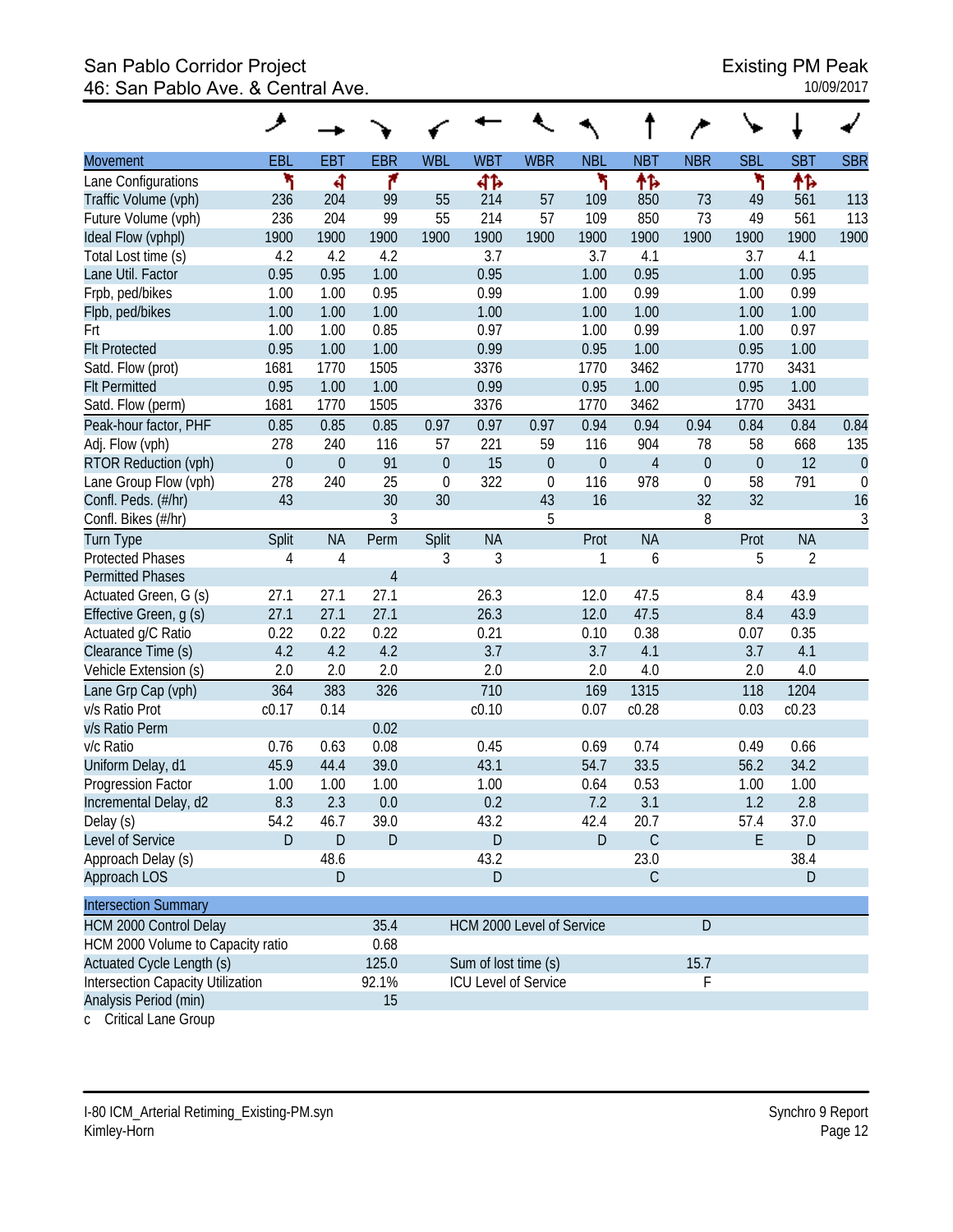# San Pablo Corridor Project<br>47: San Pablo Ave. & Fairmount Ave. 47: San Pablo Ave. & Fairmount Ave.

|                                          | حر               |            |              |                  |                      |                             |                  |                |                  |                  |                |             |
|------------------------------------------|------------------|------------|--------------|------------------|----------------------|-----------------------------|------------------|----------------|------------------|------------------|----------------|-------------|
| <b>Movement</b>                          | EBL              | <b>EBT</b> | <b>EBR</b>   | <b>WBL</b>       | <b>WBT</b>           | <b>WBR</b>                  | <b>NBL</b>       | <b>NBT</b>     | <b>NBR</b>       | <b>SBL</b>       | <b>SBT</b>     | <b>SBR</b>  |
| Lane Configurations                      | ۲                | ħ          |              | ۲                | Ъ                    |                             | ۲                | 怍              |                  | ۲                | 怍              |             |
| Traffic Volume (vph)                     | 19               | 112        | 29           | 101              | 155                  | 116                         | 71               | 872            | 104              | 98               | 628            | 8           |
| Future Volume (vph)                      | 19               | 112        | 29           | 101              | 155                  | 116                         | 71               | 872            | 104              | 98               | 628            | 8           |
| Ideal Flow (vphpl)                       | 1900             | 1900       | 1900         | 1900             | 1900                 | 1900                        | 1900             | 1900           | 1900             | 1900             | 1900           | 1900        |
| Total Lost time (s)                      | 3.7              | 4.7        |              | 3.7              | 4.7                  |                             | 3.7              | 4.1            |                  | 3.7              | 4.1            |             |
| Lane Util. Factor                        | 1.00             | 1.00       |              | 1.00             | 1.00                 |                             | 1.00             | 0.95           |                  | 1.00             | 0.95           |             |
| Frpb, ped/bikes                          | 1.00             | 0.99       |              | 1.00             | 0.97                 |                             | 1.00             | 0.98           |                  | 1.00             | 1.00           |             |
| Flpb, ped/bikes                          | 1.00             | 1.00       |              | 1.00             | 1.00                 |                             | 1.00             | 1.00           |                  | 1.00             | 1.00           |             |
| Frt                                      | 1.00             | 0.97       |              | 1.00             | 0.94                 |                             | 1.00             | 0.98           |                  | 1.00             | 1.00           |             |
| <b>Flt Protected</b>                     | 0.95             | 1.00       |              | 0.95             | 1.00                 |                             | 0.95             | 1.00           |                  | 0.95             | 1.00           |             |
| Satd. Flow (prot)                        | 1770             | 1779       |              | 1770             | 1687                 |                             | 1770             | 3429           |                  | 1770             | 3529           |             |
| <b>Flt Permitted</b>                     | 0.95             | 1.00       |              | 0.95             | 1.00                 |                             | 0.95             | 1.00           |                  | 0.95             | 1.00           |             |
| Satd. Flow (perm)                        | 1770             | 1779       |              | 1770             | 1687                 |                             | 1770             | 3429           |                  | 1770             | 3529           |             |
| Peak-hour factor, PHF                    | 0.77             | 0.77       | 0.77         | 0.81             | 0.81                 | 0.81                        | 0.99             | 0.99           | 0.99             | 0.91             | 0.91           | 0.91        |
| Adj. Flow (vph)                          | 25               | 145        | 38           | 125              | 191                  | 143                         | 72               | 881            | 105              | 108              | 690            | 9           |
| RTOR Reduction (vph)                     | $\boldsymbol{0}$ | $8\,$      | $\theta$     | $\boldsymbol{0}$ | 20                   | $\boldsymbol{0}$            | $\boldsymbol{0}$ | 7              | $\boldsymbol{0}$ | $\boldsymbol{0}$ | 1              | $\theta$    |
| Lane Group Flow (vph)                    | 25               | 175        | $\mathbf 0$  | 125              | 314                  | $\boldsymbol{0}$            | 72               | 979            | 0                | 108              | 698            | $\mathbf 0$ |
| Confl. Peds. (#/hr)                      | 46               |            | 40           | 40               |                      | 46                          | 39               |                | 43               | 43               |                | 39          |
| Confl. Bikes (#/hr)                      |                  |            | $\mathbf{1}$ |                  |                      | 1                           |                  |                | 8                |                  |                |             |
| <b>Turn Type</b>                         | Prot             | <b>NA</b>  |              | Prot             | <b>NA</b>            |                             | Prot             | <b>NA</b>      |                  | Prot             | <b>NA</b>      |             |
| <b>Protected Phases</b>                  | 7                | 4          |              | 3                | 8                    |                             | 1                | 6              |                  | 5                | $\overline{2}$ |             |
| <b>Permitted Phases</b>                  |                  |            |              |                  |                      |                             |                  |                |                  |                  |                |             |
| Actuated Green, G (s)                    | 6.6              | 26.9       |              | 13.5             | 33.8                 |                             | 9.4              | 55.6           |                  | 12.8             | 59.0           |             |
| Effective Green, g (s)                   | 6.6              | 26.9       |              | 13.5             | 33.8                 |                             | 9.4              | 55.6           |                  | 12.8             | 59.0           |             |
| Actuated g/C Ratio                       | 0.05             | 0.22       |              | 0.11             | 0.27                 |                             | 0.08             | 0.44           |                  | 0.10             | 0.47           |             |
| Clearance Time (s)                       | 3.7              | 4.7        |              | 3.7              | 4.7                  |                             | 3.7              | 4.1            |                  | 3.7              | 4.1            |             |
| Vehicle Extension (s)                    | 3.0              | 3.0        |              | 3.0              | 3.0                  |                             | 3.0              | 5.0            |                  | 3.0              | 5.0            |             |
| Lane Grp Cap (vph)                       | 93               | 382        |              | 191              | 456                  |                             | 133              | 1525           |                  | 181              | 1665           |             |
| v/s Ratio Prot                           | 0.01             | 0.10       |              | c0.07            | c0.19                |                             | 0.04             | c0.29          |                  | c0.06            | c0.20          |             |
| v/s Ratio Perm                           |                  |            |              |                  |                      |                             |                  |                |                  |                  |                |             |
| v/c Ratio                                | 0.27             | 0.46       |              | 0.65             | 0.69                 |                             | 0.54             | 0.64           |                  | 0.60             | 0.42           |             |
| Uniform Delay, d1                        | 56.9             | 42.7       |              | 53.5             | 40.9                 |                             | 55.7             | 27.0           |                  | 53.6             | 21.7           |             |
| Progression Factor                       | 1.00             | 1.00       |              | 1.00             | 1.00                 |                             | 1.35             | 0.23           |                  | 1.34             | 0.31           |             |
| Incremental Delay, d2                    | 1.6              | 0.9        |              | $7.8$            | 4.3                  |                             | 3.1              | 1.5            |                  | 4.3              | $0.6\,$        |             |
| Delay (s)                                | 58.4             | 43.6       |              | 61.3             | 45.2                 |                             | 78.3             | 7.6            |                  | 76.1             | 7.5            |             |
| Level of Service                         | E.               | ${\sf D}$  |              | E                | $\mathsf D$          |                             | E                | $\overline{A}$ |                  | $\mathsf E$      | $\mathsf{A}$   |             |
| Approach Delay (s)                       |                  | 45.4       |              |                  | 49.6                 |                             |                  | 12.4           |                  |                  | 16.6           |             |
| Approach LOS                             |                  | D          |              |                  | $\mathsf D$          |                             |                  | Β              |                  |                  | B              |             |
| <b>Intersection Summary</b>              |                  |            |              |                  |                      |                             |                  |                |                  |                  |                |             |
| <b>HCM 2000 Control Delay</b>            |                  |            | 23.2         |                  |                      | HCM 2000 Level of Service   |                  |                | $\mathsf C$      |                  |                |             |
| HCM 2000 Volume to Capacity ratio        |                  |            | 0.66         |                  |                      |                             |                  |                |                  |                  |                |             |
| Actuated Cycle Length (s)                |                  |            | 125.0        |                  | Sum of lost time (s) |                             |                  |                | 16.2             |                  |                |             |
| <b>Intersection Capacity Utilization</b> |                  |            | 80.6%        |                  |                      | <b>ICU Level of Service</b> |                  |                | D                |                  |                |             |
| Analysis Period (min)                    |                  |            | 15           |                  |                      |                             |                  |                |                  |                  |                |             |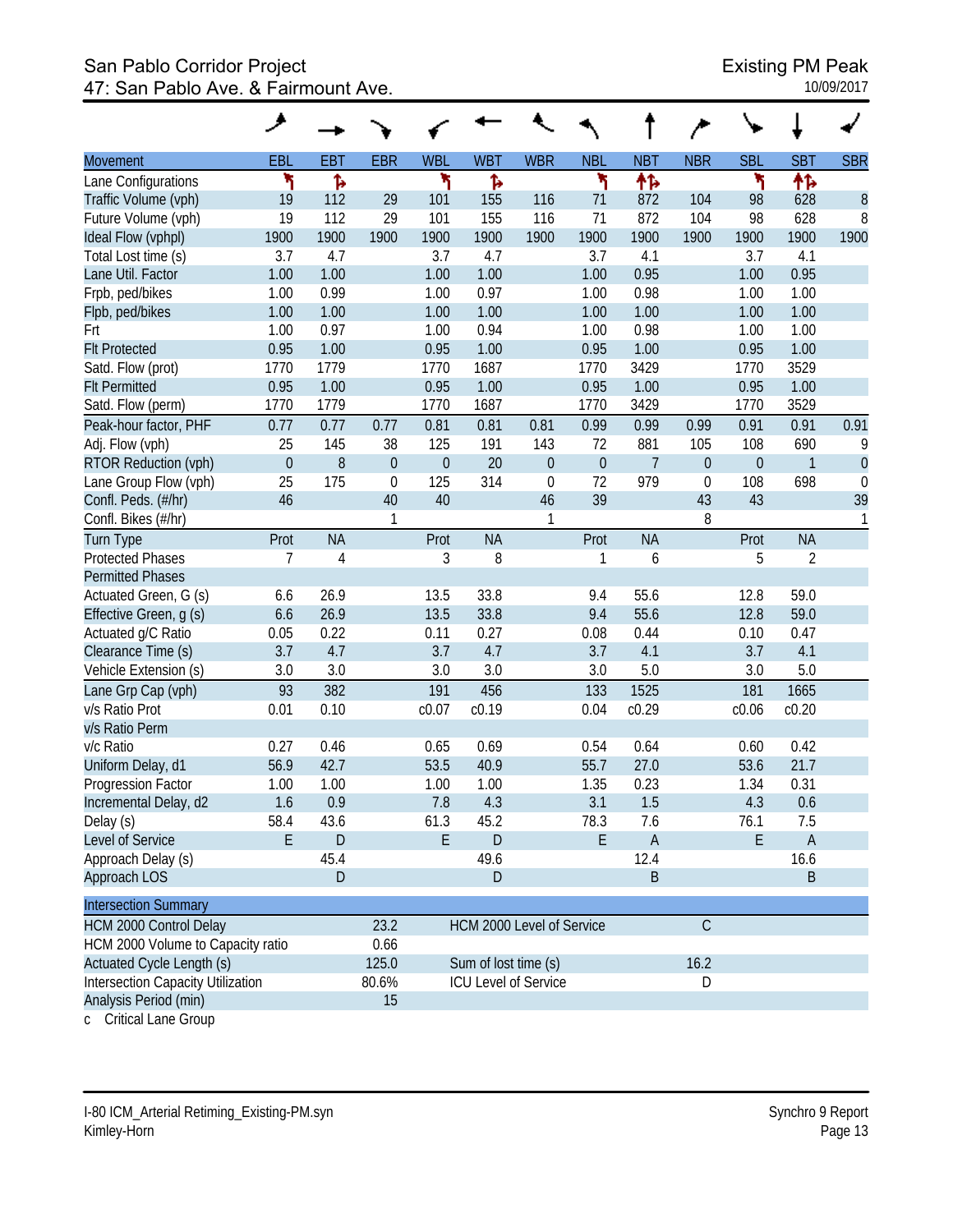#### San Pablo Corridor Project **Existing PM Peak** 48: San Pablo Ave. & Carlson Ave 10/09/2017

|                                   | ◢            |                       |                |              |                             |             |                  |              |                |                  |                      |             |
|-----------------------------------|--------------|-----------------------|----------------|--------------|-----------------------------|-------------|------------------|--------------|----------------|------------------|----------------------|-------------|
| <b>Movement</b>                   | EBL          | EBT                   | <b>EBR</b>     | <b>WBL</b>   | <b>WBT</b>                  | <b>WBR</b>  | <b>NBL</b>       | <b>NBT</b>   | <b>NBR</b>     | <b>SBL</b>       | <b>SBT</b>           | <b>SBR</b>  |
| Lane Configurations               | ۲            | ↟                     | ۴              | ۲            | Ъ                           |             | ۲                | 怍            |                | ۲                | 怍                    |             |
| Traffic Volume (vph)              | 27           | 188                   | 290            | 120          | 193                         | 119         | 327              | 842          | 118            | 124              | 583                  | 38          |
| Future Volume (vph)               | 27           | 188                   | 290            | 120          | 193                         | 119         | 327              | 842          | 118            | 124              | 583                  | 38          |
| Ideal Flow (vphpl)                | 1900         | 1900                  | 1900           | 1900         | 1900                        | 1900        | 1900             | 1900         | 1900           | 1900             | 1900                 | 1900        |
| Total Lost time (s)               | 4.7          | 4.7                   | 4.7            | 4.7          | 4.7                         |             | 4.7              | 5.1          |                | 4.7              | 5.1                  |             |
| Lane Util. Factor                 | 1.00         | 1.00                  | 1.00           | 1.00         | 1.00                        |             | 1.00             | 0.95         |                | 1.00             | 0.95                 |             |
| Frpb, ped/bikes                   | 1.00         | 1.00                  | 0.89           | 1.00         | 0.98                        |             | 1.00             | 0.99         |                | 1.00             | 0.99                 |             |
| Flpb, ped/bikes                   | 1.00<br>1.00 | 1.00<br>1.00          | 1.00<br>0.85   | 1.00<br>1.00 | 1.00<br>0.94                |             | 1.00<br>1.00     | 1.00<br>0.98 |                | 1.00<br>1.00     | 1.00<br>0.99         |             |
| Frt<br><b>Flt Protected</b>       | 0.95         | 1.00                  | 1.00           | 0.95         | 1.00                        |             | 0.95             | 1.00         |                | 0.95             | 1.00                 |             |
| Satd. Flow (prot)                 | 1770         | 1863                  | 1407           | 1770         | 1722                        |             | 1770             | 3426         |                | 1770             | 3473                 |             |
| <b>Flt Permitted</b>              | 0.95         | 1.00                  | 1.00           | 0.95         | 1.00                        |             | 0.95             | 1.00         |                | 0.95             | 1.00                 |             |
| Satd. Flow (perm)                 | 1770         | 1863                  | 1407           | 1770         | 1722                        |             | 1770             | 3426         |                | 1770             | 3473                 |             |
| Peak-hour factor, PHF             | 0.85         | 0.85                  | 0.85           | 0.97         | 0.97                        | 0.97        | 0.95             | 0.95         | 0.95           | 0.91             | 0.91                 | 0.91        |
| Adj. Flow (vph)                   | 32           | 221                   | 341            | 124          | 199                         | 123         | 344              | 886          | 124            | 136              | 641                  | 42          |
| RTOR Reduction (vph)              | $\mathbf 0$  | $\mathbf 0$           | 245            | $\mathbf{0}$ | 16                          | $\mathbf 0$ | $\boldsymbol{0}$ | 8            | $\overline{0}$ | $\boldsymbol{0}$ | $\sqrt{4}$           | $\theta$    |
| Lane Group Flow (vph)             | 32           | 221                   | 96             | 124          | 306                         | $\mathbf 0$ | 344              | 1002         | $\mathbf 0$    | 136              | 679                  | $\mathbf 0$ |
| Confl. Peds. (#/hr)               | 30           |                       | 84             | 84           |                             | 30          | 51               |              | 34             | 34               |                      | 51          |
| Confl. Bikes (#/hr)               |              |                       | 9              |              |                             | 7           |                  |              | 10             |                  |                      | 6           |
| <b>Turn Type</b>                  | Prot         | <b>NA</b>             | Perm           | Prot         | <b>NA</b>                   |             | Prot             | <b>NA</b>    |                | Prot             | <b>NA</b>            |             |
| <b>Protected Phases</b>           | 7            | 4                     |                | 3            | 8                           |             | 1                | 6            |                | 5                | $\overline{2}$       |             |
| <b>Permitted Phases</b>           |              |                       | $\overline{4}$ |              |                             |             |                  |              |                |                  |                      |             |
| Actuated Green, G (s)             | 6.1          | 35.3                  | 35.3           | 11.0         | 40.2                        |             | 24.5             | 46.2         |                | 13.3             | 35.0                 |             |
| Effective Green, g (s)            | 6.1          | 35.3                  | 35.3           | 11.0         | 40.2                        |             | 24.5             | 46.2         |                | 13.3             | 35.0                 |             |
| Actuated g/C Ratio                | 0.05         | 0.28                  | 0.28           | 0.09         | 0.32                        |             | 0.20             | 0.37         |                | 0.11             | 0.28                 |             |
| Clearance Time (s)                | 4.7          | 4.7                   | 4.7            | 4.7          | 4.7                         |             | 4.7              | 5.1          |                | 4.7              | 5.1                  |             |
| Vehicle Extension (s)             | 3.0          | 3.0                   | 3.0            | 3.0          | 3.0                         |             | 3.0              | 5.0          |                | 3.0              | 5.0                  |             |
| Lane Grp Cap (vph)                | 86           | 526                   | 397            | 155          | 553                         |             | 346              | 1266         |                | 188              | 972                  |             |
| v/s Ratio Prot                    | 0.02         | 0.12                  |                | c0.07        | c0.18                       |             | c0.19            | c0.29        |                | 0.08             | c0.20                |             |
| v/s Ratio Perm                    |              |                       | 0.07           |              |                             |             |                  |              |                |                  |                      |             |
| v/c Ratio                         | 0.37         | 0.42                  | 0.24           | 0.80         | 0.55                        |             | 0.99             | 0.79         |                | 0.72             | 0.70                 |             |
| Uniform Delay, d1                 | 57.6         | 36.5                  | 34.6           | 55.9         | 35.0                        |             | 50.2             | 35.1         |                | 54.1             | 40.3                 |             |
| Progression Factor                | 1.00         | 1.00                  | 1.00           | 1.00         | 1.00                        |             | 0.89             | 1.03         |                | 0.70             | 0.64                 |             |
| Incremental Delay, d2             | 2.7          | 0.5                   | 0.3            | 24.8         | 1.2                         |             | 43.4             | 4.5          |                | 11.9             | 3.8                  |             |
| Delay (s)                         | 60.3         | 37.1                  | 34.9           | 80.7         | 36.2                        |             | 88.3             | 40.7         |                | 49.8             | 29.5                 |             |
| Level of Service                  | E            | $\mathsf D$           | $\mathsf C$    | F            | $\mathsf D$                 |             | F                | $\mathsf{D}$ |                | D                | $\mathsf C$          |             |
| Approach Delay (s)                |              | 37.1<br>$\mathsf{D}%$ |                |              | 48.6<br>$\mathsf D$         |             |                  | 52.8         |                |                  | 32.9<br>$\mathsf{C}$ |             |
| Approach LOS                      |              |                       |                |              |                             |             |                  | D            |                |                  |                      |             |
| <b>Intersection Summary</b>       |              |                       |                |              |                             |             |                  |              |                |                  |                      |             |
| <b>HCM 2000 Control Delay</b>     |              |                       | 44.2           |              | HCM 2000 Level of Service   |             |                  |              | ${\sf D}$      |                  |                      |             |
| HCM 2000 Volume to Capacity ratio |              |                       | 0.76           |              |                             |             |                  |              |                |                  |                      |             |
| Actuated Cycle Length (s)         |              |                       | 125.0          |              | Sum of lost time (s)        |             |                  |              | 19.2           |                  |                      |             |
| Intersection Capacity Utilization |              |                       | 88.9%          |              | <b>ICU Level of Service</b> |             |                  |              | E              |                  |                      |             |
| Analysis Period (min)             |              |                       | 15             |              |                             |             |                  |              |                |                  |                      |             |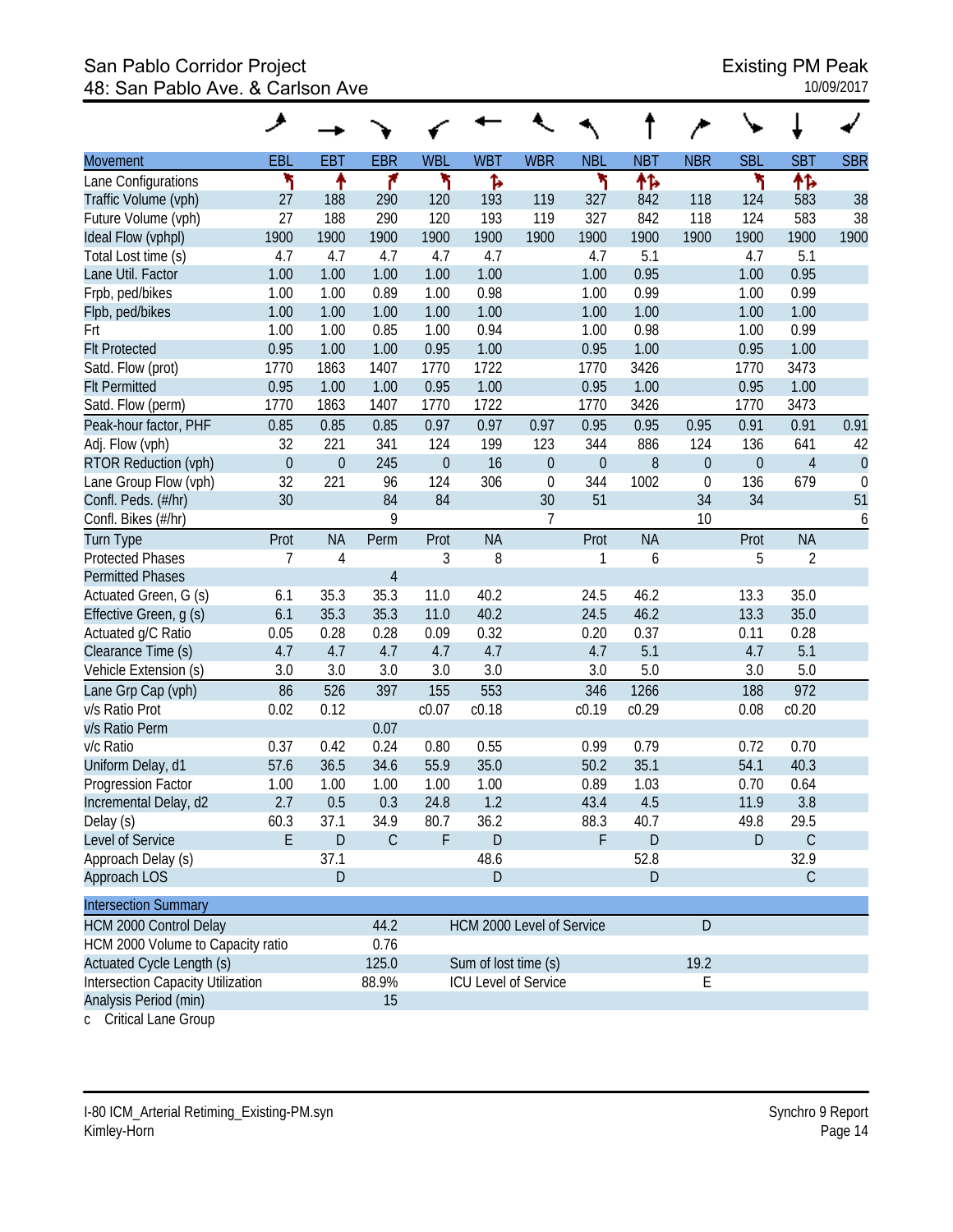#### San Pablo Corridor Project **Existing PM Peak** 52: San Pablo Ave. & Solano Ave. 10/09/2017

|                                          | ◢                |                  |                |                                                     |                  |                           |                  |                |                  |                  |                  |                  |
|------------------------------------------|------------------|------------------|----------------|-----------------------------------------------------|------------------|---------------------------|------------------|----------------|------------------|------------------|------------------|------------------|
| <b>Movement</b>                          | EBL              | <b>EBT</b>       | <b>EBR</b>     | <b>WBL</b>                                          | <b>WBT</b>       | <b>WBR</b>                | <b>NBL</b>       | <b>NBT</b>     | <b>NBR</b>       | <b>SBL</b>       | <b>SBT</b>       | <b>SBR</b>       |
| Lane Configurations                      | ۲                | ↟                | ۴              | ۲                                                   | ↟                | ۴                         | ۲                | 怍              |                  | ۲                | 怍                |                  |
| Traffic Volume (vph)                     | 136              | 228              | 101            | 121                                                 | 192              | 143                       | 31               | 792            | 117              | 107              | 664              | 74               |
| Future Volume (vph)                      | 136              | 228              | 101            | 121                                                 | 192              | 143                       | 31               | 792            | 117              | 107              | 664              | 74               |
| Ideal Flow (vphpl)                       | 1900             | 1900             | 1900           | 1900                                                | 1900             | 1900                      | 1900             | 1900           | 1900             | 1900             | 1900             | 1900             |
| Total Lost time (s)                      | 3.7              | 3.7              | 3.7            | 3.7                                                 | 3.7              | 3.7                       | 3.7              | 4.1            |                  | 3.7              | 4.1              |                  |
| Lane Util. Factor                        | 1.00             | 1.00             | 1.00           | 1.00                                                | 1.00             | 1.00                      | 1.00             | 0.95           |                  | 1.00             | 0.95             |                  |
| Frpb, ped/bikes                          | 1.00             | 1.00             | 0.90           | 1.00                                                | 1.00             | 0.89                      | 1.00             | 0.99           |                  | 1.00             | 0.99             |                  |
| Flpb, ped/bikes                          | 1.00             | 1.00             | 1.00           | 1.00                                                | 1.00             | 1.00                      | 1.00             | 1.00           |                  | 1.00             | 1.00             |                  |
| Frt                                      | 1.00             | 1.00             | 0.85           | 1.00                                                | 1.00             | 0.85                      | 1.00             | 0.98           |                  | 1.00             | 0.98             |                  |
| <b>Flt Protected</b>                     | 0.95             | 1.00             | 1.00           | 0.95                                                | 1.00             | 1.00                      | 0.95             | 1.00           |                  | 0.95             | 1.00             |                  |
| Satd. Flow (prot)                        | 1770             | 1863             | 1426           | 1770                                                | 1863             | 1404                      | 1770             | 3422           |                  | 1770             | 3456             |                  |
| <b>Flt Permitted</b>                     | 0.95             | 1.00             | 1.00           | 0.95                                                | 1.00             | 1.00                      | 0.95             | 1.00           |                  | 0.95             | 1.00             |                  |
| Satd. Flow (perm)                        | 1770             | 1863             | 1426           | 1770                                                | 1863             | 1404                      | 1770             | 3422           |                  | 1770             | 3456             |                  |
| Peak-hour factor, PHF                    | 0.85             | 0.85             | 0.85           | 0.94                                                | 0.94             | 0.94                      | 0.95             | 0.95           | 0.95             | 0.88             | 0.88             | 0.88             |
| Adj. Flow (vph)                          | 160              | 268              | 119            | 129                                                 | 204              | 152                       | 33               | 834            | 123              | 122              | 755              | 84               |
| RTOR Reduction (vph)                     | $\boldsymbol{0}$ | $\boldsymbol{0}$ | 85             | $\mathbf{0}$                                        | $\boldsymbol{0}$ | 84                        | $\boldsymbol{0}$ | 8              | $\boldsymbol{0}$ | $\boldsymbol{0}$ | $\boldsymbol{6}$ | $\theta$         |
| Lane Group Flow (vph)                    | 160              | 268              | 34             | 129                                                 | 204              | 68                        | 33               | 949            | $\boldsymbol{0}$ | 122              | 833              | $\boldsymbol{0}$ |
| Confl. Peds. (#/hr)                      | 74               |                  | 59             | 59                                                  |                  | 74                        | 28               |                | 37               | 37               |                  | 28               |
| Confl. Bikes (#/hr)                      |                  |                  | $\overline{1}$ |                                                     |                  | 8                         |                  |                | 7                |                  |                  | 3                |
| <b>Turn Type</b>                         | Split            | <b>NA</b>        | Perm           | Split                                               | <b>NA</b>        | Perm                      | Prot             | <b>NA</b>      |                  | Prot             | <b>NA</b>        |                  |
| <b>Protected Phases</b>                  | $\overline{7}$   | 7                |                | 8                                                   | 8                |                           | 5                | $\overline{2}$ |                  | 1                | 6                |                  |
| <b>Permitted Phases</b>                  |                  |                  | $\overline{7}$ |                                                     |                  | 8                         |                  |                |                  |                  |                  |                  |
| Actuated Green, G (s)                    | 25.7             | 25.7             | 25.7           | 26.6                                                | 26.6             | 26.6                      | 7.4<br>7.4       | 48.0           |                  | 14.5             | 55.1             |                  |
| Effective Green, g (s)                   | 25.7             | 25.7             | 25.7<br>0.20   | 26.6<br>0.20                                        | 26.6<br>0.20     | 26.6<br>0.20              | 0.06             | 48.0<br>0.37   |                  | 14.5<br>0.11     | 55.1<br>0.42     |                  |
| Actuated g/C Ratio<br>Clearance Time (s) | 0.20<br>3.7      | 0.20<br>3.7      | 3.7            | 3.7                                                 | 3.7              | 3.7                       | 3.7              | 4.1            |                  | 3.7              | 4.1              |                  |
|                                          | 3.0              | 3.0              | 3.0            | 3.0                                                 | 3.0              | 3.0                       | 3.0              | 5.0            |                  | 3.0              | 5.0              |                  |
| Vehicle Extension (s)                    |                  |                  |                |                                                     |                  |                           |                  |                |                  |                  |                  |                  |
| Lane Grp Cap (vph)                       | 349              | 368              | 281            | 362                                                 | 381              | 287                       | 100              | 1263           |                  | 197              | 1464             |                  |
| v/s Ratio Prot                           | 0.09             | c0.14            |                | 0.07                                                | c0.11            | 0.05                      | 0.02             | c0.28          |                  | c0.07            | 0.24             |                  |
| v/s Ratio Perm<br>v/c Ratio              | 0.46             | 0.73             | 0.02<br>0.12   | 0.36                                                | 0.54             | 0.24                      | 0.33             | 0.75           |                  | 0.62             | 0.57             |                  |
| Uniform Delay, d1                        | 46.0             | 48.9             | 42.9           | 44.4                                                | 46.2             | 43.2                      | 58.9             | 35.8           |                  | 55.1             | 28.4             |                  |
| Progression Factor                       | 1.00             | 1.00             | 1.00           | 1.00                                                | 1.00             | 1.00                      | 0.92             | 0.87           |                  | 0.94             | 0.90             |                  |
| Incremental Delay, d2                    | 1.0              | 7.0              | 0.2            | 0.6                                                 | 1.4              | 0.4                       | 1.9              | 4.0            |                  |                  | 1.5              |                  |
| Delay (s)                                | 47.0             | 55.9             | 43.1           | 45.0                                                | 47.6             | 43.6                      | 55.9             | 35.1           |                  | 5.5<br>57.2      | 27.3             |                  |
| Level of Service                         | D                | E                | D              | $\mathsf{D}%$                                       | $\mathsf D$      | $\mathsf D$               | E                | D              |                  | E                | $\mathsf C$      |                  |
| Approach Delay (s)                       |                  | 50.5             |                |                                                     | 45.7             |                           |                  | 35.8           |                  |                  | 31.1             |                  |
| Approach LOS                             |                  | $\mathsf{D}%$    |                |                                                     | $\mathsf D$      |                           |                  | D              |                  |                  | $\mathsf{C}$     |                  |
|                                          |                  |                  |                |                                                     |                  |                           |                  |                |                  |                  |                  |                  |
| <b>Intersection Summary</b>              |                  |                  |                |                                                     |                  |                           |                  |                |                  |                  |                  |                  |
| <b>HCM 2000 Control Delay</b>            |                  |                  | 38.6           |                                                     |                  | HCM 2000 Level of Service |                  |                | ${\sf D}$        |                  |                  |                  |
| HCM 2000 Volume to Capacity ratio        |                  |                  | 0.68           |                                                     |                  |                           |                  |                |                  |                  |                  |                  |
| Actuated Cycle Length (s)                |                  |                  | 130.0          | Sum of lost time (s)<br><b>ICU Level of Service</b> |                  |                           |                  |                | 15.2             |                  |                  |                  |
| Intersection Capacity Utilization        |                  |                  | 80.7%          |                                                     |                  |                           |                  |                | D                |                  |                  |                  |
| Analysis Period (min)                    |                  |                  | 15             |                                                     |                  |                           |                  |                |                  |                  |                  |                  |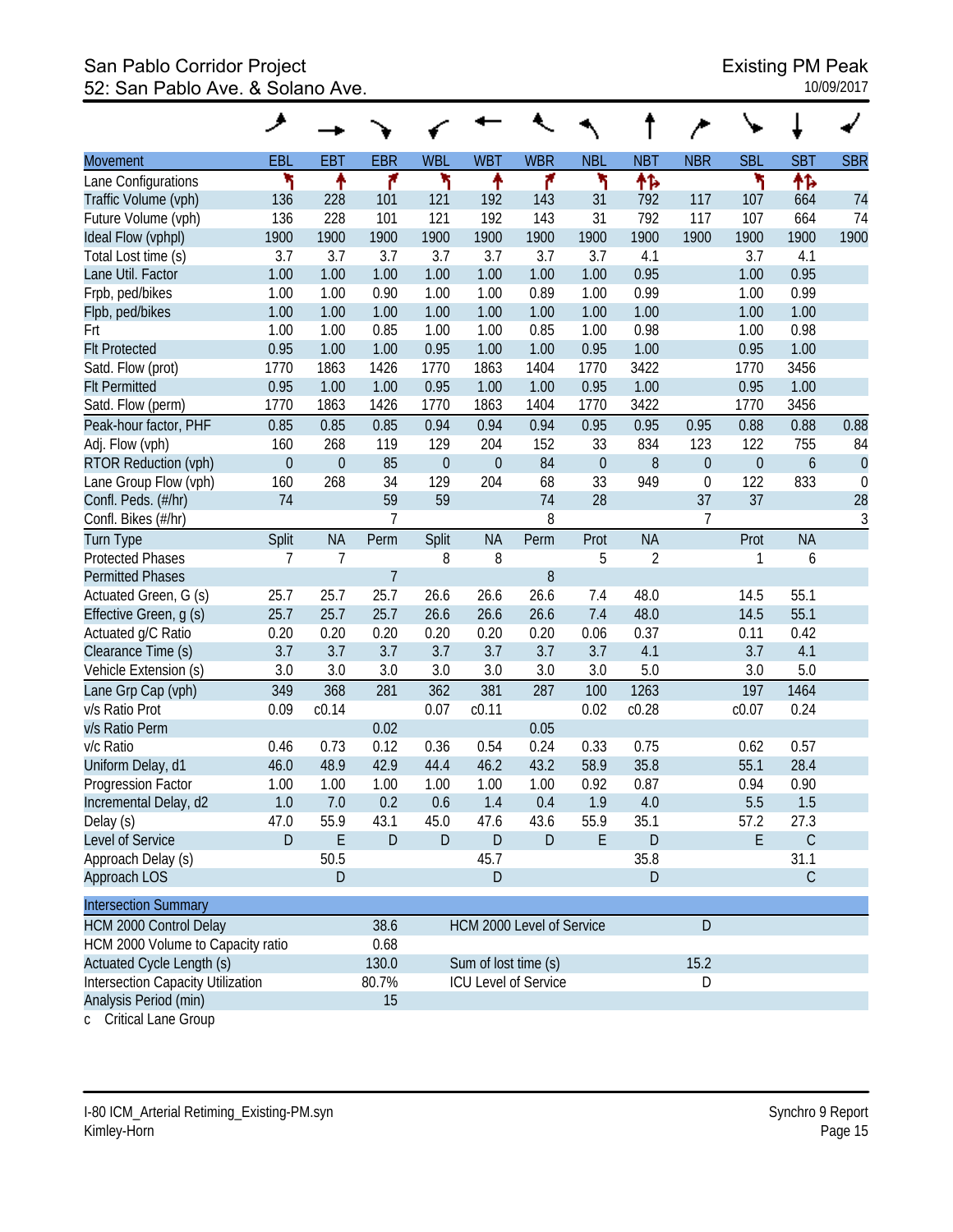#### San Pablo Corridor Project **Existing PM Peak** 54: San Pablo Ave. & Marin Ave. 10/09/2017

|                                   | خر             |               |                |                  |                             |                  |                |                |                  |                |                |                  |
|-----------------------------------|----------------|---------------|----------------|------------------|-----------------------------|------------------|----------------|----------------|------------------|----------------|----------------|------------------|
| <b>Movement</b>                   | EBL            | <b>EBT</b>    | <b>EBR</b>     | <b>WBL</b>       | <b>WBT</b>                  | <b>WBR</b>       | <b>NBL</b>     | <b>NBT</b>     | <b>NBR</b>       | <b>SBL</b>     | <b>SBT</b>     | <b>SBR</b>       |
| Lane Configurations               | ۲              | ↟↟            | ۴              | ۲                | 怍                           |                  | ۲              | 怍              |                  | ۲              | ተኈ             |                  |
| Traffic Volume (vph)              | 36             | 536           | 307            | 127              | 624                         | 113              | 262            | 791            | 112              | 99             | 668            | 20               |
| Future Volume (vph)               | 36             | 536           | 307            | 127              | 624                         | 113              | 262            | 791            | 112              | 99             | 668            | 20               |
| Ideal Flow (vphpl)                | 1900           | 1900          | 1900           | 1900             | 1900                        | 1900             | 1900           | 1900           | 1900             | 1900           | 1900           | 1900             |
| Total Lost time (s)               | 3.7            | 3.7           | 3.7            | 3.7              | 3.7                         |                  | 3.7            | 4.1            |                  | 3.7            | 4.1            |                  |
| Lane Util. Factor                 | 1.00           | 0.95          | 1.00           | 1.00             | 0.95                        |                  | 1.00           | 0.95           |                  | 1.00           | 0.95           |                  |
| Frpb, ped/bikes                   | 1.00           | 1.00          | 0.95           | 1.00             | 1.00                        |                  | 1.00           | 1.00           |                  | 1.00           | 1.00           |                  |
| Flpb, ped/bikes                   | 1.00           | 1.00          | 1.00           | 1.00             | 1.00                        |                  | 1.00           | 1.00           |                  | 1.00           | 1.00           |                  |
| Frt                               | 1.00           | 1.00          | 0.85           | 1.00             | 0.98                        |                  | 1.00           | 0.98           |                  | 1.00           | 1.00           |                  |
| <b>Flt Protected</b>              | 0.95           | 1.00          | 1.00           | 0.95             | 1.00                        |                  | 0.95           | 1.00           |                  | 0.95           | 1.00           |                  |
| Satd. Flow (prot)                 | 1770           | 3539          | 1502           | 1770             | 3445                        |                  | 1770           | 3462           |                  | 1770           | 3522           |                  |
| <b>Flt Permitted</b>              | 0.95           | 1.00          | 1.00           | 0.95             | 1.00                        |                  | 0.95           | 1.00           |                  | 0.95           | 1.00           |                  |
| Satd. Flow (perm)                 | 1770           | 3539          | 1502           | 1770             | 3445                        |                  | 1770           | 3462           |                  | 1770           | 3522           |                  |
| Peak-hour factor, PHF             | 0.96           | 0.96          | 0.96           | 0.94             | 0.94                        | 0.94             | 0.95           | 0.95           | 0.95             | 0.94           | 0.94           | 0.94             |
| Adj. Flow (vph)                   | 38             | 558           | 320            | 135              | 664                         | 120              | 276            | 833            | 118              | 105            | 711            | 21               |
| RTOR Reduction (vph)              | $\mathbf 0$    | $\mathbf 0$   | 249            | $\boldsymbol{0}$ | 11                          | $\mathbf 0$      | $\mathbf 0$    | 8              | $\overline{0}$   | $\overline{0}$ | $\overline{2}$ | $\theta$         |
| Lane Group Flow (vph)             | 38             | 558           | 71             | 135              | 773                         | $\boldsymbol{0}$ | 276            | 943            | $\boldsymbol{0}$ | 105            | 730            | $\boldsymbol{0}$ |
| Confl. Peds. (#/hr)               | $\overline{4}$ |               | 19             | 19               |                             | $\overline{4}$   | $\overline{7}$ |                | $\overline{7}$   | $\overline{7}$ |                | $\overline{7}$   |
| Confl. Bikes (#/hr)               |                |               | 15             |                  |                             | 9                |                |                | $\overline{7}$   |                |                | 4                |
| <b>Turn Type</b>                  | Prot           | <b>NA</b>     | Perm           | Prot             | <b>NA</b>                   |                  | Prot           | <b>NA</b>      |                  | Prot           | <b>NA</b>      |                  |
| <b>Protected Phases</b>           | 7              | 4             |                | 3                | 8                           |                  | 5              | $\overline{2}$ |                  | 1              | 6              |                  |
| <b>Permitted Phases</b>           |                |               | $\overline{4}$ |                  |                             |                  |                |                |                  |                |                |                  |
| Actuated Green, G (s)             | 8.8            | 28.9          | 28.9           | 13.7             | 33.8                        |                  | 21.9           | 56.9           |                  | 15.3           | 50.3           |                  |
| Effective Green, g (s)            | 8.8            | 28.9          | 28.9           | 13.7             | 33.8                        |                  | 21.9           | 56.9           |                  | 15.3           | 50.3           |                  |
| Actuated g/C Ratio                | 0.07           | 0.22          | 0.22           | 0.11             | 0.26                        |                  | 0.17           | 0.44           |                  | 0.12           | 0.39           |                  |
| Clearance Time (s)                | 3.7            | 3.7           | 3.7            | 3.7              | 3.7                         |                  | 3.7            | 4.1            |                  | 3.7            | 4.1            |                  |
| Vehicle Extension (s)             | 3.0            | 3.0           | 3.0            | 3.0              | 3.0                         |                  | 3.0            | 5.0            |                  | 3.0            | 5.0            |                  |
| Lane Grp Cap (vph)                | 119            | 786           | 333            | 186              | 895                         |                  | 298            | 1515           |                  | 208            | 1362           |                  |
| v/s Ratio Prot                    | 0.02           | 0.16          |                | c0.08            | c0.22                       |                  | c0.16          | c0.27          |                  | 0.06           | c0.21          |                  |
| v/s Ratio Perm                    |                |               | 0.05           |                  |                             |                  |                |                |                  |                |                |                  |
| v/c Ratio                         | 0.32           | 0.71          | 0.21           | 0.73             | 0.86                        |                  | 0.93           | 0.62           |                  | 0.50           | 0.54           |                  |
| Uniform Delay, d1                 | 57.7           | 46.7          | 41.3           | 56.3             | 45.9                        |                  | 53.3           | 28.2           |                  | 53.8           | 30.8           |                  |
| Progression Factor                | 1.00           | 1.00          | 1.00           | 1.00             | 1.00                        |                  | 0.95           | 0.92           |                  | 0.83           | 0.73           |                  |
| Incremental Delay, d2             | 1.6            | 3.0           | 0.3            | 13.1             | 8.7                         |                  | 31.9           | 1.8            |                  | 1.8            | 1.5            |                  |
| Delay (s)                         | 59.3           | 49.6          | 41.6           | 69.5             | 54.6                        |                  | 82.5           | 27.7           |                  | 46.7           | 23.8           |                  |
| Level of Service                  | E              | $\mathsf{D}%$ | D              | E                | $\mathsf{D}$                |                  | F              | $\mathsf C$    |                  | D              | $\mathsf C$    |                  |
| Approach Delay (s)                |                | 47.2          |                |                  | 56.7                        |                  |                | 40.1           |                  |                | 26.7           |                  |
| Approach LOS                      |                | $\mathsf{D}%$ |                |                  | E                           |                  |                | ${\sf D}$      |                  |                | $\mathsf{C}$   |                  |
| <b>Intersection Summary</b>       |                |               |                |                  |                             |                  |                |                |                  |                |                |                  |
| <b>HCM 2000 Control Delay</b>     |                |               | 42.8           |                  | HCM 2000 Level of Service   |                  | $\mathsf D$    |                |                  |                |                |                  |
| HCM 2000 Volume to Capacity ratio |                |               | 0.76           |                  |                             |                  |                |                |                  |                |                |                  |
| Actuated Cycle Length (s)         |                |               | 130.0          |                  | Sum of lost time (s)        |                  |                |                | 15.2             |                |                |                  |
| Intersection Capacity Utilization |                |               | 81.7%          |                  | <b>ICU Level of Service</b> |                  |                |                | D                |                |                |                  |
| Analysis Period (min)             |                |               | 15             |                  |                             |                  |                |                |                  |                |                |                  |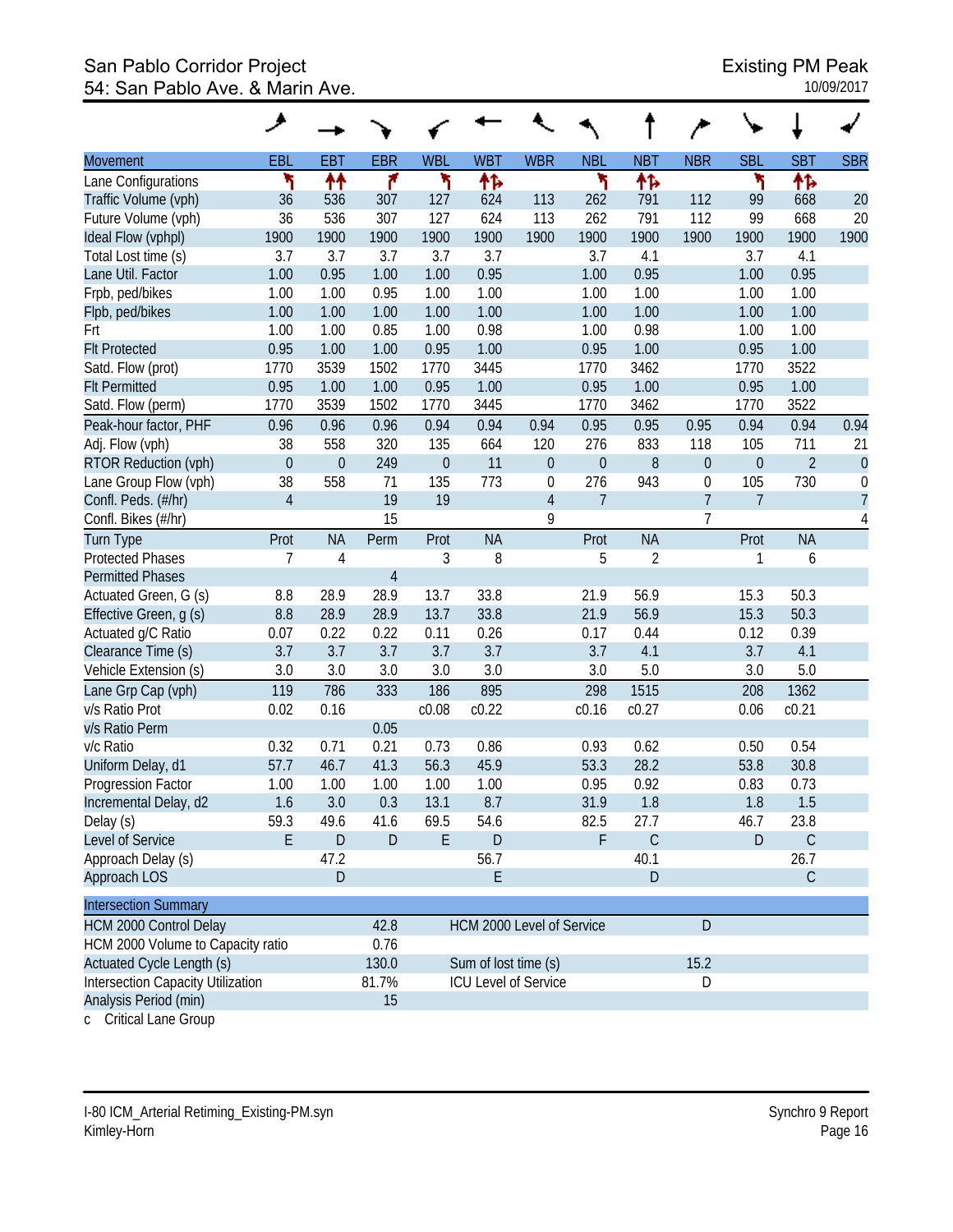#### San Pablo Corridor Project **Existing PM Peak** 56: San Pablo Ave & Gilman St

|                                          | هر             |              |                  |                                                     |                           |             |                  |                |                |                |                     |                |
|------------------------------------------|----------------|--------------|------------------|-----------------------------------------------------|---------------------------|-------------|------------------|----------------|----------------|----------------|---------------------|----------------|
| <b>Movement</b>                          | EBL            | EBT          | <b>EBR</b>       | <b>WBL</b>                                          | <b>WBT</b>                | <b>WBR</b>  | <b>NBL</b>       | <b>NBT</b>     | <b>NBR</b>     | <b>SBL</b>     | <b>SBT</b>          | <b>SBR</b>     |
| Lane Configurations                      |                | 412          |                  |                                                     | Ф                         |             | ۲                | 怍              |                | ۲              | ተኈ                  |                |
| Traffic Volume (vph)                     | 140            | 316          | 121              | 34                                                  | 260                       | 75          | 199              | 902            | 44             | 86             | 665                 | 114            |
| Future Volume (vph)                      | 140            | 316          | 121              | 34                                                  | 260                       | 75          | 199              | 902            | 44             | 86             | 665                 | 114            |
| Ideal Flow (vphpl)                       | 1900           | 1900         | 1900             | 1900                                                | 1900                      | 1900        | 1900             | 1900           | 1900           | 1900           | 1900                | 1900           |
| Total Lost time (s)                      |                | 5.0          |                  |                                                     | 5.0                       |             | 4.0              | 4.5            |                | 4.0            | 4.5                 |                |
| Lane Util. Factor                        |                | 0.95         |                  |                                                     | 1.00                      |             | 1.00             | 0.95           |                | 1.00           | 0.95                |                |
| Frpb, ped/bikes                          |                | 0.99         |                  |                                                     | 0.99                      |             | 1.00             | 1.00           |                | 1.00           | 0.99                |                |
| Flpb, ped/bikes                          |                | 1.00         |                  |                                                     | 1.00                      |             | 1.00             | 1.00           |                | 1.00           | 1.00                |                |
| Frt                                      |                | 0.97         |                  |                                                     | 0.97                      |             | 1.00             | 0.99           |                | 1.00           | 0.98                |                |
| <b>Flt Protected</b>                     |                | 0.99         |                  |                                                     | 1.00                      |             | 0.95             | 1.00           |                | 0.95           | 1.00                |                |
| Satd. Flow (prot)                        |                | 3342         |                  |                                                     | 1783                      |             | 1770             | 3498           |                | 1770           | 3424                |                |
| <b>Flt Permitted</b>                     |                | 0.64         |                  |                                                     | 0.82                      |             | 0.95             | 1.00           |                | 0.95           | 1.00                |                |
| Satd. Flow (perm)                        |                | 2179         |                  |                                                     | 1475                      |             | 1770             | 3498           |                | 1770           | 3424                |                |
| Peak-hour factor, PHF                    | 0.82           | 0.82         | 0.82             | 0.91                                                | 0.91                      | 0.91        | 0.94             | 0.94           | 0.94           | 0.95           | 0.95                | 0.95           |
| Adj. Flow (vph)                          | 171            | 385          | 148              | 37                                                  | 286                       | 82          | 212              | 960            | 47             | 91             | 700                 | 120            |
| RTOR Reduction (vph)                     | $\mathbf 0$    | 27           | $\boldsymbol{0}$ | $\theta$                                            | 11                        | $\mathbf 0$ | $\boldsymbol{0}$ | 3              | $\mathbf{0}$   | $\overline{0}$ | 14                  | $\overline{0}$ |
| Lane Group Flow (vph)                    | $\mathbf 0$    | 677          | $\mathbf 0$      | $\mathbf 0$                                         | 394                       | $\mathbf 0$ | 212              | 1004           | $\mathbf 0$    | 91             | 806                 | $\mathbf 0$    |
| Confl. Peds. (#/hr)                      | 39             |              | 29               | 29                                                  |                           | 39          | 22               |                | 30             | 30             |                     | 22             |
| Confl. Bikes (#/hr)                      |                |              | 4                |                                                     |                           | 5           |                  |                | $\overline{2}$ |                |                     | 1              |
| Turn Type                                | Perm           | <b>NA</b>    |                  | Perm                                                | <b>NA</b>                 |             | Prot             | <b>NA</b>      |                | Prot           | <b>NA</b>           |                |
| <b>Protected Phases</b>                  |                | 4            |                  |                                                     | 8                         |             | 5                | $\overline{2}$ |                | 1              | 6                   |                |
| <b>Permitted Phases</b>                  | $\overline{4}$ |              |                  | 8                                                   |                           |             |                  |                |                |                |                     |                |
| Actuated Green, G (s)                    |                | 29.9         |                  |                                                     | 29.9                      |             | 14.2             | 38.6           |                | 8.0            | 32.4                |                |
| Effective Green, g (s)                   |                | 29.9         |                  |                                                     | 29.9                      |             | 14.2             | 38.6           |                | 8.0            | 32.4                |                |
| Actuated g/C Ratio                       |                | 0.33         |                  |                                                     | 0.33                      |             | 0.16             | 0.43           |                | 0.09           | 0.36                |                |
| Clearance Time (s)                       |                | 5.0          |                  |                                                     | 5.0                       |             | 4.0              | 4.5            |                | 4.0            | 4.5                 |                |
| Vehicle Extension (s)                    |                | 2.0          |                  |                                                     | 2.0                       |             | 2.0              | 5.0            |                | 2.0            | 5.0                 |                |
| Lane Grp Cap (vph)                       |                | 723          |                  |                                                     | 490                       |             | 279              | 1500           |                | 157            | 1232                |                |
| v/s Ratio Prot                           |                |              |                  |                                                     |                           |             | c0.12            | c0.29          |                | 0.05           | 0.24                |                |
| v/s Ratio Perm                           |                | c0.31        |                  |                                                     | 0.27                      |             |                  |                |                |                |                     |                |
| v/c Ratio                                |                | 0.94         |                  |                                                     | 0.80                      |             | 0.76             | 0.67           |                | 0.58           | 0.65                |                |
| Uniform Delay, d1                        |                | 29.1         |                  |                                                     | 27.4                      |             | 36.3             | 20.6           |                | 39.4           | 24.1                |                |
| Progression Factor                       |                | 1.00         |                  |                                                     | 1.00<br>8.8               |             | 1.44             | 0.48<br>0.8    |                | 1.00<br>3.2    | 1.00<br>2.7         |                |
| Incremental Delay, d2                    |                | 19.1<br>48.2 |                  |                                                     |                           |             | 3.5<br>55.9      | 10.6           |                | 42.6           |                     |                |
| Delay (s)<br>Level of Service            |                | $\mathsf D$  |                  |                                                     | 36.2<br>$\mathsf{D}$      |             | E                |                |                | $\mathsf{D}$   | 26.8<br>$\mathsf C$ |                |
|                                          |                | 48.2         |                  |                                                     | 36.2                      |             |                  | B<br>18.5      |                |                | 28.4                |                |
| Approach Delay (s)<br>Approach LOS       |                | D            |                  |                                                     | $\mathsf{D}$              |             |                  | B              |                |                | $\mathsf{C}$        |                |
|                                          |                |              |                  |                                                     |                           |             |                  |                |                |                |                     |                |
| <b>Intersection Summary</b>              |                |              |                  |                                                     |                           |             |                  |                |                |                |                     |                |
| HCM 2000 Control Delay                   |                |              | 30.0             |                                                     | HCM 2000 Level of Service |             |                  |                | $\mathsf{C}$   |                |                     |                |
| HCM 2000 Volume to Capacity ratio        |                |              | 0.81             |                                                     |                           |             |                  |                |                |                |                     |                |
| Actuated Cycle Length (s)                |                |              | 90.0             | Sum of lost time (s)<br><b>ICU Level of Service</b> |                           |             |                  |                | 13.5           |                |                     |                |
| <b>Intersection Capacity Utilization</b> |                |              | 91.3%            |                                                     |                           |             |                  |                | F              |                |                     |                |
| Analysis Period (min)                    |                |              | 15               |                                                     |                           |             |                  |                |                |                |                     |                |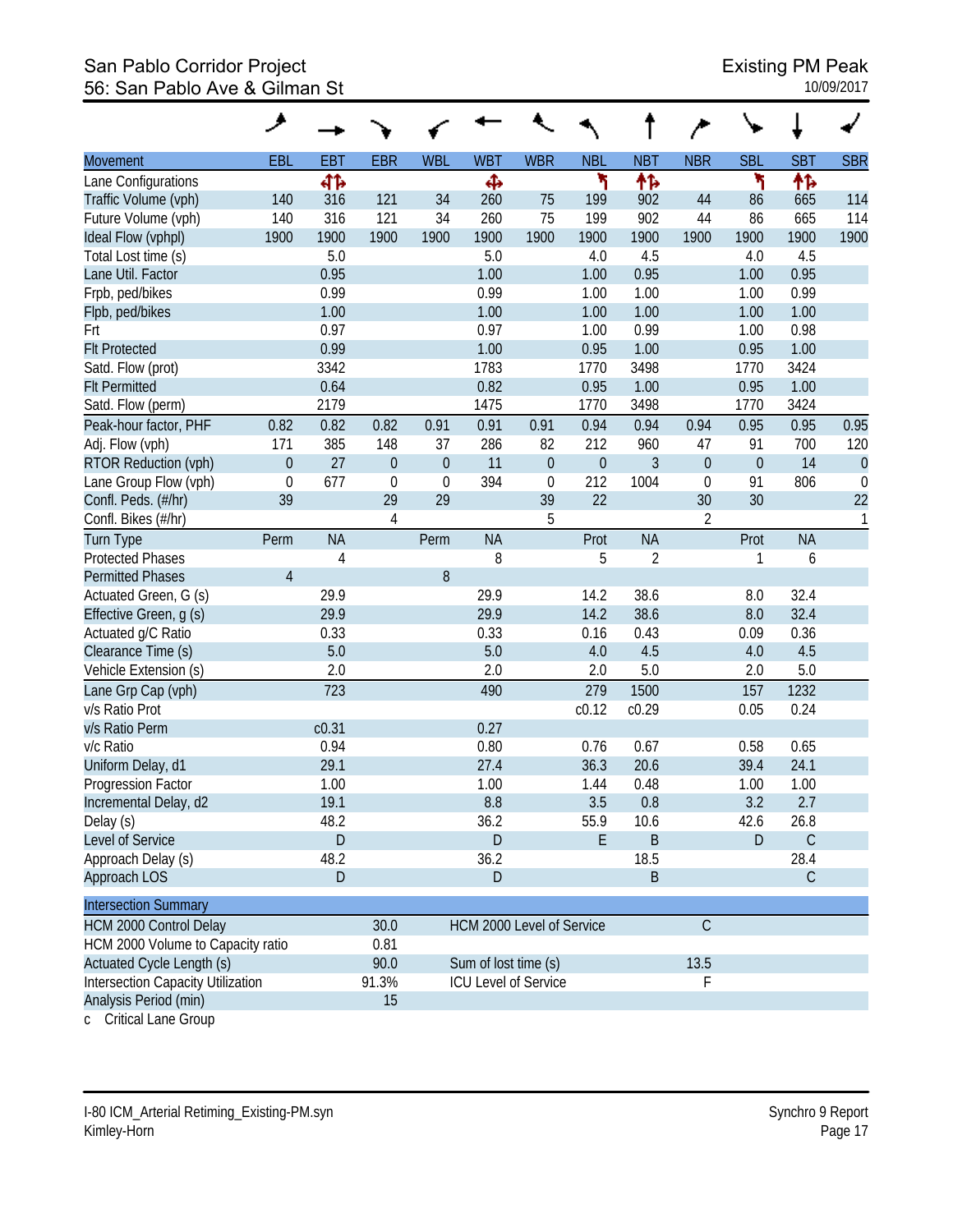#### San Pablo Corridor Project **Existing PM Peak** 58: San Pablo Ave. & Delaware St. 10/09/2017

|                                   | ᢣ                |                 |                |                  |                      |                             |                  |                |                  |                  |                  |                  |
|-----------------------------------|------------------|-----------------|----------------|------------------|----------------------|-----------------------------|------------------|----------------|------------------|------------------|------------------|------------------|
| Movement                          | EBL              | EB <sub>1</sub> | <b>EBR</b>     | <b>WBL</b>       | <b>WBT</b>           | <b>WBR</b>                  | <b>NBL</b>       | <b>NBT</b>     | <b>NBR</b>       | <b>SBL</b>       | <b>SBT</b>       | <b>SBR</b>       |
| Lane Configurations               |                  | ৰ               | ۴              |                  | 4                    | ۴                           | ۲                | ተኈ             |                  | ۲                | 怍                |                  |
| Traffic Volume (vph)              | 37               | 62              | 13             | 35               | 135                  | 150                         | 23               | 942            | 44               | 80               | 743              | 24               |
| Future Volume (vph)               | 37               | 62              | 13             | 35               | 135                  | 150                         | 23               | 942            | 44               | 80               | 743              | 24               |
| Ideal Flow (vphpl)                | 1900             | 1900            | 1900           | 1900             | 1900                 | 1900                        | 1900             | 1900           | 1900             | 1900             | 1900             | 1900             |
| Lane Width                        | 12               | 10              | 10             | 12               | 10                   | 10                          | 12               | 12             | 12               | 12               | 12               | 12               |
| Total Lost time (s)               |                  | 5.0             | 5.0            |                  | 5.0                  | 5.0                         | 4.0              | 4.5            |                  | 4.0              | 4.5              |                  |
| Lane Util. Factor                 |                  | 1.00            | 1.00           |                  | 1.00                 | 1.00                        | 1.00             | 0.95           |                  | 1.00             | 0.95             |                  |
| Frpb, ped/bikes                   |                  | 1.00            | 0.95           |                  | 1.00                 | 0.94                        | 1.00             | 0.99           |                  | 1.00             | 1.00             |                  |
| Flpb, ped/bikes                   |                  | 0.99            | 1.00           |                  | 1.00                 | 1.00                        | 1.00             | 1.00           |                  | 1.00             | 1.00             |                  |
| Frt                               |                  | 1.00            | 0.85           |                  | 1.00                 | 0.85                        | 1.00             | 0.99           |                  | 1.00             | 1.00             |                  |
| <b>Flt Protected</b>              |                  | 0.98            | 1.00           |                  | 0.99                 | 1.00                        | 0.95             | 1.00           |                  | 0.95             | 1.00             |                  |
| Satd. Flow (prot)                 |                  | 1693            | 1410           |                  | 1713                 | 1387                        | 1770             | 3492           |                  | 1770             | 3515             |                  |
| <b>Flt Permitted</b>              |                  | 0.68            | 1.00           |                  | 0.91                 | 1.00                        | 0.95             | 1.00           |                  | 0.95             | 1.00             |                  |
| Satd. Flow (perm)                 |                  | 1179            | 1410           |                  | 1572                 | 1387                        | 1770             | 3492           |                  | 1770             | 3515             |                  |
| Peak-hour factor, PHF             | 0.85             | 0.85            | 0.85           | 0.78             | 0.78                 | 0.78                        | 0.97             | 0.97           | 0.97             | 0.88             | 0.88             | 0.88             |
| Adj. Flow (vph)                   | 44               | 73              | 15             | 45               | 173                  | 192                         | 24               | 971            | 45               | 91               | 844              | 27               |
| RTOR Reduction (vph)              | $\boldsymbol{0}$ | 0               | 12             | 0                | $\mathbf 0$          | 121                         | $\boldsymbol{0}$ | 3              | $\boldsymbol{0}$ | $\boldsymbol{0}$ | $\overline{2}$   | $\boldsymbol{0}$ |
| Lane Group Flow (vph)             | $\theta$         | 117             | $\overline{3}$ | $\boldsymbol{0}$ | 218                  | 71                          | 24               | 1013           | $\boldsymbol{0}$ | 91               | 869              | $\mathbf 0$      |
| Confl. Peds. (#/hr)               | 27               |                 | 23             | 23               |                      | 27                          | 21               |                | 56               | 56               |                  | 21               |
| Confl. Bikes (#/hr)               |                  |                 | 8              |                  |                      | 17                          |                  |                | $\overline{4}$   |                  |                  | $\boldsymbol{6}$ |
| Turn Type                         | Perm             | <b>NA</b>       | Perm           | Perm             | <b>NA</b>            | Perm                        | Prot             | <b>NA</b>      |                  | Prot             | <b>NA</b>        |                  |
| <b>Protected Phases</b>           |                  | $\overline{4}$  |                |                  | $8\,$                |                             | 5                | $\overline{2}$ |                  | $\mathbf{1}$     | $\boldsymbol{6}$ |                  |
| <b>Permitted Phases</b>           | 4                |                 | 4              | 8                |                      | 8                           |                  |                |                  |                  |                  |                  |
| Actuated Green, G (s)             |                  | 17.7            | 17.7           |                  | 17.7                 | 17.7                        | 2.8              | 50.8           |                  | 8.0              | 56.0             |                  |
| Effective Green, g (s)            |                  | 17.7            | 17.7           |                  | 17.7                 | 17.7                        | 2.8              | 50.8           |                  | 8.0              | 56.0             |                  |
| Actuated g/C Ratio                |                  | 0.20            | 0.20           |                  | 0.20                 | 0.20                        | 0.03             | 0.56           |                  | 0.09             | 0.62             |                  |
| Clearance Time (s)                |                  | 5.0             | 5.0            |                  | 5.0                  | 5.0                         | 4.0              | 4.5            |                  | 4.0              | 4.5              |                  |
| Vehicle Extension (s)             |                  | 2.0             | 2.0            |                  | 2.0                  | 2.0                         | 2.0              | 5.0            |                  | 2.0              | 5.0              |                  |
|                                   |                  |                 |                |                  |                      |                             |                  |                |                  |                  |                  |                  |
| Lane Grp Cap (vph)                |                  | 231             | 277            |                  | 309                  | 272                         | 55               | 1971           |                  | 157              | 2187             |                  |
| v/s Ratio Prot                    |                  |                 |                |                  |                      |                             | 0.01             | c0.29          |                  | c0.05            | 0.25             |                  |
| v/s Ratio Perm                    |                  | 0.10            | 0.00           |                  | c0.14                | 0.05                        |                  |                |                  |                  |                  |                  |
| v/c Ratio                         |                  | 0.51            | 0.01           |                  | 0.71                 | 0.26                        | 0.44             | 0.51           |                  | 0.58             | 0.40             |                  |
| Uniform Delay, d1                 |                  | 32.3            | 29.1           |                  | 33.7                 | 30.6                        | 42.8             | 12.0           |                  | 39.4             | 8.5              |                  |
| Progression Factor                |                  | 1.00            | 1.00           |                  | 1.00                 | $1.00\,$                    | 1.00             | 1.00           |                  | 1.51             | 0.39             |                  |
| Incremental Delay, d2             |                  | 0.6             | 0.0            |                  | 5.9                  | 0.2                         | 2.0              | 1.0            |                  | 2.8              | 0.5              |                  |
| Delay (s)                         |                  | 32.9            | 29.1           |                  | 39.6                 | 30.8                        | 44.8             | 13.0           |                  | 62.3             | 3.8              |                  |
| Level of Service                  |                  | C               | $\mathsf C$    |                  | D                    | C                           | D                | Β              |                  | Ε                | A                |                  |
| Approach Delay (s)                |                  | 32.5            |                |                  | 35.5                 |                             |                  | 13.7           |                  |                  | 9.3              |                  |
| Approach LOS                      |                  | С               |                |                  | D                    |                             |                  | Β              |                  |                  | A                |                  |
| <b>Intersection Summary</b>       |                  |                 |                |                  |                      |                             |                  |                |                  |                  |                  |                  |
| HCM 2000 Control Delay            |                  |                 | 16.5           |                  |                      | HCM 2000 Level of Service   |                  |                | B                |                  |                  |                  |
| HCM 2000 Volume to Capacity ratio |                  |                 | 0.57           |                  |                      |                             |                  |                |                  |                  |                  |                  |
| Actuated Cycle Length (s)         |                  |                 | 90.0           |                  | Sum of lost time (s) |                             |                  |                | 13.5             |                  |                  |                  |
| Intersection Capacity Utilization |                  |                 | 76.7%          |                  |                      | <b>ICU Level of Service</b> |                  |                | ${\sf D}$        |                  |                  |                  |
| Analysis Period (min)             |                  |                 | 15             |                  |                      |                             |                  |                |                  |                  |                  |                  |
| c Critical Lane Group             |                  |                 |                |                  |                      |                             |                  |                |                  |                  |                  |                  |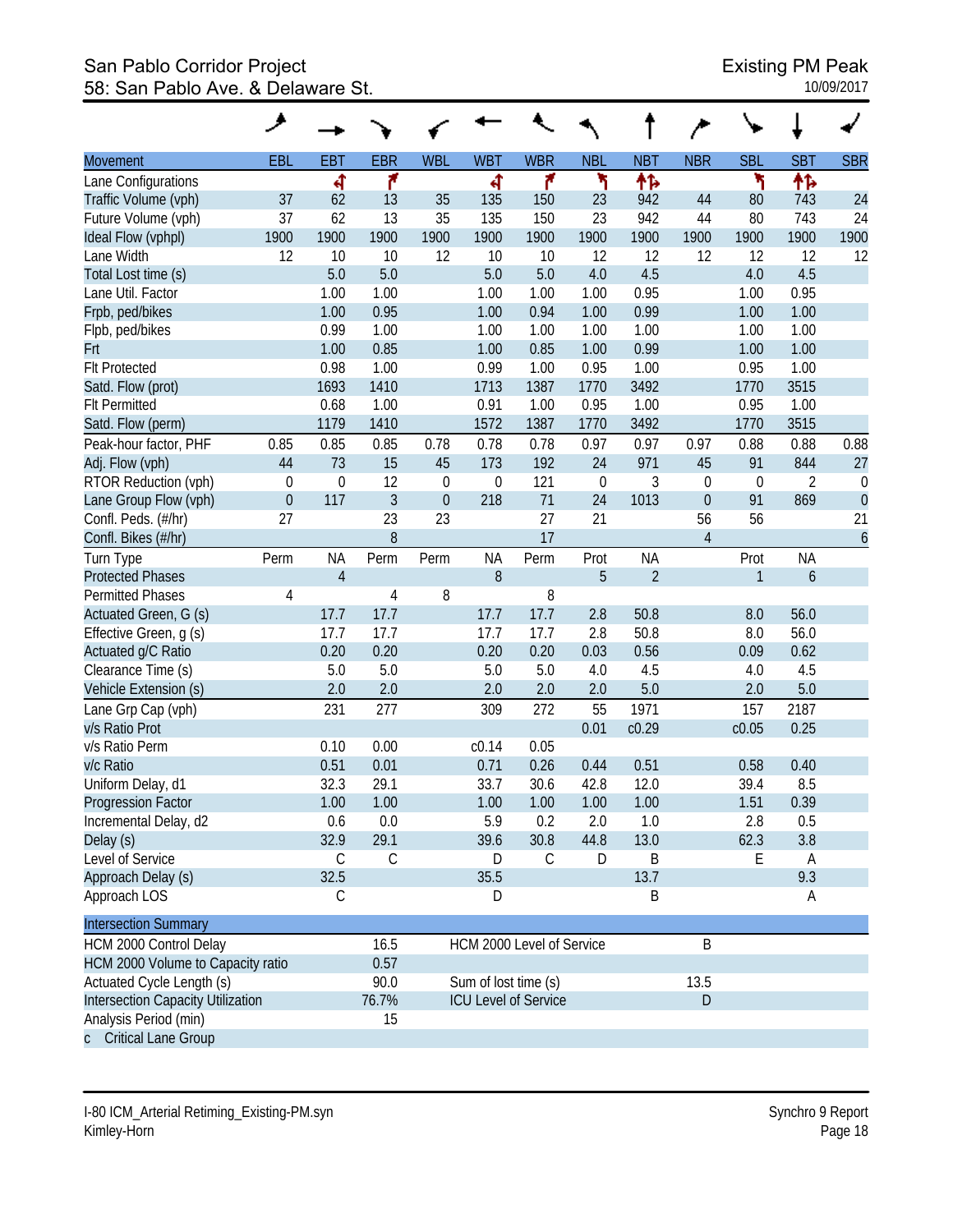# San Pablo Corridor Project<br>59: San Pablo Ave. & University Avenue<br>59: San Pablo Ave. & University Avenue 59: San Pablo Ave. & University Avenue

|                                   | ◢                |                  |             |                  |                      |                             |                  |                  |                  |                  |                |                |
|-----------------------------------|------------------|------------------|-------------|------------------|----------------------|-----------------------------|------------------|------------------|------------------|------------------|----------------|----------------|
| <b>Movement</b>                   | EBL              | EBT              | <b>EBR</b>  | <b>WBL</b>       | <b>WBT</b>           | <b>WBR</b>                  | <b>NBL</b>       | <b>NBT</b>       | <b>NBR</b>       | <b>SBL</b>       | <b>SBT</b>     | <b>SBR</b>     |
| Lane Configurations               | ۲                | 怍                |             | ۲                | 怍                    |                             | ۲                | 怍                |                  | ۲                | 怍              |                |
| Traffic Volume (vph)              | 114              | 723              | 77          | 88               | 752                  | 129                         | 124              | 745              | 106              | 156              | 599            | 86             |
| Future Volume (vph)               | 114              | 723              | 77          | 88               | 752                  | 129                         | 124              | 745              | 106              | 156              | 599            | 86             |
| Ideal Flow (vphpl)                | 1900             | 1900             | 1900        | 1900             | 1900                 | 1900                        | 1900             | 1900             | 1900             | 1900             | 1900           | 1900           |
| Total Lost time (s)               | 4.0              | 4.0              |             | 4.0              | 4.0                  |                             | 4.0              | 4.2              |                  | 4.0              | 4.2            |                |
| Lane Util. Factor                 | 1.00             | 0.95             |             | 1.00             | 0.95                 |                             | 1.00             | 0.95             |                  | 1.00             | 0.95           |                |
| Frpb, ped/bikes                   | 1.00             | 0.99             |             | 1.00             | 0.97                 |                             | 1.00             | 0.99             |                  | 1.00             | 0.98           |                |
| Flpb, ped/bikes                   | 1.00             | 1.00             |             | 1.00             | 1.00                 |                             | 1.00             | 1.00             |                  | 1.00             | 1.00           |                |
| Frt                               | 1.00             | 0.99             |             | 1.00             | 0.98                 |                             | 1.00             | 0.98             |                  | 1.00             | 0.98           |                |
| <b>Flt Protected</b>              | 0.95             | 1.00             |             | 0.95             | 1.00                 |                             | 0.95             | 1.00             |                  | 0.95             | 1.00           |                |
| Satd. Flow (prot)                 | 1770             | 3437             |             | 1770             | 3334                 |                             | 1770             | 3424             |                  | 1770             | 3388           |                |
| <b>Flt Permitted</b>              | 0.95             | 1.00             |             | 0.95             | 1.00                 |                             | 0.95             | 1.00             |                  | 0.95             | 1.00           |                |
| Satd. Flow (perm)                 | 1770             | 3437             |             | 1770             | 3334                 |                             | 1770             | 3424             |                  | 1770             | 3388           |                |
| Peak-hour factor, PHF             | 0.90             | 0.90             | 0.90        | 0.93             | 0.93                 | 0.93                        | 0.95             | 0.95             | 0.95             | 0.90             | 0.90           | 0.90           |
| Adj. Flow (vph)                   | 127              | 803              | 86          | 95               | 809                  | 139                         | 131              | 784              | 112              | 173              | 666            | 96             |
| RTOR Reduction (vph)              | $\boldsymbol{0}$ | $\boldsymbol{6}$ | $\theta$    | $\boldsymbol{0}$ | 10                   | $\boldsymbol{0}$            | $\boldsymbol{0}$ | 9                | $\boldsymbol{0}$ | $\boldsymbol{0}$ | 9              | $\theta$       |
| Lane Group Flow (vph)             | 127              | 883              | $\mathbf 0$ | 95               | 938                  | $\boldsymbol{0}$            | 131              | 887              | $\boldsymbol{0}$ | 173              | 753            | $\mathbf 0$    |
| Confl. Peds. (#/hr)               | 136              |                  | 42          | 42               |                      | 139                         | 125              |                  | 70               | 70               |                | 125            |
| Confl. Bikes (#/hr)               |                  |                  |             |                  |                      | 6                           |                  |                  | $\overline{2}$   |                  |                | 10             |
| Bus Blockages (#/hr)              | $\boldsymbol{0}$ | 4                | $\theta$    | $\theta$         | 4                    | $\boldsymbol{0}$            | $\boldsymbol{0}$ | $\boldsymbol{0}$ | $\boldsymbol{0}$ | $\boldsymbol{0}$ | $\overline{0}$ | $\overline{0}$ |
| Turn Type                         | Prot             | <b>NA</b>        |             | Prot             | <b>NA</b>            |                             | Prot             | <b>NA</b>        |                  | Prot             | <b>NA</b>      |                |
| <b>Protected Phases</b>           | 5                | $\overline{2}$   |             | $\mathbf{1}$     | $\boldsymbol{6}$     |                             | 3                | 8                |                  | $\overline{7}$   | $\overline{4}$ |                |
| <b>Permitted Phases</b>           |                  |                  |             |                  |                      |                             |                  |                  |                  |                  |                |                |
| Actuated Green, G (s)             | 13.0             | 47.9             |             | 11.6             | 46.5                 |                             | 12.4             | 38.5             |                  | 15.8             | 41.9           |                |
| Effective Green, g (s)            | 13.0             | 47.9             |             | 11.6             | 46.5                 |                             | 12.4             | 38.5             |                  | 15.8             | 41.9           |                |
| Actuated g/C Ratio                | 0.10             | 0.37             |             | 0.09             | 0.36                 |                             | 0.10             | 0.30             |                  | 0.12             | 0.32           |                |
| Clearance Time (s)                | 4.0              | 4.0              |             | 4.0              | 4.0                  |                             | 4.0              | 4.2              |                  | 4.0              | 4.2            |                |
| Vehicle Extension (s)             | 3.0              | 3.0              |             | 3.0              | 3.0                  |                             | 3.0              | 3.0              |                  | 3.0              | 3.0            |                |
| Lane Grp Cap (vph)                | 177              | 1266             |             | 157              | 1192                 |                             | 168              | 1014             |                  | 215              | 1091           |                |
| v/s Ratio Prot                    | c0.07            | 0.26             |             | 0.05             | c0.28                |                             | 0.07             | c0.26            |                  | c0.10            | c0.22          |                |
| v/s Ratio Perm                    |                  |                  |             |                  |                      |                             |                  |                  |                  |                  |                |                |
| v/c Ratio                         | 0.72             | 0.70             |             | 0.61             | 0.79                 |                             | 0.78             | 0.87             |                  | 0.80             | 0.69           |                |
| Uniform Delay, d1                 | 56.7             | 34.9             |             | 57.0             | 37.3                 |                             | 57.5             | 43.5             |                  | 55.6             | 38.4           |                |
| Progression Factor                | 1.51             | 0.46             |             | 1.00             | 1.00                 |                             | 0.87             | 0.94             |                  | 1.00             | 1.00           |                |
| Incremental Delay, d2             | 12.2             | 3.0              |             | 6.4              | 5.3                  |                             | 17.9             | 7.6              |                  | 19.2             | 1.9            |                |
| Delay (s)                         | 98.0             | 19.1             |             | 63.4             | 42.6                 |                             | 68.0             | 48.3             |                  | 74.8             | 40.3           |                |
| Level of Service                  | F                | B                |             | Ε                | D                    |                             | E                | D                |                  | Ε                | D              |                |
| Approach Delay (s)                |                  | 28.9             |             |                  | 44.5                 |                             |                  | 50.8             |                  |                  | 46.7           |                |
| Approach LOS                      |                  | С                |             |                  | D                    |                             |                  | D                |                  |                  | D              |                |
| <b>Intersection Summary</b>       |                  |                  |             |                  |                      |                             |                  |                  |                  |                  |                |                |
| HCM 2000 Control Delay            |                  |                  | 42.7        |                  |                      | HCM 2000 Level of Service   |                  |                  | D                |                  |                |                |
| HCM 2000 Volume to Capacity ratio |                  |                  | 0.80        |                  |                      |                             |                  |                  |                  |                  |                |                |
| Actuated Cycle Length (s)         |                  |                  | 130.0       |                  | Sum of lost time (s) |                             |                  |                  | 16.2             |                  |                |                |
| Intersection Capacity Utilization |                  |                  | 79.0%       |                  |                      | <b>ICU Level of Service</b> |                  |                  | $\mathsf D$      |                  |                |                |
| Analysis Period (min)             |                  |                  | 15          |                  |                      |                             |                  |                  |                  |                  |                |                |
| c Critical Lane Group             |                  |                  |             |                  |                      |                             |                  |                  |                  |                  |                |                |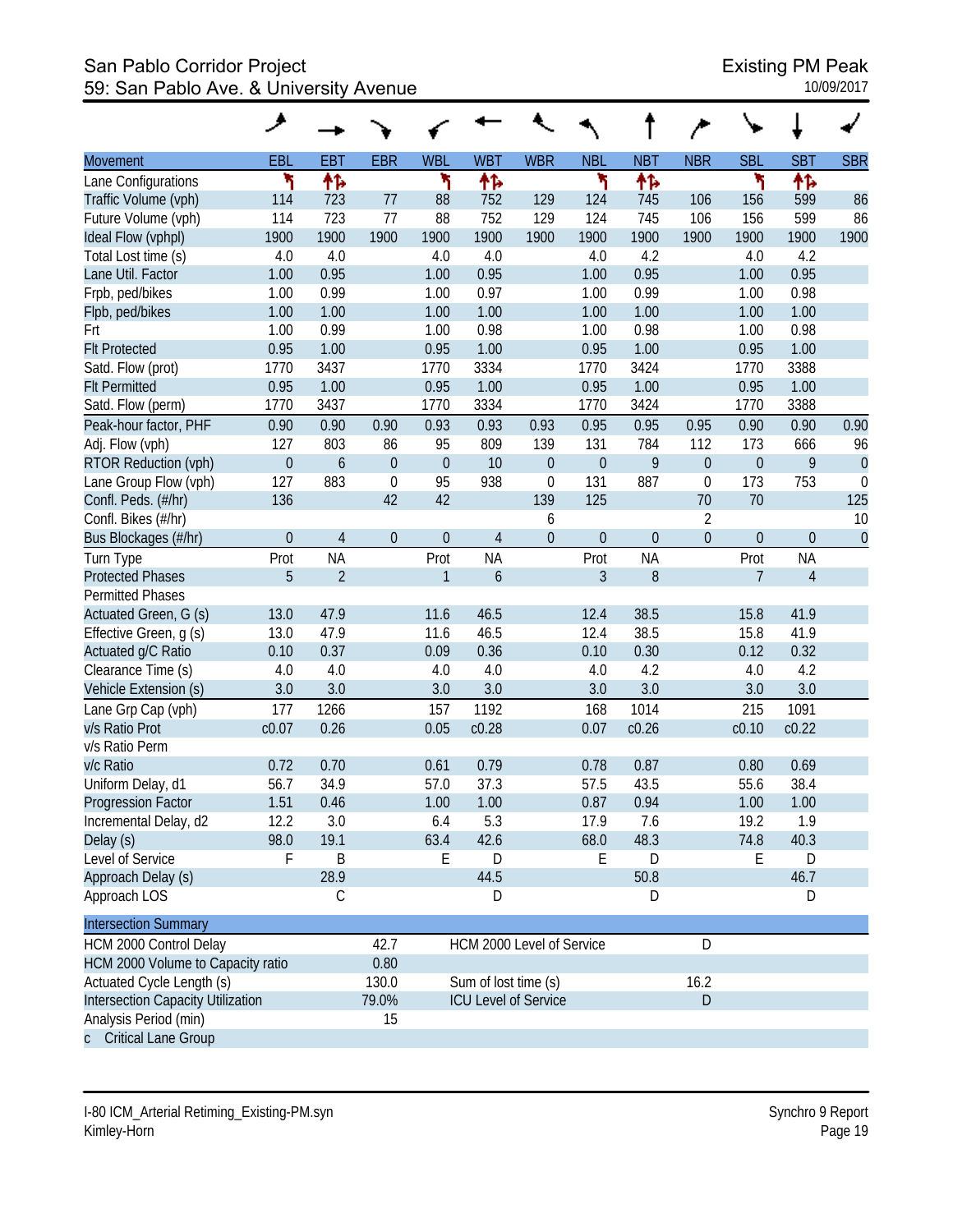# San Pablo Corridor Project<br>62: San Pablo Ave. & Dwight Way discussed by the existing PM Peak for the existing PM Peak for the existing p<br>10/09/2017 62: San Pablo Ave. & Dwight Way

|                                          | حر             |            |                  |              |                      |                           |             |                |                  |             |             |                  |
|------------------------------------------|----------------|------------|------------------|--------------|----------------------|---------------------------|-------------|----------------|------------------|-------------|-------------|------------------|
| <b>Movement</b>                          | EBL            | <b>EBT</b> | <b>EBR</b>       | <b>WBL</b>   | <b>WBT</b>           | <b>WBR</b>                | <b>NBL</b>  | <b>NBT</b>     | <b>NBR</b>       | <b>SBL</b>  | <b>SBT</b>  | <b>SBR</b>       |
| Lane Configurations                      |                | ৰ          |                  |              | 4                    | ۴                         | ۲           | 怍              |                  | ۲           | ↟β          |                  |
| Traffic Volume (vph)                     | 61             | 386        | 54               | 62           | 259                  | 100                       | 57          | 898            | 98               | 142         | 755         | 26               |
| Future Volume (vph)                      | 61             | 386        | 54               | 62           | 259                  | 100                       | 57          | 898            | 98               | 142         | 755         | 26               |
| Ideal Flow (vphpl)                       | 1900           | 1900       | 1900             | 1900         | 1900                 | 1900                      | 1900        | 1900           | 1900             | 1900        | 1900        | 1900             |
| Lane Width                               | 8              | 8          | 12               | 8            | 8                    | 12                        | 12          | 12             | 12               | 12          | 12          | 12               |
| Total Lost time (s)                      |                | 5.0        |                  |              | 5.0                  | 5.0                       | 4.0         | 4.5            |                  | 4.0         | 4.5         |                  |
| Lane Util. Factor                        |                | 1.00       |                  |              | 1.00                 | 1.00                      | 1.00        | 0.95           |                  | 1.00        | 0.95        |                  |
| Frpb, ped/bikes                          |                | 0.99       |                  |              | 1.00                 | 0.96                      | 1.00        | 0.99           |                  | 1.00        | 1.00        |                  |
| Flpb, ped/bikes                          |                | 1.00       |                  |              | 1.00                 | 1.00                      | 1.00        | 1.00           |                  | 1.00        | 1.00        |                  |
| Frt                                      |                | 0.99       |                  |              | 1.00                 | 0.85                      | 1.00        | 0.99           |                  | 1.00        | 0.99        |                  |
| <b>Flt Protected</b>                     |                | 0.99       |                  |              | 0.99                 | 1.00                      | 0.95        | 1.00           |                  | 0.95        | 1.00        |                  |
| Satd. Flow (prot)                        |                | 1570       |                  |              | 1595                 | 1518                      | 1770        | 3365           |                  | 1770        | 3512        |                  |
| <b>Flt Permitted</b>                     |                | 0.82       |                  |              | 0.76                 | 1.00                      | 0.95        | 1.00           |                  | 0.95        | 1.00        |                  |
| Satd. Flow (perm)                        |                | 1290       |                  |              | 1231                 | 1518                      | 1770        | 3365           |                  | 1770        | 3512        |                  |
| Peak-hour factor, PHF                    | 0.92           | 0.92       | 0.92             | 0.84         | 0.84                 | 0.84                      | 0.93        | 0.93           | 0.93             | 0.93        | 0.93        | 0.93             |
| Adj. Flow (vph)                          | 66             | 420        | 59               | 74           | 308                  | 119                       | 61          | 966            | 105              | 153         | 812         | 28               |
| RTOR Reduction (vph)                     | $\mathbf 0$    | 4          | $\boldsymbol{0}$ | 0            | $\mathbf 0$          | 32                        | $\mathbf 0$ | 7              | $\boldsymbol{0}$ | 0           | 2           | $\boldsymbol{0}$ |
| Lane Group Flow (vph)                    | $\overline{0}$ | 541        | $\overline{0}$   | $\mathbf 0$  | 382                  | 87                        | 61          | 1064           | $\boldsymbol{0}$ | 153         | 838         | $\mathbf 0$      |
| Confl. Peds. (#/hr)                      | 26             |            | 37               | 37           |                      | 26                        | 16          |                | 35               | 35          |             | 16               |
| Confl. Bikes (#/hr)                      |                |            | $\overline{2}$   |              |                      | $\overline{4}$            |             |                | 5                |             |             | $\overline{7}$   |
| Bus Blockages (#/hr)                     | $\mathbf 0$    | 0          | $\overline{0}$   | $\mathbf{0}$ | $\boldsymbol{0}$     | $\boldsymbol{0}$          | $\mathbf 0$ | 11             | $\overline{0}$   | 0           | $\mathbf 0$ | 8                |
| Turn Type                                | Perm           | <b>NA</b>  |                  | Perm         | <b>NA</b>            | Perm                      | Prot        | <b>NA</b>      |                  | Prot        | <b>NA</b>   |                  |
| <b>Protected Phases</b>                  |                | 4          |                  |              | 8                    |                           | 5           | $\overline{2}$ |                  | 1           | 6           |                  |
| <b>Permitted Phases</b>                  | $\overline{4}$ |            |                  | $\, 8$       |                      | 8                         |             |                |                  |             |             |                  |
| Actuated Green, G (s)                    |                | 46.9       |                  |              | 46.9                 | 46.9                      | 7.3         | 38.1           |                  | 11.5        | 42.3        |                  |
| Effective Green, g (s)                   |                | 46.9       |                  |              | 46.9                 | 46.9                      | 7.3         | 38.1           |                  | 11.5        | 42.3        |                  |
| Actuated g/C Ratio                       |                | 0.43       |                  |              | 0.43                 | 0.43                      | 0.07        | 0.35           |                  | 0.10        | 0.38        |                  |
| Clearance Time (s)                       |                | 5.0        |                  |              | 5.0                  | 5.0                       | 4.0         | 4.5            |                  | 4.0         | 4.5         |                  |
| Vehicle Extension (s)                    |                | 2.0        |                  |              | 2.0                  | 2.0                       | 2.0         | 5.0            |                  | 2.0         | 5.0         |                  |
| Lane Grp Cap (vph)                       |                | 550        |                  |              | 524                  | 647                       | 117         | 1165           |                  | 185         | 1350        |                  |
| v/s Ratio Prot                           |                |            |                  |              |                      |                           | 0.03        | c0.32          |                  | c0.09       | 0.24        |                  |
| v/s Ratio Perm                           |                | c0.42      |                  |              | 0.31                 | 0.06                      |             |                |                  |             |             |                  |
| v/c Ratio                                |                | 0.98       |                  |              | 0.73                 | 0.14                      | 0.52        | 0.91           |                  | 0.83        | 0.62        |                  |
| Uniform Delay, d1                        |                | 31.2       |                  |              | 26.3                 | 19.2                      | 49.7        | 34.4           |                  | 48.3        | 27.4        |                  |
| Progression Factor                       |                | 1.00       |                  |              | 1.00                 | 1.00                      | 0.90        | 0.91           |                  | 1.00        | 1.00        |                  |
| Incremental Delay, d2                    |                | 33.9       |                  |              | 4.3                  | 0.0                       | 1.8         | 11.6           |                  | 24.0        | 2.2         |                  |
| Delay (s)                                |                | 65.0       |                  |              | 30.5                 | 19.2                      | 46.6        | 42.8           |                  | 72.3        | 29.5        |                  |
| Level of Service                         |                | E          |                  |              | $\mathsf C$          | $\sf B$                   | ${\sf D}$   | D              |                  | $\mathsf E$ | $\mathsf C$ |                  |
| Approach Delay (s)                       |                | 65.0       |                  |              | 27.9                 |                           |             | 43.0           |                  |             | 36.1        |                  |
| Approach LOS                             |                | E          |                  |              | $\mathsf C$          |                           |             | D              |                  |             | D           |                  |
| <b>Intersection Summary</b>              |                |            |                  |              |                      |                           |             |                |                  |             |             |                  |
| HCM 2000 Control Delay                   |                |            | 42.3             |              |                      | HCM 2000 Level of Service |             |                | D                |             |             |                  |
| HCM 2000 Volume to Capacity ratio        |                |            | 0.94             |              |                      |                           |             |                |                  |             |             |                  |
| Actuated Cycle Length (s)                |                |            | 110.0            |              | Sum of lost time (s) |                           |             |                | 13.5             |             |             |                  |
| <b>Intersection Capacity Utilization</b> |                |            | 101.0%           |              |                      | ICU Level of Service      |             |                | G                |             |             |                  |
| Analysis Period (min)                    |                |            | 15               |              |                      |                           |             |                |                  |             |             |                  |

c Critical Lane Group

I-80 ICM\_Arterial Retiming\_Existing-PM.syn Synchro 9 Report<br>Kimley-Horn Page 20 Kimley-Horn Page 20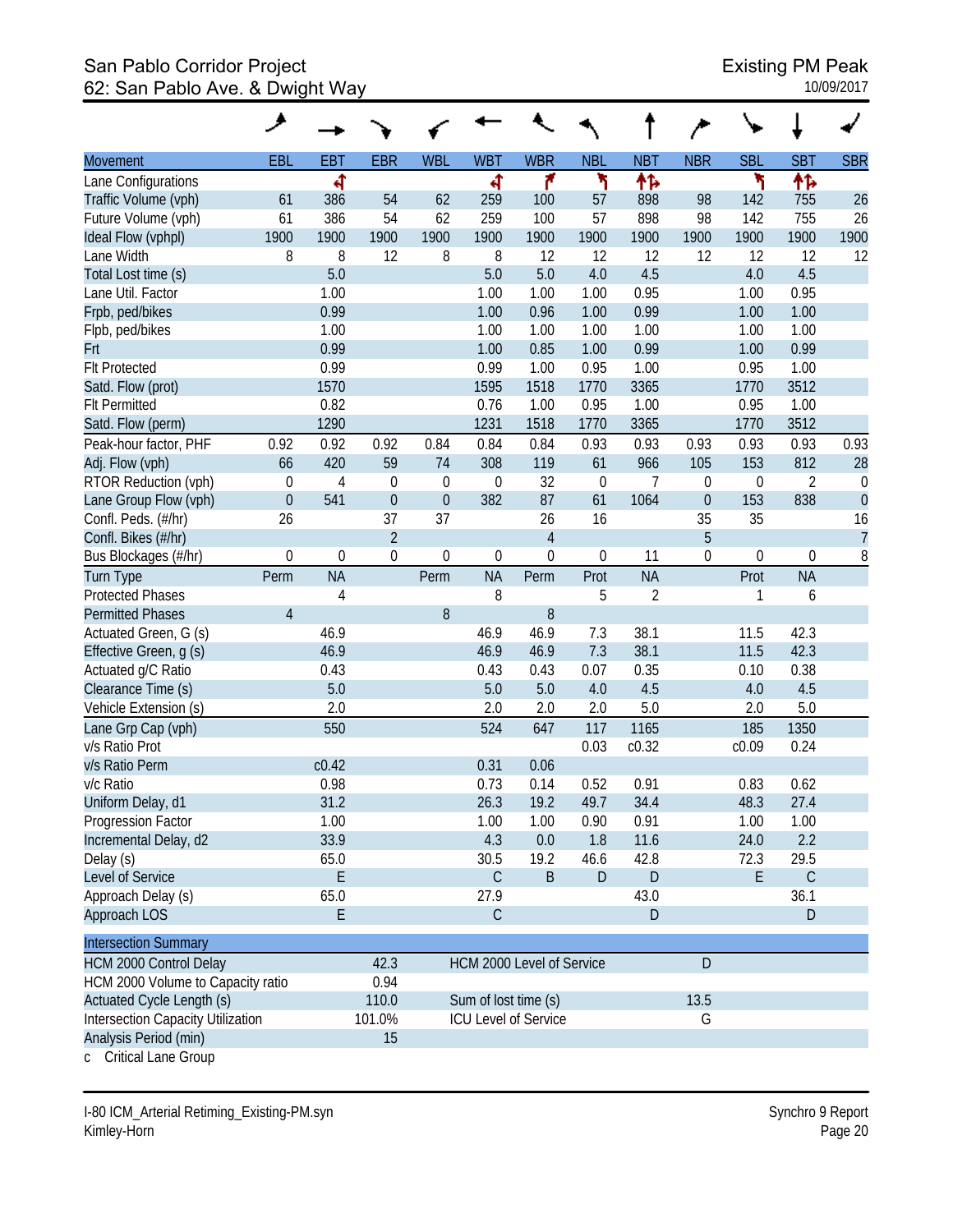# San Pablo Corridor Project **Existing PM Peak** 64: San Pablo Ave. & Ashby Ave. 10/09/2017

| EBL<br>EBT<br><b>EBR</b><br><b>WBL</b><br><b>WBT</b><br><b>WBR</b><br><b>NBL</b><br><b>NBT</b><br><b>NBR</b><br><b>SBL</b><br><b>SBT</b><br><b>Movement</b><br>۲<br>۲<br>۲<br>伟<br>怍<br>怍<br>Lane Configurations<br>412<br>247<br>Traffic Volume (vph)<br>71<br>15<br>475<br>141<br>166<br>949<br>70<br>194<br>742<br>616<br>71<br>247<br>15<br>949<br>70<br>194<br>742<br>Future Volume (vph)<br>616<br>475<br>141<br>166 | <b>SBR</b>     |
|----------------------------------------------------------------------------------------------------------------------------------------------------------------------------------------------------------------------------------------------------------------------------------------------------------------------------------------------------------------------------------------------------------------------------|----------------|
|                                                                                                                                                                                                                                                                                                                                                                                                                            |                |
|                                                                                                                                                                                                                                                                                                                                                                                                                            |                |
|                                                                                                                                                                                                                                                                                                                                                                                                                            | 90             |
|                                                                                                                                                                                                                                                                                                                                                                                                                            | 90             |
| 1900<br>1900<br>1900<br>Ideal Flow (vphpl)<br>1900<br>1900<br>1900<br>1900<br>1900<br>1900<br>1900<br>1900                                                                                                                                                                                                                                                                                                                 | 1900           |
| 4.0<br>5.0<br>5.0<br>Total Lost time (s)<br>4.0<br>4.0<br>4.0<br>4.0                                                                                                                                                                                                                                                                                                                                                       |                |
| 1.00<br>0.95<br>0.95<br>0.95<br>1.00<br>0.95<br>Lane Util. Factor<br>1.00                                                                                                                                                                                                                                                                                                                                                  |                |
| 1.00<br>0.99<br>0.99<br>1.00<br>0.99<br>Frpb, ped/bikes<br>1.00<br>1.00                                                                                                                                                                                                                                                                                                                                                    |                |
| 0.99<br>1.00<br>1.00<br>Flpb, ped/bikes<br>1.00<br>1.00<br>1.00<br>1.00                                                                                                                                                                                                                                                                                                                                                    |                |
| 0.99<br>0.96<br>0.97<br>0.98<br>1.00<br>1.00<br>1.00<br>Frt                                                                                                                                                                                                                                                                                                                                                                |                |
| 0.95<br>1.00<br>1.00<br>0.95<br>1.00<br><b>Flt Protected</b><br>1.00<br>0.95                                                                                                                                                                                                                                                                                                                                               |                |
| 3340<br>3389<br>2200<br>1770<br>3457<br>Satd. Flow (prot)<br>1758<br>1770                                                                                                                                                                                                                                                                                                                                                  |                |
| 0.24<br>1.00<br>0.95<br><b>Flt Permitted</b><br>1.00<br>0.84<br>0.95<br>1.00                                                                                                                                                                                                                                                                                                                                               |                |
| 443<br>3340<br>3416<br>1770<br>3457<br>2834<br>1770<br>Satd. Flow (perm)                                                                                                                                                                                                                                                                                                                                                   |                |
| 0.89<br>0.89<br>0.92<br>0.92<br>0.96<br>0.96<br>0.89<br>Peak-hour factor, PHF<br>0.89<br>0.92<br>0.96<br>0.89                                                                                                                                                                                                                                                                                                              | 0.89           |
| 278<br>989<br>218<br>834<br>Adj. Flow (vph)<br>80<br>692<br>16<br>516<br>153<br>173<br>73                                                                                                                                                                                                                                                                                                                                  | 101            |
| 45<br>27<br>RTOR Reduction (vph)<br>$\overline{0}$<br>$\mathbf 0$<br>$\boldsymbol{0}$<br>$\overline{4}$<br>$\boldsymbol{0}$<br>$\boldsymbol{0}$<br>$\overline{7}$<br>$\theta$<br>$\boldsymbol{0}$                                                                                                                                                                                                                          | $\overline{0}$ |
| 925<br>658<br>173<br>1058<br>218<br>80<br>$\mathbf 0$<br>$\mathbf 0$<br>$\mathbf 0$<br>928<br>Lane Group Flow (vph)<br>$\mathbf 0$                                                                                                                                                                                                                                                                                         | $\mathbf 0$    |
| 17<br>26<br>17<br>32<br>19<br>19<br>Confl. Peds. (#/hr)<br>26                                                                                                                                                                                                                                                                                                                                                              | 32             |
| Confl. Bikes (#/hr)<br>$\sqrt{2}$<br>5<br>3                                                                                                                                                                                                                                                                                                                                                                                | 20             |
| $\mathbf{0}$<br>$\overline{0}$<br>$\mathbf 0$<br>$\overline{0}$<br>$\overline{0}$<br>11<br>$\overline{0}$<br>$\overline{0}$<br>$\overline{0}$<br>Bus Blockages (#/hr)<br>$\boldsymbol{0}$<br>$\mathbf 0$                                                                                                                                                                                                                   | $\theta$       |
| <b>NA</b><br><b>NA</b><br>Prot<br><b>NA</b><br>Prot<br><b>NA</b><br>Turn Type<br>Perm<br>Perm                                                                                                                                                                                                                                                                                                                              |                |
| $\overline{2}$<br><b>Protected Phases</b><br>$\overline{4}$<br>8<br>5<br>$\mathbf{1}$<br>$\boldsymbol{6}$                                                                                                                                                                                                                                                                                                                  |                |
| <b>Permitted Phases</b><br>8<br>4                                                                                                                                                                                                                                                                                                                                                                                          |                |
| 36.9<br>36.9<br>46.1<br>14.0<br>44.2<br>Actuated Green, G (s)<br>36.9<br>15.9                                                                                                                                                                                                                                                                                                                                              |                |
| 36.9<br>36.9<br>36.9<br>15.9<br>46.1<br>14.0<br>44.2<br>Effective Green, g (s)                                                                                                                                                                                                                                                                                                                                             |                |
| 0.42<br>0.40<br>Actuated g/C Ratio<br>0.34<br>0.34<br>0.34<br>0.14<br>0.13                                                                                                                                                                                                                                                                                                                                                 |                |
| Clearance Time (s)<br>4.0<br>4.0<br>5.0<br>5.0<br>4.0<br>4.0<br>4.0                                                                                                                                                                                                                                                                                                                                                        |                |
| 3.0<br>3.0<br>5.0<br>3.0<br>5.0<br>Vehicle Extension (s)<br>3.0<br>3.0                                                                                                                                                                                                                                                                                                                                                     |                |
| 1120<br>950<br>922<br>225<br>1389<br>148<br>255<br>Lane Grp Cap (vph)                                                                                                                                                                                                                                                                                                                                                      |                |
| v/s Ratio Prot<br>c0.28<br>c0.48<br>c0.12<br>0.27<br>0.10                                                                                                                                                                                                                                                                                                                                                                  |                |
| v/s Ratio Perm<br>0.18<br>0.23                                                                                                                                                                                                                                                                                                                                                                                             |                |
| v/c Ratio<br>0.69<br>0.54<br>0.83<br>1.15<br>0.97<br>0.67<br>0.68                                                                                                                                                                                                                                                                                                                                                          |                |
| Uniform Delay, d1<br>33.6<br>31.6<br>31.9<br>26.9<br>29.7<br>44.6<br>47.8                                                                                                                                                                                                                                                                                                                                                  |                |
| 1.13<br>0.92<br>0.91<br>1.30<br>1.00<br>1.00<br>1.00<br>Progression Factor                                                                                                                                                                                                                                                                                                                                                 |                |
| 2.2<br>50.6<br>2.6<br>Incremental Delay, d2<br>3.7<br>4.7<br>6.0<br>77.5                                                                                                                                                                                                                                                                                                                                                   |                |
| 35.3<br>113.7<br>98.3<br>31.1<br>33.8<br>29.5<br>Delay (s)<br>64.1                                                                                                                                                                                                                                                                                                                                                         |                |
| Level of Service<br>Ε<br>F<br>C<br>D<br>C<br>F<br>C                                                                                                                                                                                                                                                                                                                                                                        |                |
| 35.0<br>33.8<br>106.8<br>42.5<br>Approach Delay (s)                                                                                                                                                                                                                                                                                                                                                                        |                |
| F<br>Approach LOS<br>D<br>C<br>D                                                                                                                                                                                                                                                                                                                                                                                           |                |
| <b>Intersection Summary</b>                                                                                                                                                                                                                                                                                                                                                                                                |                |
| E<br>HCM 2000 Control Delay<br>58.4<br>HCM 2000 Level of Service                                                                                                                                                                                                                                                                                                                                                           |                |
| HCM 2000 Volume to Capacity ratio<br>1.00                                                                                                                                                                                                                                                                                                                                                                                  |                |
| Actuated Cycle Length (s)<br>110.0<br>Sum of lost time (s)<br>13.0                                                                                                                                                                                                                                                                                                                                                         |                |
| Intersection Capacity Utilization<br>98.2%<br><b>ICU Level of Service</b><br>F                                                                                                                                                                                                                                                                                                                                             |                |
| Analysis Period (min)<br>15<br>Critical Lane Group<br>$\mathsf{C}$                                                                                                                                                                                                                                                                                                                                                         |                |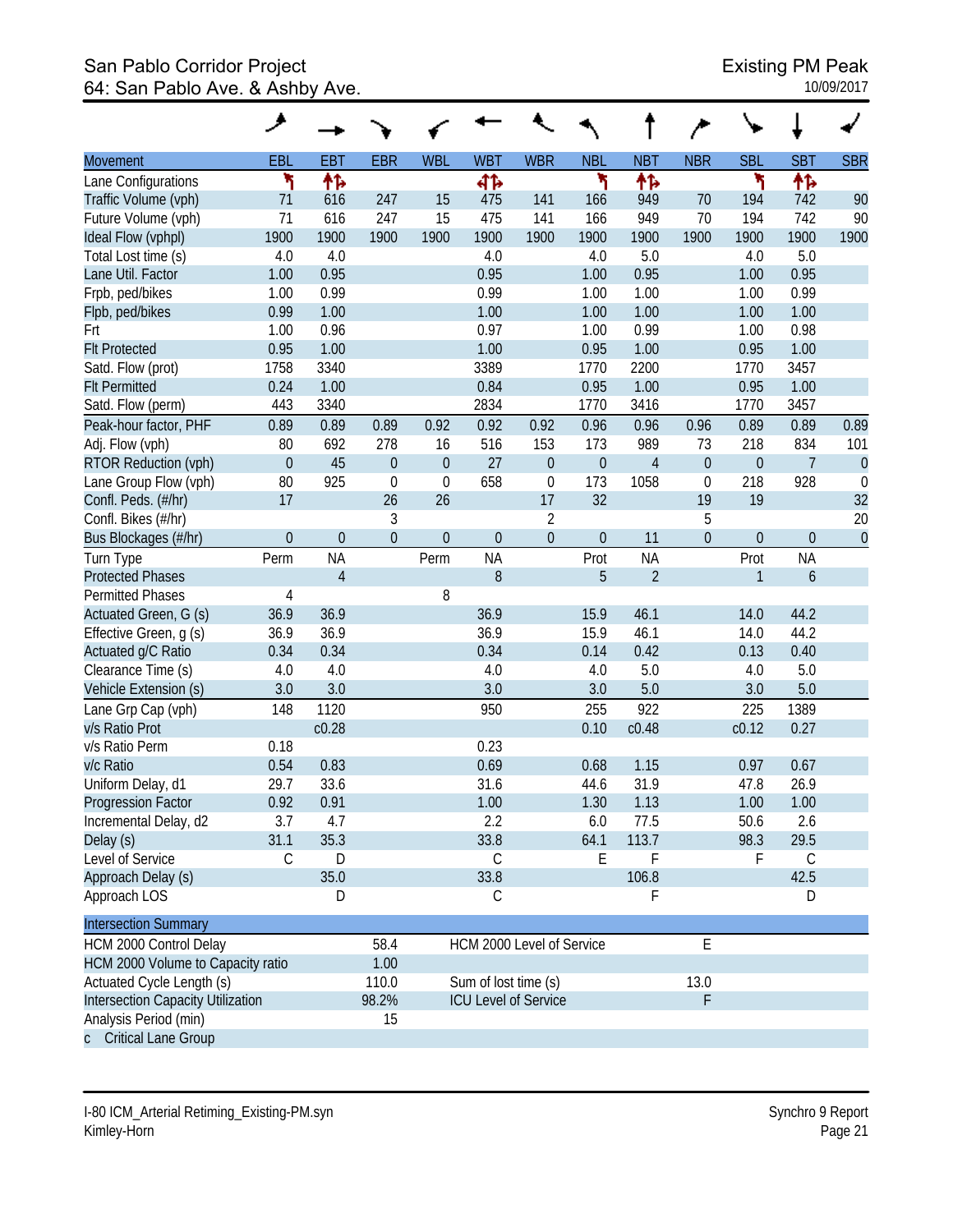#### San Pablo Corridor Project **Existing PM Peak** 67: San Pablo Ave. & Stanford Ave. 10/09/2017

|                                                                | خر               |              |                  |                  |                             |                  |                  |                |                  |                |                  |                |
|----------------------------------------------------------------|------------------|--------------|------------------|------------------|-----------------------------|------------------|------------------|----------------|------------------|----------------|------------------|----------------|
| <b>Movement</b>                                                | EBL              | EBT          | <b>EBR</b>       | <b>WBL</b>       | <b>WBT</b>                  | <b>WBR</b>       | <b>NBL</b>       | <b>NBT</b>     | <b>NBR</b>       | <b>SBL</b>     | <b>SBT</b>       | <b>SBR</b>     |
| Lane Configurations                                            | ۲                | 怍            |                  | ۲                | 怍                           |                  | ۲                | 怍              |                  | ۲              | 怍                |                |
| Traffic Volume (vph)                                           | 104              | 657          | 131              | 96               | 312                         | 28               | 107              | 905            | 164              | 136            | 804              | 83             |
| Future Volume (vph)                                            | 104              | 657          | 131              | 96               | 312                         | 28               | 107              | 905            | 164              | 136            | 804              | 83             |
| Ideal Flow (vphpl)                                             | 1900             | 1900         | 1900             | 1900             | 1900                        | 1900             | 1900             | 1900           | 1900             | 1900           | 1900             | 1900           |
| Total Lost time (s)                                            | 3.5              | 5.0          |                  | 3.5              | 5.0                         |                  | 3.5              | 5.0            |                  | 3.5            | 5.0              |                |
| Lane Util. Factor                                              | 1.00<br>1.00     | 0.95<br>1.00 |                  | 1.00<br>1.00     | 0.95                        |                  | 1.00             | 0.95<br>0.99   |                  | 1.00           | 0.95             |                |
| Frpb, ped/bikes<br>Flpb, ped/bikes                             | 1.00             | 1.00         |                  | 1.00             | 1.00<br>1.00                |                  | 1.00<br>1.00     | 1.00           |                  | 1.00<br>1.00   | 1.00<br>1.00     |                |
| Frt                                                            | 1.00             | 0.97         |                  | 1.00             | 0.99                        |                  | 1.00             | 0.98           |                  | 1.00           | 0.99             |                |
| <b>Flt Protected</b>                                           | 0.95             | 1.00         |                  | 0.95             | 1.00                        |                  | 0.95             | 1.00           |                  | 0.95           | 1.00             |                |
| Satd. Flow (prot)                                              | 1770             | 3434         |                  | 1770             | 3489                        |                  | 1770             | 3434           |                  | 1770           | 3477             |                |
| <b>Flt Permitted</b>                                           | 0.95             | 1.00         |                  | 0.95             | 1.00                        |                  | 0.95             | 1.00           |                  | 0.95           | 1.00             |                |
| Satd. Flow (perm)                                              | 1770             | 3434         |                  | 1770             | 3489                        |                  | 1770             | 3434           |                  | 1770           | 3477             |                |
| Peak-hour factor, PHF                                          | 0.90             | 0.90         | 0.90             | 0.85             | 0.85                        | 0.85             | 0.94             | 0.94           | 0.94             | 0.95           | 0.95             | 1.00           |
| Adj. Flow (vph)                                                | 116              | 730          | 146              | 113              | 367                         | 33               | 114              | 963            | 174              | 143            | 846              | 83             |
| RTOR Reduction (vph)                                           | $\boldsymbol{0}$ | 15           | $\mathbf 0$      | $\boldsymbol{0}$ | 6                           | $\mathbf 0$      | $\boldsymbol{0}$ | 13             | $\boldsymbol{0}$ | $\overline{0}$ | $\boldsymbol{6}$ | $\overline{0}$ |
| Lane Group Flow (vph)                                          | 116              | 861          | $\boldsymbol{0}$ | 113              | 394                         | $\boldsymbol{0}$ | 114              | 1124           | $\mathbf 0$      | 143            | 923              | $\mathbf 0$    |
| Confl. Peds. (#/hr)                                            | $\overline{7}$   |              | 8                | 8                |                             | $\overline{7}$   | 14               |                | 20               | 20             |                  | 14             |
| Confl. Bikes (#/hr)                                            |                  |              | 6                |                  |                             | $\overline{2}$   |                  |                | 16               |                |                  | 32             |
| <b>Turn Type</b>                                               | Prot             | <b>NA</b>    |                  | Prot             | <b>NA</b>                   |                  | Prot             | <b>NA</b>      |                  | Prot           | <b>NA</b>        |                |
| <b>Protected Phases</b>                                        | 7                | 4            |                  | 3                | 8                           |                  | 5                | $\overline{2}$ |                  | 1              | 6                |                |
| <b>Permitted Phases</b>                                        |                  |              |                  |                  |                             |                  |                  |                |                  |                |                  |                |
| Actuated Green, G (s)                                          | 11.5             | 29.0         |                  | 11.5             | 29.0                        |                  | 11.5             | 40.2           |                  | 12.3           | 41.0             |                |
| Effective Green, g (s)                                         | 11.5             | 29.0         |                  | 11.5             | 29.0                        |                  | 11.5             | 40.2           |                  | 12.3           | 41.0             |                |
| Actuated g/C Ratio                                             | 0.10             | 0.26         |                  | 0.10             | 0.26                        |                  | 0.10             | 0.37           |                  | 0.11           | 0.37             |                |
| Clearance Time (s)                                             | 3.5              | 5.0          |                  | 3.5              | 5.0                         |                  | 3.5              | 5.0            |                  | 3.5            | $5.0\,$          |                |
| Vehicle Extension (s)                                          | 3.0              | 3.0          |                  | 3.0              | 3.0                         |                  | 3.0              | 3.0            |                  | 3.0            | 3.0              |                |
| Lane Grp Cap (vph)                                             | 185              | 905          |                  | 185              | 919                         |                  | 185              | 1254           |                  | 197            | 1295             |                |
| v/s Ratio Prot                                                 | c0.07            | c0.25        |                  | 0.06             | 0.11                        |                  | 0.06             | c0.33          |                  | c0.08          | 0.27             |                |
| v/s Ratio Perm<br>v/c Ratio                                    | 0.63             | 0.95         |                  | 0.61             | 0.43                        |                  | 0.62             | 0.90           |                  | 0.73           | 0.71             |                |
| Uniform Delay, d1                                              | 47.2             | 39.8         |                  | 47.1             | 33.6                        |                  | 47.1             | 32.9           |                  | 47.2           | 29.5             |                |
| Progression Factor                                             | 1.00             | 1.00         |                  | 1.00             | 1.00                        |                  | 1.00             | 1.00           |                  | 0.99           | 0.98             |                |
| Incremental Delay, d2                                          | 6.5              | 19.2         |                  | 5.9              | 0.3                         |                  | 6.0              | 10.2           |                  | 11.8           | 1.8              |                |
| Delay (s)                                                      | 53.7             | 59.0         |                  | 53.0             | 33.9                        |                  | 53.1             | 43.1           |                  | 58.4           | 30.8             |                |
| Level of Service                                               | D                | E            |                  | D                | $\mathsf C$                 |                  | D                | $\mathsf{D}$   |                  | E              | $\mathsf C$      |                |
| Approach Delay (s)                                             |                  | 58.4         |                  |                  | 38.1                        |                  |                  | 44.0           |                  |                | 34.5             |                |
| Approach LOS                                                   |                  | E            |                  |                  | $\mathsf D$                 |                  |                  | ${\sf D}$      |                  |                | $\mathsf{C}$     |                |
|                                                                |                  |              |                  |                  |                             |                  |                  |                |                  |                |                  |                |
| <b>Intersection Summary</b>                                    |                  |              |                  |                  |                             |                  |                  |                |                  |                |                  |                |
| HCM 2000 Control Delay                                         |                  |              | 44.3             |                  | HCM 2000 Level of Service   |                  |                  |                | $\mathsf D$      |                |                  |                |
| HCM 2000 Volume to Capacity ratio<br>Actuated Cycle Length (s) |                  |              | 0.86<br>110.0    |                  | Sum of lost time (s)        |                  |                  |                | 17.0             |                |                  |                |
| <b>Intersection Capacity Utilization</b>                       |                  |              | 81.4%            |                  | <b>ICU Level of Service</b> |                  |                  |                | D                |                |                  |                |
| Analysis Period (min)                                          |                  |              | 15               |                  |                             |                  |                  |                |                  |                |                  |                |
|                                                                |                  |              |                  |                  |                             |                  |                  |                |                  |                |                  |                |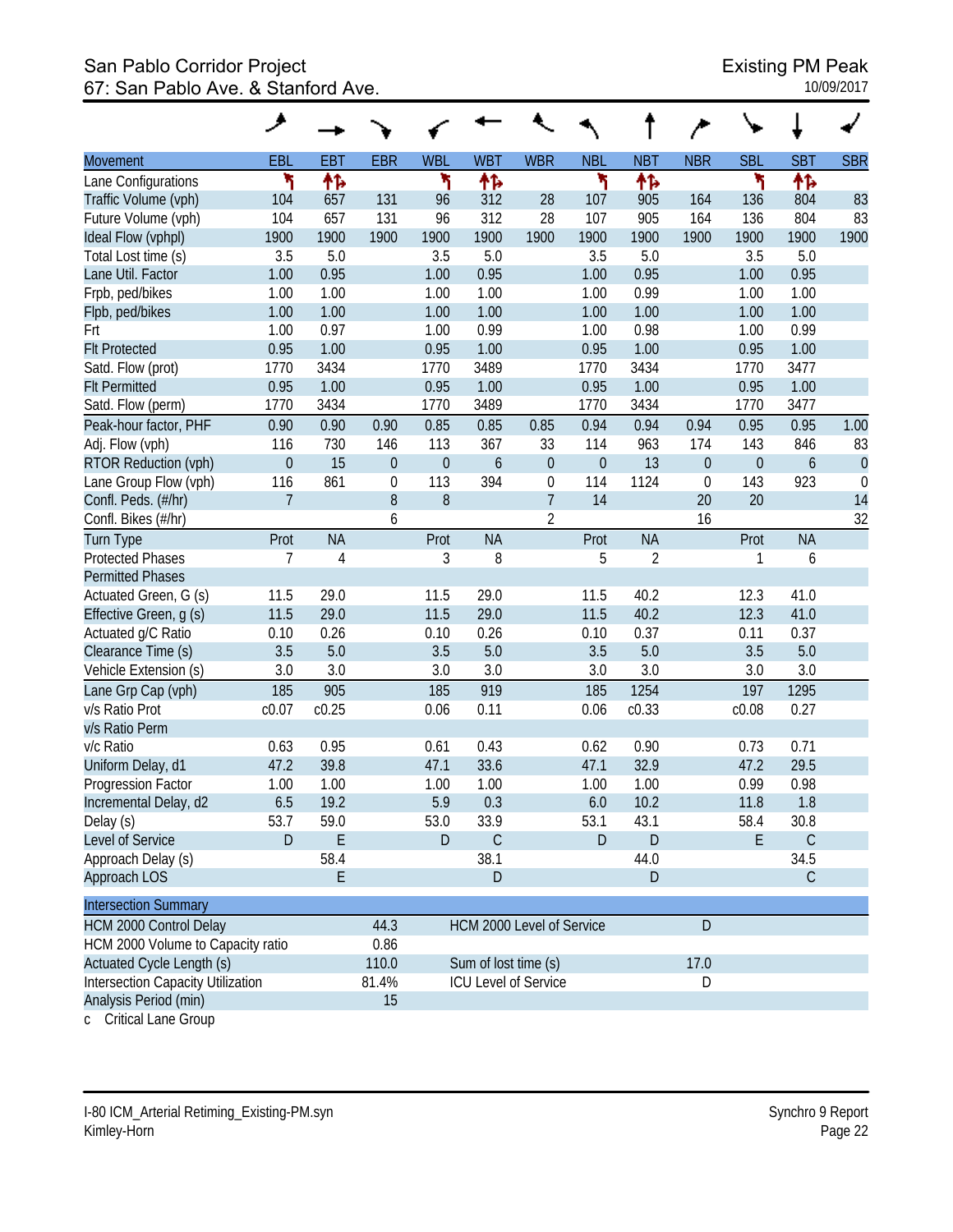# San Pablo Corridor Project<br>
72: San Pablo Ave. & 40th St 72: San Pablo Ave. & 40th St

|                                   | حر               |                |                |                  |                             |              |                  |                |                |                  |                  |             |
|-----------------------------------|------------------|----------------|----------------|------------------|-----------------------------|--------------|------------------|----------------|----------------|------------------|------------------|-------------|
| <b>Movement</b>                   | EBL              | <b>EBT</b>     | <b>EBR</b>     | <b>WBL</b>       | <b>WBT</b>                  | <b>WBR</b>   | <b>NBL</b>       | <b>NBT</b>     | <b>NBR</b>     | <b>SBL</b>       | <b>SBT</b>       | <b>SBR</b>  |
| Lane Configurations               | ۲                | 伟              |                | ۲                | ተኈ                          |              | ካካ               | ቶኈ             |                | ۲                | 怍                |             |
| Traffic Volume (vph)              | 179              | 577            | 177            | 57               | 359                         | 153          | 293              | 804            | 27             | 183              | 877              | 171         |
| Future Volume (vph)               | 179              | 577            | 177            | 57               | 359                         | 153          | 293              | 804            | 27             | 183              | 877              | 171         |
| Ideal Flow (vphpl)                | 1900             | 1900           | 1900           | 1900             | 1900                        | 1900         | 1900             | 1900           | 1900           | 1900             | 1900             | 1900        |
| Total Lost time (s)               | 3.7              | 4.1            |                | 3.7              | 4.1                         |              | 3.7              | 4.1            |                | 3.7              | 4.1              |             |
| Lane Util. Factor                 | 1.00             | 0.95           |                | 1.00             | 0.95                        |              | 0.97             | 0.95           |                | 1.00             | 0.95             |             |
| Frpb, ped/bikes                   | 1.00             | 0.96           |                | 1.00             | 0.99                        |              | 1.00             | 1.00           |                | 1.00             | 0.98             |             |
| Flpb, ped/bikes                   | 1.00             | 1.00           |                | 1.00             | 1.00                        |              | 1.00             | 1.00           |                | 1.00             | 1.00             |             |
| Frt                               | 1.00             | 0.96           |                | 1.00             | 0.96                        |              | 1.00             | 1.00           |                | 1.00             | 0.98             |             |
| <b>Flt Protected</b>              | 0.95             | 1.00           |                | 0.95             | 1.00                        |              | 0.95             | 1.00           |                | 0.95             | 1.00             |             |
| Satd. Flow (prot)                 | 1770             | 3287           |                | 1770             | 3334                        |              | 3433             | 3435           |                | 1770             | 3336             |             |
| <b>Flt Permitted</b>              | 0.95             | 1.00           |                | 0.95             | 1.00                        |              | 0.95             | 1.00           |                | 0.95             | 1.00             |             |
| Satd. Flow (perm)                 | 1770             | 3287           |                | 1770             | 3334                        |              | 3433             | 3435           |                | 1770             | 3336             |             |
| Peak-hour factor, PHF             | 0.87             | 0.87           | 0.87           | 0.85             | 0.85                        | 0.85         | 0.93             | 0.93           | 0.93           | 0.93             | 0.93             | 0.93        |
| Adj. Flow (vph)                   | 206              | 663            | 203            | 67               | 422                         | 180          | 315              | 865            | 29             | 197              | 943              | 184         |
| RTOR Reduction (vph)              | $\boldsymbol{0}$ | 26             | $\overline{0}$ | $\boldsymbol{0}$ | 43                          | $\mathbf 0$  | $\boldsymbol{0}$ | $\overline{2}$ | $\overline{0}$ | $\overline{0}$   | 13               | $\theta$    |
| Lane Group Flow (vph)             | 206              | 840            | $\overline{0}$ | 67               | 559                         | $\mathbf 0$  | 315              | 892            | $\mathbf{0}$   | 197              | 1114             | $\mathbf 0$ |
| Confl. Peds. (#/hr)               | 18               |                | 98             | 98               |                             | 18           | 63               |                | 58             | 58               |                  | 63          |
| Confl. Bikes (#/hr)               |                  |                | 33             |                  |                             | 10           |                  |                | 18             |                  |                  | 23          |
| Bus Blockages (#/hr)              | $\mathbf 0$      | $\theta$       | $\overline{0}$ | $\theta$         | $\overline{0}$              | $\mathbf{0}$ | $\mathbf 0$      | 11             | $\overline{0}$ | $\boldsymbol{0}$ | $8\,$            | $\mathbf 0$ |
| Turn Type                         | Prot             | <b>NA</b>      |                | Prot             | <b>NA</b>                   |              | Prot             | <b>NA</b>      |                | Prot             | <b>NA</b>        |             |
| <b>Protected Phases</b>           | $\overline{7}$   | $\overline{4}$ |                | 3                | 8                           |              | 5                | $\overline{2}$ |                | $\mathbf{1}$     | $\boldsymbol{6}$ |             |
| <b>Permitted Phases</b>           |                  |                |                |                  |                             |              |                  |                |                |                  |                  |             |
| Actuated Green, G (s)             | 20.6             | 35.0           |                | 8.9              | 23.3                        |              | 16.3             | 40.3           |                | 16.2             | 40.2             |             |
| Effective Green, g (s)            | 20.6             | 35.0           |                | 8.9              | 23.3                        |              | 16.3             | 40.3           |                | 16.2             | 40.2             |             |
| Actuated g/C Ratio                | 0.18             | 0.30           |                | 0.08             | 0.20                        |              | 0.14             | 0.35           |                | 0.14             | 0.35             |             |
| Clearance Time (s)                | 3.7              | 4.1            |                | 3.7              | 4.1                         |              | 3.7              | 4.1            |                | 3.7              | 4.1              |             |
| Vehicle Extension (s)             | 2.0              | 2.5            |                | 3.0              | 2.0                         |              | 2.0              | 4.0            |                | 2.5              | 4.0              |             |
| Lane Grp Cap (vph)                | 314              | 991            |                | 135              | 669                         |              | 482              | 1193           |                | 247              | 1156             |             |
| v/s Ratio Prot                    | 0.12             | c0.26          |                | 0.04             | c0.17                       |              | 0.09             | c0.26          |                | 0.11             | c0.33            |             |
| v/s Ratio Perm                    |                  |                |                |                  |                             |              |                  |                |                |                  |                  |             |
| v/c Ratio                         | 0.66             | 0.85           |                | 0.50             | 0.84                        |              | 0.65             | 0.75           |                | 0.80             | 0.96             |             |
| Uniform Delay, d1                 | 44.4             | 38.0           |                | 51.4             | 44.5                        |              | 47.2             | 33.4           |                | 48.3             | 37.2             |             |
| <b>Progression Factor</b>         | 0.60             | 0.54           |                | 0.89             | 0.63                        |              | 0.92             | 0.94           |                | 1.08             | 0.61             |             |
| Incremental Delay, d2             | 3.1              | 5.7            |                | 2.7              | 8.1                         |              | 1.4              | 2.5            |                | 14.2             | 17.6             |             |
| Delay (s)                         | 29.9             | 26.3           |                | 48.4             | 36.0                        |              | 44.8             | 33.9           |                | 66.6             | 40.1             |             |
| Level of Service                  | C                | $\mathsf C$    |                | D                | D                           |              | D                | $\mathcal{C}$  |                | Е                | D                |             |
| Approach Delay (s)                |                  | 27.0           |                |                  | 37.3                        |              |                  | 36.8           |                |                  | 44.1             |             |
| Approach LOS                      |                  | C              |                |                  | D                           |              |                  | D              |                |                  | D                |             |
| <b>Intersection Summary</b>       |                  |                |                |                  |                             |              |                  |                |                |                  |                  |             |
| HCM 2000 Control Delay            |                  |                | 36.6           |                  | HCM 2000 Level of Service   |              |                  |                | D              |                  |                  |             |
| HCM 2000 Volume to Capacity ratio |                  |                | 0.91           |                  |                             |              |                  |                |                |                  |                  |             |
| Actuated Cycle Length (s)         |                  |                | 116.0          |                  | Sum of lost time (s)        |              |                  |                | 15.6           |                  |                  |             |
| Intersection Capacity Utilization |                  |                | 85.3%          |                  | <b>ICU Level of Service</b> |              |                  |                | E              |                  |                  |             |
| Analysis Period (min)             |                  |                | 15             |                  |                             |              |                  |                |                |                  |                  |             |
| c Critical Lane Group             |                  |                |                |                  |                             |              |                  |                |                |                  |                  |             |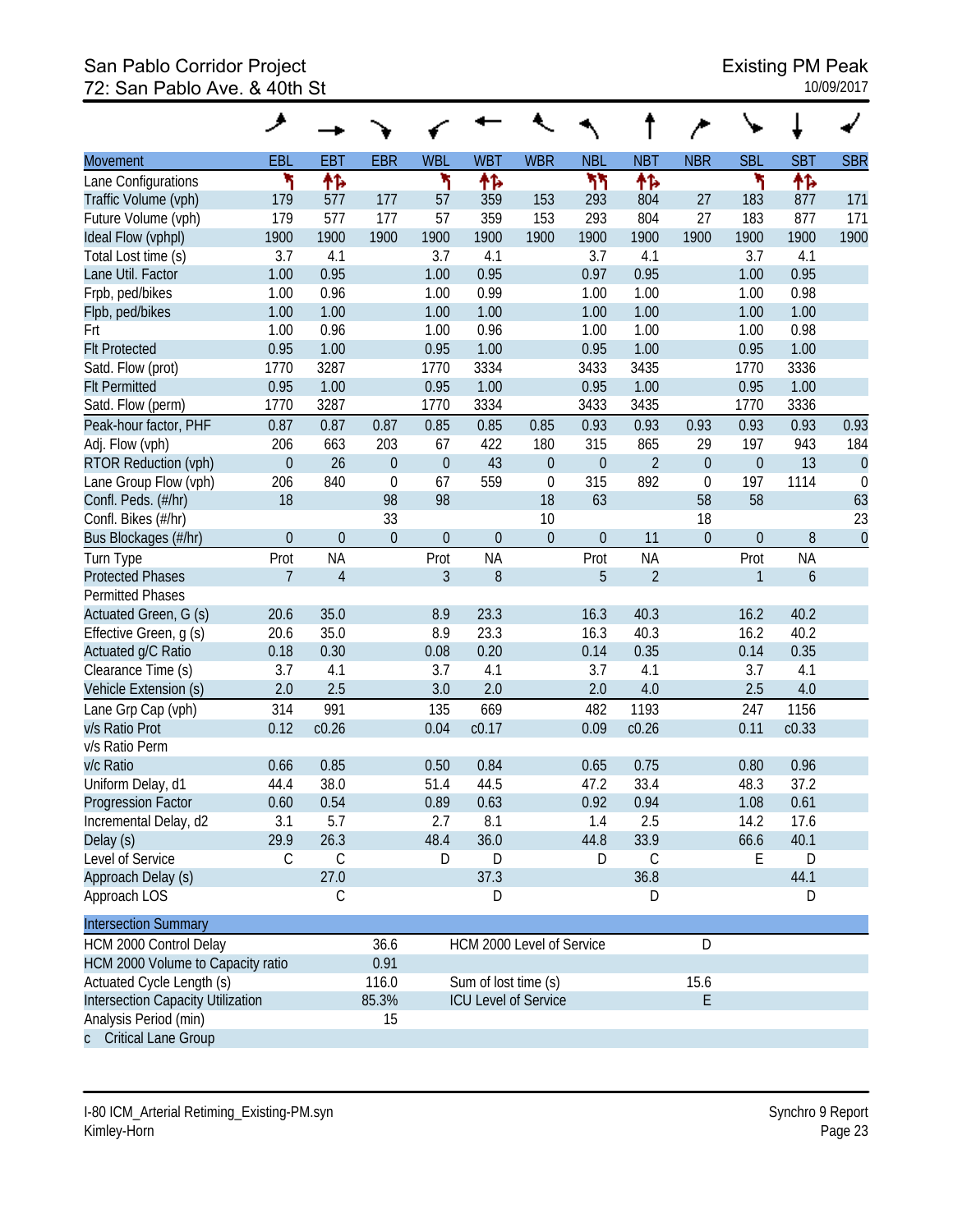# San Pablo Corridor Project Existing PM Peak 73: San Pablo Ave. & Adeline St.

|                                   | ᢣ                |                |                  |                  |                           |             |                  |                  |                  |                  |            |             |
|-----------------------------------|------------------|----------------|------------------|------------------|---------------------------|-------------|------------------|------------------|------------------|------------------|------------|-------------|
| <b>Movement</b>                   | <b>EBL</b>       | <b>EBT</b>     | <b>EBR</b>       | <b>WBL</b>       | <b>WBT</b>                | <b>WBR</b>  | <b>NBL</b>       | <b>NBT</b>       | <b>NBR</b>       | <b>SBL</b>       | <b>SBT</b> | <b>SBR</b>  |
| Lane Configurations               | ۳                | ħ              |                  | ۲                | Ъ                         |             |                  | 怍                |                  |                  | ተኈ         |             |
| Traffic Volume (vph)              | 80               | 380            | 22               | 57               | 166                       | 22          | $\theta$         | 1073             | 131              | 0                | 789        | 321         |
| Future Volume (vph)               | 80               | 380            | 22               | 57               | 166                       | 22          | $\mathbf 0$      | 1073             | 131              | 0                | 789        | 321         |
| Ideal Flow (vphpl)                | 1900             | 1900           | 1900             | 1900             | 1900                      | 1900        | 1900             | 1900             | 1900             | 1900             | 1900       | 1900        |
| Total Lost time (s)               | 5.7              | 6.1            |                  | 5.7              | 6.1                       |             |                  | 6.1              |                  |                  | 6.1        |             |
| Lane Util. Factor                 | 1.00             | 1.00           |                  | 1.00             | 1.00                      |             |                  | 0.95             |                  |                  | 0.95       |             |
| Frpb, ped/bikes                   | 1.00             | 1.00           |                  | 1.00             | 0.99                      |             |                  | 1.00             |                  |                  | 0.98       |             |
| Flpb, ped/bikes                   | 1.00             | 1.00           |                  | 1.00             | 1.00                      |             |                  | 1.00             |                  |                  | 1.00       |             |
| Frt                               | 1.00             | 0.99           |                  | 1.00             | 0.98                      |             |                  | 0.98             |                  |                  | 0.96       |             |
| <b>Flt Protected</b>              | 0.95             | 1.00           |                  | 0.95             | 1.00                      |             |                  | 1.00             |                  |                  | 1.00       |             |
| Satd. Flow (prot)                 | 1770             | 1845           |                  | 1770             | 1819                      |             |                  | 3475             |                  |                  | 3321       |             |
| <b>Flt Permitted</b>              | 0.95             | 1.00           |                  | 0.95             | 1.00                      |             |                  | 1.00             |                  |                  | 1.00       |             |
| Satd. Flow (perm)                 | 1770             | 1845           |                  | 1770             | 1819                      |             |                  | 3475             |                  |                  | 3321       |             |
| Peak-hour factor, PHF             | 0.84             | 0.84           | 0.84             | 0.90             | 0.90                      | 0.90        | 0.93             | 0.93             | 0.93             | 0.92             | 0.92       | 0.92        |
| Adj. Flow (vph)                   | 95               | 452            | 26               | 63               | 184                       | 24          | $\mathbf 0$      | 1154             | 141              | 0                | 858        | 349         |
| RTOR Reduction (vph)              | $\boldsymbol{0}$ | $\overline{2}$ | $\overline{0}$   | $\boldsymbol{0}$ | $\overline{4}$            | $\theta$    | $\boldsymbol{0}$ | $\boldsymbol{0}$ | $\boldsymbol{0}$ | $\boldsymbol{0}$ | 34         | $\theta$    |
| Lane Group Flow (vph)             | 95               | 476            | $\boldsymbol{0}$ | 63               | 204                       | $\mathbf 0$ | $\mathbf 0$      | 1295             | $\boldsymbol{0}$ | 0                | 1173       | $\mathbf 0$ |
| Confl. Peds. (#/hr)               | 28               |                | 5                | 5                |                           | 28          | 18               |                  |                  |                  |            | 18          |
| Confl. Bikes (#/hr)               |                  |                | 9                |                  |                           | 25          |                  |                  | 10               |                  |            | 11          |
| <b>Turn Type</b>                  | Prot             | <b>NA</b>      |                  | Prot             | <b>NA</b>                 |             |                  | <b>NA</b>        |                  |                  | <b>NA</b>  |             |
| <b>Protected Phases</b>           | 7                | 4              |                  | 3                | 8                         |             |                  | $\overline{2}$   |                  |                  | 6          |             |
| <b>Permitted Phases</b>           |                  |                |                  |                  |                           |             |                  |                  |                  |                  |            |             |
| Actuated Green, G (s)             | 14.1             | 35.9           |                  | 12.2             | 34.0                      |             |                  | 50.0             |                  |                  | 50.0       |             |
| Effective Green, g (s)            | 14.1             | 35.9           |                  | 12.2             | 34.0                      |             |                  | 50.0             |                  |                  | 50.0       |             |
| Actuated g/C Ratio                | 0.12             | 0.31           |                  | 0.11             | 0.29                      |             |                  | 0.43             |                  |                  | 0.43       |             |
| Clearance Time (s)                | 5.7              | 6.1            |                  | 5.7              | 6.1                       |             |                  | 6.1              |                  |                  | 6.1        |             |
| Vehicle Extension (s)             | 2.0              | 2.0            |                  | 2.0              | 2.0                       |             |                  | 4.0              |                  |                  | 4.0        |             |
| Lane Grp Cap (vph)                | 215              | 570            |                  | 186              | 533                       |             |                  | 1497             |                  |                  | 1431       |             |
| v/s Ratio Prot                    | 0.05             | c0.26          |                  | 0.04             | c0.11                     |             |                  | c0.37            |                  |                  | 0.35       |             |
| v/s Ratio Perm                    |                  |                |                  |                  |                           |             |                  |                  |                  |                  |            |             |
| v/c Ratio                         | 0.44             | 0.83           |                  | 0.34             | 0.38                      |             |                  | 0.87             |                  |                  | 0.82       |             |
| Uniform Delay, d1                 | 47.3             | 37.3           |                  | 48.2             | 32.6                      |             |                  | 29.9             |                  |                  | 29.0       |             |
| Progression Factor                | 1.00             | 1.00           |                  | 1.31             | 1.38                      |             |                  | 0.45             |                  |                  | 0.31       |             |
| Incremental Delay, d2             | 0.5              | 9.8            |                  | 0.4              | 0.2                       |             |                  | 6.1              |                  |                  | 2.4        |             |
| Delay (s)                         | 47.8             | 47.1           |                  | 63.5             | 45.3                      |             |                  | 19.5             |                  |                  | 11.4       |             |
| Level of Service                  | D                | $\mathsf D$    |                  | E                | $\mathsf D$               |             |                  | B                |                  |                  | B          |             |
| Approach Delay (s)                |                  | 47.2           |                  |                  | 49.6                      |             |                  | 19.5             |                  |                  | 11.4       |             |
| Approach LOS                      |                  | $\mathsf D$    |                  |                  | $\mathsf{D}%$             |             |                  | B                |                  |                  | B          |             |
|                                   |                  |                |                  |                  |                           |             |                  |                  |                  |                  |            |             |
| <b>Intersection Summary</b>       |                  |                |                  |                  |                           |             |                  |                  |                  |                  |            |             |
| <b>HCM 2000 Control Delay</b>     |                  |                | 23.7             |                  | HCM 2000 Level of Service |             |                  |                  | $\mathsf C$      |                  |            |             |
| HCM 2000 Volume to Capacity ratio |                  |                | 0.80             |                  |                           |             |                  |                  |                  |                  |            |             |
| Actuated Cycle Length (s)         |                  |                | 116.0            |                  | Sum of lost time (s)      |             |                  |                  | 17.9             |                  |            |             |
| Intersection Capacity Utilization |                  |                | 85.1%            |                  | ICU Level of Service      |             |                  |                  | Ε                |                  |            |             |
| Analysis Period (min)             |                  |                | 15               |                  |                           |             |                  |                  |                  |                  |            |             |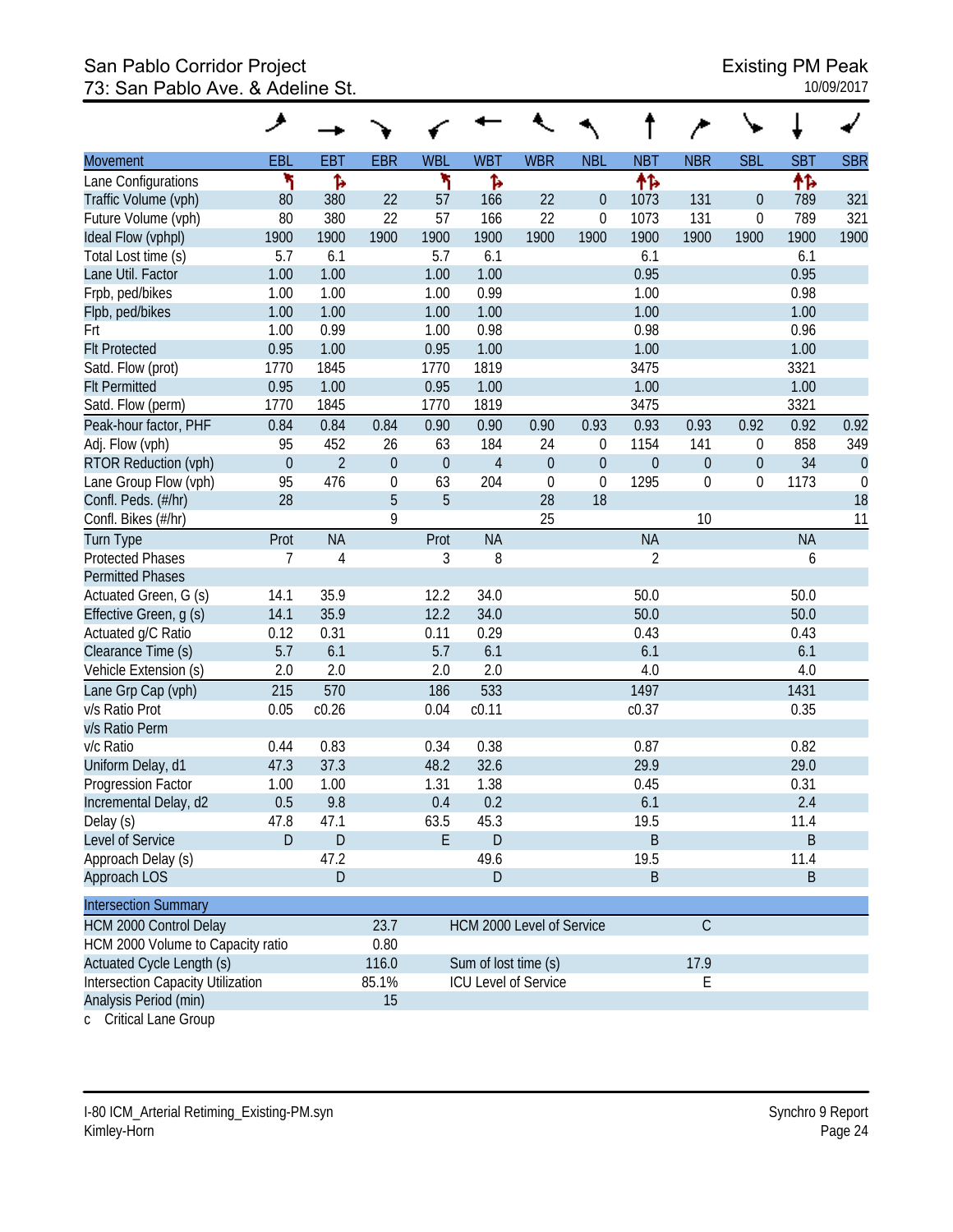| <b>Movement</b>                          | <b>WBL</b>       | <b>WBR</b>       | <b>NBT</b>                | <b>NBR</b>       | <b>SBL</b>           | <b>SBT</b>                  |             |  |
|------------------------------------------|------------------|------------------|---------------------------|------------------|----------------------|-----------------------------|-------------|--|
| Lane Configurations                      | ካካ               |                  | ተተ                        |                  |                      | ↟↟                          |             |  |
| Traffic Volume (vph)                     | 150              | $\boldsymbol{0}$ | 700                       | $\theta$         | $\overline{0}$       | 650                         |             |  |
| Future Volume (vph)                      | 150              | $\mathbf 0$      | 700                       | $\mathbf 0$      | $\mathbf 0$          | 650                         |             |  |
| Ideal Flow (vphpl)                       | 1900             | 1900             | 1900                      | 1900             | 1900                 | 1900                        |             |  |
| Total Lost time (s)                      | 3.5              |                  | 5.5                       |                  |                      | 5.5                         |             |  |
| Lane Util. Factor                        | 0.97             |                  | 0.95                      |                  |                      | 0.95                        |             |  |
| Frt                                      | 1.00             |                  | 1.00                      |                  |                      | 1.00                        |             |  |
| <b>Flt Protected</b>                     | 0.95             |                  | 1.00                      |                  |                      | 1.00                        |             |  |
| Satd. Flow (prot)                        | 3433             |                  | 3539                      |                  |                      | 3539                        |             |  |
| <b>Flt Permitted</b>                     | 0.95             |                  | 1.00                      |                  |                      | 1.00                        |             |  |
| Satd. Flow (perm)                        | 3433             |                  | 3539                      |                  |                      | 3539                        |             |  |
| Peak-hour factor, PHF                    | 0.92             | 0.92             | 0.87                      | 0.87             | 0.97                 | 0.97                        |             |  |
| Adj. Flow (vph)                          | 163              | 0                | 805                       | 0                | $\theta$             | 670                         |             |  |
| RTOR Reduction (vph)                     | $\boldsymbol{0}$ | $\boldsymbol{0}$ | $\theta$                  | $\boldsymbol{0}$ | $\theta$             | $\boldsymbol{0}$            |             |  |
| Lane Group Flow (vph)                    | 163              | 0                | 805                       | 0                | $\mathbf 0$          | 670                         |             |  |
| <b>Turn Type</b>                         | Prot             |                  | <b>NA</b>                 |                  |                      | <b>NA</b>                   |             |  |
| <b>Protected Phases</b>                  | 7                |                  | 2                         |                  |                      | 6                           |             |  |
| <b>Permitted Phases</b>                  |                  |                  |                           |                  |                      |                             |             |  |
| Actuated Green, G (s)                    | 8.4              |                  | 53.5                      |                  |                      | 53.5                        |             |  |
| Effective Green, g (s)                   | 8.4              |                  | 53.5                      |                  |                      | 53.5                        |             |  |
| Actuated g/C Ratio                       | 0.10             |                  | 0.63                      |                  |                      | 0.63                        |             |  |
| Clearance Time (s)                       | 3.5              |                  | 5.5                       |                  |                      | 5.5                         |             |  |
| Vehicle Extension (s)                    | 2.0              |                  | 3.0                       |                  |                      | 3.0                         |             |  |
| Lane Grp Cap (vph)                       | 339              |                  | 2227                      |                  |                      | 2227                        |             |  |
| v/s Ratio Prot                           | c0.05            |                  | c0.23                     |                  |                      | 0.19                        |             |  |
| v/s Ratio Perm                           |                  |                  |                           |                  |                      |                             |             |  |
| v/c Ratio                                | 0.48             |                  | 0.36                      |                  |                      | 0.30                        |             |  |
| Uniform Delay, d1                        | 36.2             |                  | 7.6                       |                  |                      | 7.2                         |             |  |
| Progression Factor                       | 1.00             |                  | 0.46                      |                  |                      | 1.00                        |             |  |
| Incremental Delay, d2                    | 0.4              |                  | 0.4                       |                  |                      | 0.3                         |             |  |
| Delay (s)                                | 36.6             |                  | 3.9                       |                  |                      | 7.5                         |             |  |
| Level of Service                         | D                |                  | $\boldsymbol{\mathsf{A}}$ |                  |                      | $\overline{A}$              |             |  |
| Approach Delay (s)                       | 36.6             |                  | 3.9                       |                  |                      | 7.5                         |             |  |
| Approach LOS                             | $\mathsf D$      |                  | A                         |                  |                      | A                           |             |  |
| <b>Intersection Summary</b>              |                  |                  |                           |                  |                      |                             |             |  |
| HCM 2000 Control Delay                   |                  |                  | 8.6                       |                  |                      | HCM 2000 Level of Service   | $\mathsf A$ |  |
| HCM 2000 Volume to Capacity ratio        |                  |                  | 0.32                      |                  |                      |                             |             |  |
| Actuated Cycle Length (s)                |                  |                  | 85.0                      |                  | Sum of lost time (s) |                             | 12.5        |  |
| <b>Intersection Capacity Utilization</b> |                  |                  | 31.5%                     |                  |                      | <b>ICU Level of Service</b> | $\mathsf A$ |  |
| Analysis Period (min)                    |                  |                  | 15                        |                  |                      |                             |             |  |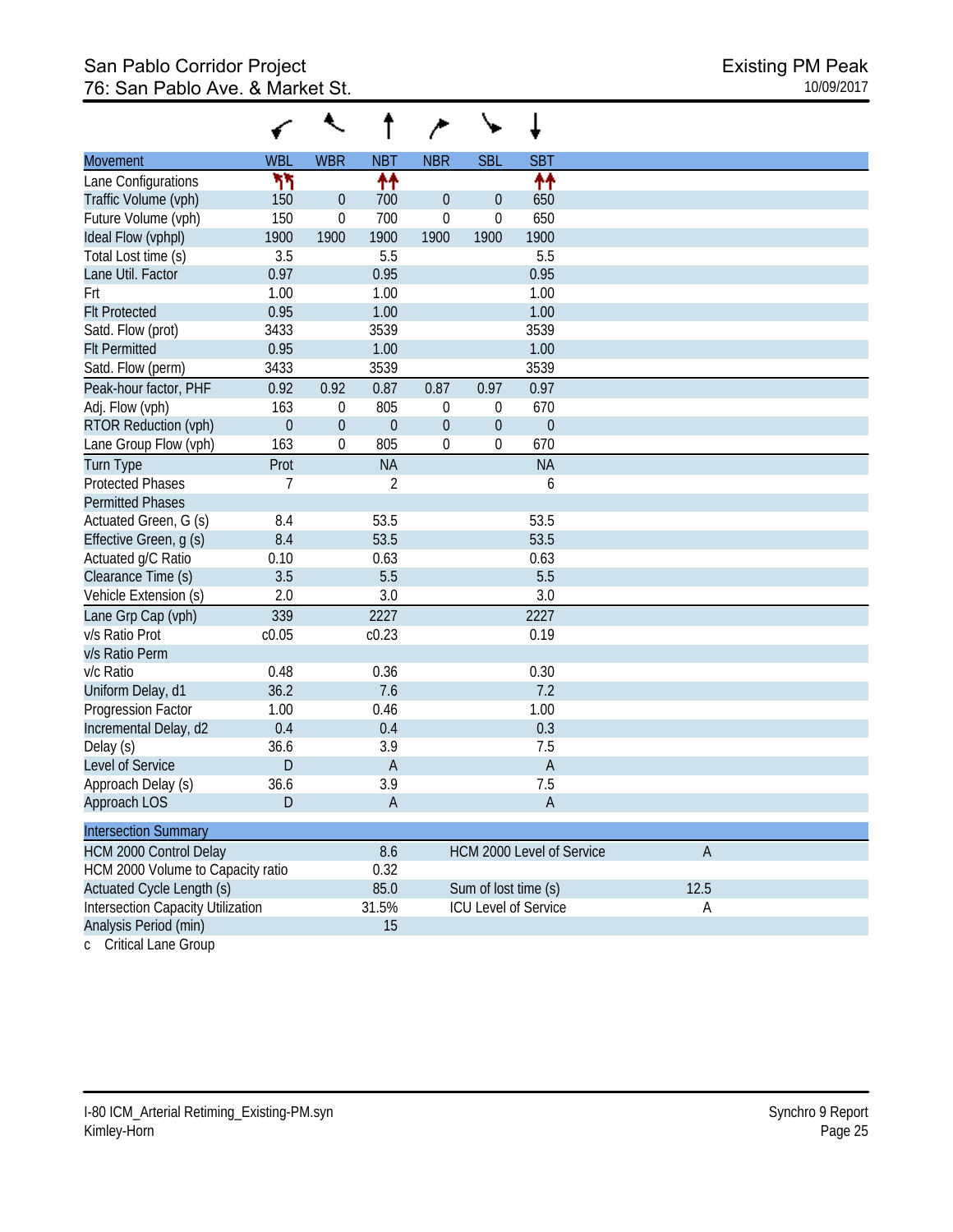#### San Pablo Corridor Project **Existing PM Peak 77: San Pablo Ave. & 27th St. 10/09/2017**

|                                          | ∕                |             |                  |            |                      |                             |                  |             |             |                  |              |                  |
|------------------------------------------|------------------|-------------|------------------|------------|----------------------|-----------------------------|------------------|-------------|-------------|------------------|--------------|------------------|
| <b>Movement</b>                          | EBL              | EBT         | <b>EBR</b>       | <b>WBL</b> | <b>WBT</b>           | <b>WBR</b>                  | <b>NBL</b>       | <b>NBT</b>  | <b>NBR</b>  | <b>SBL</b>       | <b>SBT</b>   | <b>SBR</b>       |
| Lane Configurations                      |                  | Ф           |                  | ۲          | ↟                    | ۴                           |                  | 41          |             | ۲                | 怍            |                  |
| Traffic Volume (vph)                     | 6                | 43          | 15               | 69         | 83                   | 172                         | $\overline{2}$   | 595         | 39          | 156              | 550          | $\overline{7}$   |
| Future Volume (vph)                      | 6                | 43          | 15               | 69         | 83                   | 172                         | $\overline{2}$   | 595         | 39          | 156              | 550          | $\overline{7}$   |
| Ideal Flow (vphpl)                       | 1900             | 1900        | 1900             | 1900       | 1900                 | 1900                        | 1900             | 1900        | 1900        | 1900             | 1900         | 1900             |
| Total Lost time (s)                      |                  | 4.0         |                  | 4.0        | 4.0                  | 4.0                         |                  | 5.5         |             | 5.5              | 5.5          |                  |
| Lane Util. Factor                        |                  | 1.00        |                  | 1.00       | 1.00                 | 1.00                        |                  | 0.95        |             | 1.00             | 0.95         |                  |
| Frpb, ped/bikes                          |                  | 1.00        |                  | 1.00       | 1.00                 | 0.97                        |                  | 1.00        |             | 1.00             | 1.00         |                  |
| Flpb, ped/bikes                          |                  | 1.00        |                  | 0.99       | 1.00                 | 1.00                        |                  | 1.00        |             | 0.99             | 1.00         |                  |
| Frt                                      |                  | 0.97        |                  | 1.00       | 1.00                 | 0.85                        |                  | 0.99        |             | 1.00             | 1.00         |                  |
| <b>Flt Protected</b>                     |                  | 1.00        |                  | 0.95       | 1.00                 | 1.00                        |                  | 1.00        |             | 0.95             | 1.00         |                  |
| Satd. Flow (prot)                        |                  | 1786        |                  | 1759       | 1863                 | 1542                        |                  | 3490        |             | 1750             | 3531         |                  |
| <b>Flt Permitted</b>                     |                  | 0.97        |                  | 0.69       | 1.00                 | 1.00                        |                  | 0.95        |             | 0.35             | 1.00         |                  |
| Satd. Flow (perm)                        |                  | 1744        |                  | 1269       | 1863                 | 1542                        |                  | 3331        |             | 652              | 3531         |                  |
| Peak-hour factor, PHF                    | 0.76             | 0.76        | 0.76             | 0.90       | 0.90                 | 0.90                        | 0.82             | 0.82        | 0.82        | 0.89             | 0.89         | 0.89             |
| Adj. Flow (vph)                          | 8                | 57          | 20               | 77         | 92                   | 191                         | $\overline{2}$   | 726         | 48          | 175              | 618          | 8                |
| <b>RTOR Reduction (vph)</b>              | $\overline{0}$   | 16          | $\theta$         | $\theta$   | $\mathbf{0}$         | 163                         | $\boldsymbol{0}$ | 3           | $\mathbf 0$ | $\mathbf 0$      | $\mathbf 0$  | $\theta$         |
| Lane Group Flow (vph)                    | $\boldsymbol{0}$ | 69          | $\mathbf 0$      | 77         | 92                   | 28                          | $\mathbf 0$      | 773         | $\mathbf 0$ | 175              | 626          | $\mathbf 0$      |
| Confl. Peds. (#/hr)                      | $\mathbf{1}$     |             | $\boldsymbol{6}$ | 6          |                      | $\mathbf{1}$                | 6                |             | 19          | 19               |              | $\boldsymbol{6}$ |
| Confl. Bikes (#/hr)                      |                  |             | $\mathbf{1}$     |            |                      | 8                           |                  |             | 42          |                  |              | 22               |
| <b>Turn Type</b>                         | Perm             | <b>NA</b>   |                  | Perm       | <b>NA</b>            | Perm                        | Perm             | <b>NA</b>   |             | Perm             | <b>NA</b>    |                  |
| <b>Protected Phases</b>                  |                  | 4           |                  |            | 8                    |                             |                  | 2           |             |                  | 6            |                  |
| <b>Permitted Phases</b>                  | $\overline{4}$   |             |                  | $\, 8$     |                      | 8                           | $\overline{2}$   |             |             | $\boldsymbol{6}$ |              |                  |
| Actuated Green, G (s)                    |                  | 11.5        |                  | 11.5       | 11.5                 | 11.5                        |                  | 64.0        |             | 64.0             | 64.0         |                  |
| Effective Green, g (s)                   |                  | 11.5        |                  | 11.5       | 11.5                 | 11.5                        |                  | 64.0        |             | 64.0             | 64.0         |                  |
| Actuated g/C Ratio                       |                  | 0.14        |                  | 0.14       | 0.14                 | 0.14                        |                  | 0.75        |             | 0.75             | 0.75         |                  |
| Clearance Time (s)                       |                  | 4.0         |                  | 4.0        | 4.0                  | 4.0                         |                  | 5.5         |             | 5.5              | 5.5          |                  |
| Vehicle Extension (s)                    |                  | 3.0         |                  | 3.0        | 3.0                  | 3.0                         |                  | 3.0         |             | 3.0              | 3.0          |                  |
| Lane Grp Cap (vph)                       |                  | 235         |                  | 171        | 252                  | 208                         |                  | 2508        |             | 490              | 2658         |                  |
| v/s Ratio Prot                           |                  |             |                  |            | 0.05                 |                             |                  |             |             |                  | 0.18         |                  |
| v/s Ratio Perm                           |                  | 0.04        |                  | c0.06      |                      | 0.02                        |                  | 0.23        |             | c0.27            |              |                  |
| v/c Ratio                                |                  | 0.29        |                  | 0.45       | 0.37                 | 0.13                        |                  | 0.31        |             | 0.36             | 0.24         |                  |
| Uniform Delay, d1                        |                  | 33.1        |                  | 33.8       | 33.4                 | 32.4                        |                  | 3.4         |             | 3.5              | 3.2          |                  |
| Progression Factor                       |                  | 1.00        |                  | 1.00       | 1.00                 | 1.00                        |                  | 0.93        |             | 1.57             | 1.15         |                  |
| Incremental Delay, d2                    |                  | 0.7         |                  | 1.9        | 0.9                  | 0.3                         |                  | 0.3         |             | 1.9              | 0.2          |                  |
| Delay (s)                                |                  | 33.8        |                  | 35.7       | 34.3                 | 32.6                        |                  | 3.4         |             | 7.5              | 3.8          |                  |
| Level of Service                         |                  | $\mathsf C$ |                  | D          | $\mathsf C$          | $\mathsf C$                 |                  | $\mathsf A$ |             | $\overline{A}$   | $\mathsf A$  |                  |
| Approach Delay (s)                       |                  | 33.8        |                  |            | 33.7                 |                             |                  | 3.4         |             |                  | 4.6          |                  |
| Approach LOS                             |                  | $\mathsf C$ |                  |            | C                    |                             |                  | $\mathsf A$ |             |                  | $\mathsf{A}$ |                  |
| <b>Intersection Summary</b>              |                  |             |                  |            |                      |                             |                  |             |             |                  |              |                  |
| HCM 2000 Control Delay                   |                  |             | 10.6             |            |                      | HCM 2000 Level of Service   |                  |             | B           |                  |              |                  |
| HCM 2000 Volume to Capacity ratio        |                  |             | 0.37             |            |                      |                             |                  |             |             |                  |              |                  |
| Actuated Cycle Length (s)                |                  |             | 85.0             |            | Sum of lost time (s) |                             |                  |             | 9.5         |                  |              |                  |
| <b>Intersection Capacity Utilization</b> |                  |             | 63.2%            |            |                      | <b>ICU Level of Service</b> |                  |             | Β           |                  |              |                  |
| Analysis Period (min)                    |                  |             | 15               |            |                      |                             |                  |             |             |                  |              |                  |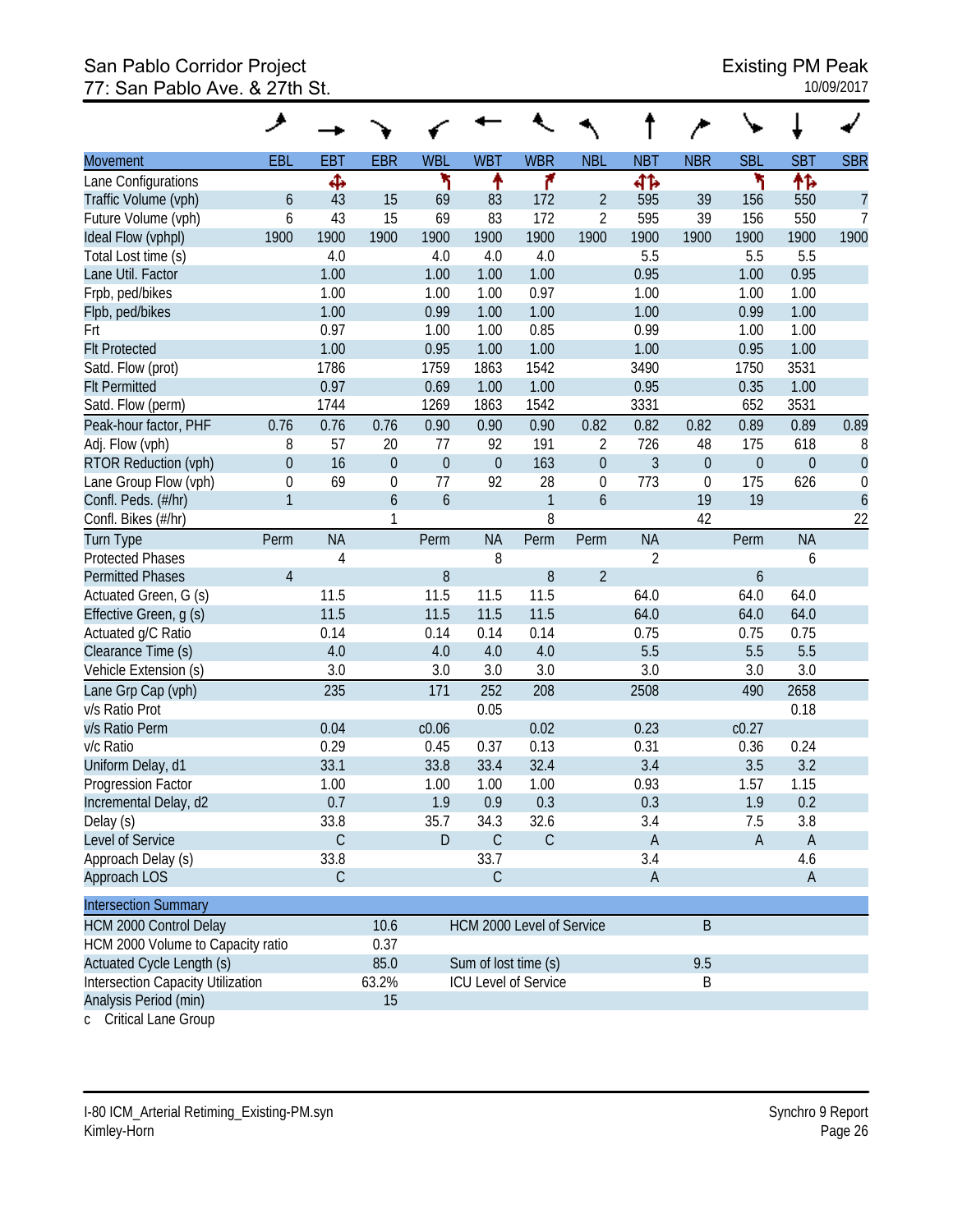# San Pablo Corridor Project<br>78: San Pablo Ave. & 25th St. & West St. Next St. Assembly that the existing PM Peak 78: San Pablo Ave. & 25th St. & West St.

|                                          |              |             |                  |                  |                      |                             |             |                  |                  | ₺                |  |
|------------------------------------------|--------------|-------------|------------------|------------------|----------------------|-----------------------------|-------------|------------------|------------------|------------------|--|
| <b>Movement</b>                          | <b>NBT</b>   | <b>NBR</b>  | NBR <sub>2</sub> | SBL <sub>2</sub> | <b>SBL</b>           | <b>SBT</b>                  | <b>NWL</b>  | <b>NWR</b>       | <b>SWL</b>       | <b>SWR</b>       |  |
| Lane Configurations                      | ተኈ           |             |                  |                  |                      | ↟↟                          | ۷           |                  | አካ               |                  |  |
| Traffic Volume (vph)                     | 575          | 120         | 13               | 43               | 12                   | 569                         | 13          | $\theta$         | 93               | $\boldsymbol{0}$ |  |
| Future Volume (vph)                      | 575          | 120         | 13               | 43               | 12                   | 569                         | 13          | $\boldsymbol{0}$ | 93               | $\boldsymbol{0}$ |  |
| Ideal Flow (vphpl)                       | 1900         | 1900        | 1900             | 1900             | 1900                 | 1900                        | 1900        | 1900             | 1900             | 1900             |  |
| Total Lost time (s)                      | 5.5          |             |                  |                  |                      | 5.5                         | 3.0         |                  | 4.0              |                  |  |
| Lane Util. Factor                        | 0.95         |             |                  |                  |                      | 0.95                        | 1.00        |                  | 0.97             |                  |  |
| Frpb, ped/bikes                          | 0.99         |             |                  |                  |                      | 1.00                        | 1.00        |                  | 1.00             |                  |  |
| Flpb, ped/bikes                          | 1.00         |             |                  |                  |                      | 1.00                        | 1.00        |                  | 1.00             |                  |  |
| Frt                                      | 0.97         |             |                  |                  |                      | 1.00                        | 1.00        |                  | 1.00             |                  |  |
| <b>Flt Protected</b>                     | 1.00         |             |                  |                  |                      | 1.00                        | 0.95        |                  | 0.95             |                  |  |
| Satd. Flow (prot)                        | 3394         |             |                  |                  |                      | 3519                        | 1770        |                  | 3433             |                  |  |
| <b>Flt Permitted</b>                     | 1.00         |             |                  |                  |                      | 0.83                        | 0.95        |                  | 0.95             |                  |  |
| Satd. Flow (perm)                        | 3394         |             |                  |                  |                      | 2920                        | 1770        |                  | 3433             |                  |  |
| Peak-hour factor, PHF                    | 0.94         | 0.94        | 0.94             | 0.95             | 0.95                 | 0.95                        | 0.41        | 0.41             | 0.63             | 0.63             |  |
| Adj. Flow (vph)                          | 612          | 128         | 14               | 45               | 13                   | 599                         | 32          | 0                | 148              | 0                |  |
| RTOR Reduction (vph)                     | $\mathbf{1}$ | $\mathbf 0$ | $\mathbf 0$      | $\theta$         | $\mathbf 0$          | $\theta$                    | $\mathbf 0$ | $\theta$         | $\boldsymbol{0}$ | $\boldsymbol{0}$ |  |
| Lane Group Flow (vph)                    | 753          | $\mathbf 0$ | $\mathbf 0$      | $\boldsymbol{0}$ | $\overline{0}$       | 657                         | 32          | $\boldsymbol{0}$ | 148              | $\boldsymbol{0}$ |  |
| Confl. Peds. (#/hr)                      |              | 9           | 9                | 9                | 9                    |                             |             | 10               |                  | 10               |  |
| Confl. Bikes (#/hr)                      |              |             |                  |                  |                      |                             |             | 5                |                  | 5                |  |
| Turn Type                                | <b>NA</b>    |             |                  | Perm             | Perm                 | <b>NA</b>                   | Prot        |                  | Prot             |                  |  |
| <b>Protected Phases</b>                  | 2            |             |                  |                  |                      | 6                           | 3           |                  | 4                |                  |  |
| <b>Permitted Phases</b>                  |              |             |                  | 6                | 6                    |                             |             |                  |                  |                  |  |
| Actuated Green, G (s)                    | 57.1         |             |                  |                  |                      | 57.1                        | 7.4         |                  | 8.0              |                  |  |
| Effective Green, g (s)                   | 57.1         |             |                  |                  |                      | 57.1                        | 7.4         |                  | 8.0              |                  |  |
| Actuated g/C Ratio                       | 0.67         |             |                  |                  |                      | 0.67                        | 0.09        |                  | 0.09             |                  |  |
| Clearance Time (s)                       | 5.5          |             |                  |                  |                      | 5.5                         | 3.0         |                  | 4.0              |                  |  |
| Vehicle Extension (s)                    | 2.0          |             |                  |                  |                      | 2.0                         | 2.0         |                  | 2.0              |                  |  |
| Lane Grp Cap (vph)                       | 2279         |             |                  |                  |                      | 1961                        | 154         |                  | 323              |                  |  |
| v/s Ratio Prot                           | 0.22         |             |                  |                  |                      |                             | c0.02       |                  | c0.04            |                  |  |
| v/s Ratio Perm                           |              |             |                  |                  |                      | c0.23                       |             |                  |                  |                  |  |
| v/c Ratio                                | 0.33         |             |                  |                  |                      | 0.34                        | 0.21        |                  | 0.46             |                  |  |
| Uniform Delay, d1                        | 5.9          |             |                  |                  |                      | 5.9                         | 36.1        |                  | 36.4             |                  |  |
| Progression Factor                       | 1.00         |             |                  |                  |                      | 0.18                        | 1.00        |                  | 1.00             |                  |  |
| Incremental Delay, d2                    | 0.4          |             |                  |                  |                      | 0.0                         | 0.2         |                  | 0.4              |                  |  |
| Delay (s)                                | 6.3          |             |                  |                  |                      | 1.1                         | 36.3        |                  | 36.8             |                  |  |
| Level of Service                         | $\mathsf A$  |             |                  |                  |                      | $\overline{A}$              | D           |                  | D                |                  |  |
| Approach Delay (s)                       | 6.3          |             |                  |                  |                      | 1.1                         | 36.3        |                  | 36.8             |                  |  |
| Approach LOS                             | $\mathsf A$  |             |                  |                  |                      | $\overline{A}$              | ${\sf D}$   |                  | D                |                  |  |
| <b>Intersection Summary</b>              |              |             |                  |                  |                      |                             |             |                  |                  |                  |  |
| <b>HCM 2000 Control Delay</b>            |              |             | 7.6              |                  |                      | HCM 2000 Level of Service   |             |                  | A                |                  |  |
| HCM 2000 Volume to Capacity ratio        |              |             | 0.34             |                  |                      |                             |             |                  |                  |                  |  |
| Actuated Cycle Length (s)                |              |             | 85.0             |                  | Sum of lost time (s) |                             |             |                  | 12.5             |                  |  |
| <b>Intersection Capacity Utilization</b> |              |             | 66.3%            |                  |                      | <b>ICU Level of Service</b> |             |                  | С                |                  |  |
| Analysis Period (min)                    |              |             | 15               |                  |                      |                             |             |                  |                  |                  |  |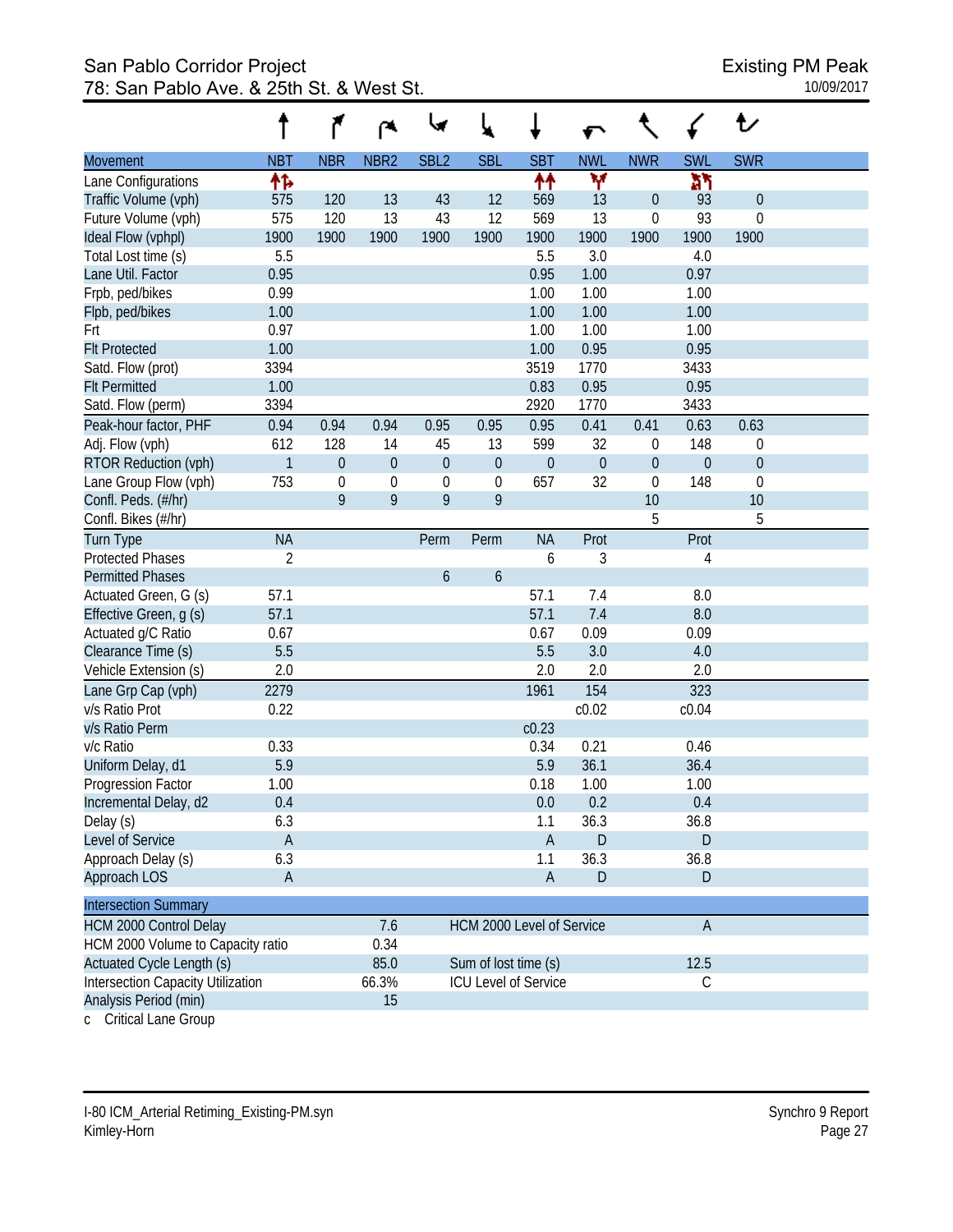# San Pablo Corridor Project<br>
79: San Pablo Ave. & W. Grand Ave. 79: San Pablo Ave. & W. Grand Ave.

|                                   | ◢              |                |                |                  |                      |                             |                  |                  |                  |             |                |                |
|-----------------------------------|----------------|----------------|----------------|------------------|----------------------|-----------------------------|------------------|------------------|------------------|-------------|----------------|----------------|
| Movement                          | EBL            | <b>EBT</b>     | <b>EBR</b>     | <b>WBL</b>       | <b>WBT</b>           | <b>WBR</b>                  | <b>NBL</b>       | <b>NBT</b>       | <b>NBR</b>       | <b>SBL</b>  | <b>SBT</b>     | <b>SBR</b>     |
| Lane Configurations               | ۲              | 怍              |                | ۲                | ተኈ                   |                             | ۲                | ተኈ               |                  | ۲           | 怍              |                |
| Traffic Volume (vph)              | 27             | 624            | 73             | 12               | 709                  | 98                          | 110              | 509              | 48               | 130         | 292            | 1              |
| Future Volume (vph)               | 27             | 624            | 73             | 12               | 709                  | 98                          | 110              | 509              | 48               | 130         | 292            | 1              |
| Ideal Flow (vphpl)                | 1900           | 1900           | 1900           | 1900             | 1900                 | 1900                        | 1900             | 1900             | 1900             | 1900        | 1900           | 1900           |
| Total Lost time (s)               | 4.0            | 4.5            |                | 4.0              | 4.5                  |                             | 4.0              | 5.5              |                  | 4.0         | 5.5            |                |
| Lane Util. Factor                 | 1.00           | 0.95           |                | 1.00             | 0.95                 |                             | 1.00             | 0.95             |                  | 1.00        | 0.95           |                |
| Frpb, ped/bikes                   | 1.00           | 1.00           |                | 1.00             | 0.99                 |                             | 1.00             | 0.99             |                  | 1.00        | 1.00           |                |
| Flpb, ped/bikes                   | 1.00           | 1.00           |                | 1.00             | 1.00                 |                             | 1.00             | 1.00             |                  | 1.00        | 1.00           |                |
| Frt                               | 1.00           | 0.98           |                | 1.00             | 0.98                 |                             | 1.00             | 0.99             |                  | 1.00        | 1.00           |                |
| <b>Flt Protected</b>              | 0.95           | 1.00           |                | 0.95             | 1.00                 |                             | 0.95             | 1.00             |                  | 0.95        | 1.00           |                |
| Satd. Flow (prot)                 | 1770           | 3468           |                | 1770             | 3451                 |                             | 1770             | 3389             |                  | 1770        | 3537           |                |
| <b>Flt Permitted</b>              | 0.95           | 1.00           |                | 0.95             | 1.00                 |                             | 0.95             | 1.00             |                  | 0.95        | 1.00           |                |
| Satd. Flow (perm)                 | 1770           | 3468           |                | 1770             | 3451                 |                             | 1770             | 3389             |                  | 1770        | 3537           |                |
| Peak-hour factor, PHF             | 0.94           | 0.94           | 0.94           | 0.91             | 0.91                 | 0.91                        | 0.89             | 0.89             | 0.89             | 0.90        | 0.90           | 0.90           |
| Adj. Flow (vph)                   | 29             | 664            | 78             | 13               | 779                  | 108                         | 124              | 572              | 54               | 144         | 324            | 1              |
| <b>RTOR Reduction (vph)</b>       | $\overline{0}$ | $\overline{7}$ | $\overline{0}$ | $\boldsymbol{0}$ | 9                    | $\boldsymbol{0}$            | $\boldsymbol{0}$ | 8                | $\boldsymbol{0}$ | $\mathbf 0$ | $\overline{0}$ | $\mathbf 0$    |
| Lane Group Flow (vph)             | 29             | 735            | $\overline{0}$ | 13               | 878                  | $\boldsymbol{0}$            | 124              | 618              | $\mathbf 0$      | 144         | 325            | $\mathbf 0$    |
| Confl. Peds. (#/hr)               | 19             |                | 15             | 15               |                      | 19                          | 19               |                  | 46               | 46          |                | 19             |
| Confl. Bikes (#/hr)               |                |                | 26             |                  |                      | 43                          |                  |                  | 54               |             |                | 15             |
| Bus Blockages (#/hr)              | $\mathbf{0}$   | $\mathbf 0$    | $\overline{0}$ | $\theta$         | $\overline{0}$       | $\overline{0}$              | $\boldsymbol{0}$ | 11               | $\overline{0}$   | $\mathbf 0$ | $\mathbf{0}$   | $\overline{0}$ |
| Turn Type                         | Prot           | <b>NA</b>      |                | Prot             | <b>NA</b>            |                             | Prot             | <b>NA</b>        |                  | Prot        | <b>NA</b>      |                |
| <b>Protected Phases</b>           | 3              | $8\,$          |                | $\overline{7}$   | $\overline{4}$       |                             | 1                | $\boldsymbol{6}$ |                  | 5           | $\overline{2}$ |                |
| <b>Permitted Phases</b>           |                |                |                |                  |                      |                             |                  |                  |                  |             |                |                |
| Actuated Green, G (s)             | 4.3            | 43.3           |                | 1.3              | 40.3                 |                             | 9.9              | 27.0             |                  | 10.4        | 27.5           |                |
| Effective Green, g (s)            | 4.3            | 43.3           |                | 1.3              | 40.3                 |                             | 9.9              | 27.0             |                  | 10.4        | 27.5           |                |
| Actuated g/C Ratio                | 0.04           | 0.43           |                | 0.01             | 0.40                 |                             | 0.10             | 0.27             |                  | 0.10        | 0.28           |                |
| Clearance Time (s)                | 4.0            | 4.5            |                | 4.0              | 4.5                  |                             | 4.0              | 5.5              |                  | 4.0         | 5.5            |                |
| Vehicle Extension (s)             | 2.0            | 5.0            |                | 2.0              | 5.0                  |                             | 2.0              | 5.0              |                  | 2.0         | 5.0            |                |
| Lane Grp Cap (vph)                | 76             | 1501           |                | 23               | 1390                 |                             | 175              | 915              |                  | 184         | 972            |                |
| v/s Ratio Prot                    | c0.02          | c0.21          |                | 0.01             | c0.25                |                             | 0.07             | c0.18            |                  | c0.08       | 0.09           |                |
| v/s Ratio Perm                    |                |                |                |                  |                      |                             |                  |                  |                  |             |                |                |
| v/c Ratio                         | 0.38           | 0.49           |                | 0.57             | 0.63                 |                             | 0.71             | 0.68             |                  | 0.78        | 0.33           |                |
| Uniform Delay, d1                 | 46.6           | 20.4           |                | 49.1             | 23.9                 |                             | 43.7             | 32.6             |                  | 43.7        | 28.9           |                |
| <b>Progression Factor</b>         | 1.38           | 0.11           |                | 1.00             | 1.00                 |                             | 1.00             | 1.00             |                  | 1.00        | 1.00           |                |
| Incremental Delay, d2             | 0.6            | 0.6            |                | 17.6             | 2.2                  |                             | 10.2             | 2.6              |                  | 17.9        | 0.4            |                |
| Delay (s)                         | 64.8           | 2.8            |                | 66.6             | 26.1                 |                             | 53.9             | 35.2             |                  | 61.6        | 29.4           |                |
| Level of Service                  | Е              | A              |                | Ε                | $\mathsf C$          |                             | D                | D                |                  | E           | $\mathsf{C}$   |                |
| Approach Delay (s)                |                | 5.1            |                |                  | 26.7                 |                             |                  | 38.3             |                  |             | 39.3           |                |
| Approach LOS                      |                | Α              |                |                  | $\mathsf C$          |                             |                  | D                |                  |             | D              |                |
| <b>Intersection Summary</b>       |                |                |                |                  |                      |                             |                  |                  |                  |             |                |                |
| HCM 2000 Control Delay            |                |                | 26.0           |                  |                      | HCM 2000 Level of Service   |                  |                  | $\mathsf C$      |             |                |                |
| HCM 2000 Volume to Capacity ratio |                |                | 0.65           |                  |                      |                             |                  |                  |                  |             |                |                |
| Actuated Cycle Length (s)         |                |                | 100.0          |                  | Sum of lost time (s) |                             |                  |                  | 18.0             |             |                |                |
| Intersection Capacity Utilization |                |                | 66.8%          |                  |                      | <b>ICU Level of Service</b> |                  |                  | $\mathcal{C}$    |             |                |                |
| Analysis Period (min)             |                |                | 15             |                  |                      |                             |                  |                  |                  |             |                |                |
| Critical Lane Group<br>C.         |                |                |                |                  |                      |                             |                  |                  |                  |             |                |                |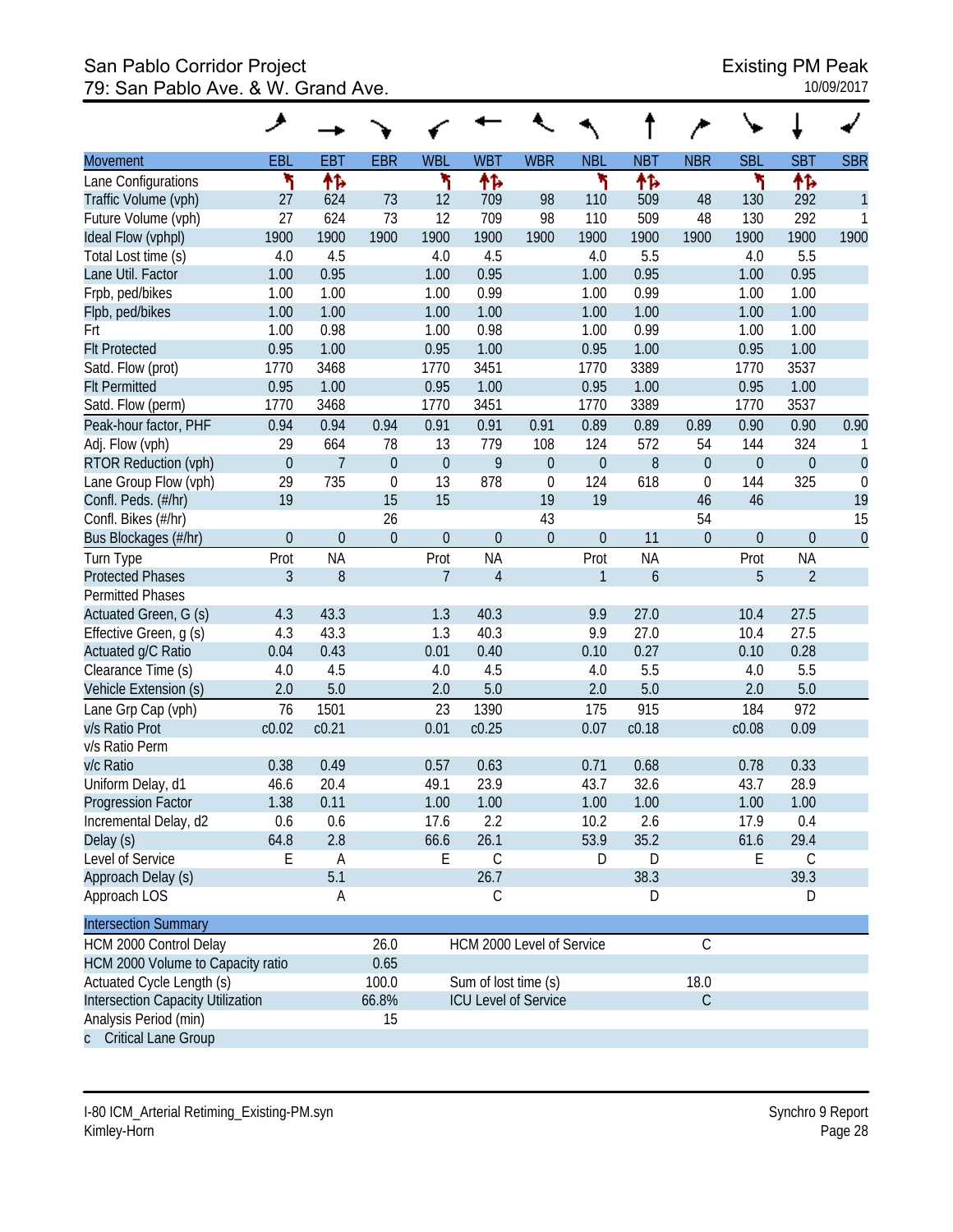# San Pablo Corridor Project<br>520: San Pablo Ave. & 30th Street & Market St<br>10/09/2017 520: San Pablo Ave. & 30th Street & Market St

| Movement                                 | EBL              | <b>EBR</b>       | <b>NBL</b>       | <b>NBT</b>       | <b>NBR</b>           | <b>SBL</b>       | <b>SBT</b> | <b>SBR</b>     | <b>SWL</b>       | <b>SWR</b>       |  |
|------------------------------------------|------------------|------------------|------------------|------------------|----------------------|------------------|------------|----------------|------------------|------------------|--|
| Lane Configurations                      |                  | ۴                | ۲                | 怍                |                      |                  | 怍          |                |                  |                  |  |
| Traffic Volume (veh/h)                   | $\boldsymbol{0}$ | 33               | 37               | 705              | 239                  | $\boldsymbol{0}$ | 798        | $\overline{7}$ | $\mathbf 0$      | $\boldsymbol{0}$ |  |
| Future Volume (Veh/h)                    | $\boldsymbol{0}$ | 33               | 37               | 705              | 239                  | $\boldsymbol{0}$ | 798        | 7              | $\mathbf{0}$     | $\boldsymbol{0}$ |  |
| Sign Control                             | <b>Stop</b>      |                  |                  | Free             |                      |                  | Free       |                | Stop             |                  |  |
| Grade                                    | 0%               |                  |                  | 0%               |                      |                  | 0%         |                | 0%               |                  |  |
| Peak Hour Factor                         | 0.77             | 0.77             | 0.84             | 0.84             | 0.84                 | 0.95             | 0.95       | 0.95           | 0.92             | 0.92             |  |
| Hourly flow rate (vph)                   | $\boldsymbol{0}$ | 43               | 44               | 839              | 285                  | 0                | 840        | 7              | $\boldsymbol{0}$ | $\boldsymbol{0}$ |  |
| Pedestrians                              | 12               |                  |                  | $\overline{2}$   |                      |                  | 5          |                | 13               |                  |  |
| Lane Width (ft)                          | 12.0             |                  |                  | 12.0             |                      |                  | 12.0       |                | 0.0              |                  |  |
| Walking Speed (ft/s)                     | 4.0              |                  |                  | 4.0              |                      |                  | 4.0        |                | 4.0              |                  |  |
| Percent Blockage                         | 1                |                  |                  | $\boldsymbol{0}$ |                      |                  | 0          |                | $\boldsymbol{0}$ |                  |  |
| Right turn flare (veh)                   |                  |                  |                  |                  |                      |                  |            |                |                  |                  |  |
| Median type                              |                  |                  |                  | None             |                      |                  | None       |                |                  |                  |  |
| Median storage veh)                      |                  |                  |                  |                  |                      |                  |            |                |                  |                  |  |
| Upstream signal (ft)                     |                  |                  |                  | 184              |                      |                  | 190        |                |                  |                  |  |
| pX, platoon unblocked                    | 0.92             | 0.91             | 0.91             |                  |                      | 0.88             |            |                | 0.92             | 0.92             |  |
| vC, conflicting volume                   | 2080             | 438              | 859              |                  |                      | 1137             |            |                | 1548             | 1942             |  |
| vC1, stage 1 conf vol                    |                  |                  |                  |                  |                      |                  |            |                |                  |                  |  |
| vC2, stage 2 conf vol                    |                  |                  |                  |                  |                      |                  |            |                |                  |                  |  |
| vCu, unblocked vol                       | 1590             | 199              | 660              |                  |                      | 887              |            |                | 1013             | 1440             |  |
| tC, single (s)                           | 6.5              | 6.9              | 4.1              |                  |                      | 4.1              |            |                | 7.5              | 6.5              |  |
| tC, 2 stage (s)                          |                  |                  |                  |                  |                      |                  |            |                |                  |                  |  |
| tF(s)                                    | 4.0              | 3.3              | 2.2              |                  |                      | 2.2              |            |                | 3.5              | 4.0              |  |
| p0 queue free %                          | 100              | 94               | 95               |                  |                      | 100              |            |                | 100              | 100              |  |
| cM capacity (veh/h)                      | 92               | 731              | 837              |                  |                      | 669              |            |                | 160              | 114              |  |
| Direction, Lane #                        | EB <sub>1</sub>  | NB <sub>1</sub>  | NB <sub>2</sub>  | NB <sub>3</sub>  | SB <sub>1</sub>      | SB <sub>2</sub>  |            |                |                  |                  |  |
| <b>Volume Total</b>                      | 43               | 44               | 559              | 565              | 560                  | 287              |            |                |                  |                  |  |
| <b>Volume Left</b>                       | $\boldsymbol{0}$ | 44               | $\mathbf 0$      | $\boldsymbol{0}$ | $\theta$             | $\boldsymbol{0}$ |            |                |                  |                  |  |
| Volume Right                             | 43               | $\boldsymbol{0}$ | $\boldsymbol{0}$ | 285              | $\boldsymbol{0}$     | $\overline{7}$   |            |                |                  |                  |  |
| <b>cSH</b>                               | 731              | 837              | 1700             | 1700             | 1700                 | 1700             |            |                |                  |                  |  |
| Volume to Capacity                       | 0.06             | 0.05             | 0.33             | 0.33             | 0.33                 | 0.17             |            |                |                  |                  |  |
| Queue Length 95th (ft)                   | $\overline{5}$   | $\sqrt{4}$       | $\theta$         | $\boldsymbol{0}$ | $\boldsymbol{0}$     | $\boldsymbol{0}$ |            |                |                  |                  |  |
| Control Delay (s)                        | 10.2             | 9.5              | 0.0              | 0.0              | 0.0                  | 0.0              |            |                |                  |                  |  |
| Lane LOS                                 | $\sf B$          | $\mathsf A$      |                  |                  |                      |                  |            |                |                  |                  |  |
| Approach Delay (s)                       | 10.2             | 0.4              |                  |                  | 0.0                  |                  |            |                |                  |                  |  |
| Approach LOS                             | B                |                  |                  |                  |                      |                  |            |                |                  |                  |  |
| <b>Intersection Summary</b>              |                  |                  |                  |                  |                      |                  |            |                |                  |                  |  |
| Average Delay                            |                  |                  | 0.4              |                  |                      |                  |            |                |                  |                  |  |
| <b>Intersection Capacity Utilization</b> |                  |                  | 39.6%            |                  | ICU Level of Service |                  |            |                | А                |                  |  |
| Analysis Period (min)                    |                  |                  | 15               |                  |                      |                  |            |                |                  |                  |  |